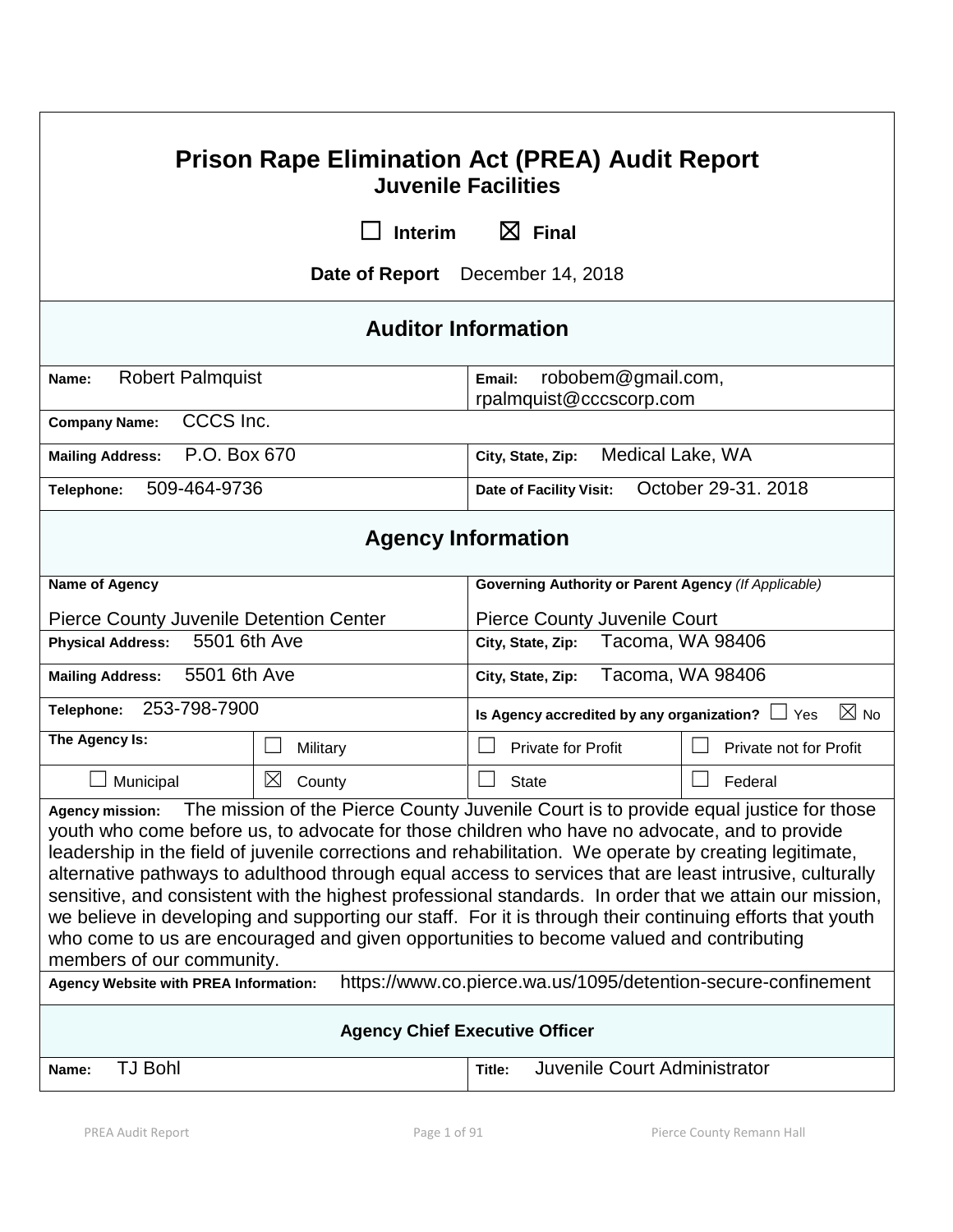| tj.bohl@piercecountywa.gov<br>Email:                                                                                                                                                                                                                                                                                                                                | 253-798-4877<br>Telephone:                                               |  |  |  |  |
|---------------------------------------------------------------------------------------------------------------------------------------------------------------------------------------------------------------------------------------------------------------------------------------------------------------------------------------------------------------------|--------------------------------------------------------------------------|--|--|--|--|
| <b>Agency-Wide PREA Coordinator</b>                                                                                                                                                                                                                                                                                                                                 |                                                                          |  |  |  |  |
| <b>Mike Merritt</b><br>Name:                                                                                                                                                                                                                                                                                                                                        | <b>Detention Supervisor</b><br>Title:                                    |  |  |  |  |
| mike.merritt@piercecountywa.gov<br>Email:                                                                                                                                                                                                                                                                                                                           | 253-798-4877<br>Telephone:                                               |  |  |  |  |
| <b>PREA Coordinator Reports to:</b>                                                                                                                                                                                                                                                                                                                                 | Number of Compliance Managers who report to the PREA<br>0<br>Coordinator |  |  |  |  |
| <b>Shara Sauve, Detention Manager</b>                                                                                                                                                                                                                                                                                                                               |                                                                          |  |  |  |  |
| <b>Facility Information</b>                                                                                                                                                                                                                                                                                                                                         |                                                                          |  |  |  |  |
| Pierce County Juvenile Detention Remann Hall<br>Name of Facility:                                                                                                                                                                                                                                                                                                   |                                                                          |  |  |  |  |
| 5501 6th Ave, Tacoma, WA 98406<br><b>Physical Address:</b>                                                                                                                                                                                                                                                                                                          |                                                                          |  |  |  |  |
| 5501 6th Ave, Tacoma, WA 98406<br>Mailing Address (if different than above):                                                                                                                                                                                                                                                                                        |                                                                          |  |  |  |  |
| 253-798-7900<br><b>Telephone Number:</b>                                                                                                                                                                                                                                                                                                                            |                                                                          |  |  |  |  |
| The Facility Is: 801-580-7915<br>Military                                                                                                                                                                                                                                                                                                                           | Private not for Profit<br>Private for Profit                             |  |  |  |  |
| $\boxtimes$<br>Municipal<br>County                                                                                                                                                                                                                                                                                                                                  | <b>State</b><br>Federal                                                  |  |  |  |  |
| <b>Facility Type:</b><br>⊠<br>Detention                                                                                                                                                                                                                                                                                                                             | Correction<br>Other<br>Intake                                            |  |  |  |  |
| Our mission is to house juvenile offenders in a safe, secure, and humane living<br><b>Facility Mission:</b><br>environment where they are cared for and supervised by professional, well-trained staff. We believe<br>that detention, while providing community protection, can also provide residents with an opportunity<br>for constructive and positive change. |                                                                          |  |  |  |  |
| Facility Website with PREA Information:                                                                                                                                                                                                                                                                                                                             | https://www.co.pierce.wa.us/1095/detention-secure-confinement            |  |  |  |  |
| Is this facility accredited by any other organization?                                                                                                                                                                                                                                                                                                              | $\boxtimes$<br>No<br><b>Yes</b>                                          |  |  |  |  |
| <b>Facility Administrator/Superintendent</b>                                                                                                                                                                                                                                                                                                                        |                                                                          |  |  |  |  |
| <b>Shara Sauve</b><br>Name:                                                                                                                                                                                                                                                                                                                                         | Juvenile Detention Manager<br>Title:                                     |  |  |  |  |
| shara.sauve@piercecountywa.gov<br>Email:                                                                                                                                                                                                                                                                                                                            | 253-798-4852<br>Telephone:                                               |  |  |  |  |
| <b>Facility PREA Compliance Manager</b>                                                                                                                                                                                                                                                                                                                             |                                                                          |  |  |  |  |
| <b>Mike Merritt</b><br>Name:                                                                                                                                                                                                                                                                                                                                        | <b>Detention Supervisor</b><br>Title:                                    |  |  |  |  |
| mike.merritt@piercecountywa.gov<br>Email:                                                                                                                                                                                                                                                                                                                           | 253-798-4877<br>Telephone:                                               |  |  |  |  |
| <b>Facility Health Service Administrator</b>                                                                                                                                                                                                                                                                                                                        |                                                                          |  |  |  |  |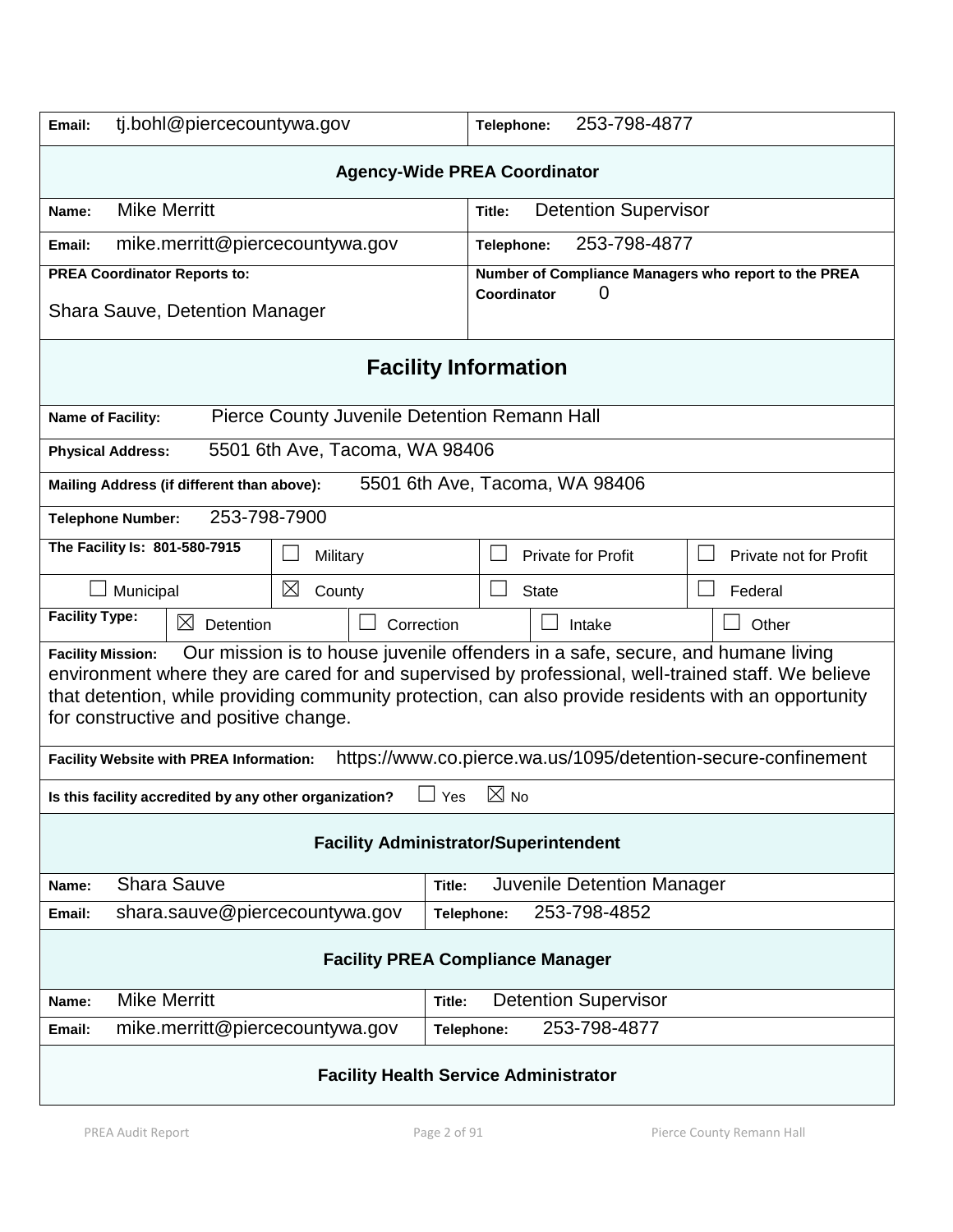| <b>MD</b><br>Title:                                                                                                                                                                       |                                                                                                                                                                    |  |  |  |
|-------------------------------------------------------------------------------------------------------------------------------------------------------------------------------------------|--------------------------------------------------------------------------------------------------------------------------------------------------------------------|--|--|--|
| 801-580-7915<br>Telephone:                                                                                                                                                                |                                                                                                                                                                    |  |  |  |
| <b>Facility Characteristics</b>                                                                                                                                                           |                                                                                                                                                                    |  |  |  |
| <b>Current Population of Facility: 16</b>                                                                                                                                                 |                                                                                                                                                                    |  |  |  |
| Number of residents admitted to facility during the past 12 months                                                                                                                        |                                                                                                                                                                    |  |  |  |
| Number of residents admitted to facility during the past 12 months whose length of stay in the<br>facility was for 10 days or more:                                                       |                                                                                                                                                                    |  |  |  |
| Number of residents admitted to facility during the past 12 months whose length of stay in the<br>facility was for 72 hours or more:                                                      |                                                                                                                                                                    |  |  |  |
| Number of residents on date of audit who were admitted to facility prior to August 20, 2012:                                                                                              |                                                                                                                                                                    |  |  |  |
| Age Range of<br>12-17 years old<br><b>Population:</b>                                                                                                                                     |                                                                                                                                                                    |  |  |  |
| Average length of stay or time under supervision:                                                                                                                                         |                                                                                                                                                                    |  |  |  |
| <b>Facility Security Level:</b>                                                                                                                                                           |                                                                                                                                                                    |  |  |  |
| <b>Resident Custody Levels:</b>                                                                                                                                                           |                                                                                                                                                                    |  |  |  |
| Number of staff currently employed by the facility who may have contact with residents:                                                                                                   |                                                                                                                                                                    |  |  |  |
| Number of staff hired by the facility during the past 12 months who may have contact with<br>residents:                                                                                   |                                                                                                                                                                    |  |  |  |
|                                                                                                                                                                                           | 6                                                                                                                                                                  |  |  |  |
| residents:<br><b>Physical Plant</b>                                                                                                                                                       |                                                                                                                                                                    |  |  |  |
| 1<br>Number of Single Cell Housing Units: 7<br><b>Number of Buildings:</b>                                                                                                                |                                                                                                                                                                    |  |  |  |
| 0                                                                                                                                                                                         |                                                                                                                                                                    |  |  |  |
| $\mathbf 0$                                                                                                                                                                               |                                                                                                                                                                    |  |  |  |
| $\overline{0}$                                                                                                                                                                            |                                                                                                                                                                    |  |  |  |
| Description of any video or electronic monitoring technology (including any relevant information about where cameras are<br>placed, where the control room is, retention of video, etc.): |                                                                                                                                                                    |  |  |  |
|                                                                                                                                                                                           |                                                                                                                                                                    |  |  |  |
|                                                                                                                                                                                           | Number of contracts in the past 12 months for services with contractors who may have contact with<br>Number of Segregation Cells (Administrative and Disciplinary: |  |  |  |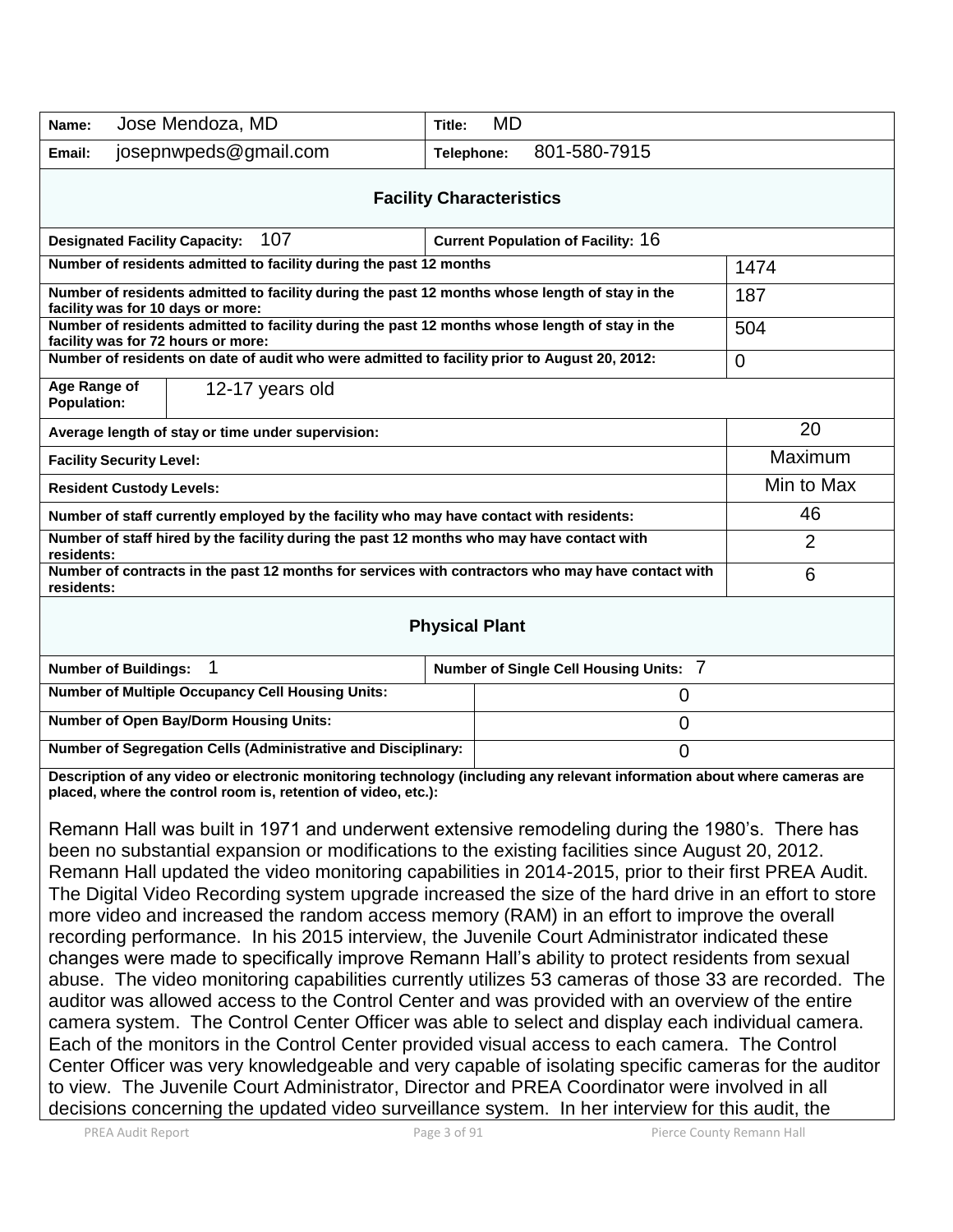Juvenile Court Administrator designee indicated the importance of utilizing technology to enhance the protection of residents from incidents of sexual abuse.

| <b>Medical</b>                                                                                                                       |                                     |  |  |  |
|--------------------------------------------------------------------------------------------------------------------------------------|-------------------------------------|--|--|--|
| <b>Type of Medical Facility:</b>                                                                                                     | Acute sickness only and testing lab |  |  |  |
| Forensic sexual assault medical exams are conducted at:                                                                              | Mary Bridge Children's Hospital     |  |  |  |
| Other                                                                                                                                |                                     |  |  |  |
| Number of volunteers and individual contractors, who may have contact with residents, currently<br>authorized to enter the facility: | 137                                 |  |  |  |
| Number of investigators the agency currently employs to investigate allegations of sexual abuse:                                     |                                     |  |  |  |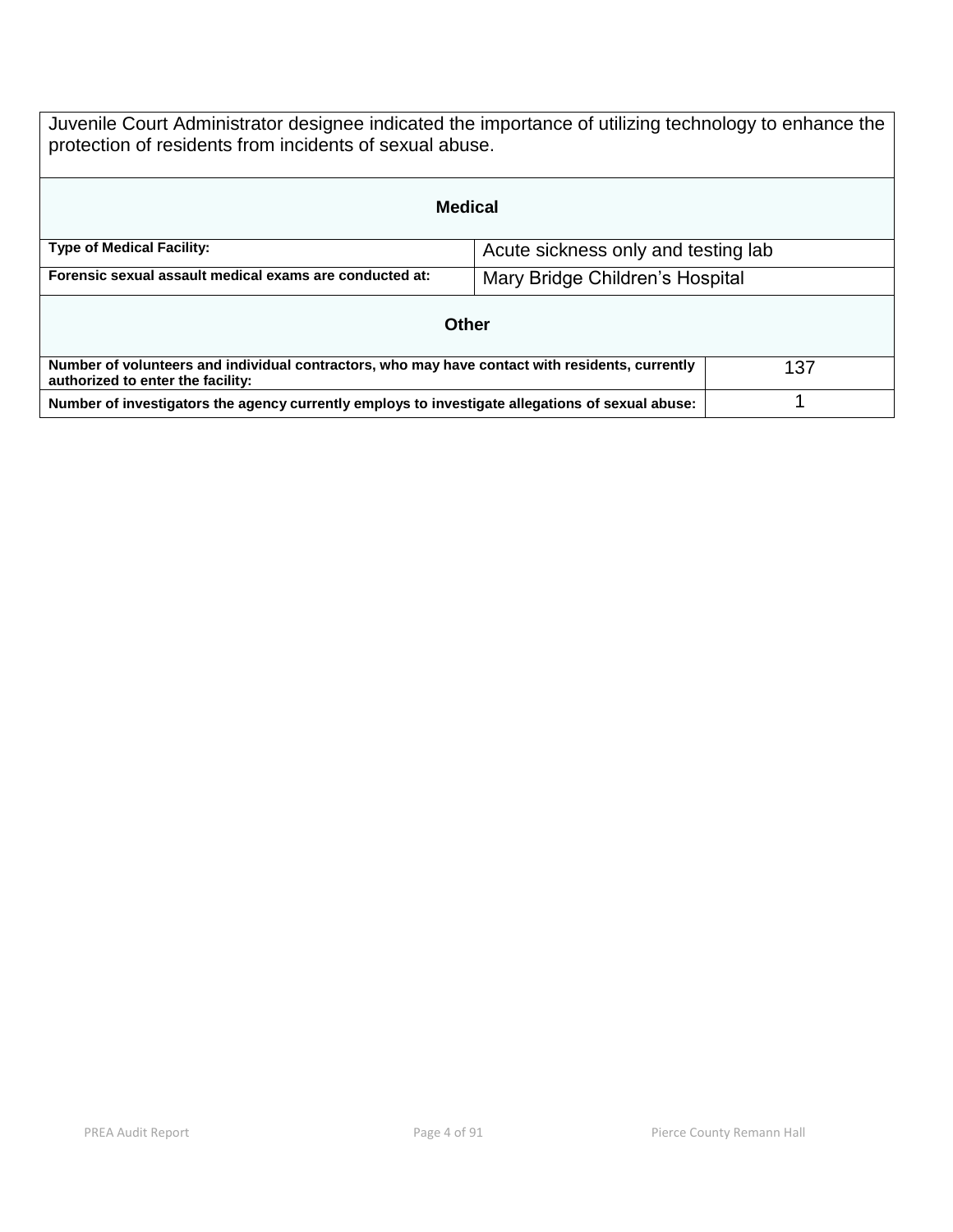# **Audit Findings**

# **Audit Narrative**

*The auditor's description of the audit methodology should include a detailed description of the following processes during the pre-onsite audit, onsite audit, and post-audit phases: documents and files reviewed, discussions and types of interviews conducted, number of days spent on-site, observations made during the site-review, and a detailed description of any follow-up work conducted during the post-audit phase. The narrative should describe the techniques the auditor used to sample documentation and select interviewees, and the auditor's process for the site review.*

The Prison Rape Elimination Act (PREA) on-site audit of the Pierce County Juvenile Detention Center (Remann Hall) located in Tacoma, Washington was conducted on October 29-31, 2018. Six weeks in advance of the audit, several 8.5 X 11-inch documents were posted throughout the facility announcing the upcoming audit. These posters explained the purpose of the audit and provided residents, resident's families, residents' attorneys and staff with the auditor's contact information. Placement of these posters was verified by the auditor and the posters were placed consistent with DOJ auditing expectations. Pre-audit preparation included a thorough review of all documentation and materials submitted by the facility along with the data included in the completed Pre-Audit Questionnaire. The documentation reviewed included agency policies, procedures, forms, education materials, training curriculum, organizational charts, posters, brochures and other PREA related materials that were provided to demonstrate compliance with the PREA standards. This review prompted a series of questions that were reduced to writing and submitted to the PREA Coordinator for review one week before the actual on-site visit.

The onsite visit was scheduled and completed October 29-310, 2018. The auditor was provided office space in the facility from which to work and conduct confidential staff and resident interviews. Formal personal interviews were conducted with facility staff and residents. The auditor interviewed thirteen (13) residents, three (3) females, ten (10) males, and this represented 76% of the population. On the first day of the audit, there were seventeen (17) residents at Remann Hall. As noted, 13 residents were interviewed, three (3) residents were participating in Court activities and one (1) resident was sick and unable to participate in an interview. Forty-seven (47) interviews were conducted with facility staff. Specialized interviews included Incident review committee members, designated staff members in charge of retaliation, investigation staff, mental health staff and medical staff. The Agency Head, the Detention Manager and the PREA Coordinator were also interviewed. Fifteen (15) random staff interviews were conducted, five (5) day shift, seven (7) swing shift and three (3) grave yard shift. A total of ten (10) intake staff were interviewed and four (4) intermediate or higher-level supervisors were interviewed. Four (4) volunteers from Youth for Christ and two (2) staff from the Pierce County Sexual Assault Center were interviewed.

Residents were interviewed using the recommended DOJ protocols that question their knowledge of a variety of PREA protections generally and specifically their knowledge of reporting mechanisms available to residents to report abuse or harassment. Staff members were questioned using the DOJ protocols that allow the auditor to determine their PREA training and overall knowledge of the agency's zero tolerance policy, reporting mechanisms available to residents and staff, the response protocols when a resident alleges abuse, and first responder duties. In total the auditor conducted sixty (60) interviews involving thirteen (13) residents, forty-one (41) staff, four (4) volunteers and two (2) sexual assault advocates.

PREA Audit Report **Page 5 of 91** Press, Page 5 of 91 Pierce County Remann Hall The auditor reviewed training files for ten (10) staff members to determine compliance with training mandates and two (2) personnel files (individuals who had been hired within the past 12 months) to determine compliance with background check procedures. Twelve (12) resident files were reviewed to evaluate screening/intake procedures and resident education requirements. Remann Hall reported one (1) allegation of sexual abuse or sexual harassment in the past 12 months. The auditor was able to review this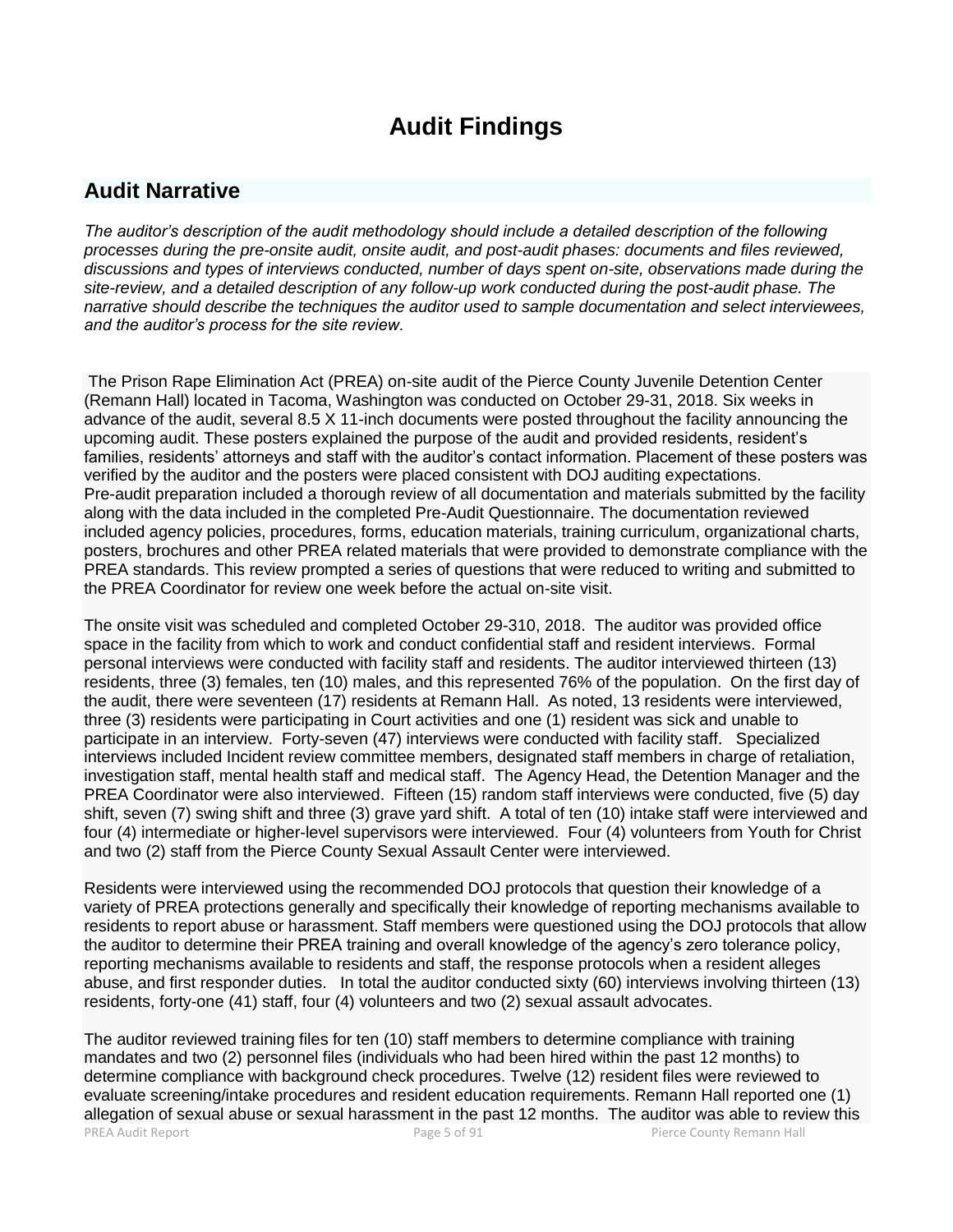investigation, and related documentation. The Investigators file was organized and contained a detailed report of the investigation including the dates of the allegation, date of the investigation, type of investigation, disposition, documentation concerning resident notification and the incident review team report. The auditor toured the facility escorted by the PREA Coordinator and observed among other things the facility configuration, location of cameras and mirrors, staff supervision of residents, Unit layout including shower/toilet areas, placement of posters and PREA informational resources, security monitoring, resident entrance and search procedures, and resident programming. The auditor noted that shower areas allow residents to shower separately. Toilets are in each cell and residents are allowed privacy when utilizing their toilets. Notices of the PREA audit were posted throughout the facility. The auditor was given access to the entire facility.

To obtain information about rape crisis and advocacy services provided at the facility, an interview was conducted with the Executive Director of the Pierce County Sexual Assault Center, (Rebuilding Hope!). Rebuilding Hope! Sexual Assault Center for Pierce County offers support toward healing through advocacy and therapy for those affected by sexual assault and abuse. Through education and collaboration Rebuilding Hope improves the community's response to sexual assault and abuse victims and challenges the behaviors and beliefs that promote sexual violence. The auditor notes that staff members (certified sexual assault advocates) from Rebuilding Hope provide monthly education to the residents at Remann Hall. In addition, the auditor was provided the opportunity to interview the Program Director for the Sex Trafficking Response and Awareness Program (STRAPWA). The Program Director was visiting a client at the facility and agreed to an interview.

Forty-five days following the on-site portion of the audit, a final audit report was submitted to the Juvenile Court Administrator, Detention Manager and PREA Coordinator.

# **Facility Characteristics**

*The auditor's description of the audited facility should include details about the facility type, demographics and size of the inmate, resident or detainee population, numbers and type of staff positions, configuration and layout of the facility, numbers of housing units, description of housing units including any special housing units, a description of programs and services, including food service and recreation. The auditor should describe how these details are relevant to PREA implementation and compliance.*

The mission of Remann Hall is to house juvenile offenders in a safe, secure, and humane living environment where they are cared for and supervised by professional, well-trained staff. Remann Hall believes that detention, while providing community protection, can also provide residents with an opportunity for constructive and positive change. The facility consists of one building with multiple housing units. The housing units are all individual cells there is no multiple occupancy rooms. There are no administrative and disciplinary segregation cells. Staff members are professional and interact well with the resident population. Supervisors are visible throughout the facility.

The facility has a design capacity of 107; the population count during the audit was seventeen (17) residents. Remann Hall was built in 1971 and underwent extensive remodeling during the 1980's. There has been no substantial expansion or modifications to the existing facilities since August 20, 2012. The Correctional Services Department works 8-hour shifts, the Day Shift is scheduled from 7:00 am through 3:00 pm the swing shift is scheduled from 3:00 pm through 11:00 pm and the Morning shift is scheduled from 11:00 pm through 7:00 am. Medical Services are provided by two Licensed Practical Nurses who are employed by the Juvenile Court Department. Food Services are provided via contract through Consolidated Food Management. The staff who work at Consolidated Food Management are never in contact with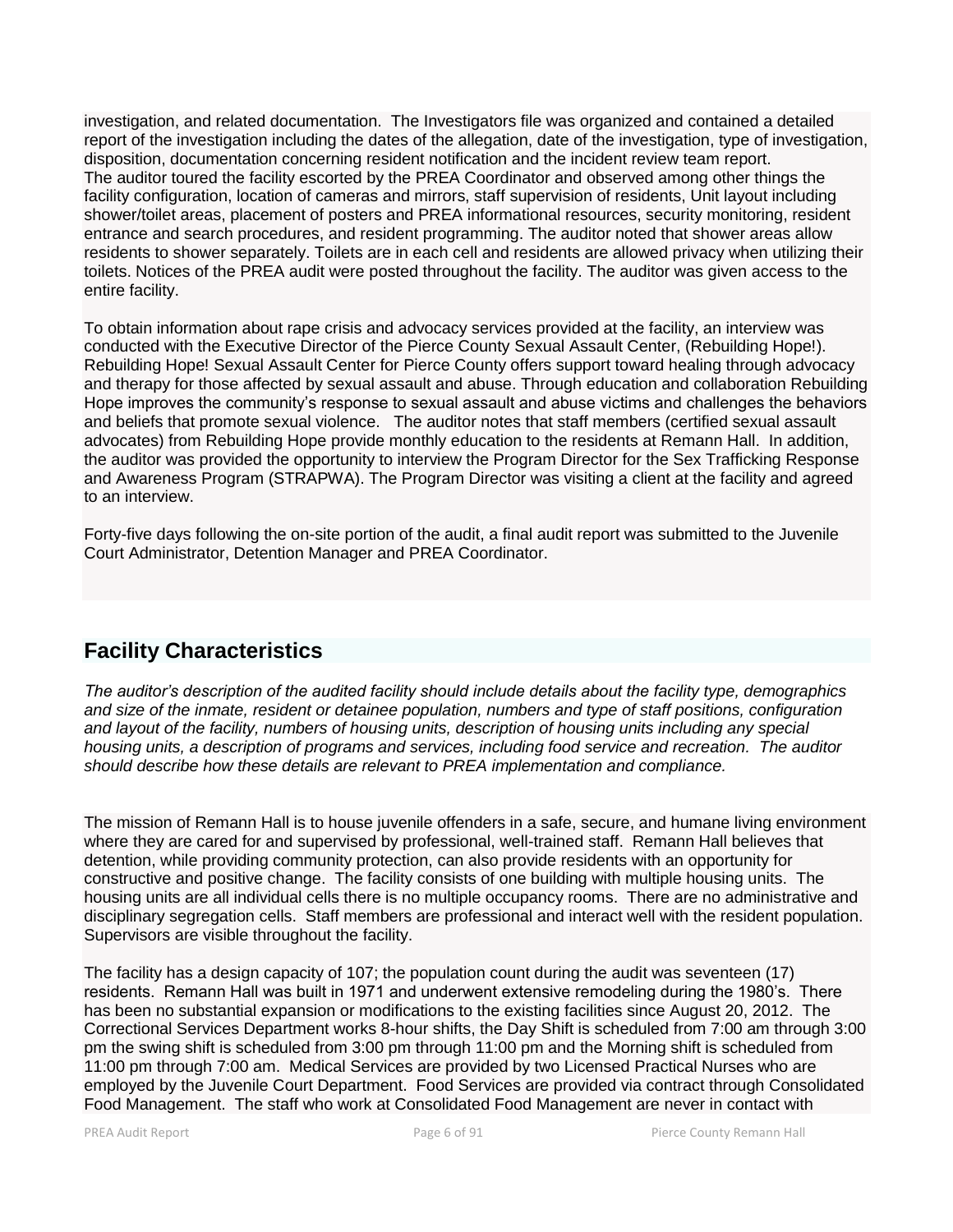residents. All food is prepared off site, plated and subsequently picked up by Juvenile Detention Officers and delivered to the residents.

All Mental Health Services are provided Comprehensive Life Resources. Comprehensive Life Resources staff provides information to detention staff as necessary to ensure they are responding in the most appropriate way possible to residents. Comprehensive Life Resource staff shares appropriate information and collaborates with detention and probation staff, to determine the best possible treatment for residents. Comprehensive Life Resource staff provides monthly statistics regarding the number of youth seen and the services provided. The data ensures the services provided are the most beneficial for the residents at Remann Hall. The mental health services are exceptional, and many residents take advantage of the opportunities provided by the Mental Health staff.

The auditor concluded, through interviews and the examination of policies and a review of documentation, that staff members were knowledgeable concerning responsibilities involving PREA. During the interviews, staff members were able to describe their specific duties and responsibilities, including being a "first responder" if an allegation of sexual abuse or sexual harassment was made. Staff were knowledgeable about inappropriate relationships with residents, how to detect signs of sexual abuse or harassment and mandatory reporting requirements. Staff had knowledge of the dynamics of sexual abuse/harassment in confinement settings and how to communicate effectively and professionally with LGBTQI residents.

Residents were aware of the PREA and could easily describe methods available to report incidents of sexual abuse or harassment. The residents were knowledgeable of third-party reporting, several mentioned a family member or lawyer could make a report of sexual abuse/harassment. The residents were aware of the services provided by Rebuilding Hope and the services available in the local community for sexual assault. Two residents interviewed had utilized the victim advocacy services provided by Rebuilding Hope. The residents indicated during their interviews that the services provided by Mental Health staff are confidential. The residents interviewed were given handbooks and they were aware of the PREA information noted in the handbook. The residents clearly indicated they were educated on PREA at least every 10 days by Juvenile Detention Staff and on a monthly basis with staff from Rebuilding Hope. The staff at Rebuilding Hope are helpful, knowledgeable and more than willing to aid the staff and residents at Remann Hall.

# **Summary of Audit Findings**

*The summary should include the number of standards exceeded, number of standards met, and number of standards not met, along with a list of each of the standards in each category. If relevant, provide a summarized description of the corrective action plan, including deficiencies observed, recommendations made, actions taken by the agency, relevant timelines, and methods used by the auditor to reassess compliance.*

*Auditor Note: No standard should be found to be "Not Applicable" or "NA". A compliance determination must be made for each standard.*

**Number of Standards Exceeded:** 0

Click or tap here to enter text.

## **Number of Standards Met:** 41

Standards 115.311 through 115.403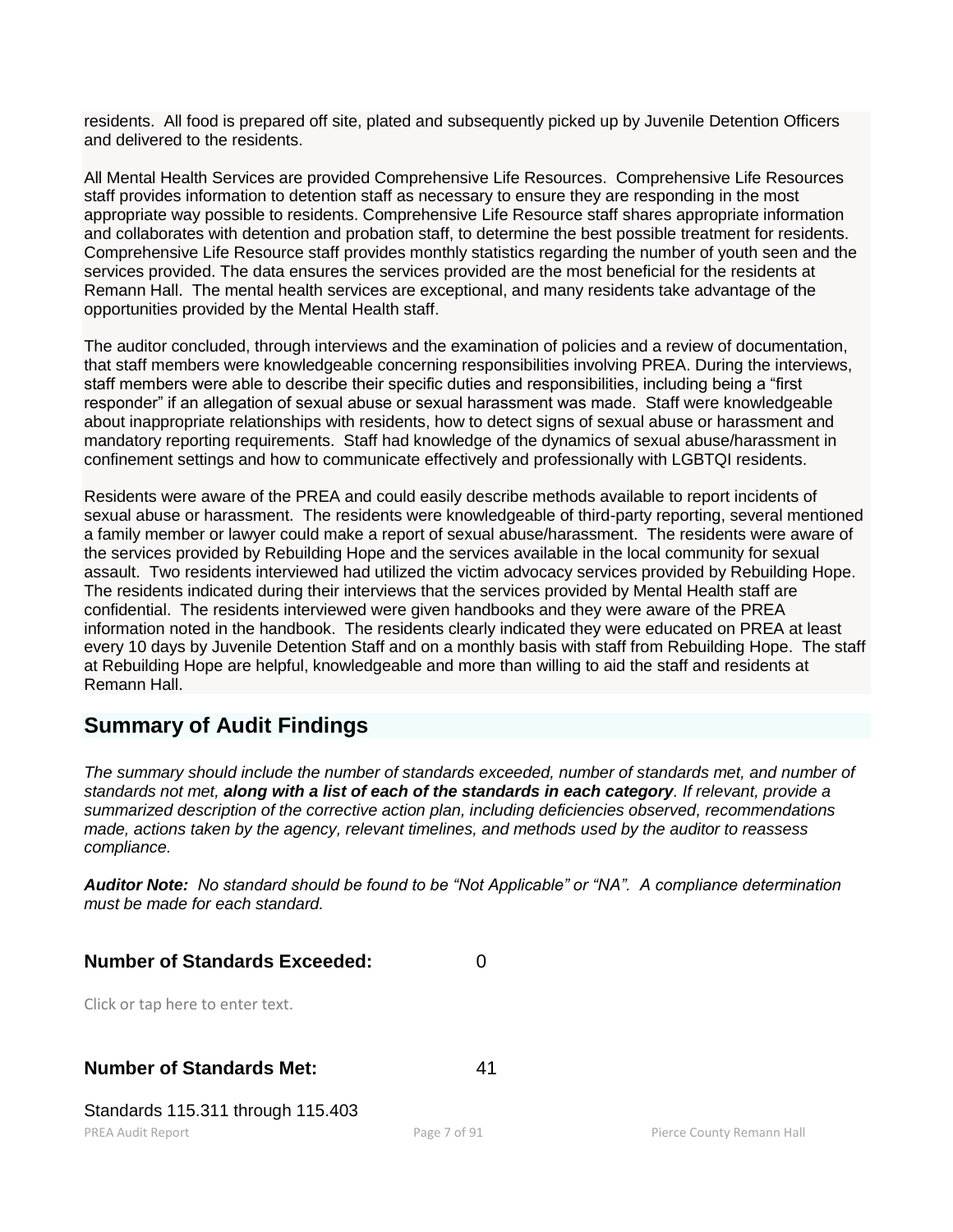## **115.311,115.312,115.313,115.315,115.316,115.317,115.318,115.321,115.322,115.331,115.33 2,115.333,115.334,115.335,115.341,115.342,115.351,115.352115.353,115.354,115.361,115.3 62,115.363,115.364,115.365,115.366,115.367,115.368,115.371,115.372,115.373,115.376, 115.377,15.378,115.381,115.382,115.383,115.386,115.387,115.388,115.389,115.401,115.403**

#### **Number of Standards Not Met:** 0

 $\Omega$ 

## **Summary of Corrective Action (if any)**

No corrective action, this is the final report.

# **PREVENTION PLANNING**

# **Standard 115.311: Zero tolerance of sexual abuse and sexual harassment; PREA coordinator**

## **All Yes/No Questions Must Be Answered by The Auditor to Complete the Report**

#### **115.311 (a)**

- Does the agency have a written policy mandating zero tolerance toward all forms of sexual abuse and sexual harassment?  $\boxtimes$  Yes  $\Box$  No
- Does the written policy outline the agency's approach to preventing, detecting, and responding to sexual abuse and sexual harassment?  $\boxtimes$  Yes  $\Box$  No

## **115.311 (b)**

- Has the agency employed or designated an agency-wide PREA Coordinator?  $\boxtimes$  Yes  $\Box$  No
- Is the PREA Coordinator position in the upper-level of the agency hierarchy?  $\boxtimes$  Yes  $\Box$  No
- Does the PREA Coordinator have sufficient time and authority to develop, implement, and oversee agency efforts to comply with the PREA standards in all of its facilities?  $\boxtimes$  Yes  $\Box$  No

#### **115.311 (c)**

- If this agency operates more than one facility, has each facility designated a PREA compliance manager? (N/A if agency operates only one facility.)  $\Box$  Yes  $\Box$  No  $\boxtimes$  NA
- Does the PREA compliance manager have sufficient time and authority to coordinate the facility's efforts to comply with the PREA standards? (N/A if agency operates only one facility.)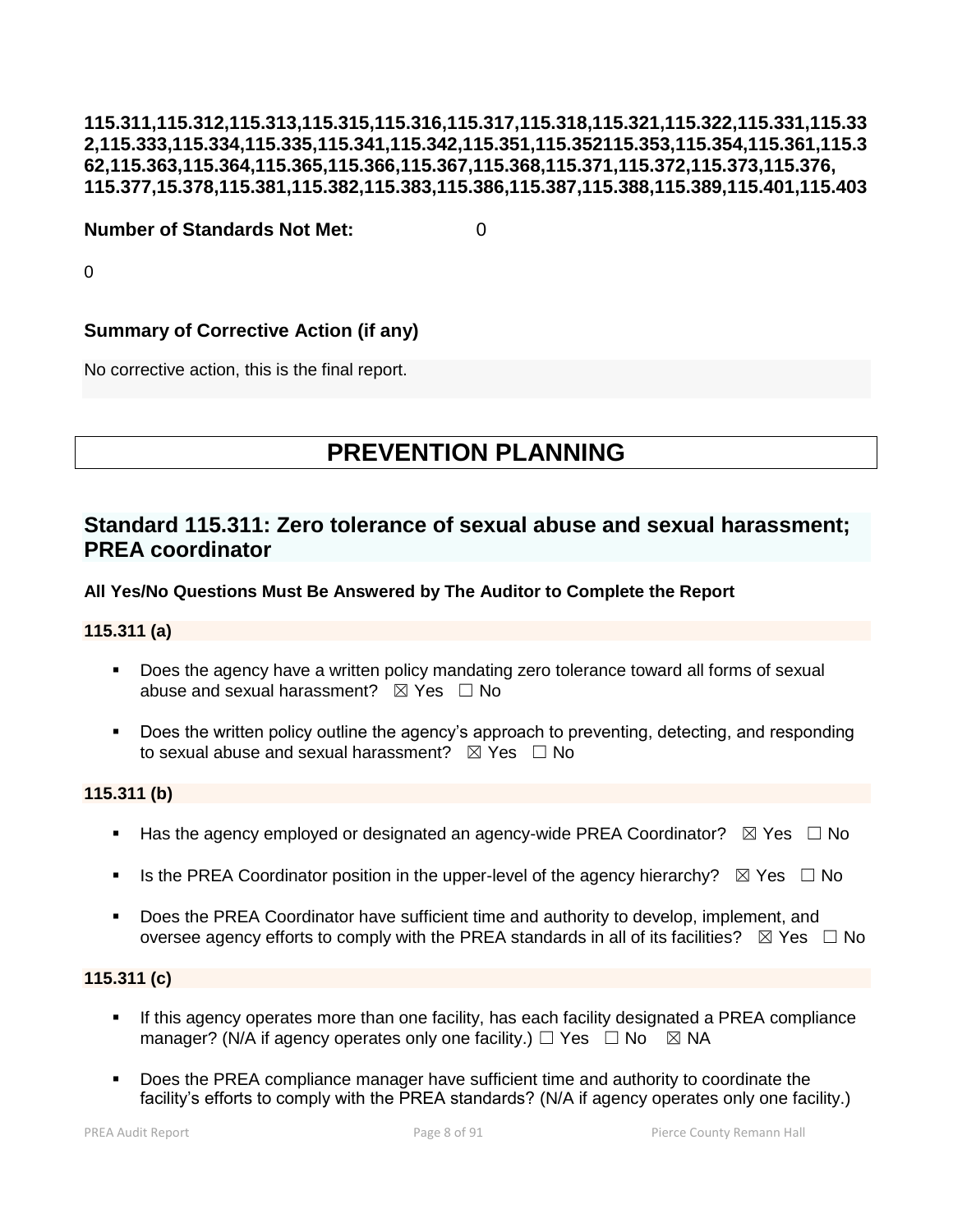$\Box$  Yes  $\Box$  No  $\boxtimes$  NA

#### **Auditor Overall Compliance Determination**

- ☐ **Exceeds Standard** (*Substantially exceeds requirement of standards*)
- ☒ **Meets Standard** (*Substantial compliance; complies in all material ways with the standard for the relevant review period*)
- ☐ **Does Not Meet Standard** (*Requires Corrective Action*)

#### **Instructions for Overall Compliance Determination Narrative**

*The narrative below must include a comprehensive discussion of all the evidence relied upon in making the compliance or non-compliance determination, the auditor's analysis and reasoning, and the auditor's conclusions. This discussion must also include corrective action recommendations where the facility does not meet the standard. These recommendations must be included in the Final Report, accompanied by information on specific corrective actions taken by the facility.*

Remann Hall has a zero-tolerance policy and training program that meets the requirements for this standard. Policy 17.10 Prison Rape Elimination Act (PREA) Sexual Abuse/Assault Prevention and Intervention provides the agency's approach to preventing, detecting and responding to sexual abuse and sexual harassment. It has definitions of prohibited behaviors and sanctions for those prohibited behaviors. The policy provides strategies and responses to reduce and prevent sexual abuse. The policy also includes procedural guidelines, such as screening residents upon intake, training (for both staff and residents), reporting procedures (both staff and residents), intervention procedures and investigative guidelines.

The agency has a PREA Coordinator. The PREA Coordinator indicated he had sufficient time to manage and oversee the implementation of PREA standards. The agency has only one facility; the auditor notes that several Supervisors assist in the PREA implementation and provide input to the Coordinator to ensure compliance.

The auditor reviewed the Policy 17.10, Prison Rape Elimination Act (PREA) the Juvenile Court organization chart and the Detention Center organization chart. In addition, interviews were conducted with the PREA Coordinator, the Detention Manager and the Juvenile Court Administrator. Both the Juvenile Court Administrator and the Detention Manager supported the efforts of the PREA Coordinator and the PREA Coordinator indicated he had enough time to coordinate the facility's PREA compliance efforts. Remann Hall has a zero-tolerance policy and training program that meets the requirements for this standard. The policy provides the agency's approach to preventing, detecting and responding to sexual abuse and sexual harassment. It has definitions of prohibited behaviors and sanctions for those prohibited behaviors. The policy provides strategies and responses to reduce and prevent sexual abuse. The agency has a PREA Coordinator and only one facility. The PREA Coordinator indicated he had sufficient time to manage and oversee the implementation of PREA standards. There is substantial compliance with this standard.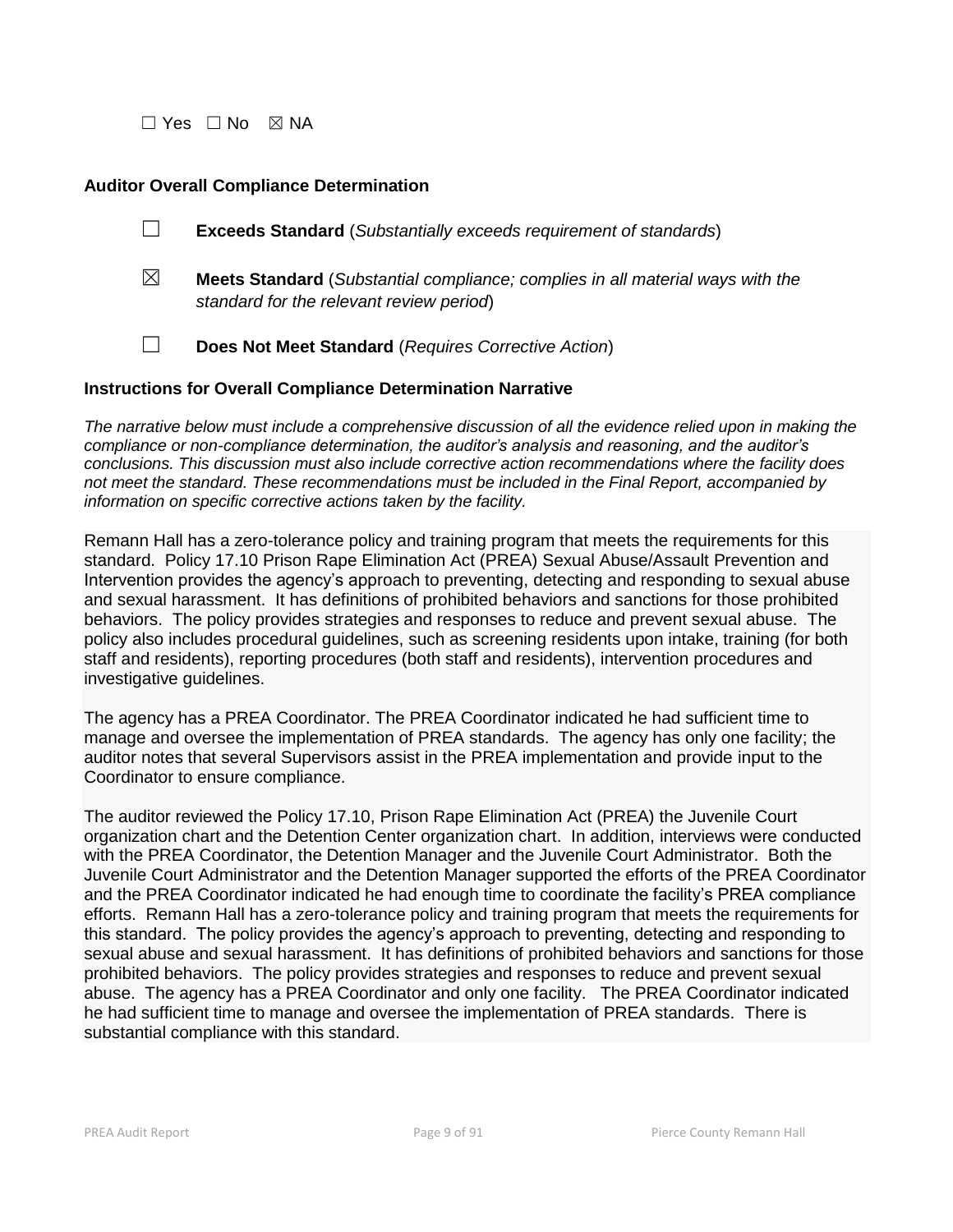# **Standard 115.312: Contracting with other entities for the confinement of residents**

## **All Yes/No Questions Must Be Answered by the Auditor to Complete the Report**

## **115.312 (a)**

 If this agency is public and it contracts for the confinement of its residents with private agencies or other entities including other government agencies, has the agency included the entity's obligation to adopt and comply with the PREA standards in any new contract or contract renewal signed on or after August 20, 2012? (N/A if the agency does not contract with private agencies or other entities for the confinement of residents.)  $\Box$  Yes  $\Box$  No  $\boxtimes$  NA

## **115.312 (b)**

 Does any new contract or contract renewal signed on or after August 20, 2012 provide for agency contract monitoring to ensure that the contractor is complying with the PREA standards? (N/A if the agency does not contract with private agencies or other entities for the confinement of residents OR the response to 115.312(a)-1 is "NO".)  $\Box$  Yes  $\Box$  No  $\boxtimes$  NA

## **Auditor Overall Compliance Determination**

- ☐ **Exceeds Standard** (*Substantially exceeds requirement of standards*)
- ☒ **Meets Standard** (*Substantial compliance; complies in all material ways with the standard for the relevant review period*)
- 
- ☐ **Does Not Meet Standard** (*Requires Corrective Action*)

## **Instructions for Overall Compliance Determination Narrative**

*The narrative below must include a comprehensive discussion of all the evidence relied upon in making the compliance or non-compliance determination, the auditor's analysis and reasoning, and the auditor's conclusions. This discussion must also include corrective action recommendations where the facility does not meet the standard. These recommendations must be included in the Final Report, accompanied by information on specific corrective actions taken by the facility.*

This standard is not applicable. Remann Hall is a County Juvenile Detention Facility; Remann Hall does not contract with other agencies for confinement services.

## **Standard 115.313: Supervision and monitoring**

## **All Yes/No Questions Must Be Answered by the Auditor to Complete the Report**

## **115.313 (a)**

 Does the agency ensure that each facility has developed a staffing plan that provides for adequate levels of staffing and, where applicable, video monitoring, to protect residents against sexual abuse?  $\boxtimes$  Yes  $\Box$  No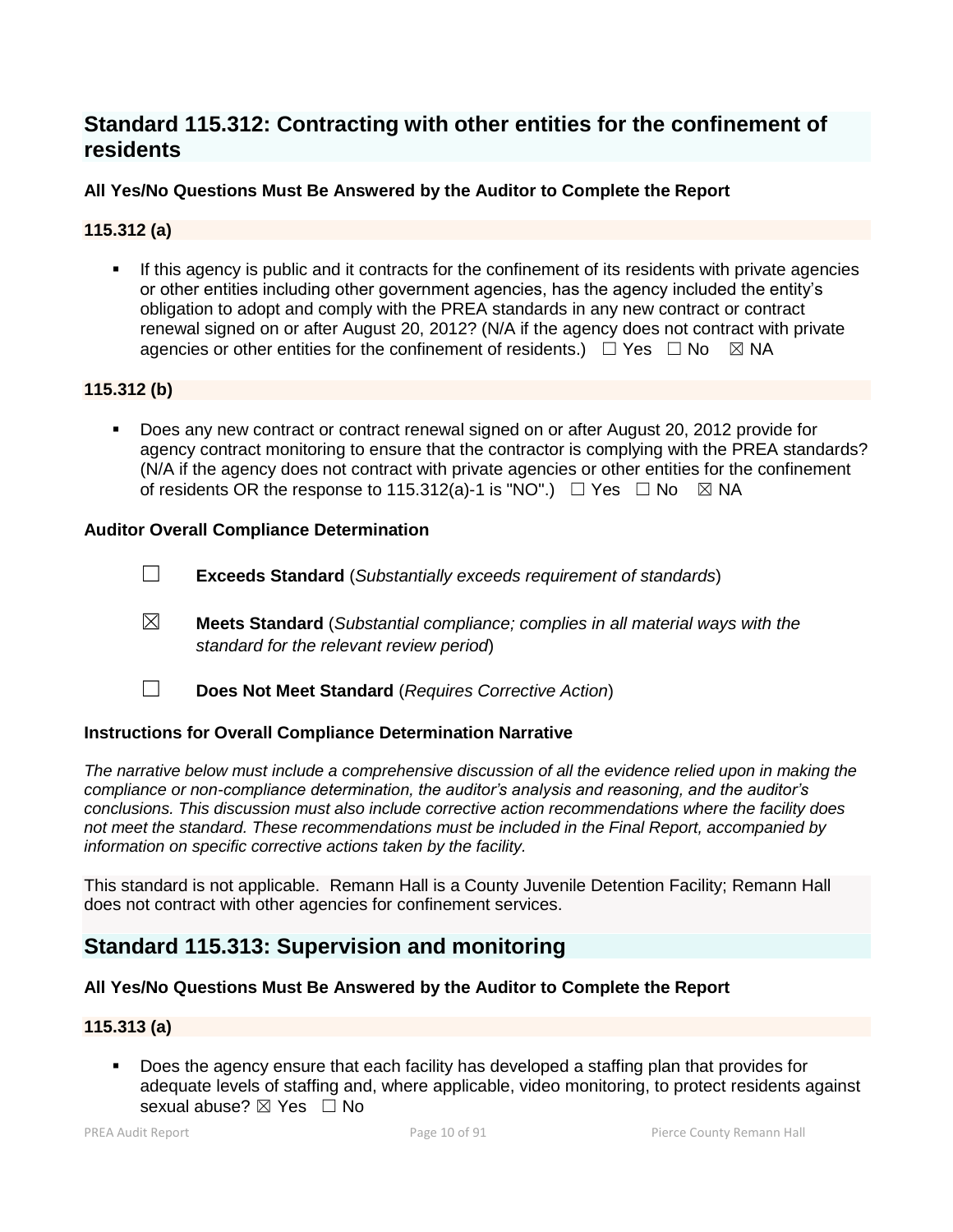- Does the agency ensure that each facility has implemented a staffing plan that provides for adequate levels of staffing and, where applicable, video monitoring, to protect residents against sexual abuse? ⊠ Yes □ No
- Does the agency ensure that each facility has documented a staffing plan that provides for adequate levels of staffing and, where applicable, video monitoring, to protect residents against sexual abuse? ⊠ Yes □ No
- Does the agency ensure that each facility's staffing plan takes into consideration the 11 criteria below in calculating adequate staffing levels and determining the need for video monitoring: The prevalence of substantiated and unsubstantiated incidents of sexual abuse?  $\boxtimes$  Yes  $\Box$  No
- Does the agency ensure that each facility's staffing plan takes into consideration the 11 criteria below in calculating adequate staffing levels and determining the need for video monitoring: Generally accepted juvenile detention and correctional/secure residential practices?  $\boxtimes$  Yes  $\Box$  No
- Does the agency ensure that each facility's staffing plan takes into consideration the 11 criteria below in calculating adequate staffing levels and determining the need for video monitoring: Any judicial findings of inadequacy?  $\boxtimes$  Yes  $\Box$  No
- Does the agency ensure that each facility's staffing plan takes into consideration the 11 criteria below in calculating adequate staffing levels and determining the need for video monitoring: Any findings of inadequacy from Federal investigative agencies?  $\boxtimes$  Yes  $\Box$  No
- Does the agency ensure that each facility's staffing plan takes into consideration the 11 criteria below in calculating adequate staffing levels and determining the need for video monitoring: Any findings of inadequacy from internal or external oversight bodies?  $\boxtimes$  Yes  $\Box$  No
- Does the agency ensure that each facility's staffing plan takes into consideration the 11 criteria below in calculating adequate staffing levels and determining the need for video monitoring: All components of the facility's physical plant (including "blind-spots" or areas where staff or residents may be isolated)?  $\boxtimes$  Yes  $\Box$  No
- Does the agency ensure that each facility's staffing plan takes into consideration the 11 criteria below in calculating adequate staffing levels and determining the need for video monitoring: The composition of the resident population?  $\boxtimes$  Yes  $\Box$  No
- Does the agency ensure that each facility's staffing plan takes into consideration the 11 criteria below in calculating adequate staffing levels and determining the need for video monitoring: The number and placement of supervisory staff?  $\boxtimes$  Yes  $\Box$  No
- Does the agency ensure that each facility's staffing plan takes into consideration the 11 criteria below in calculating adequate staffing levels and determining the need for video monitoring: Institution programs occurring on a particular shift?  $\boxtimes$  Yes  $\Box$  No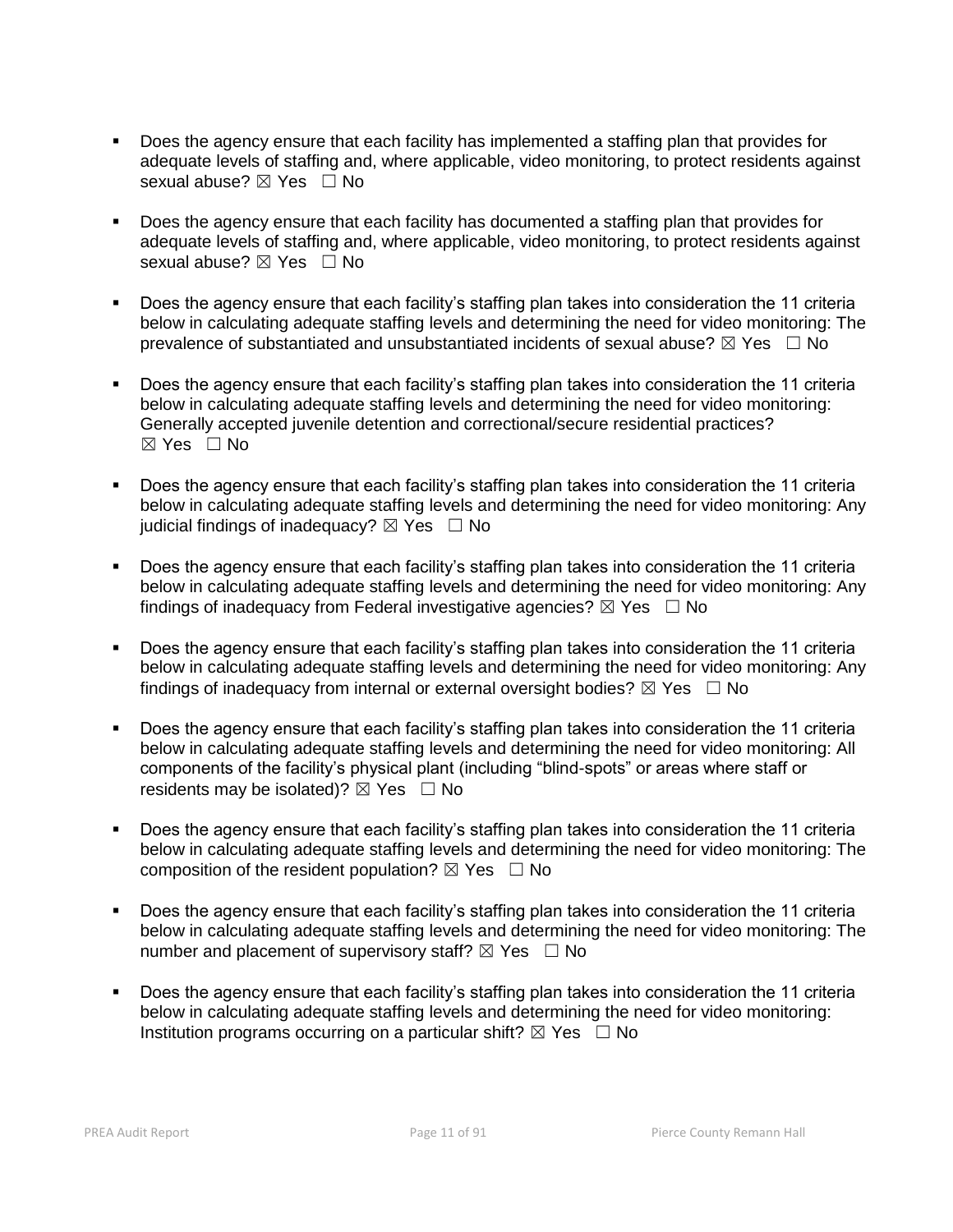- Does the agency ensure that each facility's staffing plan takes into consideration the 11 criteria below in calculating adequate staffing levels and determining the need for video monitoring: Any applicable State or local laws, regulations, or standards?  $\boxtimes$  Yes  $\Box$  No
- Does the agency ensure that each facility's staffing plan takes into consideration the 11 criteria below in calculating adequate staffing levels and determining the need for video monitoring: Any other relevant factors?  $\boxtimes$  Yes  $\Box$  No

## **115.313 (b)**

- **Does the agency comply with the staffing plan except during limited and discrete exigent** circumstances? ☒ Yes ☐ No
- In circumstances where the staffing plan is not complied with, does the facility document all deviations from the plan? (N/A if no deviations from staffing plan.)  $\Box$  Yes  $\Box$  No  $\boxtimes$  NA

## **115.313 (c)**

- Does the facility maintain staff ratios of a minimum of 1:8 during resident waking hours, except during limited and discrete exigent circumstances? (N/A only until October 1, 2017.)  $\boxtimes$  Yes  $\Box$  No  $\Box$  NA
- Does the facility maintain staff ratios of a minimum of 1:16 during resident sleeping hours, except during limited and discrete exigent circumstances? (N/A only until October 1, 2017.) ☒ Yes ☐ No ☐ NA
- Does the facility fully document any limited and discrete exigent circumstances during which the facility did not maintain staff ratios? (N/A only until October 1, 2017.)  $\boxtimes$  Yes  $\Box$  No  $\Box$  NA
- Does the facility ensure only security staff are included when calculating these ratios? (N/A only until October 1, 2017.)  $\boxtimes$  Yes  $\Box$  No  $\Box$  NA
- If Is the facility obligated by law, regulation, or judicial consent decree to maintain the staffing ratios set forth in this paragraph?  $\Box$  Yes  $\boxtimes$  No

## **115.313 (d)**

- In the past 12 months, has the facility, in consultation with the agency PREA Coordinator, assessed, determined, and documented whether adjustments are needed to: The staffing plan established pursuant to paragraph (a) of this section?  $\boxtimes$  Yes  $\Box$  No
- In the past 12 months, has the facility, in consultation with the agency PREA Coordinator, assessed, determined, and documented whether adjustments are needed to: Prevailing staffing patterns? ⊠ Yes □ No
- In the past 12 months, has the facility, in consultation with the agency PREA Coordinator, assessed, determined, and documented whether adjustments are needed to: The facility's deployment of video monitoring systems and other monitoring technologies?  $\boxtimes$  Yes  $\Box$  No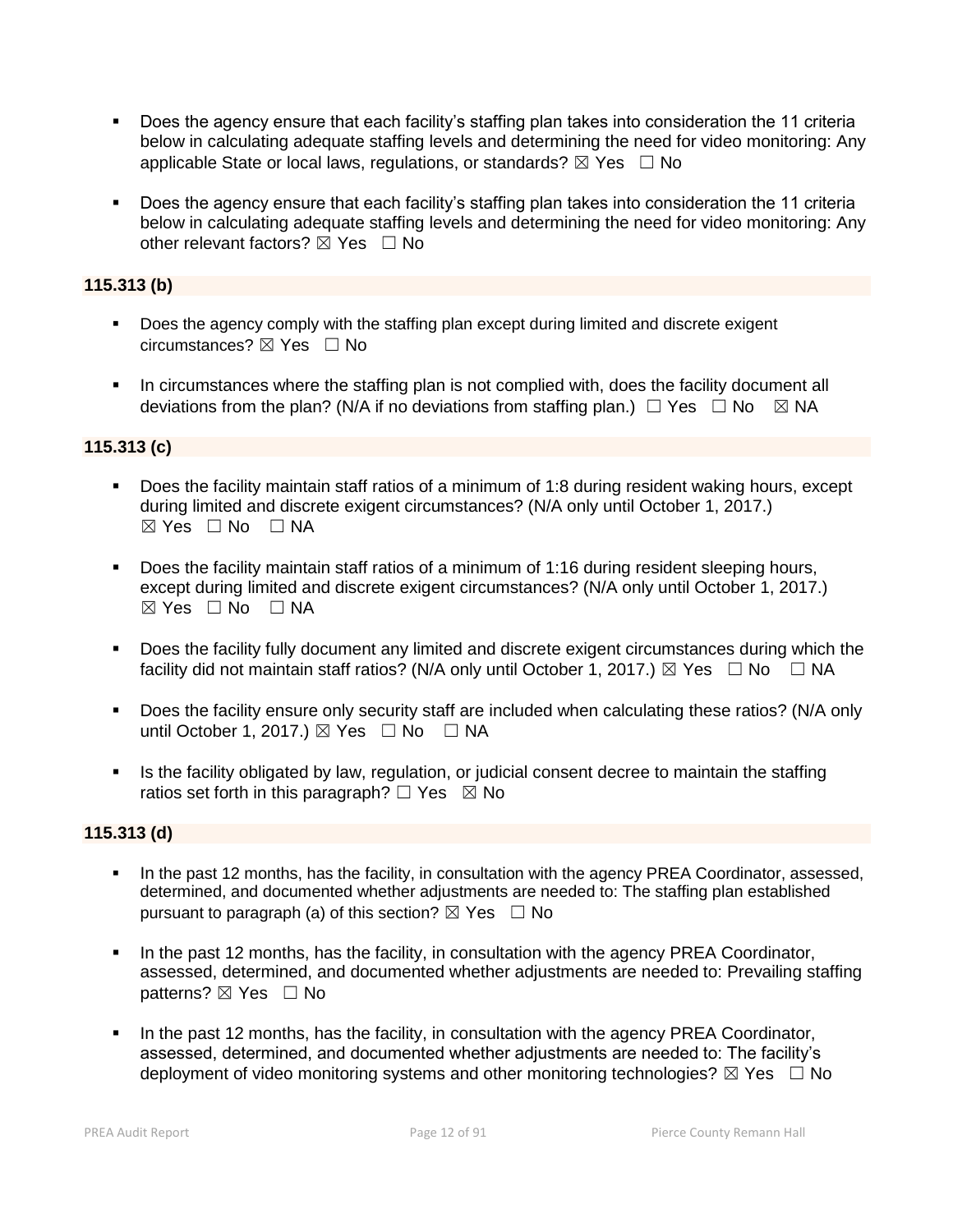In the past 12 months, has the facility, in consultation with the agency PREA Coordinator, assessed, determined, and documented whether adjustments are needed to: The resources the facility has available to commit to ensure adherence to the staffing plan?  $\boxtimes$  Yes  $\Box$  No

#### **115.313 (e)**

- Has the facility implemented a policy and practice of having intermediate-level or higher-level supervisors conduct and document unannounced rounds to identify and deter staff sexual abuse and sexual harassment? (N/A for non-secure facilities)  $\boxtimes$  Yes  $\Box$  No  $\Box$  NA
- Is this policy and practice implemented for night shifts as well as day shifts? (N/A for non-secure facilities) ⊠ Yes □ No □ NA
- Does the facility have a policy prohibiting staff from alerting other staff members that these supervisory rounds are occurring, unless such announcement is related to the legitimate operational functions of the facility? (N/A for non-secure facilities)  $\boxtimes$  Yes  $\Box$  No  $\Box$  NA

#### **Auditor Overall Compliance Determination**

- ☐ **Exceeds Standard** (*Substantially exceeds requirement of standards*)
- ☒ **Meets Standard** (*Substantial compliance; complies in all material ways with the standard for the relevant review period*)
- ☐ **Does Not Meet Standard** (*Requires Corrective Action*)

#### **Instructions for Overall Compliance Determination Narrative**

*The narrative below must include a comprehensive discussion of all the evidence relied upon in making the compliance or non-compliance determination, the auditor's analysis and reasoning, and the auditor's conclusions. This discussion must also include corrective action recommendations where the facility does not meet the standard. These recommendations must be included in the Final Report, accompanied by information on specific corrective actions taken by the facility.*

Remann Hall implements a staffing plan that provides adequate levels of staffing. In addition to staff members, there is video monitoring available to protect residents from sexual abuse.

The staffing plan is reviewed on a yearly basis by the Juvenile Court Administrator, the Detention Manager and the PREA Coordinator. The staffing plan is consistently complied with; there have been no deviations from the staffing plan in the past 12 months.

The Auditor reviewed the staffing plan. The Staffing plan review includes a review of any judicial findings (no), or inadequacies from federal investigative or internal/external oversight agencies (no). The plan reviews the facilities architectural weaknesses. The review includes a review of the population statistics for the previous year and a review of the population for the day in which the review took place. The plan reviews the unannounced log to determine if appropriate documentation is completed for the unannounced rounds.

The Auditor reviewed the log containing information documenting unannounced rounds. The log contained daily entries from several shifts. All shifts indicated a supervisor had conducted rounds to detect and deter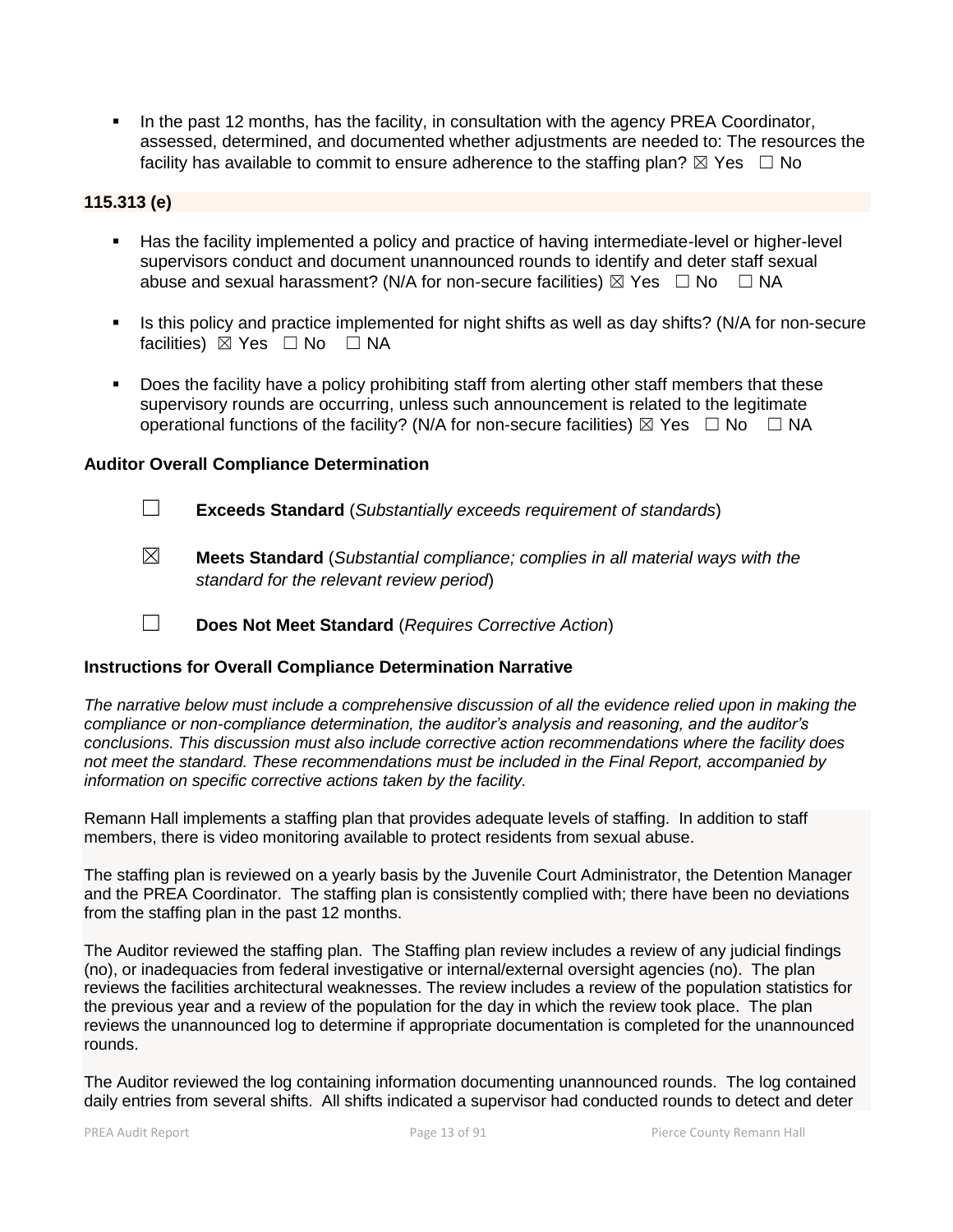incidents of sexual abuse or sexual harassment. The auditor interviewed four (4) shift supervisors who all indicated they had personally conducted unannounced rounds; the rounds were conducted at random times and that staff were generally unaware they were conducting rounds to detect and deter sexual abuse/harassment. Remann Hall maintains a practice of having intermediate-level supervisors conduct and document unannounced rounds to identify and deter staff sexual abuse and sexual harassment. The procedures for conducting these unannounced rounds are well established in the facility. The Staffing plan review considers the overall policies and practices of the correctional services department and if there is an adequate number of Supervisory personnel.

Remann Hall operating procedures require supervisors to maintain a minimum staff to resident ratio of 1 staff to 8 residents during hours the residents are awake (7:00 am – 10:00 pm) and 1 staff to 16 residents during the hours the residents are asleep (10:00 pm – 7:00 am). There must be a supervisor in the facility at all times, all designated fixed posts must be occupied by a staff member and if necessary mandatory overtime will be utilized. This standard operating procedure is reviewed by the Detention Manager and the PREA Coordinator on a yearly basis.

The Remann Hall staff plan specifies that at all times, a staff member of the same sex as the residents shall be on duty. This staff member shall be directly responsible for supervision which involves physical contact (pat searches) or activities commonly afforded reasonable protection against opposite sex observation or supervision (use of toilet/shower facilities). Personal observation of residents may be by opposite sex staff as long as opposite sex privacy concerns are given appropriate protection. There is continual sight and/or sound surveillance of all residents. Personal staff observations of residents are conducted at a minimum of every 15 minutes. Staff members are directed to be alert to resident depression, dissension, family rejection, loneliness, resistance to staff or programs, and when such symptoms are discovered, appropriate intervention is required including referrals to Mental Health or Medical staff. These referrals are documented.

The auditor observed appropriate staffing levels throughout the facility; Remann Hall implements a staffing plan that provides adequate levels of staffing. In addition, there is video monitoring available to protect residents from sexual abuse. The staffing plan is reviewed on a yearly basis by both the PREA Coordinator and the Detention Manager. The staffing plan is consistently complied with; there have been no deviations from the staffing plan in the past 12 months. The staff plan review considers physical plant inadequacies, video monitoring systems, the population levels and the behavior of residents, supervisor availability, and any incidents of sexual abuse or sexual harassment that may have occurred during the year. Interviews with the Director and the PREA Coordinator indicate that the staffing plan is reviewed by both individuals.

There is substantial compliance with this standard.

# **Standard 115.315: Limits to cross-gender viewing and searches**

## **All Yes/No Questions Must Be Answered by the Auditor to Complete the Report**

## **115.315 (a)**

**Does the facility always refrain from conducting any cross-gender strip or cross-gender visual** body cavity searches, except in exigent circumstances or by medical practitioners? ☒ Yes ☐ No

## **115.315 (b)**

 Does the facility always refrain from conducting cross-gender pat-down searches in non-exigent circumstances? ☒ Yes ☐ No ☐ NA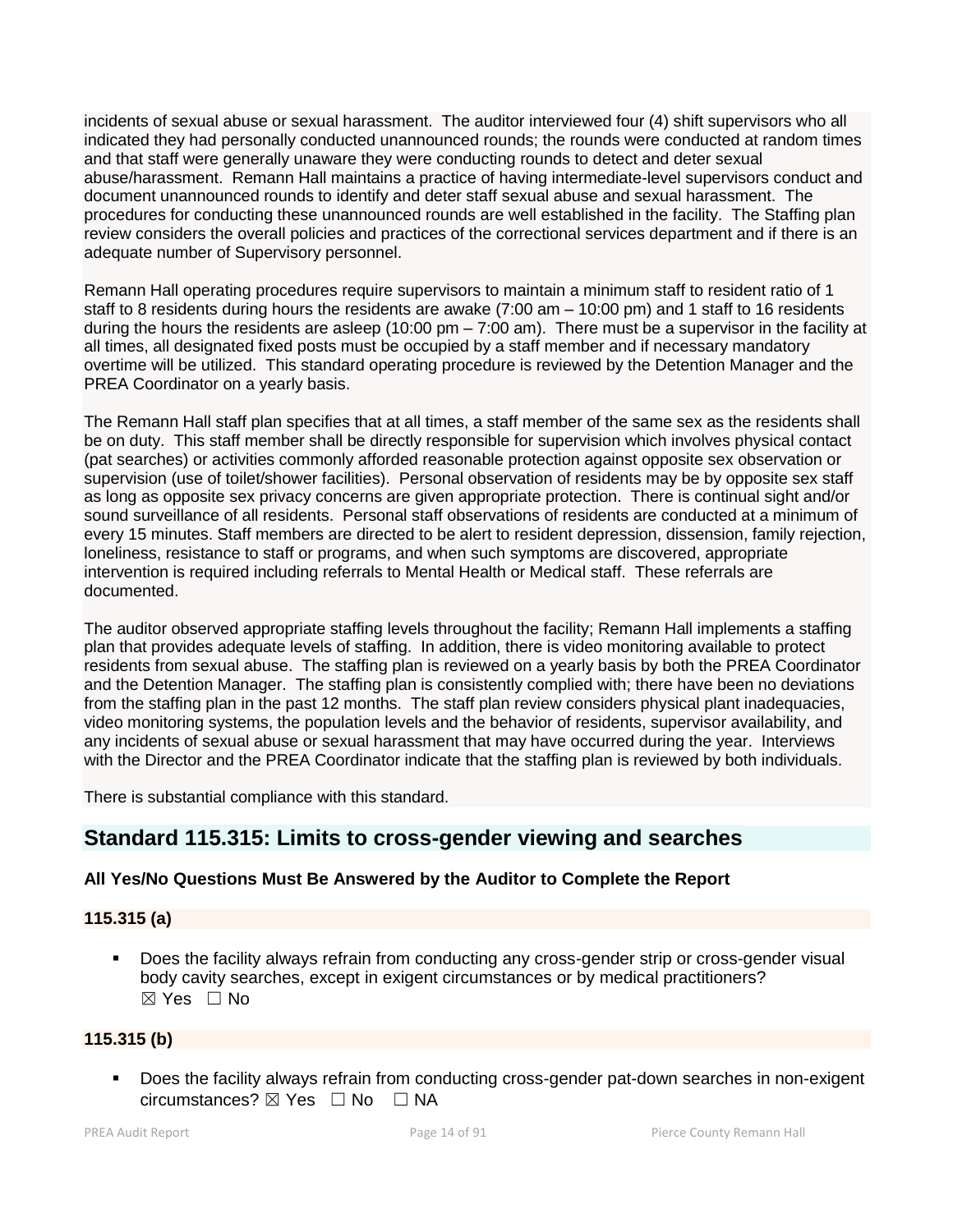## **115.315 (c)**

- **Does the facility document and justify all cross-gender strip searches and cross-gender visual** body cavity searches?  $\boxtimes$  Yes  $\Box$  No
- Does the facility document all cross-gender pat-down searches?  $\boxtimes$  Yes  $\Box$  No

#### **115.315 (d)**

- **Does the facility implement policies and procedures that enable residents to shower, perform** bodily functions, and change clothing without nonmedical staff of the opposite gender viewing their breasts, buttocks, or genitalia, except in exigent circumstances or when such viewing is incidental to routine cell checks?  $\boxtimes$  Yes  $\Box$  No
- Does the facility require staff of the opposite gender to announce their presence when entering a resident housing unit?  $\boxtimes$  Yes  $\Box$  No
- In facilities (such as group homes) that do not contain discrete housing units, does the facility require staff of the opposite gender to announce their presence when entering an area where residents are likely to be showering, performing bodily functions, or changing clothing? (N/A for facilities with discrete housing units)  $\boxtimes$  Yes  $\Box$  No  $\Box$  NA

#### **115.315 (e)**

- Does the facility always refrain from searching or physically examining transgender or intersex residents for the sole purpose of determining the resident's genital status?  $\boxtimes$  Yes  $\Box$  No
- If a resident's genital status is unknown, does the facility determine genital status during conversations with the resident, by reviewing medical records, or, if necessary, by learning that information as part of a broader medical examination conducted in private by a medical practitioner?  $\boxtimes$  Yes  $\Box$  No

## **115.315 (f)**

- Does the facility/agency train security staff in how to conduct cross-gender pat down searches in a professional and respectful manner, and in the least intrusive manner possible, consistent with security needs?  $\boxtimes$  Yes  $\Box$  No
- Does the facility/agency train security staff in how to conduct searches of transgender and intersex residents in a professional and respectful manner, and in the least intrusive manner possible, consistent with security needs?  $\boxtimes$  Yes  $\Box$  No

#### **Auditor Overall Compliance Determination**



☐ **Exceeds Standard** (*Substantially exceeds requirement of standards*)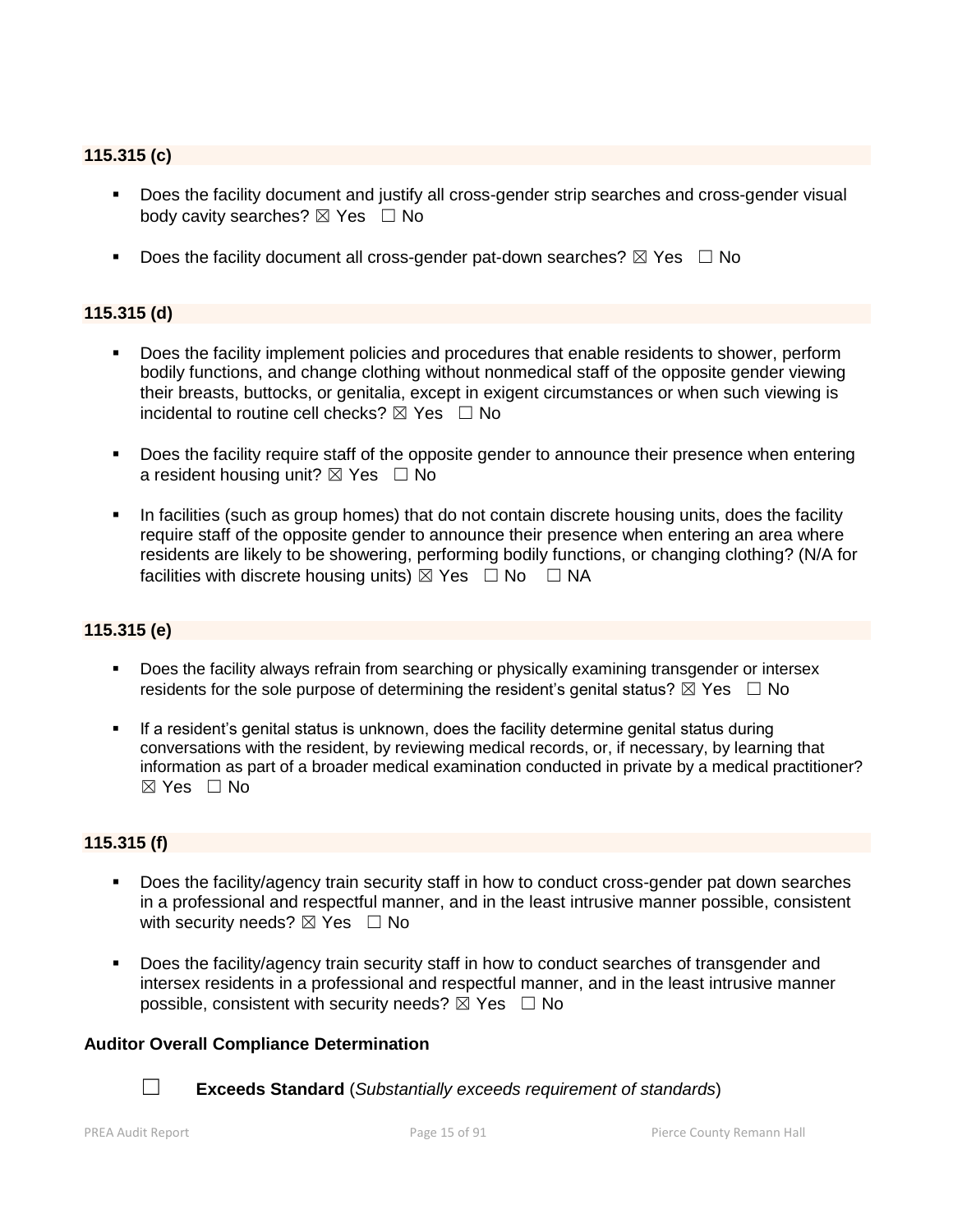☒ **Meets Standard** (*Substantial compliance; complies in all material ways with the standard for the relevant review period*)

☐ **Does Not Meet Standard** (*Requires Corrective Action*)

#### **Instructions for Overall Compliance Determination Narrative**

*The narrative below must include a comprehensive discussion of all the evidence relied upon in making the compliance or non-compliance determination, the auditor's analysis and reasoning, and the auditor's conclusions. This discussion must also include corrective action recommendations where the facility does not meet the standard. These recommendations must be included in the Final Report, accompanied by information on specific corrective actions taken by the facility.*

Remann Hall does not conduct cross gender strip searches. There has been no circumstance in the past three years where a cross gender search has taken place. No residents are restricted from participation in any programs. All pat searches are conducted by same sex individuals. There have been no deviations from this policy. Specifically, Policy 17.10, section IV, D and F provides guidance on this subject. All searches are conducted by a staff member of the same sex as the resident being searched. All staff interviewed on this subject indicated they were aware of the search policy and had not deviated from the policy. The staff members interviewed were sensitive to the residents' potential vulnerability during the search process. All residents interviewed on this subject indicated they are pat searched by same sex staff.

The facility policy prohibits staff from searching or physically examining a transgender or intersex resident for the sole purpose of determining the resident's genital status. During the interviews staff indicated they had been provided training on how to conduct a pat search on transgender or intersex residents. Specifically, the Moss Group Video "Guidance on Cross Gender and Transgender Pat searches". Staff members were aware of the need to discuss not only the search procedure but to ask the resident if they preferred a male or a female staff member conduct the pat search. Supervisory staff members were queried during the tour on the pat search training for staff. The Supervisor indicated that during the PREA training a general overview of transgender pat searches was provided as well as the video. The focus of the overview was ensuring the resident was asked about their preference concerning which staff member (male or female) should conduct pat searches.

Remann Hall has taken extensive care to ensure all residents shower, perform bodily functions and change clothing outside the view of all staff.

The Auditor observed several staff announce their presence when entering a housing unit.

Remann Hall maintains procedures and practices that allow residents to shower, perform bodily functions, and change clothes without being viewed by staff of the opposite gender. Opposite gender staff announce their presence when entering a resident housing unit, the Auditor noted that while staff indicated they announced their presence when entering the unit, the logs maintained on these announcements indicated an announcement was made at the beginning of the shift as well as individual announcements. The auditor questioned line staff during the tour about their announcements in the unit. All staff questioned during the tour (5 staff in total) indicated they made announcements every time they entered a unit. When asked about general announcements at the beginning of the shift staff stated that a general announcement was always made and that they continued throughout the shift to announce their presence when entering the unit.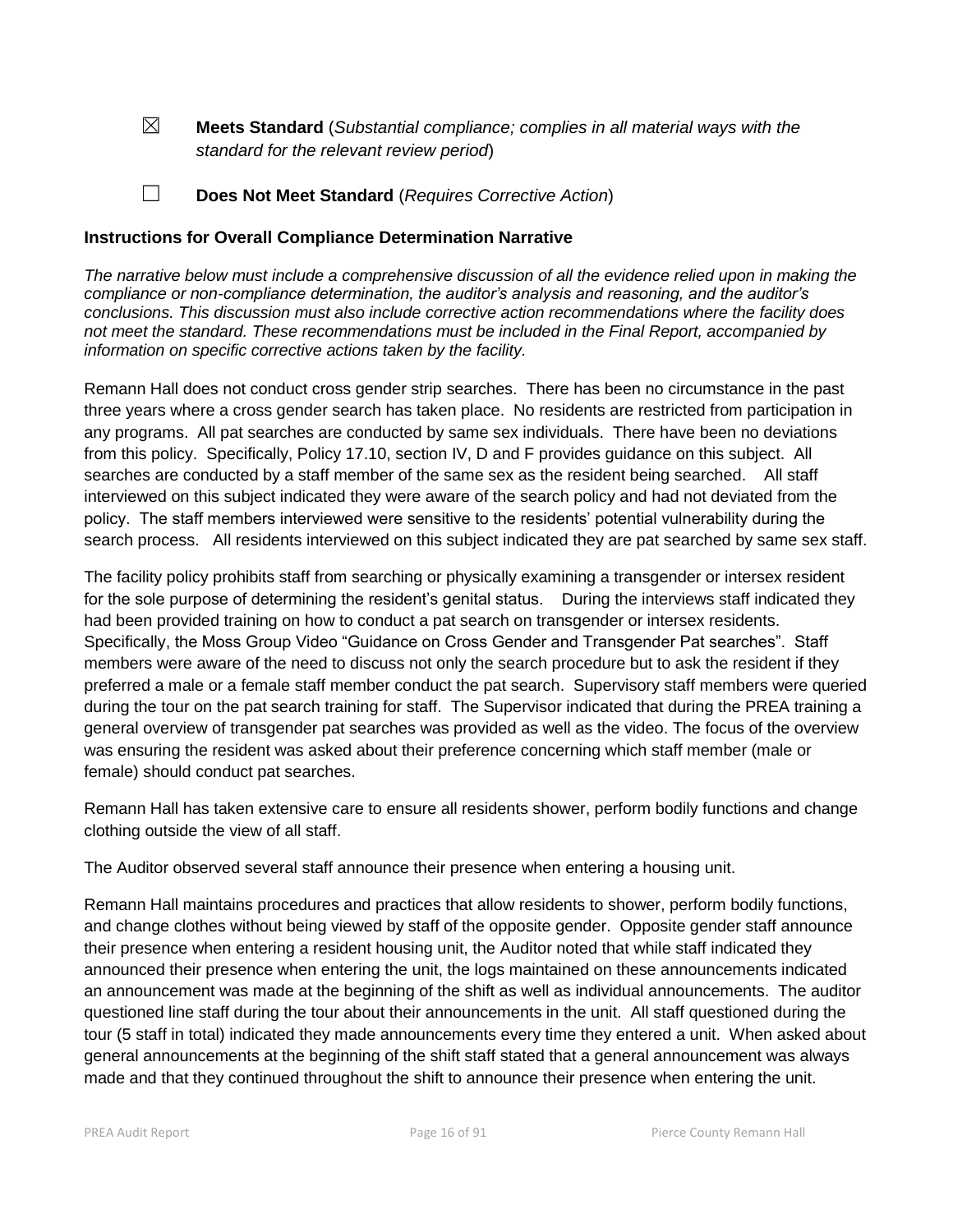The Auditor queried residents during the tour concerning whether staff announced their presence when entering the unit. Both male and female residents stated that staff members always announce their presence when entering the unit.

Remann Hall has a policy and practice of searches conducted in accordance with the resident's gender identity and asking residents to identify the gender of staff with which they would feel most comfortable conducting the search. Cross gender pat searches are not conducted at Remann Hall. The PREA Coordinator indicated that even in emergency situations a female staff member would be made available to conduct a pat search on a female resident.

The Auditor reviewed training curricula and interviewed formally and informally both staff and residents on the issues of strip searches, bodily cavity searches, pat searches and searches of transgender and intersex residents and opposite gender unit announcements. Remann Hall does not conduct cross gender strip searches. There have been no circumstances in the past 12 months where a cross gender pat search has taken place. No residents are restricted from participation in any programs. All pat searches are conducted by same sex individuals. There have been no deviations from this policy. Remann Hall has taken extensive care to ensure all residents shower, perform bodily functions and change clothing outside the view of all staff. Staff members announce their presence when entering a housing unit. The facility has a policy prohibiting staff from searching or physically examining a transgender or intersex resident for the sole purpose of determining the resident's genital status. All staff members (100%) have participated in training on searches of transgender and intersex residents in a professional and respectful manner. All residents interviewed on this subject indicated they are pat searched by same sex staff. Additionally, interviews with residents indicate no issues concerning privacy. Residents indicated staff members are professional and respectful of a resident's privacy. All staff interviewed on this subject indicated they are aware of the search policy and have not deviated from the policy.

The Auditor is satisfied there is substantial compliance with this standard.

# **Standard 115.316: Residents with disabilities and residents who are limited English proficient**

## **All Yes/No Questions Must Be Answered by the Auditor to Complete the Report**

## **115.316 (a)**

- Does the agency take appropriate steps to ensure that residents with disabilities have an equal opportunity to participate in or benefit from all aspects of the agency's efforts to prevent, detect, and respond to sexual abuse and sexual harassment, including: Residents who are deaf or hard of hearing?  $\boxtimes$  Yes  $\Box$  No
- Does the agency take appropriate steps to ensure that residents with disabilities have an equal opportunity to participate in or benefit from all aspects of the agency's efforts to prevent, detect, and respond to sexual abuse and sexual harassment, including: Residents who are blind or have low vision?  $\boxtimes$  Yes  $\Box$  No
- Does the agency take appropriate steps to ensure that residents with disabilities have an equal opportunity to participate in or benefit from all aspects of the agency's efforts to prevent, detect, and respond to sexual abuse and sexual harassment, including: Residents who have intellectual disabilities?  $\boxtimes$  Yes  $\Box$  No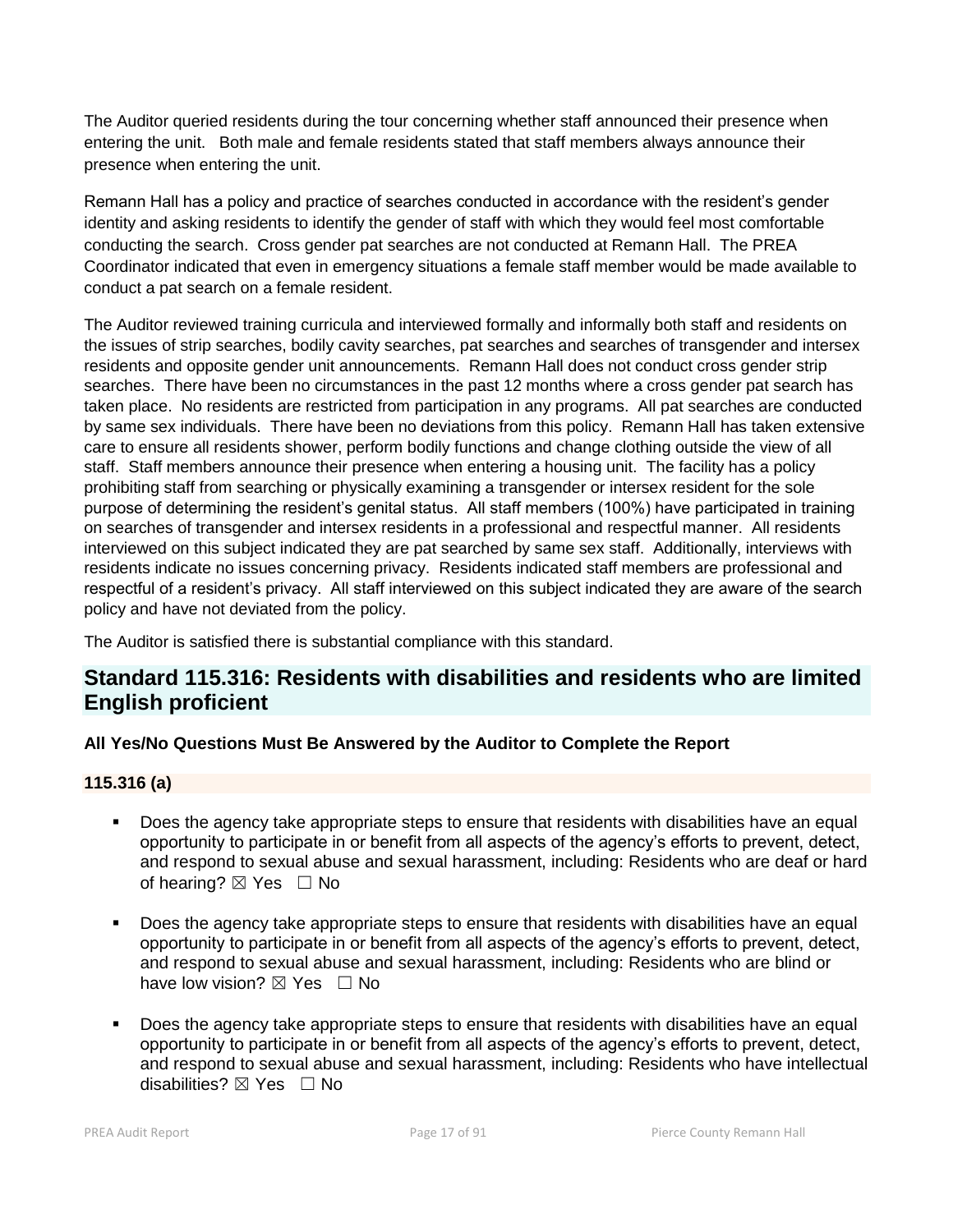- Does the agency take appropriate steps to ensure that residents with disabilities have an equal opportunity to participate in or benefit from all aspects of the agency's efforts to prevent, detect, and respond to sexual abuse and sexual harassment, including: Residents who have psychiatric disabilities? ⊠ Yes □ No
- Does the agency take appropriate steps to ensure that residents with disabilities have an equal opportunity to participate in or benefit from all aspects of the agency's efforts to prevent, detect, and respond to sexual abuse and sexual harassment, including: Residents who have speech disabilities? ⊠ Yes □ No
- Does the agency take appropriate steps to ensure that residents with disabilities have an equal opportunity to participate in or benefit from all aspects of the agency's efforts to prevent, detect, and respond to sexual abuse and sexual harassment, including: Other? (if "other," please explain in overall determination notes.)  $\boxtimes$  Yes  $\Box$  No
- **Do such steps include, when necessary, ensuring effective communication with residents who** are deaf or hard of hearing?  $\boxtimes$  Yes  $\Box$  No
- Do such steps include, when necessary, providing access to interpreters who can interpret effectively, accurately, and impartially, both receptively and expressively, using any necessary specialized vocabulary?  $\boxtimes$  Yes  $\Box$  No
- Does the agency ensure that written materials are provided in formats or through methods that ensure effective communication with residents with disabilities including residents who: Have intellectual disabilities?  $\boxtimes$  Yes  $\Box$  No
- Does the agency ensure that written materials are provided in formats or through methods that ensure effective communication with residents with disabilities including residents who: Have limited reading skills?  $\boxtimes$  Yes  $\Box$  No
- Does the agency ensure that written materials are provided in formats or through methods that ensure effective communication with residents with disabilities including residents who: Are blind or have low vision?  $\boxtimes$  Yes  $\Box$  No

## **115.316 (b)**

- Does the agency take reasonable steps to ensure meaningful access to all aspects of the agency's efforts to prevent, detect, and respond to sexual abuse and sexual harassment to residents who are limited English proficient?  $\boxtimes$  Yes  $\Box$  No
- Do these steps include providing interpreters who can interpret effectively, accurately, and impartially, both receptively and expressively, using any necessary specialized vocabulary? ☒ Yes ☐ No

## **115.316 (c)**

**Does the agency always refrain from relying on resident interpreters, resident readers, or other** types of resident assistants except in limited circumstances where an extended delay in obtaining an effective interpreter could compromise the resident's safety, the performance of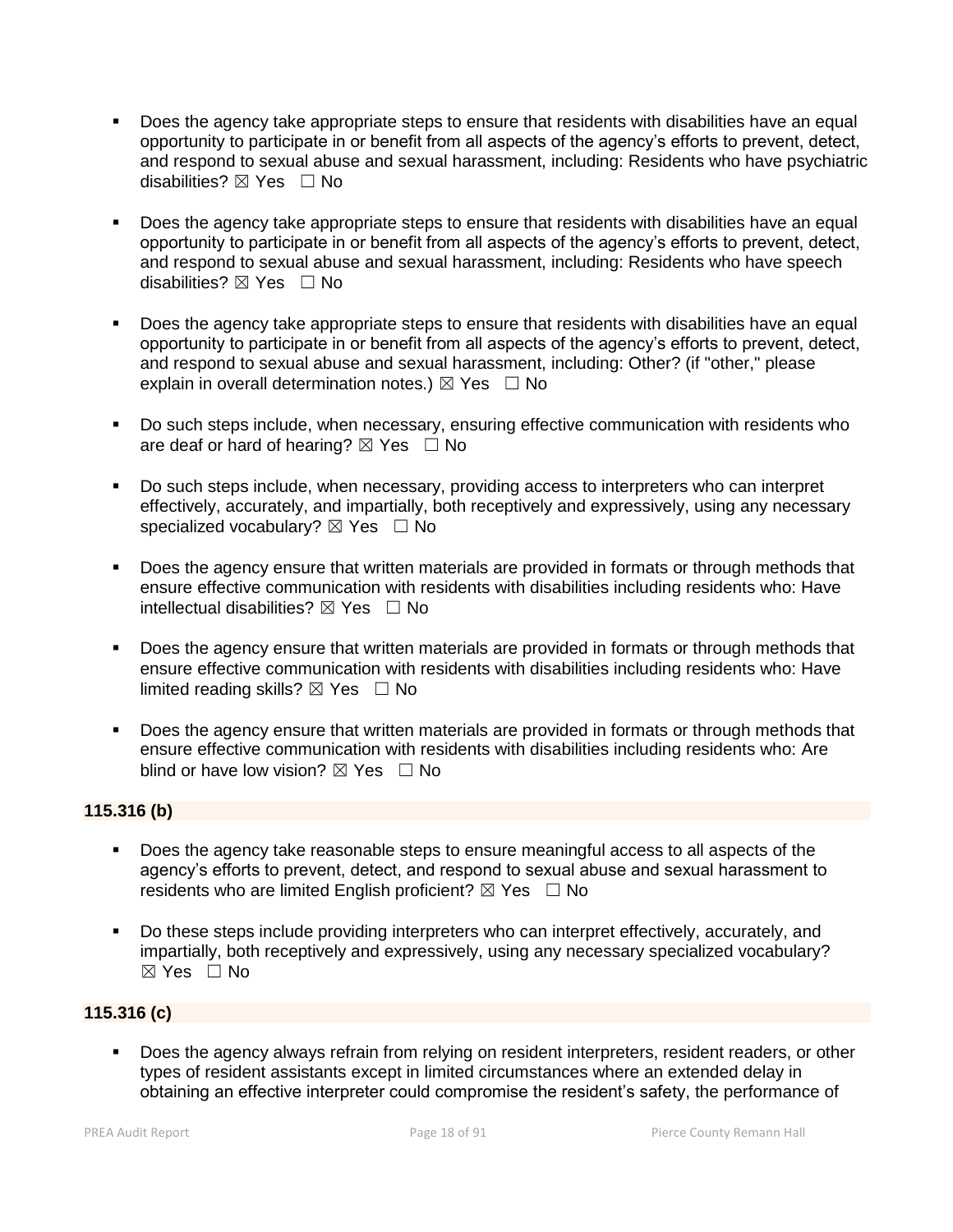first-response duties under §115.364, or the investigation of the resident's allegations? ☒ Yes ☐ No

#### **Auditor Overall Compliance Determination**

- ☐ **Exceeds Standard** (*Substantially exceeds requirement of standards*)
- ☒ **Meets Standard** (*Substantial compliance; complies in all material ways with the standard for the relevant review period*)
- ☐ **Does Not Meet Standard** (*Requires Corrective Action*)

#### **Instructions for Overall Compliance Determination Narrative**

*The narrative below must include a comprehensive discussion of all the evidence relied upon in making the compliance or non-compliance determination, the auditor's analysis and reasoning, and the auditor's conclusions. This discussion must also include corrective action recommendations where the facility does not meet the standard. These recommendations must be included in the Final Report, accompanied by information on specific corrective actions taken by the facility.*

Remann Hall has procedures to provide disabled residents with the opportunity to participate in efforts to prevent and respond to sexual abuse and harassment. In addition to written and visual education materials, Remann Hall has agreements with interpreters to assist in providing effective communication with residents who have disabilities. Specifically, the Language Line Solutions provides on-demand phone interpreting in addition to on site American Sign Language. This service had not been utilized but is available for staff to use. Residents with intellectual disabilities are given extra attention during the intake process to ensure they understand the information provided. If necessary, a Mental Health staff member aids in this process.

Remann Hall staff members have not experienced many incarcerated blind or deaf residents. However, the intake staff members are prepared to provide information in a format that will allow residents with limited reading skills, hearing disabilities, intellectual disabilities or low vision, to know and understand all aspects of the facilities efforts to prevent, detect, and respond to sexual abuse and sexual harassment. For residents with limited reading skills staff members will read information to the residents.

The auditor conducted intake (booking) staff interviews with ten (10) staff members, in each of the interviews staff indicated they not only provide the information to residents, but they would take the time to insure the residents understood the material provided. The staff indicated that they had never had either a deaf or blind resident. However, they were prepared to provide information concerning the entire intake process to residents who were either blind or deaf. The Detention Manager indicated during her interview that procedures are in place to ensure residents with disabilities and those who are limited in the English language have an equal opportunity to participate in the agency's effort to prevent sexual abuse and harassment. As determined through staff interviews Remann Hall staff do not rely on resident interpreters, resident readers or other types of resident assistants in any manner.

The auditor reviewed the Language Line Solutions information available to the intake officers. Additionally, the auditor reviewed the current Revised Codes of Washington concerning interpretation services to individuals who had communication difficulties. The auditor reviewed samples of PREA Posters in both English and Spanish. The PREA information provided to residents is also available in Spanish. Finally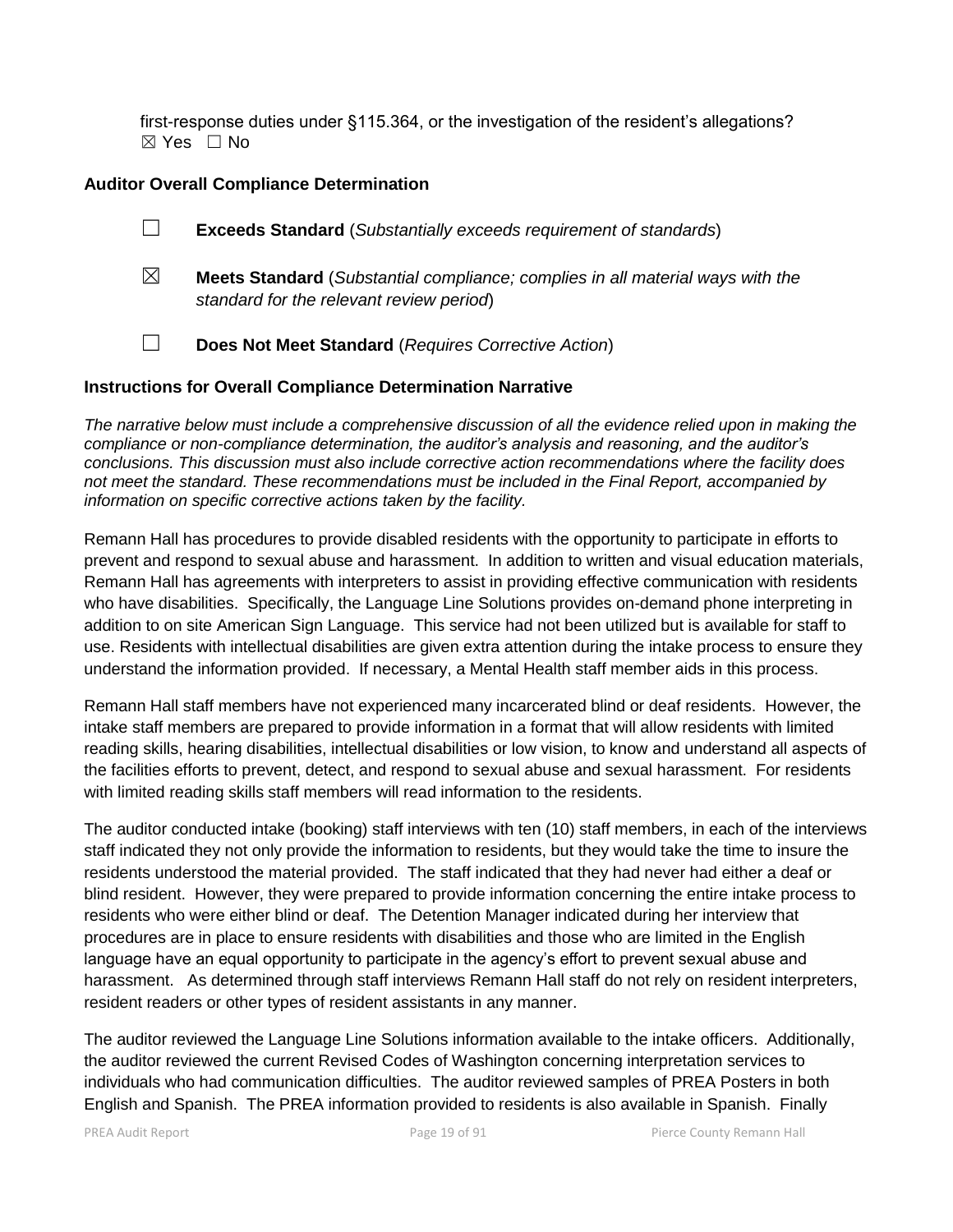interviews with facility staff indicate a variety of methods are available to ensure residents understand the material as it is presented to them.

The Auditor reviewed the intake procedures, the printed materials for residents, and reporting mechanisms. At the time of the audit there were no Deaf or Blind residents present in the population. The staff members were familiar with the Language Line interpretation service. This service also provides sign language for Deaf individuals. Intake staff indicated they have not used the Language Line services extensively; they rely on staff interpreters when necessary. The overall majority of residents speak English.

Intake staff are prepared to provide materials to residents who have limited sight. Documents in large print font are available or can be quickly printed. Mental Health staff aid with residents who exhibit difficulty in understanding the intake process and the information presented. Finally, Remann Hall works closely with the Courts who are also required to have interpretation services available. Between the two agencies appropriate interpretation services can be located to assist a resident who may have difficulty understanding the material presented.

The Auditor observed PREA signs that could be read and understood from the seated position. Residents who used wheelchairs or walkers had easy access to the phones used for reporting.

Remann Hall provides printed materials written in large font and plain language. The handbooks are available in Spanish and English.

Remann Hall has an established relationship with Language Line Solutions that can meet the language needs of its resident population. The Remann Hall takes any extra measures (one on one) when providing PREA related material to residents with disabilities. Intake (booking) staff were able describe what steps the facility takes to make sure that residents with disabilities, Deaf residents, and residents who are limited English proficient understand agency sexual abuse and sexual harassment policies and know how to report and get help if they have been victimized.

Remann Hall has procedures established that will provide disabled residents with the opportunity to participate in efforts to prevent and respond to sexual abuse and harassment. The Auditor reviewed Policy 17.10, PREA, 17.11 PREA Reporting/Investigation/Documentation/Education, and 12.8, Special Health Care Programs. The Juvenile Court Administrator designee indicated during her interview that procedures are in place to ensure residents with disabilities and those who are limited in the English language have an equal opportunity to participate in the agency's effort to prevent sexual abuse and harassment.

There is substantial compliance with this standard.

# **Standard 115.317: Hiring and promotion decisions**

## **All Yes/No Questions Must Be Answered by the Auditor to Complete the Report**

## **115.317 (a)**

 Does the agency prohibit the hiring or promotion of anyone who may have contact with residents who: Has engaged in sexual abuse in a prison, jail, lockup, community confinement facility, juvenile facility, or other institution (as defined in 42 U.S.C. 1997)?  $\boxtimes$  Yes  $\Box$  No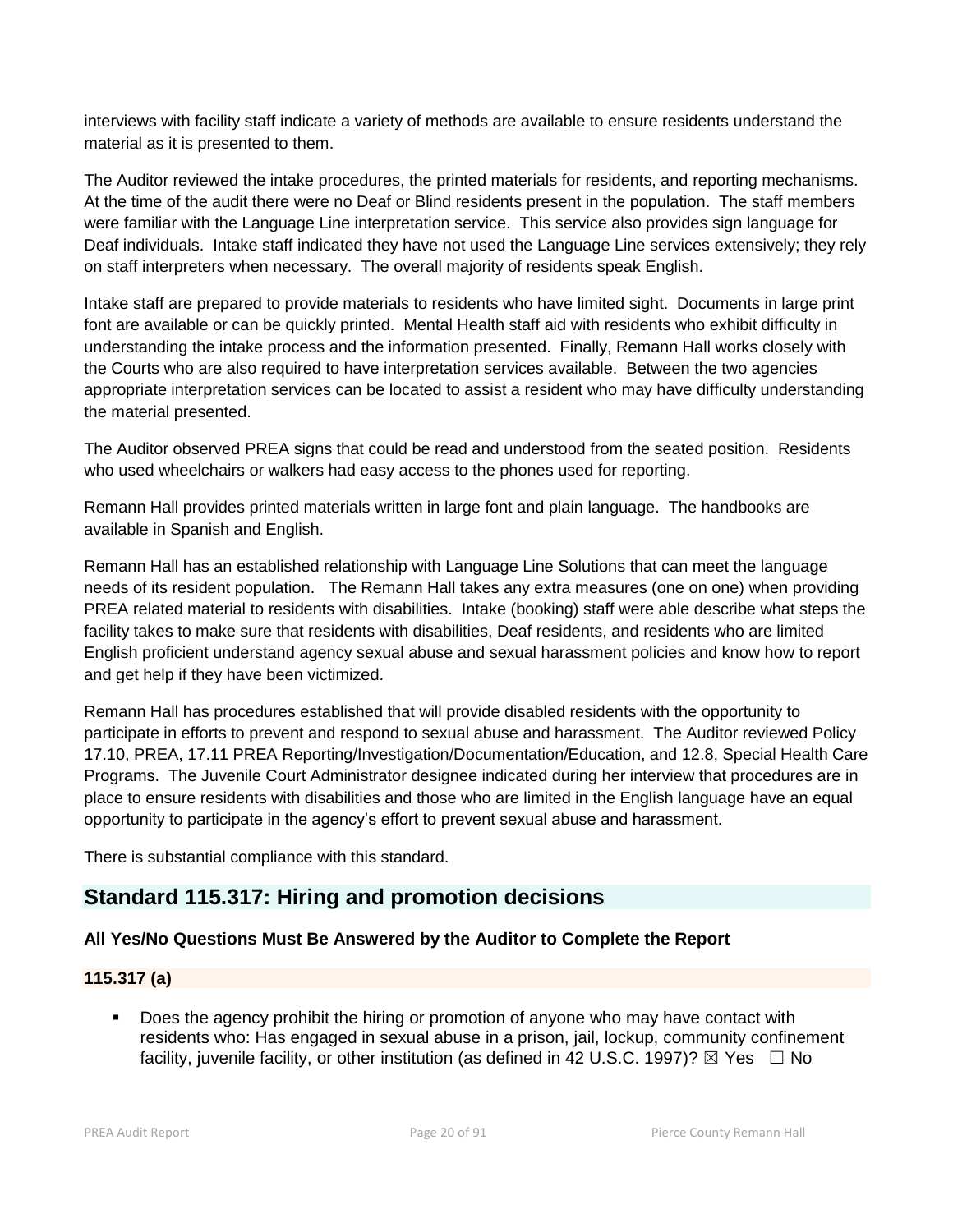- Does the agency prohibit the hiring or promotion of anyone who may have contact with residents who: Has been convicted of engaging or attempting to engage in sexual activity in the community facilitated by force, overt or implied threats of force, or coercion, or if the victim did not consent or was unable to consent or refuse?  $\boxtimes$  Yes  $\Box$  No
- Does the agency prohibit the hiring or promotion of anyone who may have contact with residents who: Has been civilly or administratively adjudicated to have engaged in the activity described in the question immediately above?  $\boxtimes$  Yes  $\Box$  No
- Does the agency prohibit the enlistment of services of any contractor who may have contact with residents who: Has engaged in sexual abuse in a prison, jail, lockup, community confinement facility, juvenile facility, or other institution (as defined in 42 U.S.C. 1997)?  $\boxtimes$  Yes  $\Box$  No
- Does the agency prohibit the enlistment of services of any contractor who may have contact with residents who: Has been convicted of engaging or attempting to engage in sexual activity in the community facilitated by force, overt or implied threats of force, or coercion, or if the victim did not consent or was unable to consent or refuse?  $\boxtimes$  Yes  $\Box$  No
- Does the agency prohibit the enlistment of services of any contractor who may have contact with residents who: Has been civilly or administratively adjudicated to have engaged in the activity described in the question immediately above?  $\boxtimes$  Yes  $\Box$  No

## **115.317 (b)**

 Does the agency consider any incidents of sexual harassment in determining whether to hire or promote anyone, or to enlist the services of any contractor, who may have contact with residents? ⊠ Yes □ No

## **115.317 (c)**

- **Before hiring new employees, who may have contact with residents, does the agency: Perform** a criminal background records check?  $\boxtimes$  Yes  $\Box$  No
- Before hiring new employees, who may have contact with residents, does the agency: Consult any child abuse registry maintained by the State or locality in which the employee would work?  $\boxtimes$  Yes  $\Box$  No
- Before hiring new employees, who may have contact with residents, does the agency: Consistent with Federal, State, and local law, make its best efforts to contact all prior institutional employers for information on substantiated allegations of sexual abuse or any resignation during a pending investigation of an allegation of sexual abuse?  $\boxtimes$  Yes  $\Box$  No

## **115.317 (d)**

Does the agency perform a criminal background records check before enlisting the services of any contractor who may have contact with residents?  $\boxtimes$  Yes  $\Box$  No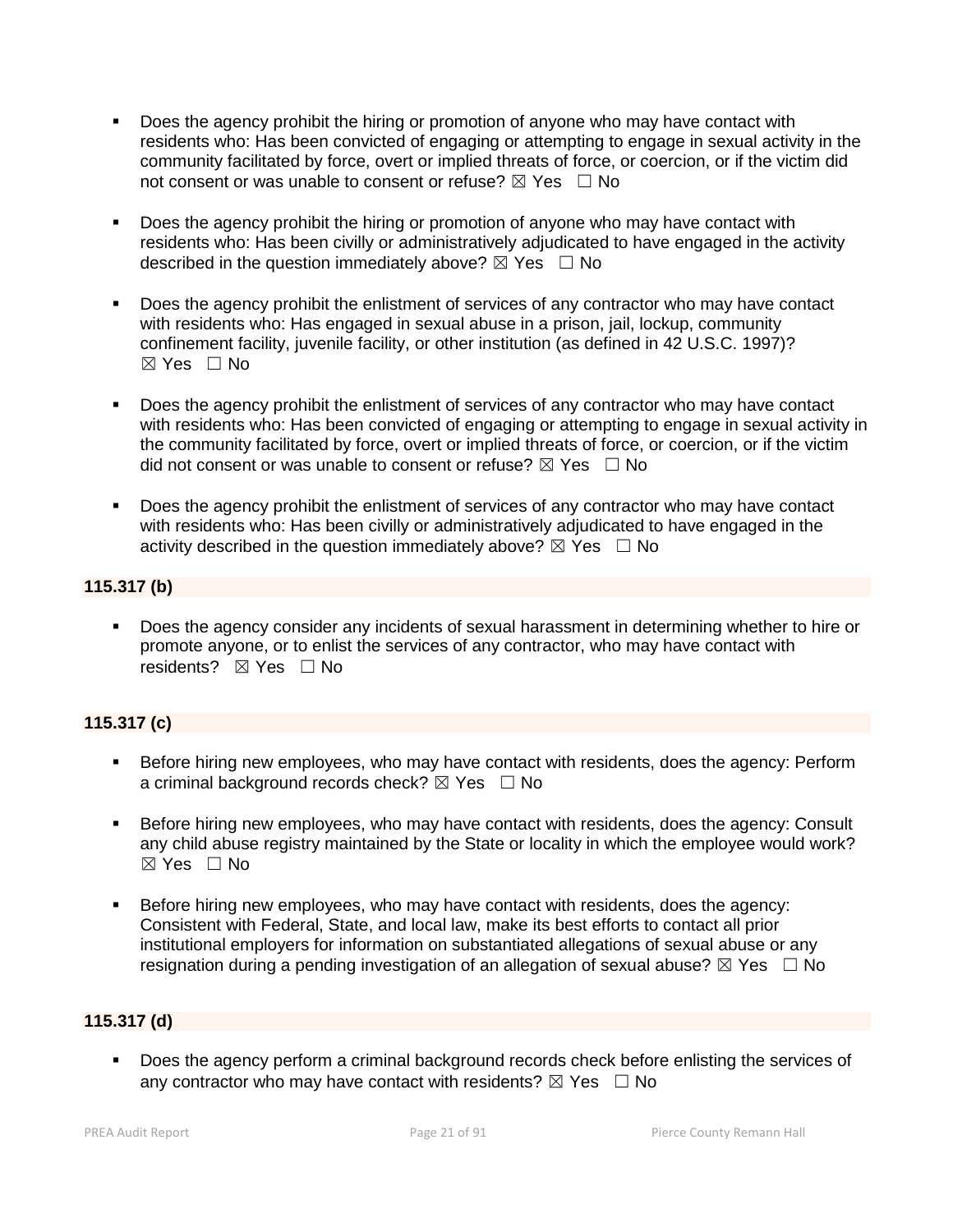**Does the agency consult applicable child abuse registries before enlisting the services of any** contractor who may have contact with residents?  $\boxtimes$  Yes  $\Box$  No

#### **115.317 (e)**

Does the agency either conduct criminal background records checks at least every five years of current employees and contractors who may have contact with residents or have in place a system for otherwise capturing such information for current employees?  $\boxtimes$  Yes  $\Box$  No

## **115.317 (f)**

- Does the agency ask all applicants and employees who may have contact with residents directly about previous misconduct described in paragraph (a) of this section in written applications or interviews for hiring or promotions?  $\boxtimes$  Yes  $\Box$  No
- Does the agency ask all applicants and employees who may have contact with residents directly about previous misconduct described in paragraph (a) of this section in any interviews or written self-evaluations conducted as part of reviews of current employees?  $\boxtimes$  Yes  $\Box$  No
- Does the agency impose upon employees a continuing affirmative duty to disclose any such misconduct? ⊠ Yes □ No

#### **115.317 (g)**

 Does the agency consider material omissions regarding such misconduct, or the provision of materially false information, grounds for termination?  $\boxtimes$  Yes  $\Box$  No

#### **115.317 (h)**

 Unless prohibited by law, does the agency provide information on substantiated allegations of sexual abuse or sexual harassment involving a former employee upon receiving a request from an institutional employer for whom such employee has applied to work? (N/A if providing information on substantiated allegations of sexual abuse or sexual harassment involving a former employee is prohibited by law.)  $\boxtimes$  Yes  $\Box$  No  $\Box$  NA

#### **Auditor Overall Compliance Determination**

- ☐ **Exceeds Standard** (*Substantially exceeds requirement of standards*)
- ☒ **Meets Standard** (*Substantial compliance; complies in all material ways with the standard for the relevant review period*)

☐ **Does Not Meet Standard** (*Requires Corrective Action*)

#### **Instructions for Overall Compliance Determination Narrative**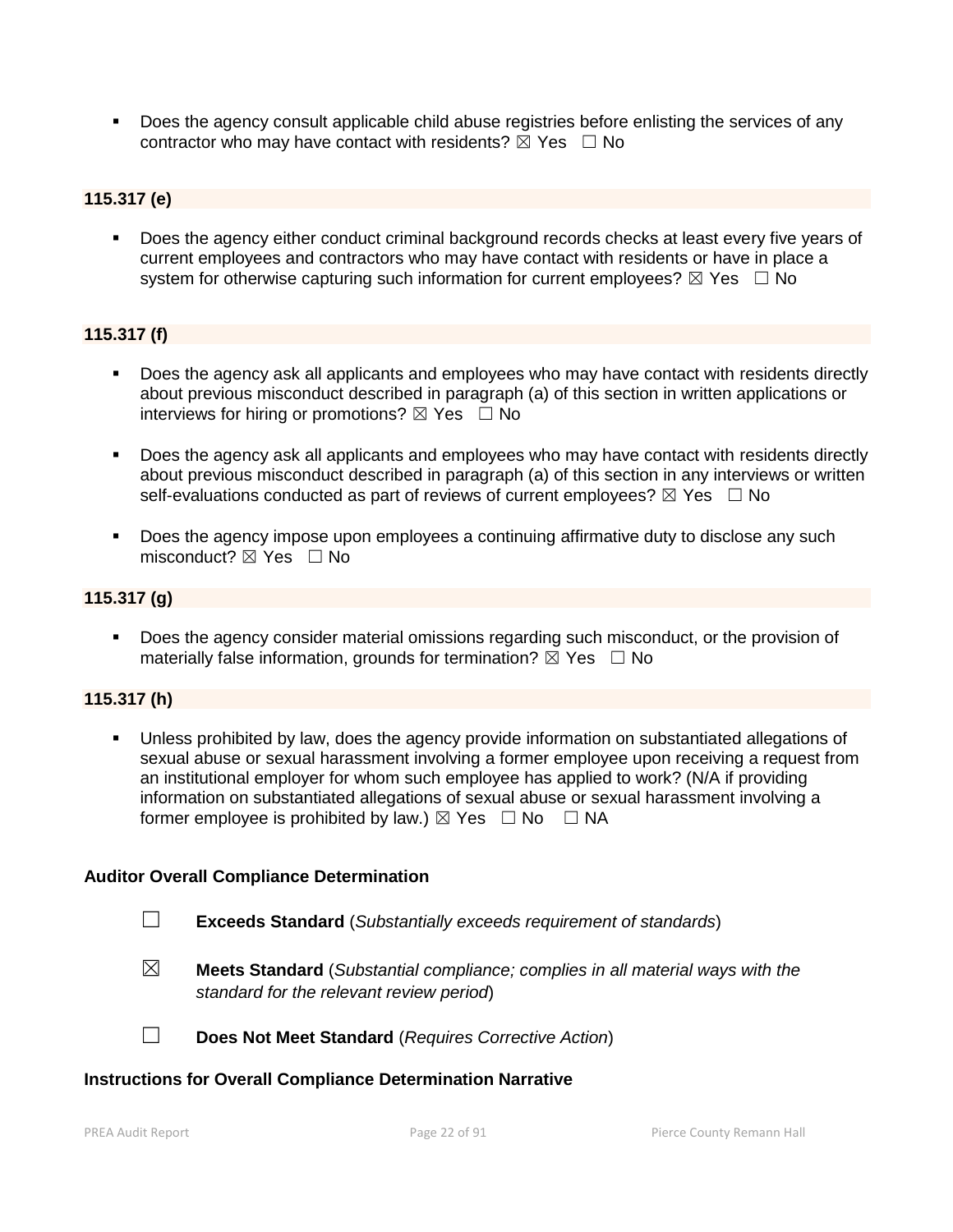*The narrative below must include a comprehensive discussion of all the evidence relied upon in making the compliance or non-compliance determination, the auditor's analysis and reasoning, and the auditor's conclusions. This discussion must also include corrective action recommendations where the facility does not meet the standard. These recommendations must be included in the Final Report, accompanied by information on specific corrective actions taken by the facility.*

Remann Hall policy prohibits hiring or promoting anyone who may have been previously involved in sexual abuse in a prison, jail, lockup, community confinement facility or juvenile facility. Agency policy requires consideration of sexual harassment issues during hiring. Criminal background checks are required. The entire process for hiring or promoting staff is coordinated through the Remann Hall Detention Manager, Juvenile Court Administrator and the Pierce County Human Resources Department.

After the initial application there is an initial interview and criminal background record checks and child abuse registry checks are completed. Once the initial phase is completed there is a polygraph exam. The polygraph exam contains questions concerning sexual abuse and sexual harassment.

There has been two (2) new employees hired within the past 12 months, all criminal background checks and child registry checks were completed appropriately.

Background checks are completed every five years for current employees. The Auditor reviewed ten (10) employee files, both initial criminal background checks and yearly criminal background checks had been completed. Employees who fail to disclose information concerning misconduct can be terminated from employment. The Administrative Officer confirmed that background checks are completed every five years and that appropriate sanctions are available for staff members who fail to report misconduct. The Administrative Officer further indicated that when a former employee applies for work at another institution, upon request from that institution, the facility (in most cases Human Resource staff) provides information on substantiated allegations of sexual abuse or sexual harassment to the requesting agency. The auditor notes that criminal background checks on employees are required every five years; this standard is clearly met by Remann Hall.

The Auditor reviewed policies, application materials, personnel review materials, and personnel files. As indicated by the Administrative Officer any deception, misinformation and/or misinformation by omission of information at any stage during the application and Employment Screening Process shall disqualify the applicant from employment with the Department.

The Background investigation includes a review of the following criteria: Criminal History/Activity: Any applicant with the following criminal/traffic conviction history or criminal/illegal activity shall normally be disqualified from employment. Any Conviction of any crime consisting of engaging or attempting to engage in sexual activity in the community by using force, overt or implied threats of force or coercion are disqualified from employment. An NCIC/WASIC Ill criminal history check is completed on every applicant.

Remann Hall considers any incidents of sexual harassment during the application process.

A polygraph examination is used to determine an applicant's truthfulness and full disclosure. The polygraph reviews the applicant's driving record, employment history, general background information, military service, arrest information, education, personal habits, criminal activity, financial issues, use of force, honesty and drug/alcohol history. The examiner may also pursue any lines of questioning as determined by the examiner as effecting the potential employment of the applicant. The polygraph examination includes questions such as; Have you ever been convicted of, knowingly committed, or participated in illegal sexual activity? Have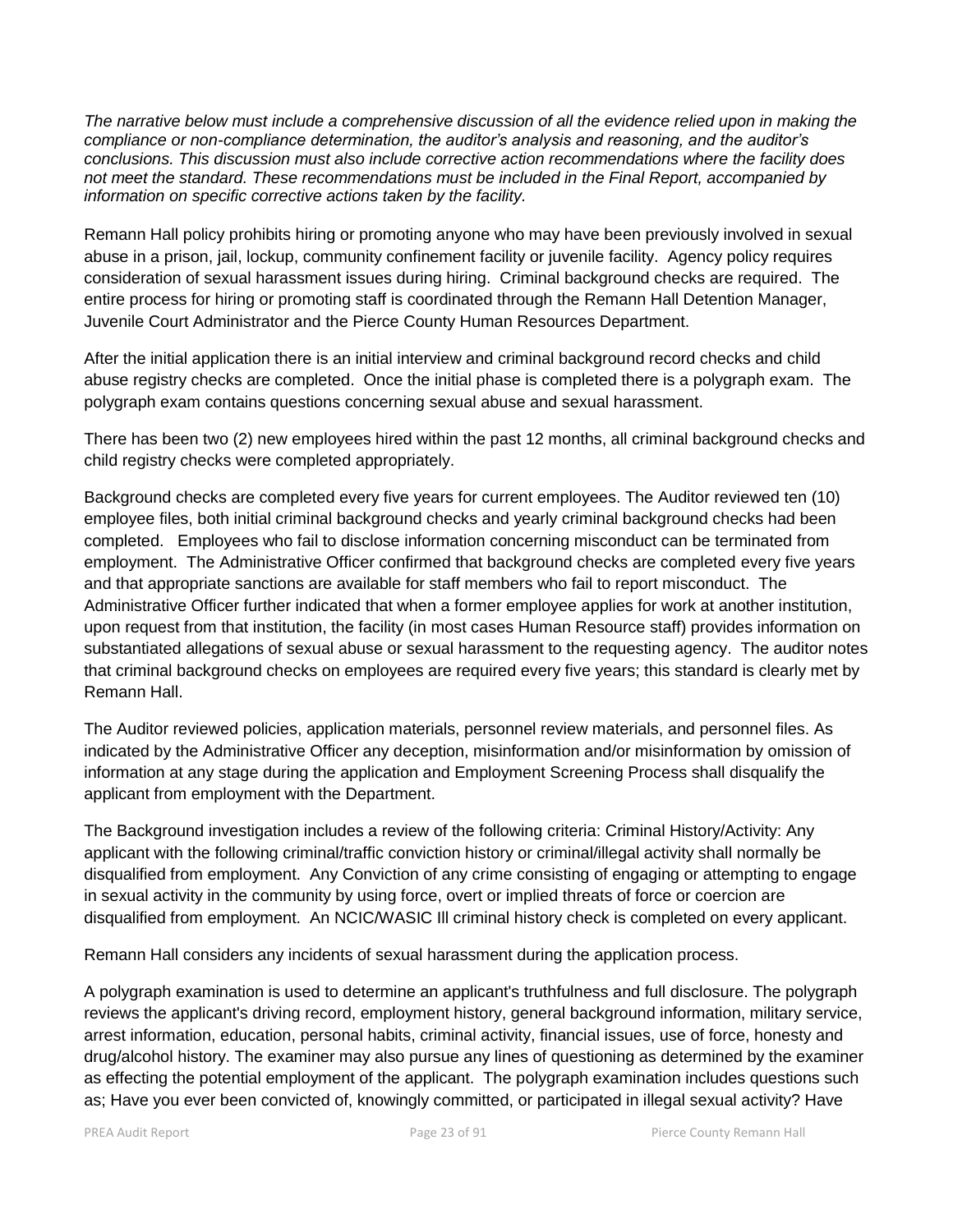you ever been investigated regarding allegations of sexual harassment in the workplace? Have you ever been found to have sexually assaulted, exploited, or physically abused any minor?

Agency policy prohibits hiring or promoting anyone who may have been previously involved in sexual abuse in a prison, jail, lockup, community confinement facility or juvenile facility. Agency policy requires consideration of sexual harassment issues during hiring. Criminal background checks are required. The Human Resource staff interview confirmed these efforts. There have been two (2) new employees hired within the past 12 months, all criminal background checks were completed appropriately. Background checks are completed every five years for current employees and employees who fail to disclose information concerning misconduct can be terminated from employment. Interviews with Human Resource staff confirm that five-year checks are completed and that appropriate sanctions are imposed for staff who fail to report misconduct.

There is substantial compliance with this standard.

# **Standard 115.318: Upgrades to facilities and technologies**

## **All Yes/No Questions Must Be Answered by the Auditor to Complete the Report**

## **115.318 (a)**

 If the agency designed or acquired any new facility or planned any substantial expansion or modification of existing facilities, did the agency consider the effect of the design, acquisition, expansion, or modification upon the agency's ability to protect residents from sexual abuse? (N/A if agency/facility has not acquired a new facility or made a substantial expansion to existing facilities since August 20, 2012, or since the last PREA audit, whichever is later.)  $\Box$  Yes  $\Box$  No  $\boxtimes$  NA

## **115.318 (b)**

 If the agency installed or updated a video monitoring system, electronic surveillance system, or other monitoring technology, did the agency consider how such technology may enhance the agency's ability to protect residents from sexual abuse? (N/A if agency/facility has not installed or updated a video monitoring system, electronic surveillance system, or other monitoring technology since August 20, 2012, or since the last PREA audit, whichever is later.)  $⊠ Yes ⊡ No ⊡ NA$ 

## **Auditor Overall Compliance Determination**

- ☐ **Exceeds Standard** (*Substantially exceeds requirement of standards*)
- ☒ **Meets Standard** (*Substantial compliance; complies in all material ways with the standard for the relevant review period*)

☐ **Does Not Meet Standard** (*Requires Corrective Action*)

## **Instructions for Overall Compliance Determination Narrative**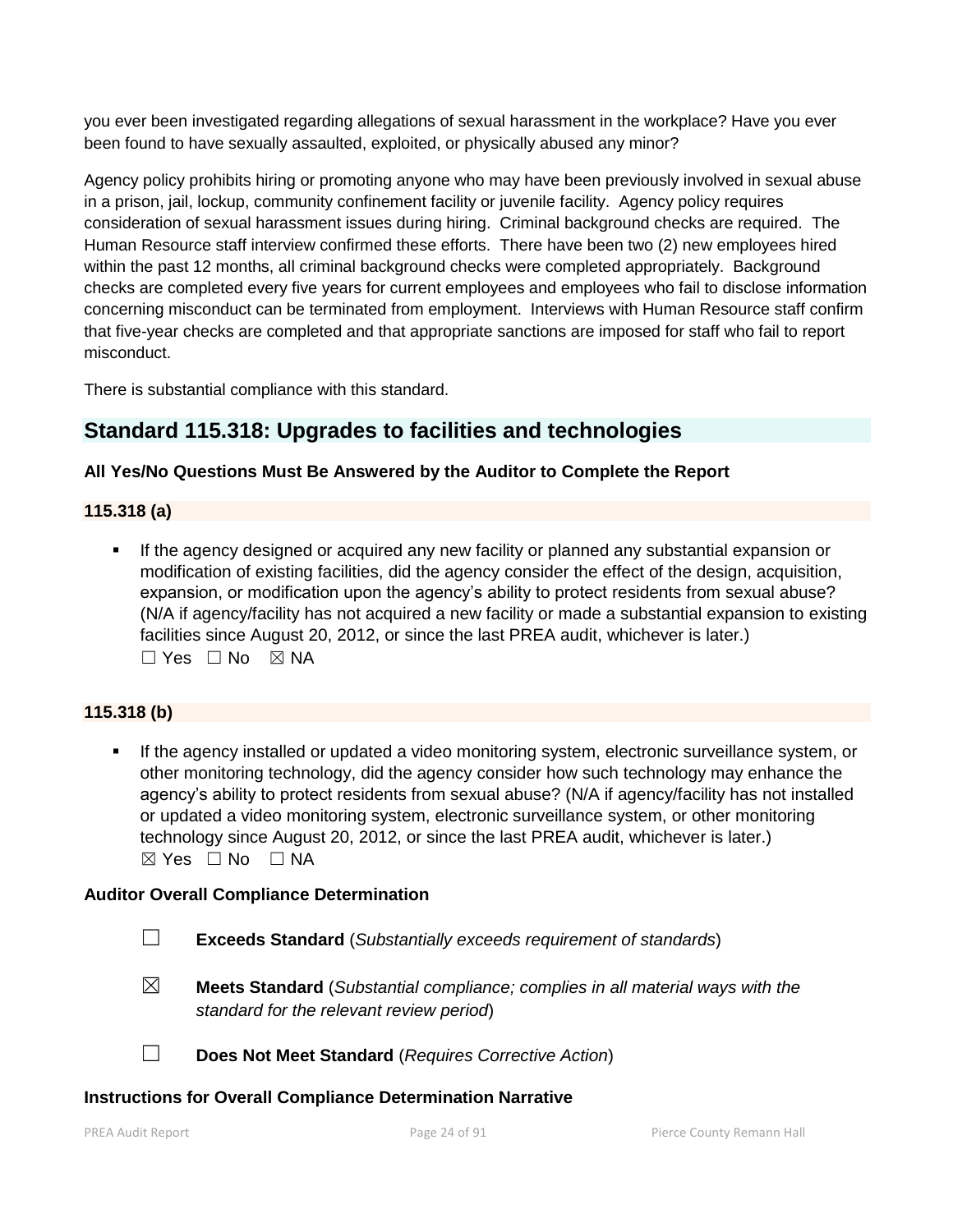*The narrative below must include a comprehensive discussion of all the evidence relied upon in making the compliance or non-compliance determination, the auditor's analysis and reasoning, and the auditor's conclusions. This discussion must also include corrective action recommendations where the facility does not meet the standard. These recommendations must be included in the Final Report, accompanied by information on specific corrective actions taken by the facility.*

Remann Hall was built in 1971 and underwent extensive remodeling during the 1980's. There has been no substantial expansion or modifications to the existing facilities since August 20, 2012. Remann Hall has updated the video monitoring in the past year. One Camera with recording capabilities has been added to the system. There is currently a request pending to increase the size of the hard drive to store more video and increase the random-access memory (RAM) to improve the overall recording performance. In her interview the Juvenile Court Administrator designee indicated the camera addition and the request for a larger hard drive were made to specifically improve Remann Hall's ability to protect residents from sexual abuse. Currently, there are 53 cameras of those 33 are recorded. The Juvenile Court Administrator, Director and PREA Coordinator were involved in all decisions concerning the updated video surveillance system. In her interview the Juvenile Court Administrator designee indicated the importance of utilizing technology to enhance the protection of residents from incidents of sexual abuse.

# **RESPONSIVE PLANNING**

# **Standard 115.321: Evidence protocol and forensic medical examinations**

## **All Yes/No Questions Must Be Answered by the Auditor to Complete the Report**

## **115.321 (a)**

 If the agency is responsible for investigating allegations of sexual abuse, does the agency follow a uniform evidence protocol that maximizes the potential for obtaining usable physical evidence for administrative proceedings and criminal prosecutions? (N/A if the agency/facility is not responsible for conducting any form of criminal OR administrative sexual abuse investigations.)  $\boxtimes$  Yes  $\Box$  No  $\Box$  NA

## **115.321 (b)**

- Is this protocol developmentally appropriate for youth where applicable? ( $N/A$  if the agency/facility is not responsible for conducting any form of criminal OR administrative sexual abuse investigations.)  $\boxtimes$  Yes  $\Box$  No  $\Box$  NA
- Is this protocol, as appropriate, adapted from or otherwise based on the most recent edition of the U.S. Department of Justice's Office on Violence Against Women publication, "A National Protocol for Sexual Assault Medical Forensic Examinations, Adults/Adolescents," or similarly comprehensive and authoritative protocols developed after 2011? (N/A if the agency/facility is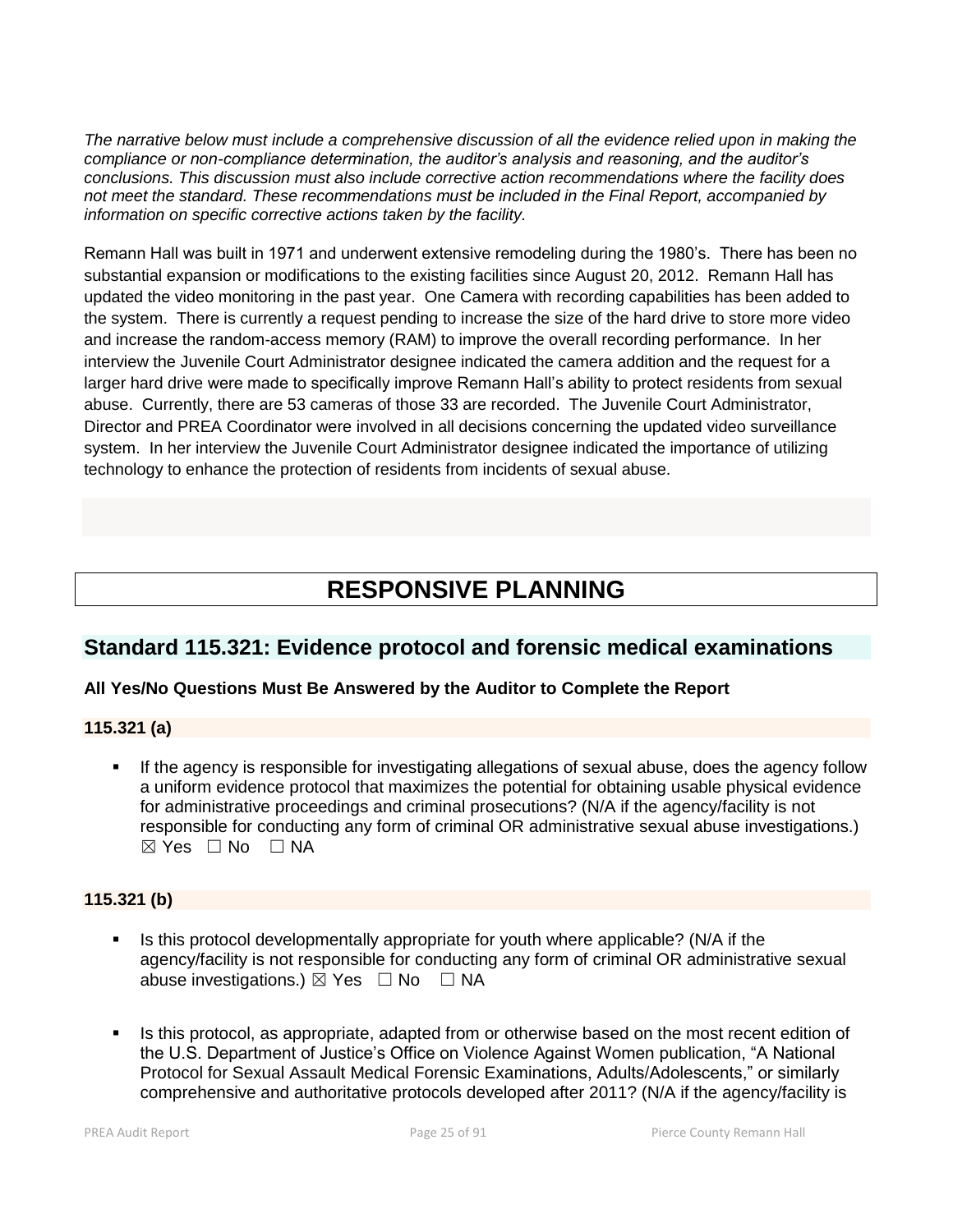not responsible for conducting any form of criminal OR administrative sexual abuse investigations.)  $\boxtimes$  Yes  $\Box$  No  $\Box$  NA

## **115.321 (c)**

- **Does the agency offer all residents who experience sexual abuse access to forensic medical** examinations, whether on-site or at an outside facility, without financial cost, where evidentiary or medically appropriate?  $\boxtimes$  Yes  $\Box$  No
- Are such examinations performed by Sexual Assault Forensic Examiners (SAFEs) or Sexual Assault Nurse Examiners (SANEs) where possible?  $\boxtimes$  Yes  $\Box$  No
- If SAFEs or SANEs cannot be made available, is the examination performed by other qualified medical practitioners (they must have been specifically trained to conduct sexual assault forensic exams)?  $\boxtimes$  Yes  $\Box$  No
- Has the agency documented its efforts to provide SAFEs or SANEs?  $\Box$  Yes  $\Box$  No

## **115.321 (d)**

- Does the agency attempt to make available to the victim a victim advocate from a rape crisis center? ⊠ Yes □ No
- If a rape crisis center is not available to provide victim advocate services, does the agency make available to provide these services a qualified staff member from a community-based organization, or a qualified agency staff member?  $\boxtimes$  Yes  $\Box$  No
- Has the agency documented its efforts to secure services from rape crisis centers?  $\boxtimes$  Yes  $\Box$  No

#### **115.321 (e)**

- As requested by the victim, does the victim advocate, qualified agency staff member, or qualified community-based organization staff member accompany and support the victim through the forensic medical examination process and investigatory interviews?  $\boxtimes$  Yes  $\Box$  No
- As requested by the victim, does this person provide emotional support, crisis intervention, information, and referrals?  $\boxtimes$  Yes  $\Box$  No

## **115.321 (f)**

 If the agency itself is not responsible for investigating allegations of sexual abuse, has the agency requested that the investigating entity follow the requirements of paragraphs (a) through (e) of this section? (N/A if the agency/facility is responsible for conducting criminal AND administrative sexual abuse investigations.)  $\boxtimes$  Yes  $\Box$  No  $\Box$  NA

#### **115.321 (g)**

**Auditor is not required to audit this provision.**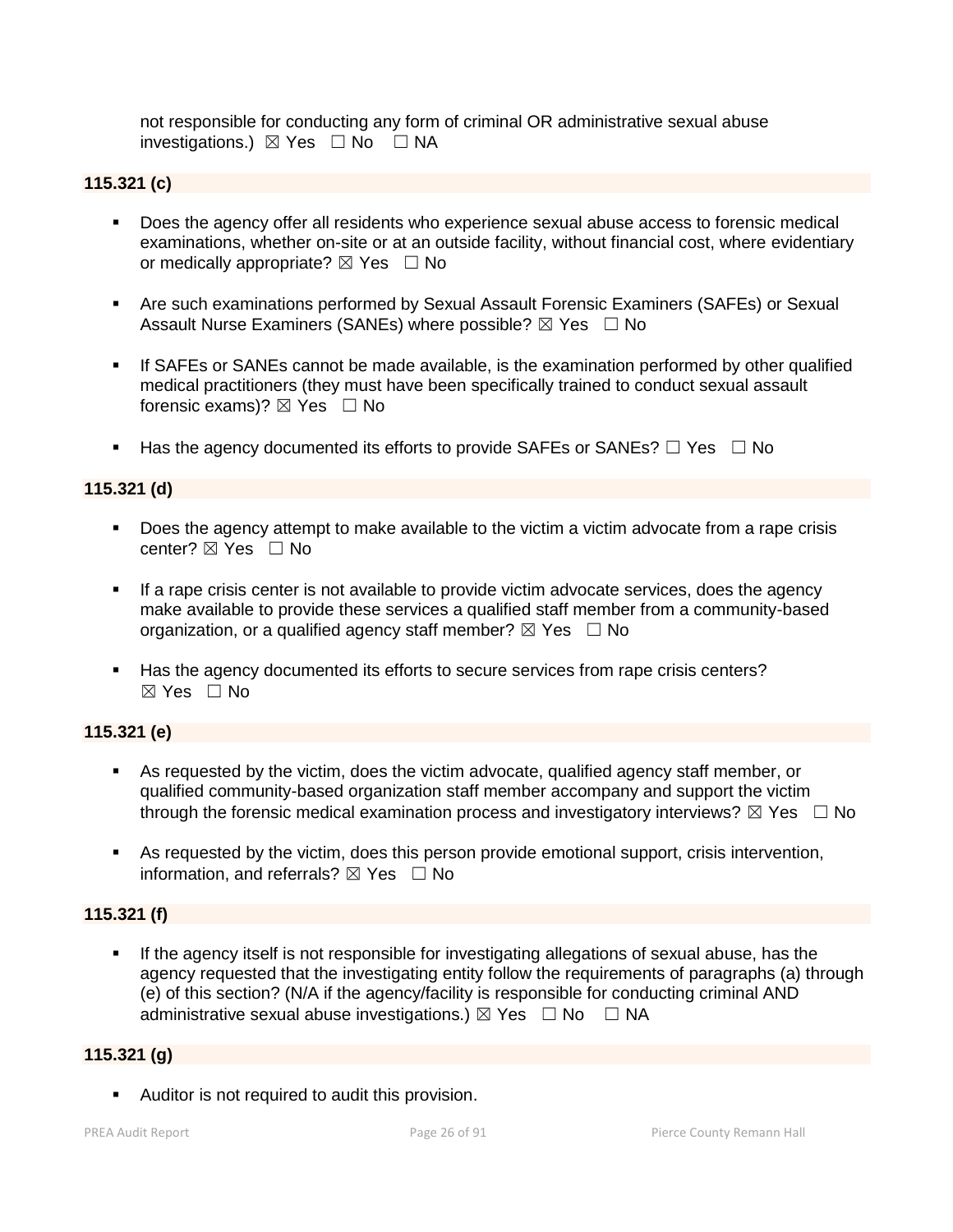#### **115.321 (h)**

 If the agency uses a qualified agency staff member or a qualified community-based staff member for the purposes of this section, has the individual been screened for appropriateness to serve in this role and received education concerning sexual assault and forensic examination issues in general? (Check N/A if agency attempts to make a victim advocate from a rape crisis center available to victims per 115.321(d) above.)  $\boxtimes$  Yes  $\Box$  No  $\Box$  NA

#### **Auditor Overall Compliance Determination**

- ☐ **Exceeds Standard** (*Substantially exceeds requirement of standards*)
- ☒ **Meets Standard** (*Substantial compliance; complies in all material ways with the standard for the relevant review period*)
- ☐ **Does Not Meet Standard** (*Requires Corrective Action*)

#### **Instructions for Overall Compliance Determination Narrative**

*The narrative below must include a comprehensive discussion of all the evidence relied upon in making the compliance or non-compliance determination, the auditor's analysis and reasoning, and the auditor's conclusions. This discussion must also include corrective action recommendations where the facility does not meet the standard. These recommendations must be included in the Final Report, accompanied by information on specific corrective actions taken by the facility.*

The Remann Hall investigator only conducts administrative investigation involving sexual harassment or sexual abuse. Criminal investigations are conducted by the Tacoma Police Department. The Tacoma Police Department is responsible for investigating all allegations of criminal sexual abuse at the Remann Hall. The Tacoma Police Department follows a uniform evidence protocol that maximizes the potential for obtaining usable physical evidence for both criminal prosecutions and administrative proceedings which take place after the criminal process is completed. The protocol is developmentally appropriate for youth and minimizes the trauma to the child victim. Pursuant to the protocols in most situations' children between the ages of 3-15 will be interviewed by Child Forensic Interviewers. Children 16 and over will be interviewed by Law Enforcement. Individuals 16 and over who are developmentally delayed that fall within the cognitive profile of age 3-15 will be interviewed by a child forensic interviewer.

Remann Hall offers all residents who experience sexual abuse access to forensic medical examinations at an outside facility, without financial cost. Pursuant to RCW 7.68.170, "Examination costs of sexual assault victims paid by state. No costs incurred by a hospital or other emergency medical facility for the examination of the victim of a sexual assault, when such examination is performed for the purposes of gathering evidence for possible prosecution, shall be billed or charged directly or indirectly to the victim of such assault." Examinations are performed by Sexual Assault Nurse Examiners (SANEs) at the Mary Bridge Hospital.

The Auditor reviewed the Mary Bridge Hospital information concerning Sexual Assault crisis intervention. Specifically, Mary Bridge Hospital provides the following: medical treatment following sexual or physical abuse, forensic exams, assistance navigating the legal system and accessing community resources, and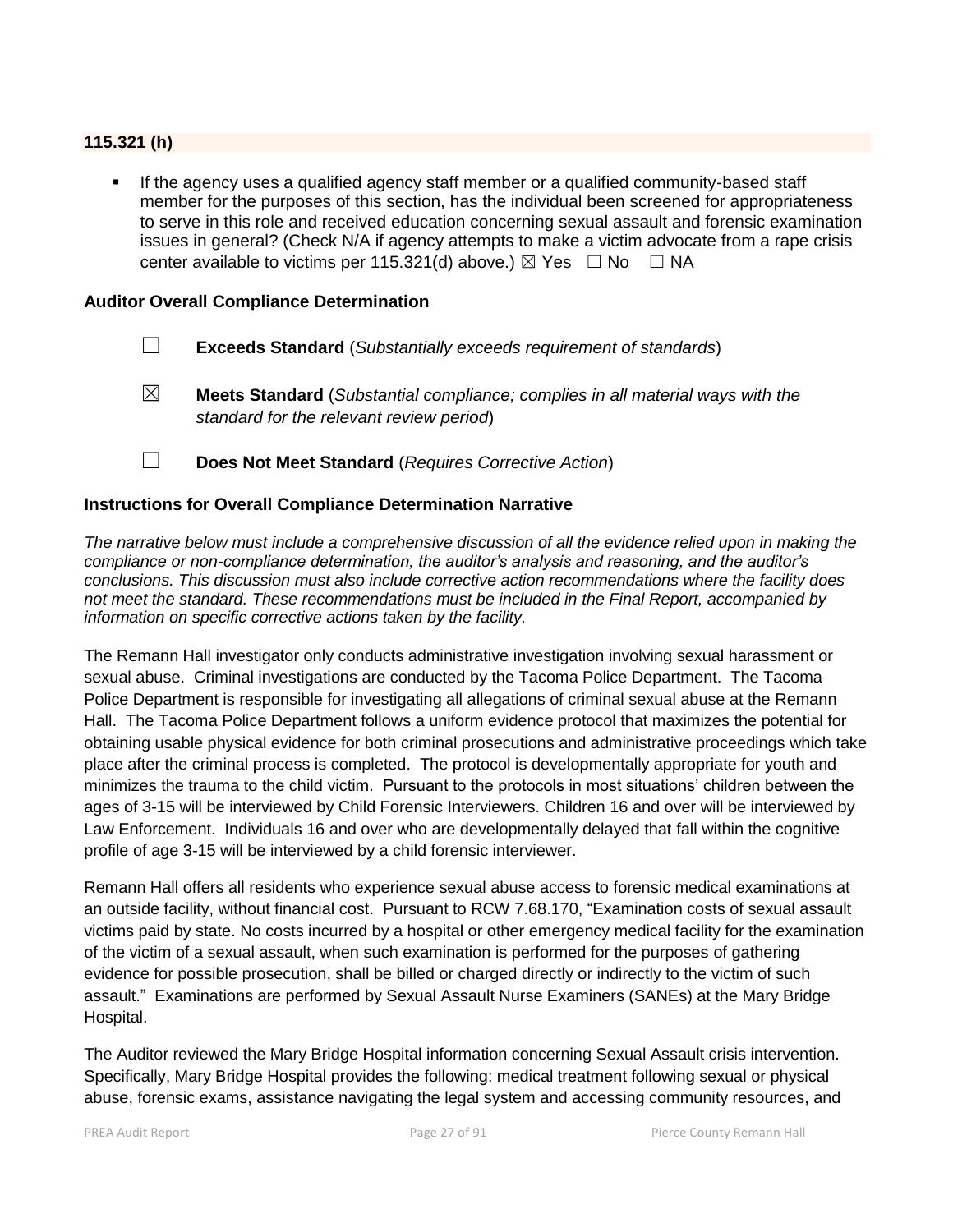information and referrals for families. Patients in whom sexual assault is suspected or reported are to be processed quickly and with special attention to physical needs, privacy, and emotional support. Proper collection and storage of evidence and documentation of such is of the utmost importance legally. The patient should not be exposed to additional stress of repeat visits to the hospital for further evidence collection. The medical forensic exam is done by the healthcare provider for the benefit of the patient. The ED Nurse or SANE (Sexual Assault Nurse Examiner) maintains the chain-of-custody with proper medical/legal evidence collection and transfer to appropriate persons and departments. Discretion and caution must be used in writing accurate clinical notes without passing judgment as to whether sexual assault did or did not occur. The records should contain facts or alleged facts, not suspicions or character judgment. Victims of sexual assault are provided access to a Sexual Assault Advocate from the Pierce County Sexual Assault Center. Advocates are present during the sexual assault examination. Additionally, an advocate will assist with transportation and interpretation on medical-legal needs and follow up as needed.

The Auditor confirmed that both the Medical and Mental Health Staff are aware of the procedures for coordinating emergency medical care for victims of sexual assault. Medical Staff follow specific procedures including evidence protection prior to sending a victim to the Emergency room. Mental Health staff coordinate with Pierce County Sexual Assault Center for advocate services.

The Corrections Supervisor (Investigator) indicated he would coordinate criminal investigations of alleged incidents of sexual misconduct in cooperation with Tacoma Police Department. The Investigator would coordinate staff interviews and give the Tacoma Police Department unlimited access to the facility as needed to conduct a criminal investigation.

In addition to a review of the Mary Bridge Hospital protocols for victims of sexual assault, the Auditor reviewed Remann Hall Policy 17.10, PREA, section VII and Remann Hall medical protocols, Policy 12.8, Special Health Care Programs, 12.11 Medical Treatment Outside Facility, 12.20, Child Abuse or Neglect, 12.13 Informed Consent/Waiver of Medical Consent and the Child Sexual and Physical Abuse Investigation Protocols for Pierce County Washington.

The agency is responsible for conducting administrative sexual abuse/sexual harassment investigations. Criminal investigations are conducted by the Tacoma Police Department. The Tacoma Police Department has appropriate protocols in place to conduct sexual assault investigations. In the event of an incident all victims are provided access to forensic medical examinations at Mary Bridge Children's Hospital at no cost. Examinations are provided by Sexual Assault Nurse Examiners. The auditor confirmed the availability of SANE staff. There have been no incidents at Remann Hall that required a forensic medical exam in the past 12 months. The auditor reviewed the Memorandum of Understanding between Remann Hall and the Sexual Assault Center of Pierce County. In addition, the auditor interviewed the Director of the Sexual Assault Center. Both the agency and the Sexual Assault Center indicated a victim of a sexual assault would be provided an advocate and services for intervention and related assistance. The Director of the Sexual Assault Center indicated an advocate would support the victim through the forensic examination and investigatory interviews. The PREA Coordinator established an appropriate Memorandum of Understanding that meets the requirements to provide services to victims of sexual abuse or harassment. Based on the policy review and interviews with the PREA Coordinator, Mental Health staff the Executive Director of the Pierce County Sexual Assault Center, and the Investigator, there is substantial compliance with this standard.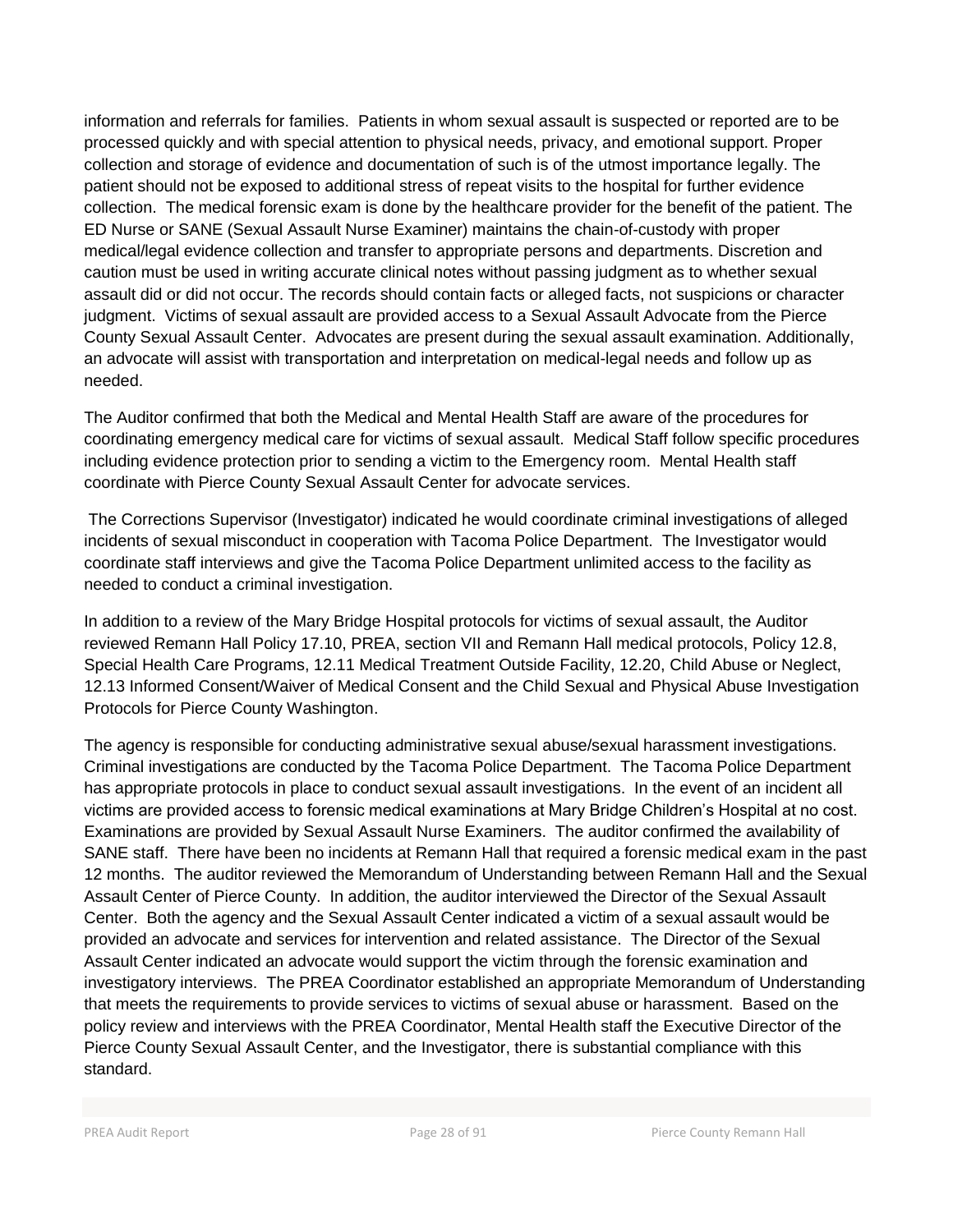# **Standard 115.322: Policies to ensure referrals of allegations for investigations**

## **All Yes/No Questions Must Be Answered by the Auditor to Complete the Report**

## **115.322 (a)**

- **Does the agency ensure an administrative or criminal investigation is completed for all** allegations of sexual abuse?  $\boxtimes$  Yes  $\Box$  No
- **Does the agency ensure an administrative or criminal investigation is completed for all** allegations of sexual harassment?  $\boxtimes$  Yes  $\Box$  No

## **115.322 (b)**

- Does the agency have a policy and practice in place to ensure that allegations of sexual abuse or sexual harassment are referred for investigation to an agency with the legal authority to conduct criminal investigations, unless the allegation does not involve potentially criminal behavior? **⊠** Yes □ No
- Has the agency published such policy on its website or, if it does not have one, made the policy available through other means?  $\boxtimes$  Yes  $\Box$  No
- Does the agency document all such referrals?  $\boxtimes$  Yes  $\Box$  No

## **115.322 (c)**

 If a separate entity is responsible for conducting criminal investigations, does such publication describe the responsibilities of both the agency and the investigating entity? [N/A if the agency/facility is responsible for criminal investigations. See 115.321(a).]  $\boxtimes$  Yes  $\Box$  No  $\Box$  NA

## **115.322 (d)**

**Auditor is not required to audit this provision.** 

#### **115.322 (e)**

**Auditor is not required to audit this provision.** 

## **Auditor Overall Compliance Determination**



- ☐ **Exceeds Standard** (*Substantially exceeds requirement of standards*)
- ☒ **Meets Standard** (*Substantial compliance; complies in all material ways with the standard for the relevant review period*)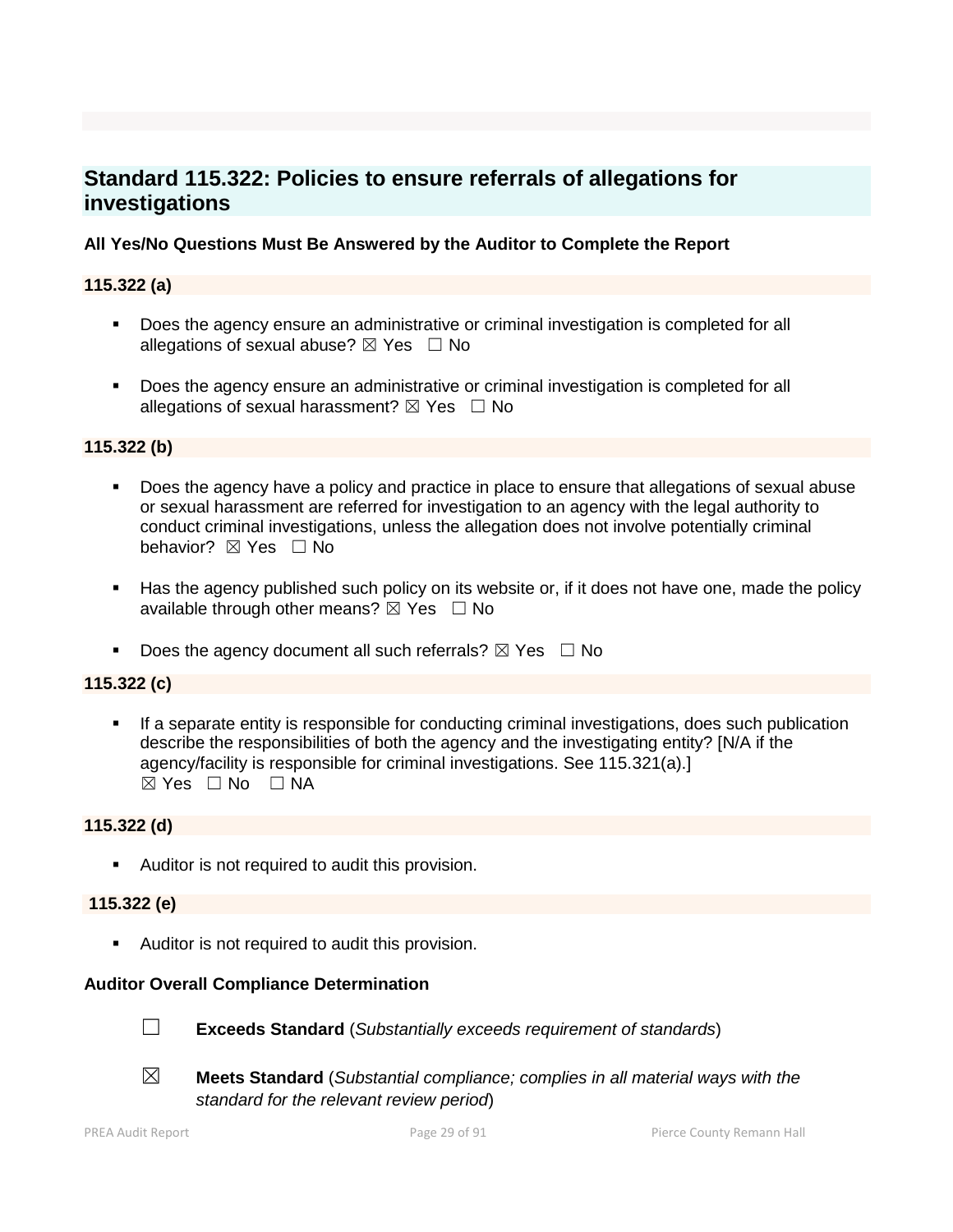## ☐ **Does Not Meet Standard** (*Requires Corrective Action*)

## **Instructions for Overall Compliance Determination Narrative**

*The narrative below must include a comprehensive discussion of all the evidence relied upon in making the compliance or non-compliance determination, the auditor's analysis and reasoning, and the auditor's conclusions. This discussion must also include corrective action recommendations where the facility does not meet the standard. These recommendations must be included in the Final Report, accompanied by information on specific corrective actions taken by the facility.*

Remann Hall supervisors ensure that an administrative or criminal investigation is completed for all allegations of sexual abuse and sexual harassment. The Correctional Supervisor (Investigator) coordinates administrative and criminal investigations of alleged incidents of sexual misconduct in cooperation with the Detention Manager and local law enforcement as needed. Remann Hall has a policy 17.10, PREA that ensures that allegations of sexual abuse or sexual harassment are referred for investigation to the either the Correctional Supervisor (Administrative) or the Tacoma Police Department (Criminal). In addition, Policy 17.11 Reporting/Investigation/Documentation/Education was also reviewed. This policy provides information on investigation protocols for Remann Hall, how to report incidents of sexual abuse or harassment and required PREA education for staff and residents.

The Tacoma Police Department has the legal authority to conduct criminal investigations. Remann Hall makes these two policies available on their web site [\(https://www.co.pierce.wa.us/4090/Prison-Rape-](https://www.co.pierce.wa.us/4090/Prison-Rape-Elimination-Act-PREA)[Elimination-Act-PREA\)](https://www.co.pierce.wa.us/4090/Prison-Rape-Elimination-Act-PREA).

Remann Hall documents all such referrals. The Auditor interviewed the Investigator who is a Correctional Supervisor at Remann Hall. During the interview the Investigator indicated he would coordinate the release of any documentation, coordinate staff interviews and give the Tacoma Police Department unlimited access to the facility as needed for conducting a criminal investigation.

The Remann Hall administrative investigator conducts internal investigations of employee misconduct. The Detention Manager in conjunction with the Juvenile Court Administrator will assign the individual who conducts the internal investigation; all individuals conducting investigations have participated in the NIC Training Class "Investigating Sexual Abuse in a Confinement Setting". Interviews with the Agency Director, the PREA Coordinator and the Investigator confirm referrals and investigations would be completed for any incident involving sexual assault or sexual harassment.

Remann Hall ensures both administrative and criminal investigations are completed for all allegations of sexual abuse and sexual harassment. If an administrative investigation potentially involves criminal behavior the investigation is referred to the Tacoma Police Department. The agency documents all referrals. The Pierce County Web site provides information concerning PREA and the PREA Policy is posted on the Web site. There is substantial compliance with this standard.

# **TRAINING AND EDUCATION**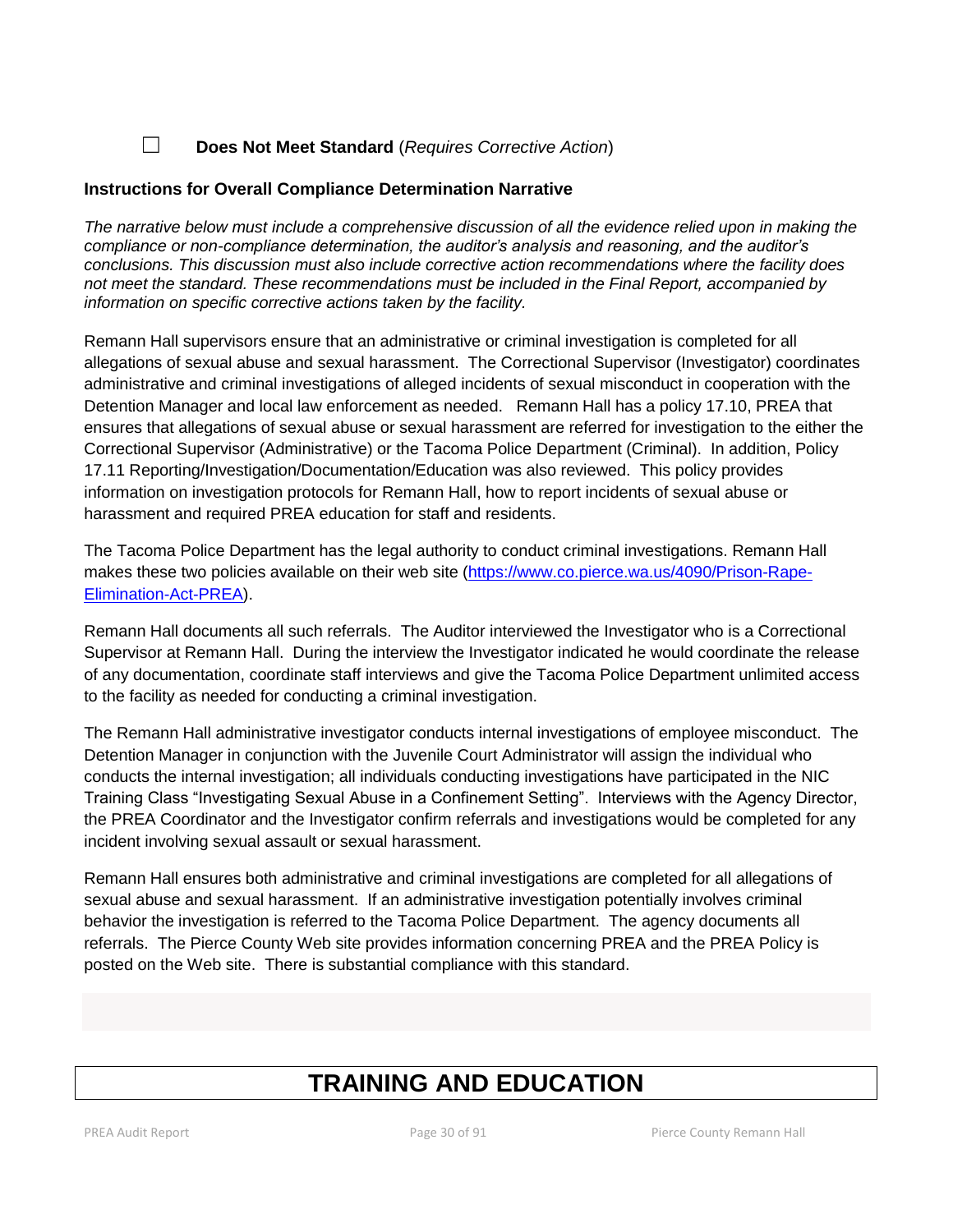# **Standard 115.331: Employee training**

## **All Yes/No Questions Must Be Answered by the Auditor to Complete the Report**

## **115.331 (a)**

- Does the agency train all employees who may have contact with residents on: Its zero-tolerance policy for sexual abuse and sexual harassment?  $\boxtimes$  Yes  $\Box$  No
- Does the agency train all employees who may have contact with residents on: How to fulfill their responsibilities under agency sexual abuse and sexual harassment prevention, detection, reporting, and response policies and procedures?  $\boxtimes$  Yes  $\Box$  No
- Does the agency train all employees who may have contact with residents on: Residents' right to be free from sexual abuse and sexual harassment  $\boxtimes$  Yes  $\Box$  No
- Does the agency train all employees who may have contact with residents on: The right of residents and employees to be free from retaliation for reporting sexual abuse and sexual harassment? **⊠** Yes □ No
- Does the agency train all employees who may have contact with residents on: The dynamics of sexual abuse and sexual harassment in juvenile facilities?  $\boxtimes$  Yes  $\Box$  No
- Does the agency train all employees who may have contact with residents on: The common reactions of juvenile victims of sexual abuse and sexual harassment?  $\boxtimes$  Yes  $\Box$  No
- Does the agency train all employees who may have contact with residents on: How to detect and respond to signs of threatened and actual sexual abuse and how to distinguish between consensual sexual contact and sexual abuse between residents?  $\boxtimes$  Yes  $\Box$  No
- **Does the agency train all employees who may have contact with residents on: How to avoid** inappropriate relationships with residents?  $\boxtimes$  Yes  $\Box$  No
- Does the agency train all employees who may have contact with residents on: How to communicate effectively and professionally with residents, including lesbian, gay, bisexual, transgender, intersex, or gender nonconforming residents?  $\boxtimes$  Yes  $\Box$  No
- Does the agency train all employees who may have contact with residents on: How to comply with relevant laws related to mandatory reporting of sexual abuse to outside authorities? ☒ Yes ☐ No
- Does the agency train all employees who may have contact with residents on: Relevant laws regarding the applicable age of consent?  $\boxtimes$  Yes  $\Box$  No

#### **115.331 (b)**

Is such training tailored to the unique needs and attributes of residents of juvenile facilities?  $\boxtimes$  Yes  $\Box$  No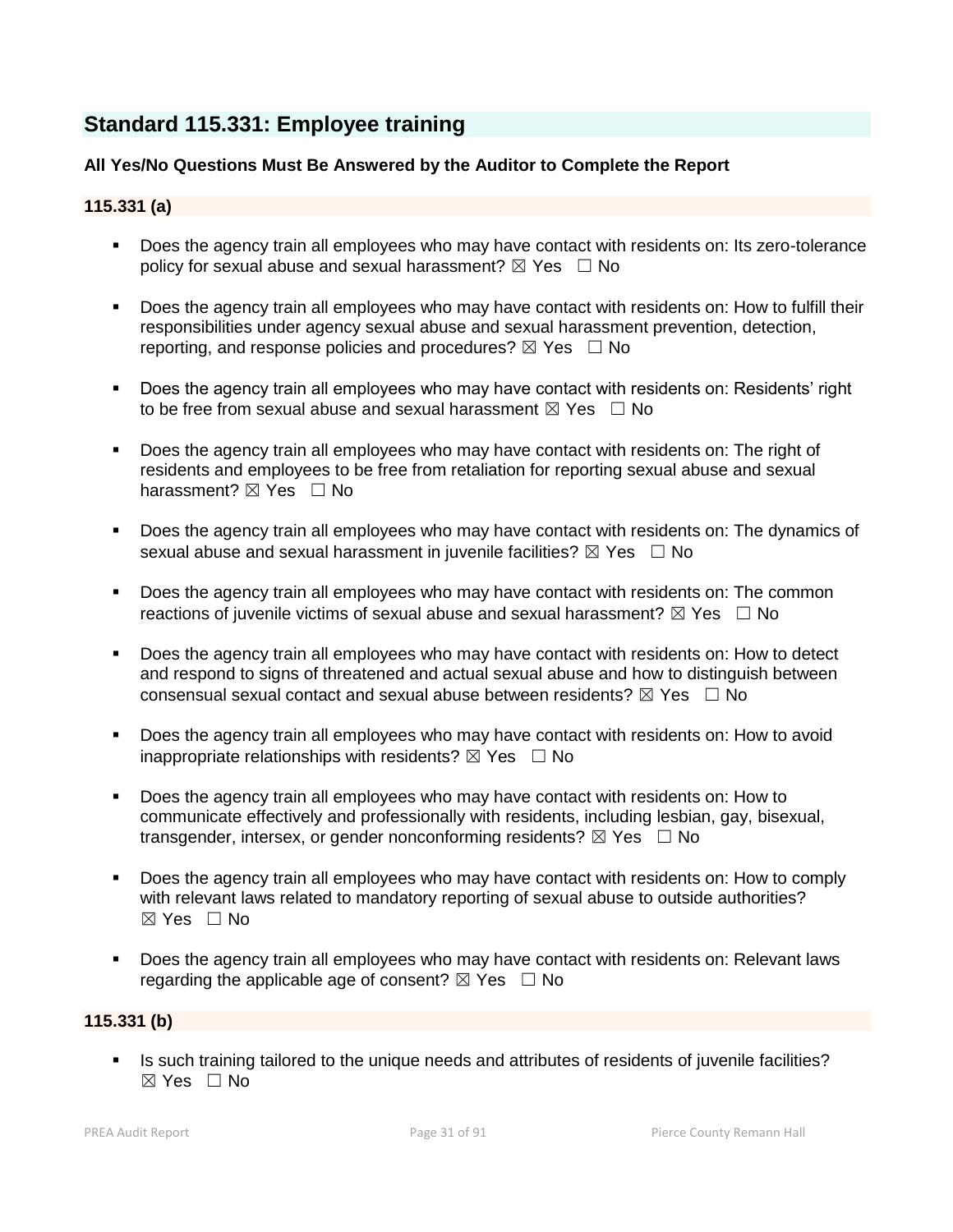- Is such training tailored to the gender of the residents at the employee's facility?  $\boxtimes$  Yes  $\Box$  No
- Have employees received additional training if reassigned from a facility that houses only male residents to a facility that houses only female residents, or vice versa?  $\boxtimes$  Yes  $\Box$  No

## **115.331 (c)**

- Have all current employees who may have contact with residents received such training?  $\boxtimes$  Yes  $\Box$  No
- Does the agency provide each employee with refresher training every two years to ensure that all employees know the agency's current sexual abuse and sexual harassment policies and procedures? ⊠ Yes □ No
- In years in which an employee does not receive refresher training, does the agency provide refresher information on current sexual abuse and sexual harassment policies?  $\boxtimes$  Yes  $\Box$  No

#### **115.331 (d)**

 Does the agency document, through employee signature or electronic verification, that employees understand the training they have received?  $\boxtimes$  Yes  $\Box$  No

#### **Auditor Overall Compliance Determination**

- ☐ **Exceeds Standard** (*Substantially exceeds requirement of standards*)
- ☒ **Meets Standard** (*Substantial compliance; complies in all material ways with the standard for the relevant review period*)
- ☐ **Does Not Meet Standard** (*Requires Corrective Action*)

## **Instructions for Overall Compliance Determination Narrative**

*The narrative below must include a comprehensive discussion of all the evidence relied upon in making the compliance or non-compliance determination, the auditor's analysis and reasoning, and the auditor's conclusions. This discussion must also include corrective action recommendations where the facility does not meet the standard. These recommendations must be included in the Final Report, accompanied by information on specific corrective actions taken by the facility.*

Remann Hall trains all employees who may have contact with residents on: the zero-tolerance policy for sexual abuse and sexual harassment; how to fulfill their responsibilities pursuant to the PREA Standards; residents' right to be free from sexual abuse and sexual harassment; the right of residents and employees to be free from retaliation for reporting sexual abuse and sexual harassment; the dynamics of sexual abuse and sexual harassment; the common reactions of victims of sexual abuse and sexual harassment; how to detect and respond to signs of threatened and actual sexual abuse and how to distinguish between consensual sexual contact and sexual abuse between residents; how to avoid inappropriate relationships with residents; how to communicate effectively and professionally with residents, including lesbian, gay,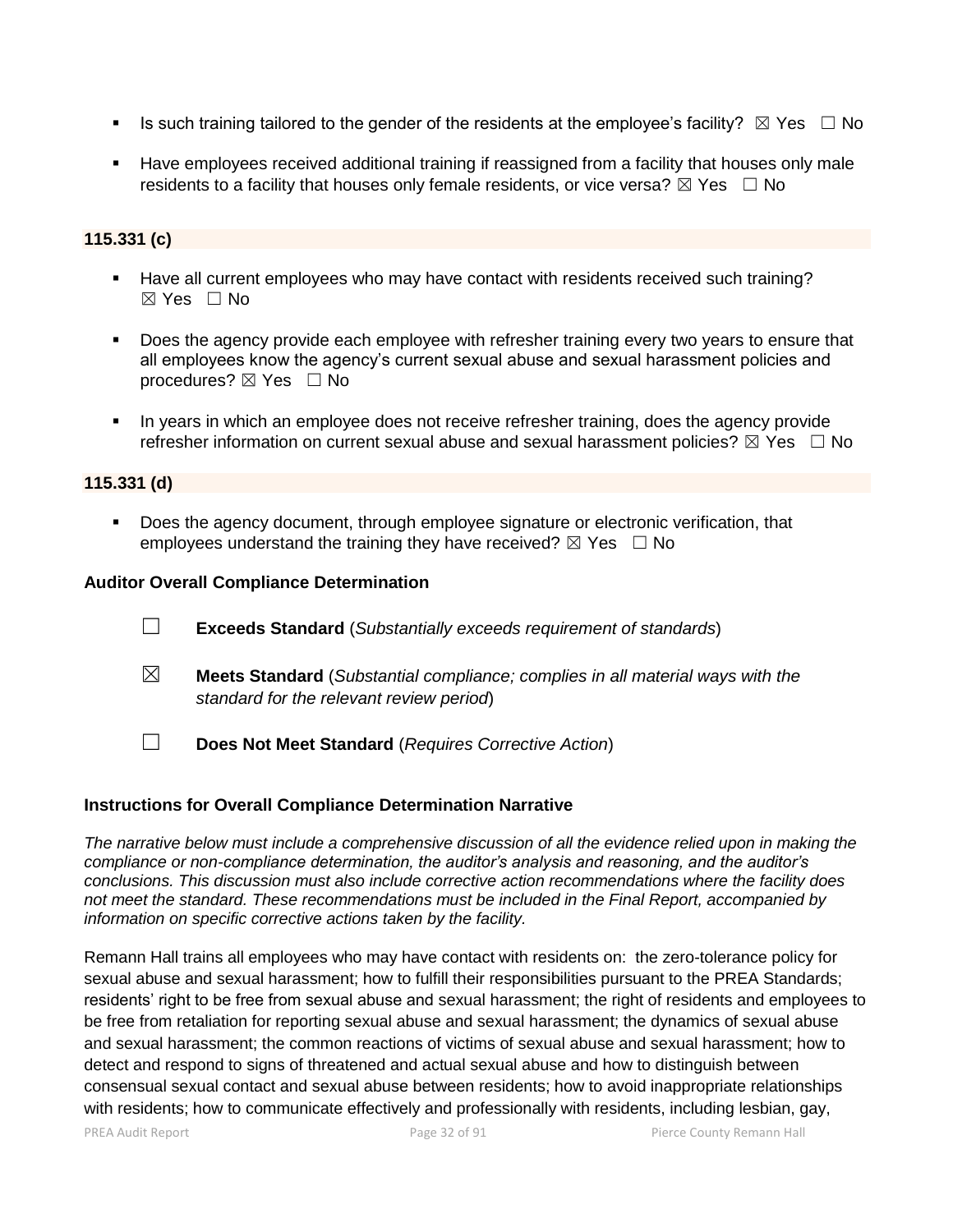bisexual, transgender, intersex, or gender nonconforming residents; and laws related to mandatory reporting of sexual abuse and the age of consent. The training covers both male and female residents. Remann Hall provides employees with refresher training every two years.

Employees are aware of Remann Hall's current sexual abuse and sexual harassment policies and standard operating procedures. Remann Hall documents that employees understand the training they have received. This is monitored by the PREA Coordinator. The Auditor reviewed employee training records and the PREA Coordinator provided copies of training records for the employees.

The auditor reviewed ten (10) Employee Training records, each file reviewed contained documentation on the date of hire, PREA Training Dates and Acknowledgement documents. The training records indicate PREA training occurred in 2014 and 2016 and 2018.

Fifteen (15) random staff interviews were conducted. Those staff members who were interviewed by the Auditor indicated a clear understanding of the Prison Rape Elimination Act. The random staff interviewed were able to recall information from the training such as the zero tolerance for sexual assault and sexual harassment, professional and gender specific pat search procedures, how to respond to sexual assaults and duties of the first responder. Staff members recalled how to avoid inappropriate relationships with residents, the dynamics of sexual abuse in prison, and how to detect signs of sexual abuse. All employees have been trained, and the auditor confirmed the training records of the employees. All staff interviewed confirmed their participation in PREA training and their knowledge of the training curriculum. Remann Hall complies with this standard.

# **Standard 115.332: Volunteer and contractor training**

## **All Yes/No Questions Must Be Answered by the Auditor to Complete the Report**

## **115.332 (a)**

 Has the agency ensured that all volunteers and contractors who have contact with residents have been trained on their responsibilities under the agency's sexual abuse and sexual harassment prevention, detection, and response policies and procedures?  $\boxtimes$  Yes  $\Box$  No

## **115.332 (b)**

 Have all volunteers and contractors who have contact with residents been notified of the agency's zero-tolerance policy regarding sexual abuse and sexual harassment and informed how to report such incidents (the level and type of training provided to volunteers and contractors shall be based on the services they provide and level of contact they have with residents)?  $\boxtimes$  Yes  $\Box$  No

## **115.332 (c)**

 Does the agency maintain documentation confirming that volunteers and contractors understand the training they have received?  $\boxtimes$  Yes  $\Box$  No

## **Auditor Overall Compliance Determination**

☐ **Exceeds Standard** (*Substantially exceeds requirement of standards*)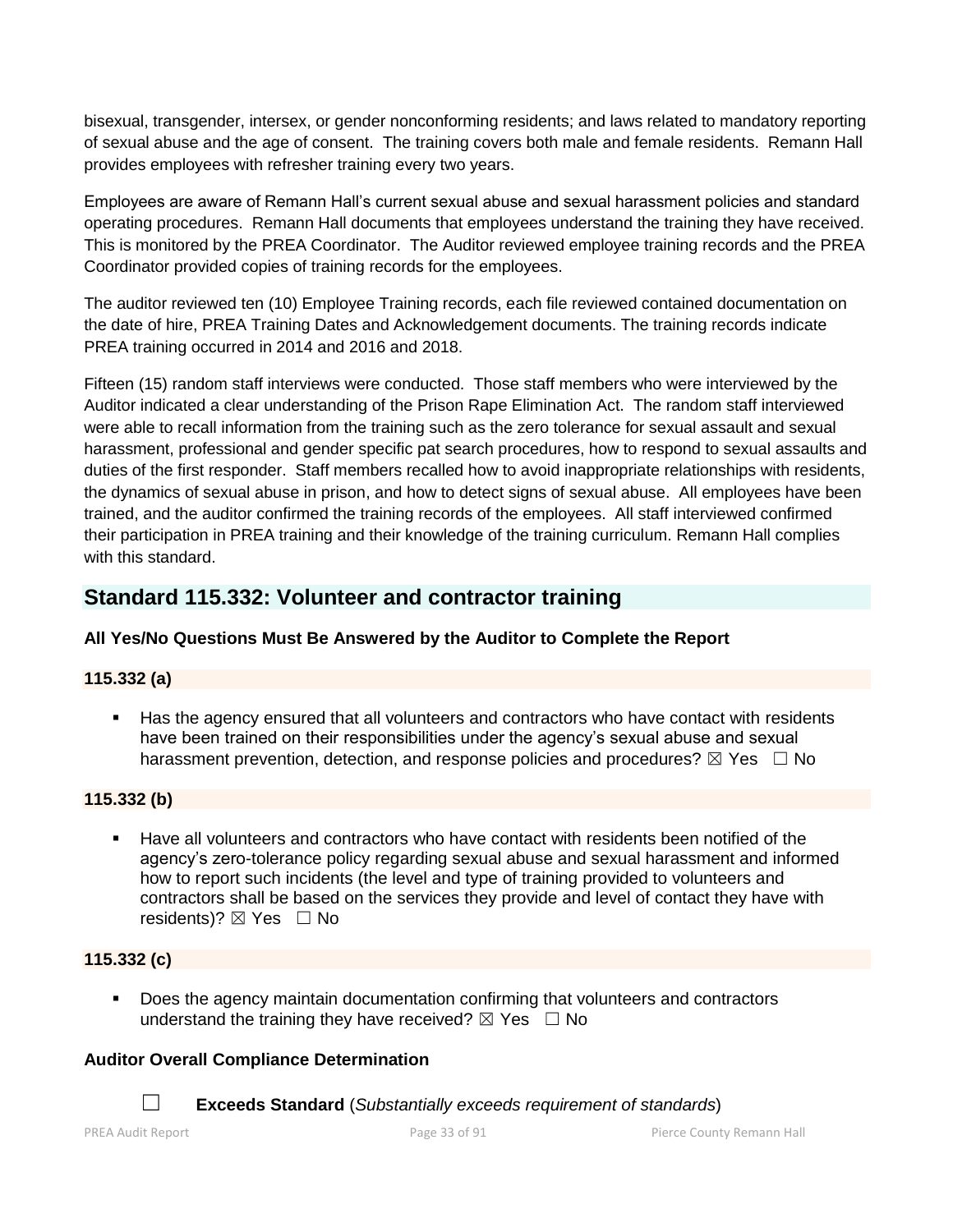☒ **Meets Standard** (*Substantial compliance; complies in all material ways with the standard for the relevant review period*)

☐ **Does Not Meet Standard** (*Requires Corrective Action*)

#### **Instructions for Overall Compliance Determination Narrative**

*The narrative below must include a comprehensive discussion of all the evidence relied upon in making the compliance or non-compliance determination, the auditor's analysis and reasoning, and the auditor's conclusions. This discussion must also include corrective action recommendations where the facility does not meet the standard. These recommendations must be included in the Final Report, accompanied by information on specific corrective actions taken by the facility.*

Volunteers are informed of the resident's right to be free from sexual abuse and to be free from retaliation for reporting incidents of sexual abuse and harassment. Remann Hall maintains documentation confirming that volunteers understand the training they have received.

Remann Hall has two contracts, one for food services (Consolidated Food Management) and one for mental health services (Comprehensive Life Resources). Specifically training records were provided which indicate the staff member from Comprehensive Life Resources has participated PREA Training and her signature on the training form indicates she understands the training she received. The training is documented, and the facility maintains documentation confirming that contractors understand the training they have received. The contractor who participated in an interview indicated her respective organization provided training on PREA and more specifically responding to incidents of sexual assault. During that interview the contractor (MHP) clearly indicated an understanding of the Remann Hall PREA policy and the appropriate protocols for dealing with incidents involving sexual assault and sexual harassment. Staff members from Consolidated Food Management do not have contact with residents all food is prepared off site. Food is picked up by detention staff and delivered to the residents.

The auditor interviewed four volunteers who currently provide faith-based programming to residents. Each of the volunteers interviewed had been trained in their responsibilities regarding sexual abuse and sexual harassment prevention, detection, and response. The Volunteers stated they had received a PREA Brochure and had participated in a Volunteer orientation class. The Volunteers further indicated they understood the zero-tolerance policy.

The Auditor notes that individuals, who enter Remann Hall for repairs, IT, phone, physical plant, etc., are always supervised by staff and they do not have contact with residents. However, every individual who enters Remann Hall for any purpose must review and sign for a pamphlet that clearly identifies Remann Hall as a Zero-tolerance facility and delineates the steps Remann Hall is taking to prevent incidents of sexual harassment and sexual abuse, including how to report incidents.

Remann Hall has many volunteers. Volunteers who have contact with residents have been trained on their responsibilities under the agency's policies and procedures regarding sexual abuse and sexual harassment prevention, detection and response. In the past year Remann Hall has trained 137 volunteers. Zero tolerance and a volunteer's responsibilities to prevent, detect, report and respond to incidents of sexual abuse and harassment are part of the training. Volunteers are informed of the resident's right to be free from sexual abuse and to be free from retaliation for reporting incidents of sexual abuse and harassment.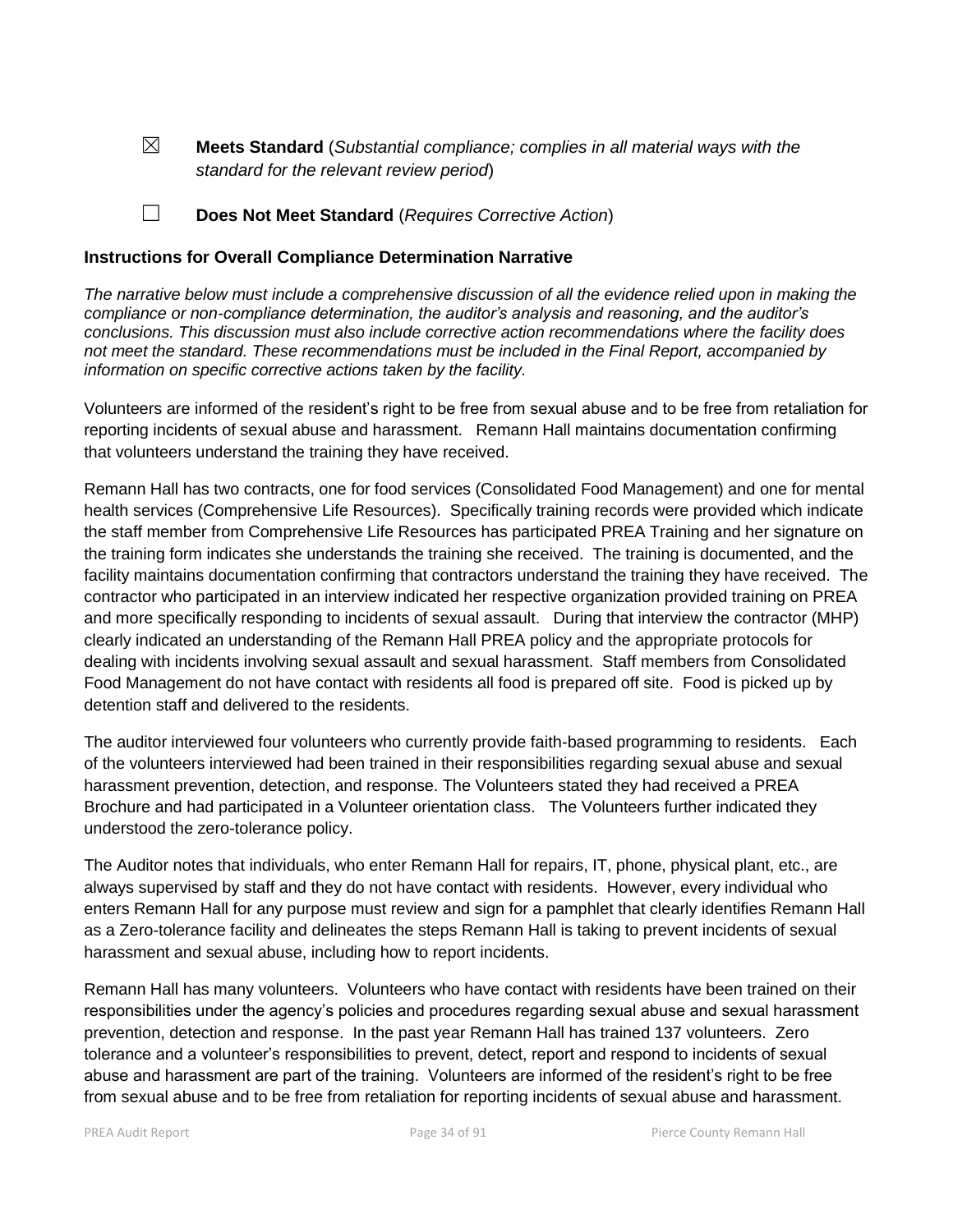Remann Hall maintains documentation confirming that volunteers and contractors understand the training they have received. The auditor reviewed the training records of ten (10) volunteers and reviewed the training roster for Volunteer Training Classes**.** In addition, the auditor interviewed four (4) volunteers who indicated they had participated in the training and understood the zero-tolerance policy, the youths right to be free from sexual harassment, how to respond to victim of sexual abuse, how to avoid in appropriate relationships with youth and how to communicate effectively with LGBTI youth. Finally, the auditor was provided with an extensive excel file which identified each volunteer and the date in which their training was completed. The document also provided data on each one-time visitor who had signed for receipt of the pamphlet that clearly identifies Remann Hall as a Zero-tolerance facility and delineates the steps Remann Hall is taking to prevent incidents of sexual harassment and sexual abuse, including how to report incidents. This excel document is utilized by the Control Center Officer to identify anyone who needs training prior to entrance into the facility.

Based on the review of the training provided, the review of the training records and volunteer and contract staff interviews the Auditor determined there is substantial compliance with this standard.

## **Standard 115.333: Resident education**

## **All Yes/No Questions Must Be Answered by the Auditor to Complete the Report**

## **115.333 (a)**

- During intake, do residents receive information explaining the agency's zero-tolerance policy regarding sexual abuse and sexual harassment?  $\boxtimes$  Yes  $\Box$  No
- During intake, do residents receive information explaining how to report incidents or suspicions of sexual abuse or sexual harassment?  $\boxtimes$  Yes  $\Box$  No
- Is this information presented in an age-appropriate fashion?  $\boxtimes$  Yes  $\Box$  No

## **115.333 (b)**

- Within 10 days of intake, does the agency provide age-appropriate comprehensive education to residents either in person or through video regarding: Their rights to be free from sexual abuse and sexual harassment?  $\boxtimes$  Yes  $\Box$  No
- Within 10 days of intake, does the agency provide age-appropriate comprehensive education to residents either in person or through video regarding: Their rights to be free from retaliation for reporting such incidents?  $\boxtimes$  Yes  $\Box$  No
- Within 10 days of intake, does the agency provide age-appropriate comprehensive education to residents either in person or through video regarding: Agency policies and procedures for responding to such incidents?  $\boxtimes$  Yes  $\Box$  No

## **115.333 (c)**

**Have all residents received such education?**  $\boxtimes$  Yes  $\Box$  No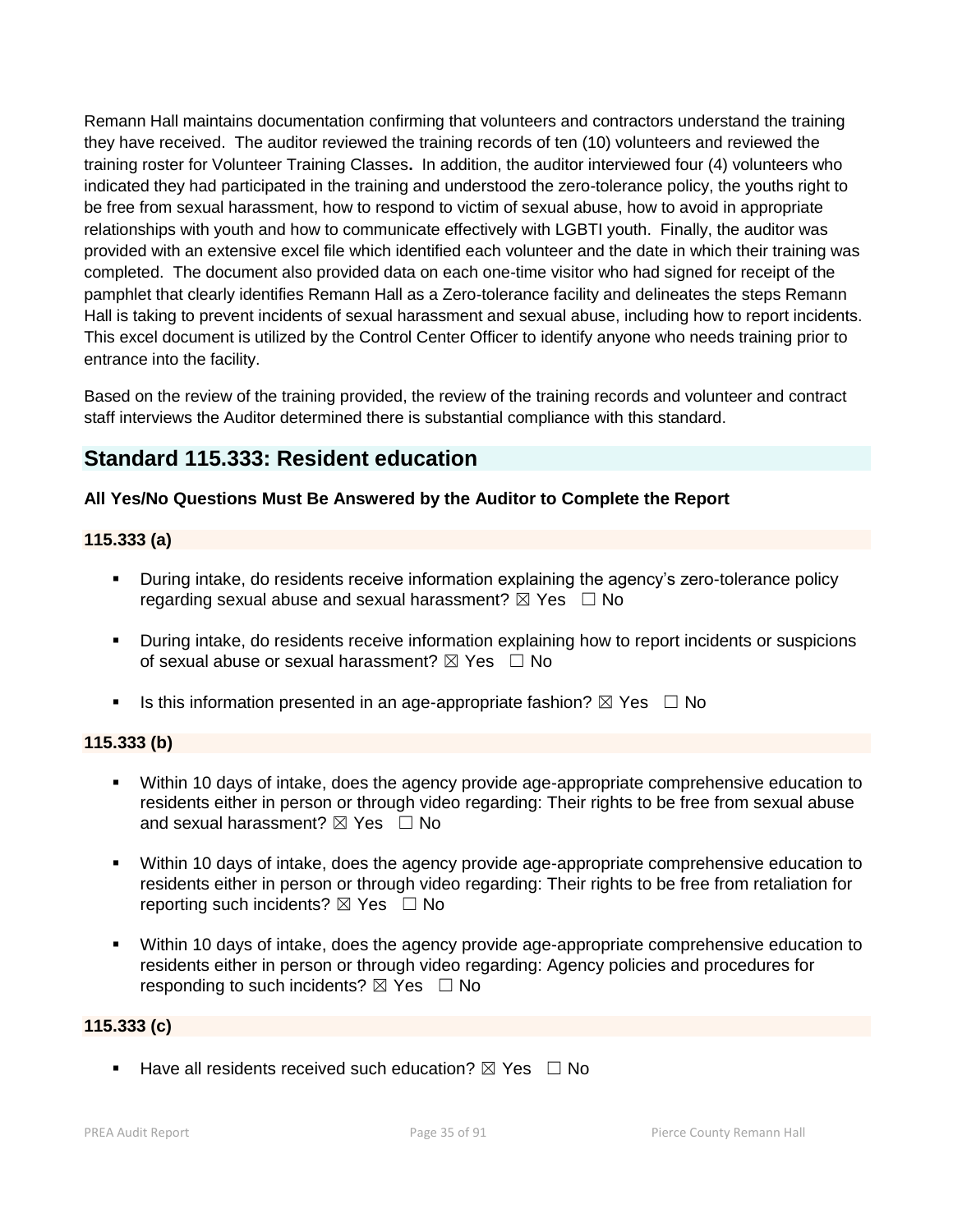Do residents receive education upon transfer to a different facility to the extent that the policies and procedures of the resident's new facility differ from those of the previous facility?  $\boxtimes$  Yes  $\Box$  No

## **115.333 (d)**

- Does the agency provide resident education in formats accessible to all residents including those who: Are limited English proficient?  $\boxtimes$  Yes  $\Box$  No
- **Does the agency provide resident education in formats accessible to all residents including** those who: Are deaf?  $\boxtimes$  Yes  $\Box$  No
- Does the agency provide resident education in formats accessible to all residents including those who: Are visually impaired?  $\boxtimes$  Yes  $\Box$  No
- **Does the agency provide resident education in formats accessible to all residents including** those who: Are otherwise disabled?  $\boxtimes$  Yes  $\Box$  No
- **Does the agency provide resident education in formats accessible to all residents including** those who: Have limited reading skills?  $\boxtimes$  Yes  $\Box$  No

## **115.333 (e)**

Does the agency maintain documentation of resident participation in these education sessions?  $\boxtimes$  Yes  $\Box$  No

#### **115.333 (f)**

 In addition to providing such education, does the agency ensure that key information is continuously and readily available or visible to residents through posters, resident handbooks, or other written formats?  $\boxtimes$  Yes  $\Box$  No

#### **Auditor Overall Compliance Determination**

- ☐ **Exceeds Standard** (*Substantially exceeds requirement of standards*)
- ☒ **Meets Standard** (*Substantial compliance; complies in all material ways with the standard for the relevant review period*)
- ☐ **Does Not Meet Standard** (*Requires Corrective Action*)

#### **Instructions for Overall Compliance Determination Narrative**

*The narrative below must include a comprehensive discussion of all the evidence relied upon in making the compliance or non-compliance determination, the auditor's analysis and reasoning, and the auditor's conclusions. This discussion must also include corrective action recommendations where the facility does not meet the standard. These recommendations must be included in the Final Report, accompanied by information on specific corrective actions taken by the facility.*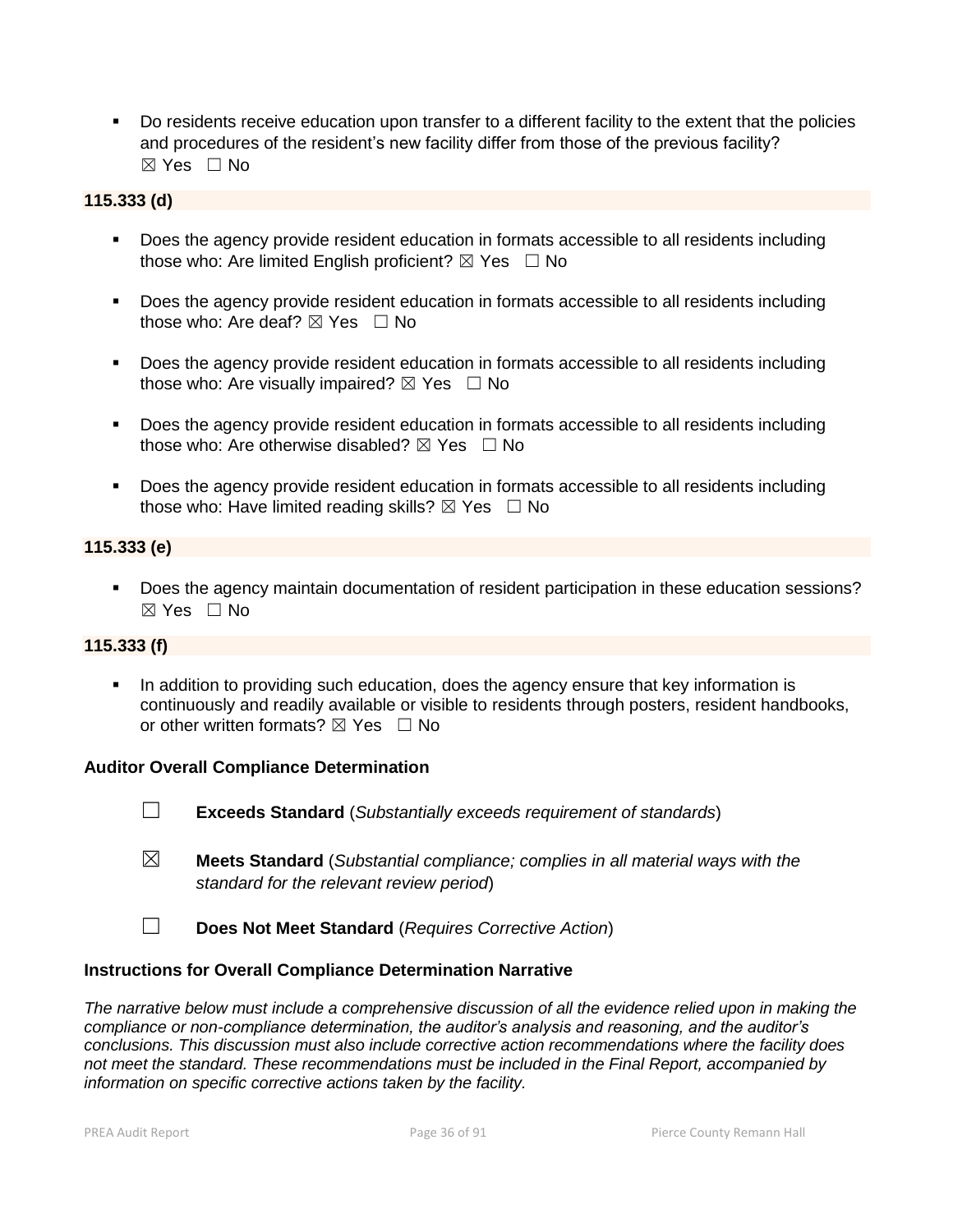Residents receive information on zero tolerance, how to report incidents of sexual abuse and harassment, their right to be free from sexual abuse and harassment and to be free from retaliation for reporting incidents. In addition, residents are informed about how Remann Hall will respond to such incidents. Intake Staff interviews verify that residents receive the appropriate information. In addition to this information residents are provided a handbook that also provides information concerning Zero Tolerance and how to report sexual abuse and harassment. The auditor confirmed all residents receive this information. Interviews with residents also confirm that Remann Hall staff members provide information on reporting incidents of sexual abuse. The agency documents the receipt of this information. The Auditor reviewed ten (10) random intake files; each file contains documentation concerning the orientation date (intake), screening date, PREA Acknowledgement date, initial education date and the comprehensive education date. All residents who remain at the Remann Hall for more than 10 days receive comprehensive education on PREA.

Throughout the facility there is information posted about PREA, Zero Tolerance and how to report incidents of sexual abuse. This information is presented in both Spanish and English. This information is visible and readily available. There is information provided to the residents concerning the services of the Pierce County Sexual Assault Center. The Pierce County Sexual Assault Center provides counseling to victims of sexual assault and provides advocacy services. Resident interviews confirm this information is available.

The Auditor also reviewed a random sample of resident files, each file reviewed contained documentation to support a resident's initial intake and the information concerning PREA that was provided during intake and information concerning the resident's participation in the comprehensive PREA education. The information provided is available in formats accessible to residents who are blind, or who have limited reading skills. This information is provided on a one on one interview usually during intake. The resident also receives a follow-up with a mental health professional.

There is substantial compliance with this standard. The auditor interviewed thirteen (13) residents; of those interviewed all had indicated they had received a handbook and other PREA information. In addition to the above measures, residents who are in Remann Hall for more than 10 days participate in educational sessions. These educational sessions are conducted on Saturdays and involve a review of PREA and a video concerning the residents' right to be free from sexual abuse, harassment and retaliation while incarcerated. Finally, Sexual Assault Center of Pierce County provides Sexual Assault education to residents on a monthly basis. These education classes cover a variety of topics including bullying, tolerance and how to use the available community services provided by the Center. Residents' participation in these educational classes is documented.

## **Standard 115.334: Specialized training: Investigations**

## **All Yes/No Questions Must Be Answered by the Auditor to Complete the Report**

## **115.334 (a)**

 In addition to the general training provided to all employees pursuant to §115.331, does the agency ensure that, to the extent the agency itself conducts sexual abuse investigations, its investigators have received training in conducting such investigations in confinement settings? [N/A if the agency does not conduct any form of administrative or criminal sexual abuse investigations. See 115.321(a).]  $\boxtimes$  Yes  $\Box$  No  $\Box$  NA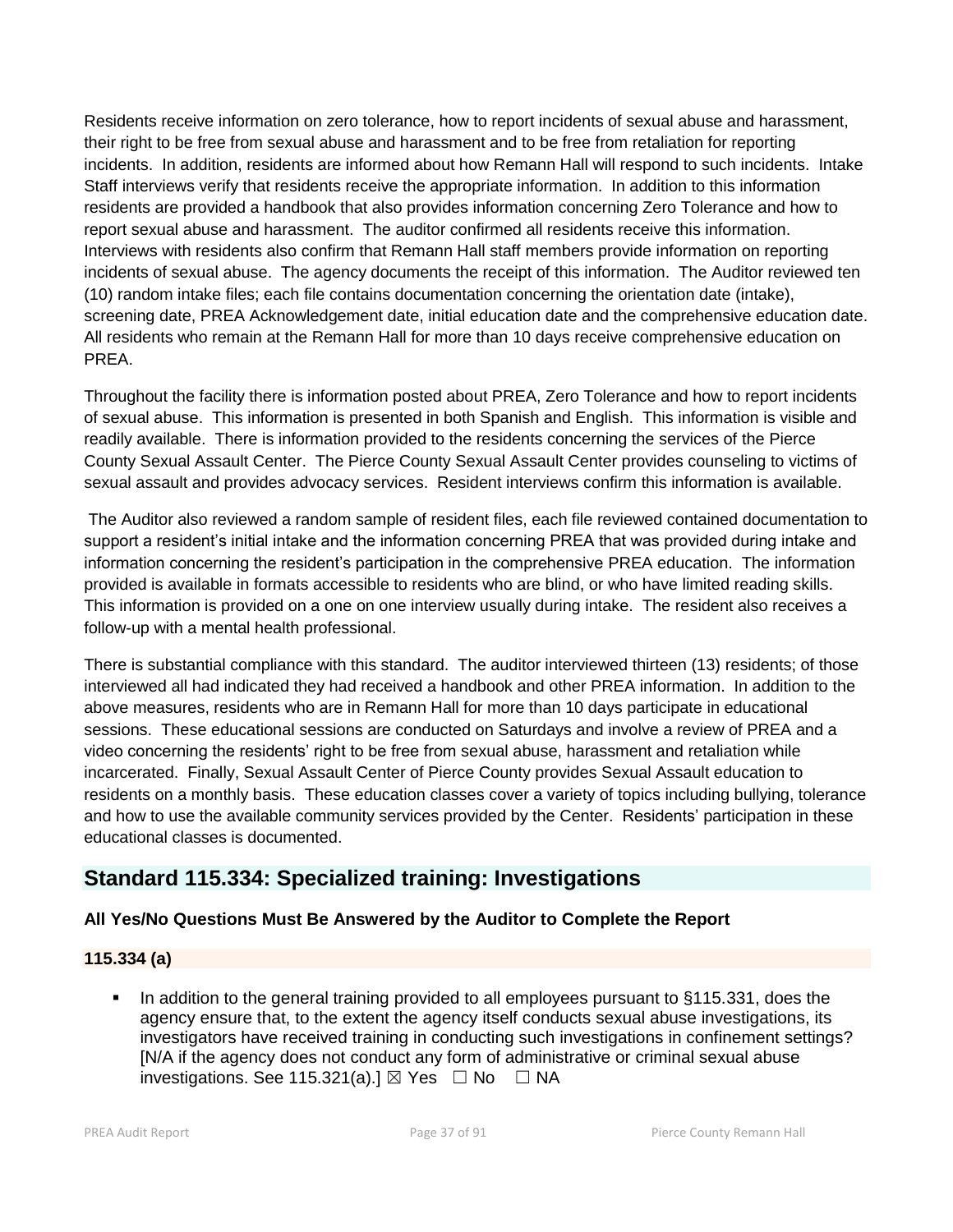#### **115.334 (b)**

- Does this specialized training include: Techniques for interviewing juvenile sexual abuse victims? [N/A if the agency does not conduct any form of administrative or criminal sexual abuse investigations. See 115.321(a). $\exists$  Yes  $\Box$  No  $\Box$  NA
- Does this specialized training include: Proper use of Miranda and Garrity warnings? [N/A if the agency does not conduct any form of administrative or criminal sexual abuse investigations. See 115.321(a).] ⊠ Yes □ No □ NA
- Does this specialized training include: Sexual abuse evidence collection in confinement settings? [N/A if the agency does not conduct any form of administrative or criminal sexual abuse investigations. See 115.321(a).]  $\boxtimes$  Yes  $\Box$  No  $\Box$  NA
- Does this specialized training include: The criteria and evidence required to substantiate a case for administrative action or prosecution referral? [N/A if the agency does not conduct any form of administrative or criminal sexual abuse investigations. See 115.321(a).]  $\boxtimes$  Yes  $\Box$  No  $\Box$  NA

## **115.334 (c)**

 Does the agency maintain documentation that agency investigators have completed the required specialized training in conducting sexual abuse investigations? [N/A if the agency does not conduct any form of administrative or criminal sexual abuse investigations. See 115.321(a).]  $\boxtimes$  Yes  $\Box$  No  $\Box$  NA

#### **115.334 (d)**

**Auditor is not required to audit this provision.** 

#### **Auditor Overall Compliance Determination**

- ☐ **Exceeds Standard** (*Substantially exceeds requirement of standards*)
- ☒ **Meets Standard** (*Substantial compliance; complies in all material ways with the standard for the relevant review period*)
- ☐ **Does Not Meet Standard** (*Requires Corrective Action*)

#### **Instructions for Overall Compliance Determination Narrative**

*The narrative below must include a comprehensive discussion of all the evidence relied upon in making the compliance or non-compliance determination, the auditor's analysis and reasoning, and the auditor's conclusions. This discussion must also include corrective action recommendations where the facility does not meet the standard. These recommendations must be included in the Final Report, accompanied by information on specific corrective actions taken by the facility.*

A Remann Hall staff member (Correctional Supervisor/Investigator) conducts administrative investigations involving sexual abuse and sexual harassment. The Investigator has received training in conducting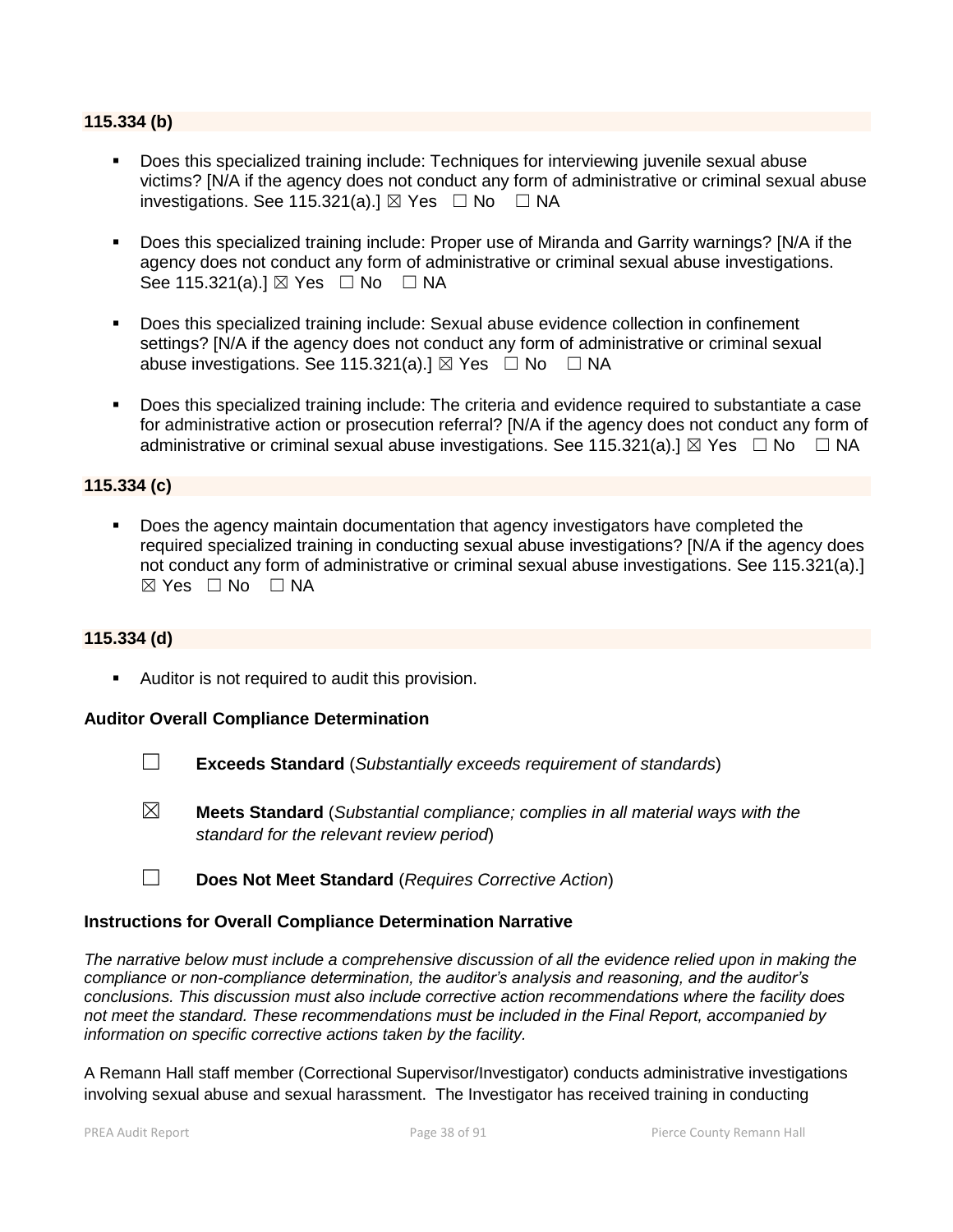investigations in confinement settings. This training was on line and coordinated by the National Institute of Corrections. The title of the training is "Investigating Sexual Abuse in a Confinement Setting". That training includes the proper use of Miranda and Garrity warnings, evidence collection, and the criteria and evidence required to substantiate a case for administrative action or criminal referral. The auditor reviewed the training certificate and interviewed the Investigator. The Investigator was aware of his responsibilities during an investigation; he indicated that upon notification of an allegation the investigation would begin immediately. Any allegation that potentially involved criminal behavior would require police involvement. The training he took from NIC covered all areas of the investigative process, interviewing techniques, evidence collection, evidence protection and victim advocacy; securing and processing the scene for evidence; securing all evidence, maintaining the integrity of the evidence; seeing to the needs of the victim, and providing advocacy support from Mental Health Staff. The training reviewed good interpersonal communication skills with resident victims, assailants, and witnesses; understanding the dynamics of resident sexual violence and establishing good working relationships with outside agencies hospitals, prosecutors, and investigators. The investigator stated he would review memorandums, collect as much data as possible, and write a report.

The investigator noted that Anonymous or third-party reports would be thoroughly investigated as soon as possible. A third party or an anonymous tip would be treated the same as a direct report. Specifically, the investigator indicated he would begin by introducing himself to the victim and then proceed with a normal investigation process.

The investigator indicated that if the incident was criminal in nature, he would not collect specific physical and DNA evidence, he would aid the Tacoma Police Department by providing victim and perpetrator information such as any pertinent central file information, information concerning prior complaints and reports of prior sexual abuse and he would provide any information on prior investigations involving either the victim or the perpetrator.

Based on the review of the training records and investigator interview the auditor determines there is substantial compliance with this standard.

## **Standard 115.335: Specialized training: Medical and mental health care**

## **All Yes/No Questions Must Be Answered by the Auditor to Complete the Report**

## **115.335 (a)**

- Does the agency ensure that all full- and part-time medical and mental health care practitioners who work regularly in its facilities have been trained in: How to detect and assess signs of sexual abuse and sexual harassment?  $\boxtimes$  Yes  $\Box$  No
- Does the agency ensure that all full- and part-time medical and mental health care practitioners who work regularly in its facilities have been trained in: How to preserve physical evidence of sexual abuse? ⊠ Yes □ No
- Does the agency ensure that all full- and part-time medical and mental health care practitioners who work regularly in its facilities have been trained in: How to respond effectively and professionally to juvenile victims of sexual abuse and sexual harassment?  $\boxtimes$  Yes  $\Box$  No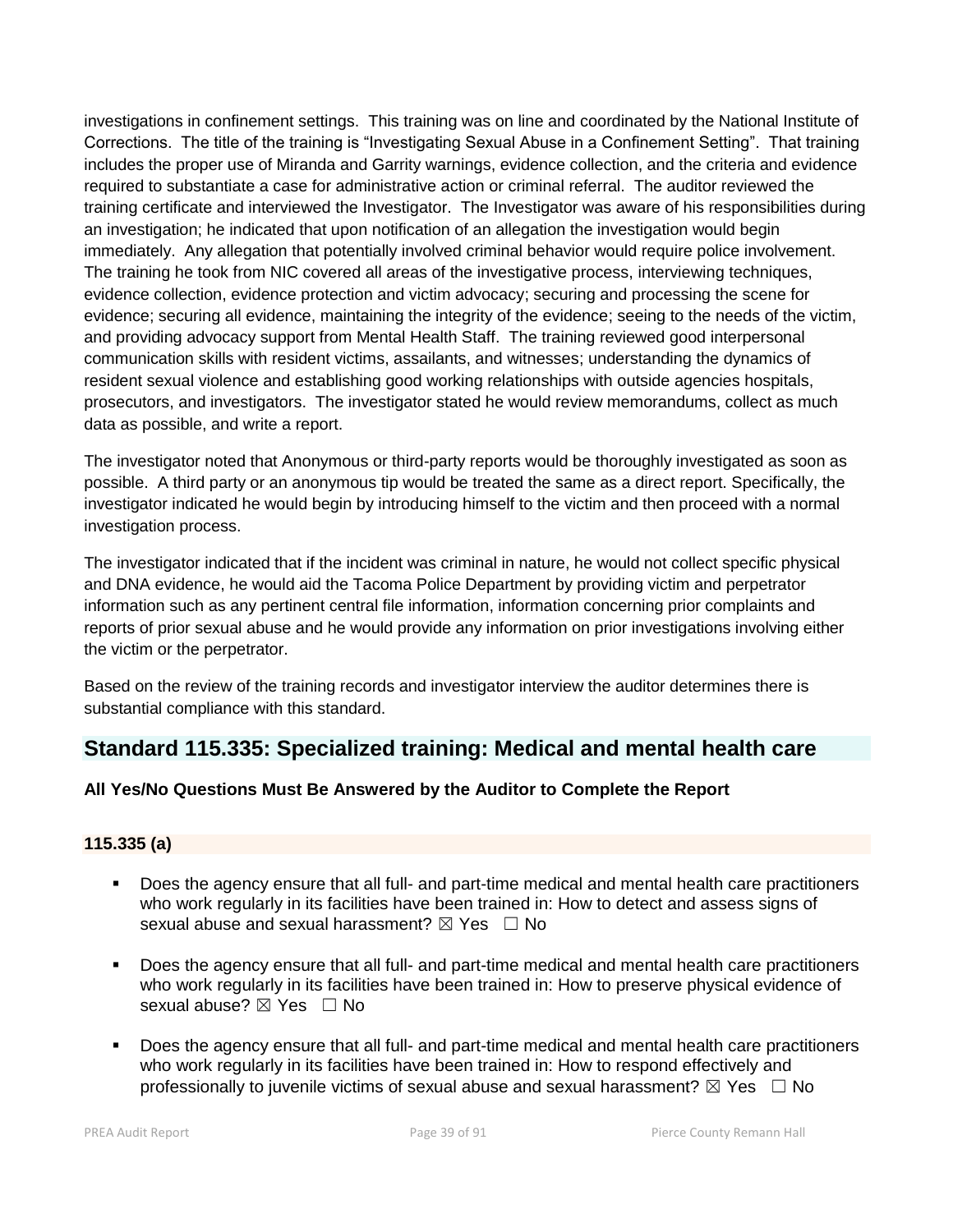Does the agency ensure that all full- and part-time medical and mental health care practitioners who work regularly in its facilities have been trained in: How and to whom to report allegations or suspicions of sexual abuse and sexual harassment?  $\boxtimes$  Yes  $\Box$  No

## **115.335 (b)**

 If medical staff employed by the agency conduct forensic examinations, do such medical staff receive appropriate training to conduct such examinations? (N/A if agency medical staff at the facility do not conduct forensic exams.)  $\boxtimes$  Yes  $\Box$  No  $\Box$  NA

## **115.335 (c)**

 Does the agency maintain documentation that medical and mental health practitioners have received the training referenced in this standard either from the agency or elsewhere? ☒ Yes ☐ No

## **115.335 (d)**

- Do medical and mental health care practitioners employed by the agency also receive training mandated for employees by §115.331?  $\boxtimes$  Yes  $\Box$  No
- Do medical and mental health care practitioners contracted by and volunteering for the agency also receive training mandated for contractors and volunteers by §115.332?  $\boxtimes$  Yes  $\Box$  No

#### **Auditor Overall Compliance Determination**

- ☐ **Exceeds Standard** (*Substantially exceeds requirement of standards*)
- ☒ **Meets Standard** (*Substantial compliance; complies in all material ways with the standard for the relevant review period*)
- ☐ **Does Not Meet Standard** (*Requires Corrective Action*)

## **Instructions for Overall Compliance Determination Narrative**

*The narrative below must include a comprehensive discussion of all the evidence relied upon in making the compliance or non-compliance determination, the auditor's analysis and reasoning, and the auditor's conclusions. This discussion must also include corrective action recommendations where the facility does not meet the standard. These recommendations must be included in the Final Report, accompanied by information on specific corrective actions taken by the facility.*

Remann Hall provides PREA training to the medical and mental health practitioners who work in the facility. The training includes how to detect signs of sexual abuse/harassment, how to prevent destruction of evidence, how to respond to victims and how to report allegations or suspicions of sexual abuse and sexual harassment. Facility medical staff do not conduct forensic examinations. The auditor confirmed that training was provided to Medical and Mental Health staff. Interviews with the Medical staff and Mental Health staff confirmed the training. During the interview with Medical staff the auditor was informed about Remann Hall's standards for Health Care Staff. Specifically, Medical staff are required to: Provide timely first aid and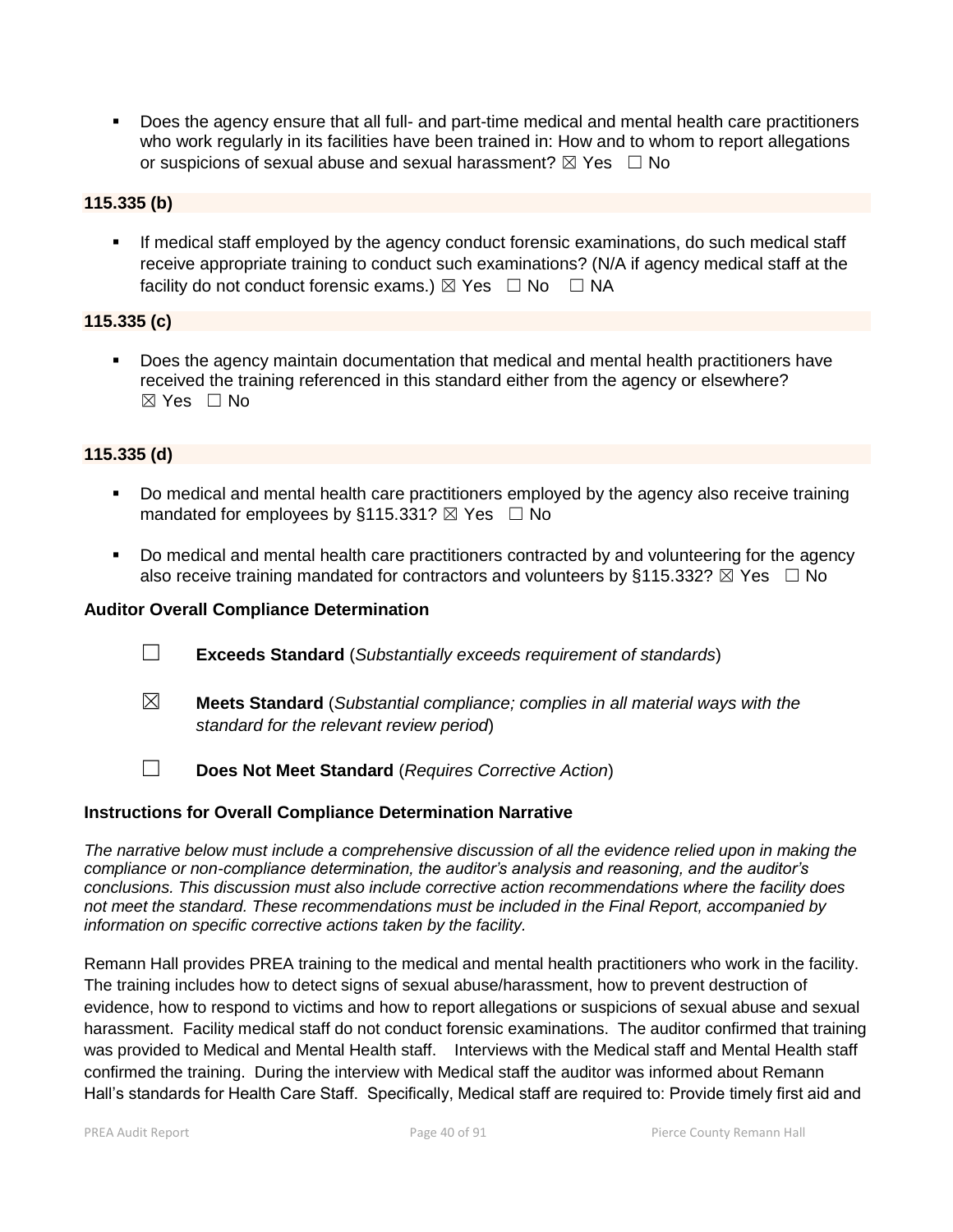treatment of visible injuries; preserve potential evidence (including evidence of sexual activity); provide access to forensic examinations, performed by a Sexual Assault Nurse Examiner (SANE), trained to examine the victim, collect and preserve evidence, and testify in court; provide access to victim advocate for emotional support; remain with the victim until he or she is escorted outside the facility; ensure and coordinate necessary care such as emergency contraception, HIV testing and counseling and/or medications that might be given once more information is gathered based on initial screening results. The Medical staff member indicated she would work in conjunction with the SANE staff at Mary Bridge Hospital.

The contractor (Mental Health) who participated in an interview indicated their respective organization provides training on PREA and more specifically responding to incidents of sexual assault. During that interview the contractor clearly indicated an understanding of the Remann Hall PREA policy and the appropriate protocols for dealing with incidents involving sexual assault and sexual harassment.

Mental Health Staff have received specialized training on detecting signs of sexual abuse and how to respond effectively to victims of sexual abuse. This training is provided by Comprehensive Life Resources. Comprehensive Life Resources provides mental health care services to residents at Remann Hall. Clinical services provided by Comprehensive Life Resources include screenings, case management, and individual therapy. Coordination services provided by Comprehensive Life Resources include management and operational supervision of the mental health program and services. Only qualified staff provide clinical services and operate within their professional scope of practice. Specialized training also includes victim identification, interviewing, and interventions.

Medical staff are county employees and receive training through continuing education as required by their individual licenses. This training includes detecting signs of sexual abuse and how to respond effectively to victims of sexual abuse. Continuing Education requirements for the State of Washington requires 45 hours of training every three years. Courses offered for CEU credits include sexual assault protocols. Training records for Medical Staff were reviewed by the auditor. All Mental Health staff and Medical Staff participate in annual training provided by Remann Hall which covers the PREA in detail. In addition to Remann Hall training records, appropriate documentation pertaining to licensing was reviewed by the auditor.

Based on the interviews conducted with medical and mental health staff and the documentation concerning the training they had received from Remann Hall and continuing education courses, there is substantial compliance with this standard.

# **SCREENING FOR RISK OF SEXUAL VICTIMIZATION AND ABUSIVENESS**

## **Standard 115.341: Screening for risk of victimization and abusiveness**

## **All Yes/No Questions Must Be Answered by the Auditor to Complete the Report**

## **115.341 (a)**

 Within 72 hours of the resident's arrival at the facility, does the agency obtain and use information about each resident's personal history and behavior to reduce risk of sexual abuse by or upon a resident?  $\boxtimes$  Yes  $\Box$  No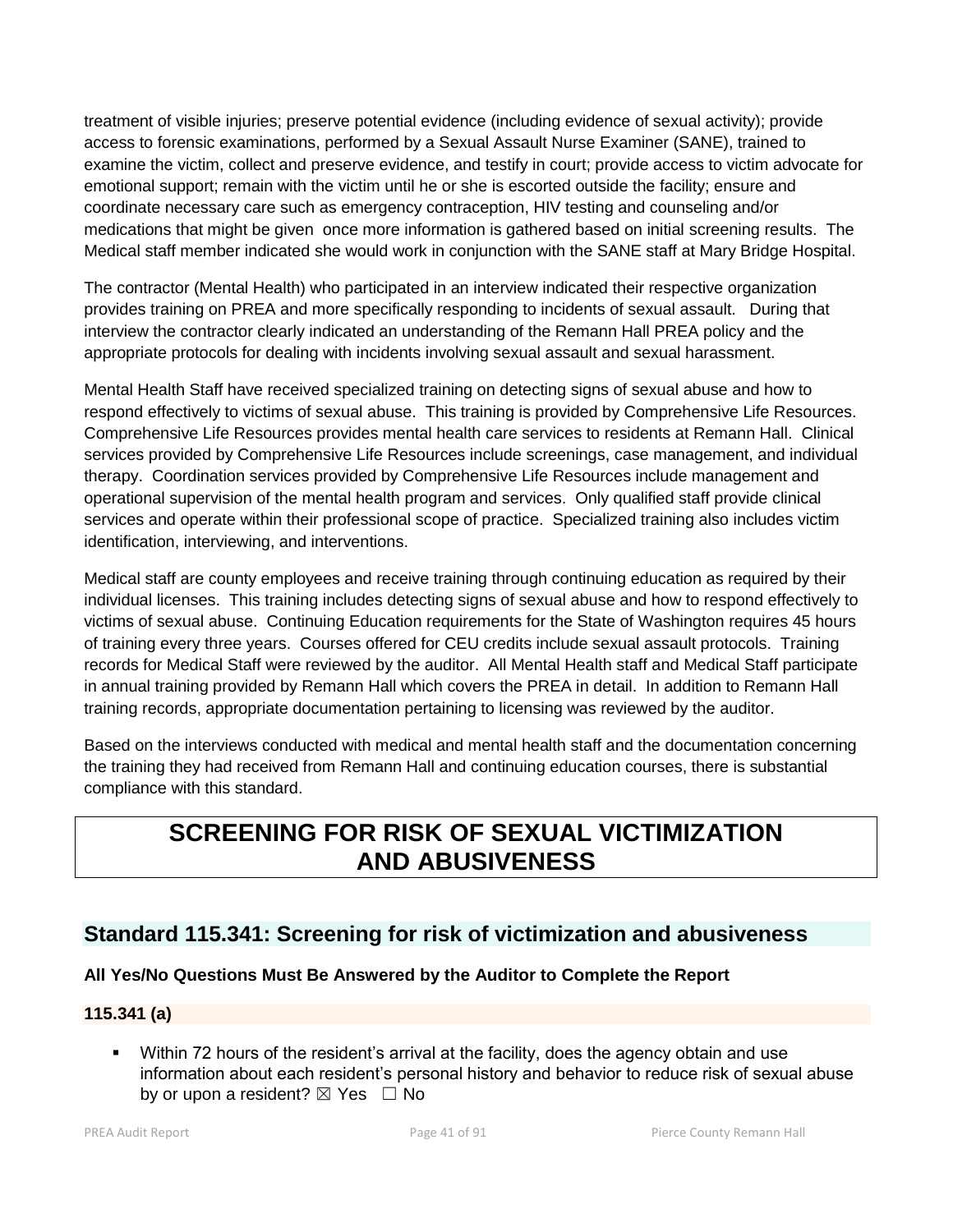Does the agency also obtain this information periodically throughout a resident's confinement?  $\boxtimes$  Yes  $\Box$  No

## **115.341 (b)**

 Are all PREA screening assessments conducted using an objective screening instrument? ☒ Yes ☐ No

## **115.341 (c)**

- During these PREA screening assessments, at a minimum, does the agency attempt to ascertain information about: Prior sexual victimization or abusiveness?  $\boxtimes$  Yes  $\Box$  No
- During these PREA screening assessments, at a minimum, does the agency attempt to ascertain information about: Any gender nonconforming appearance or manner or identification as lesbian, gay, bisexual, transgender, or intersex, and whether the resident may therefore be vulnerable to sexual abuse?  $\boxtimes$  Yes  $\Box$  No
- During these PREA screening assessments, at a minimum, does the agency attempt to ascertain information about: Current charges and offense history?  $\boxtimes$  Yes  $\Box$  No
- During these PREA screening assessments, at a minimum, does the agency attempt to ascertain information about: Age?  $\boxtimes$  Yes  $\Box$  No
- During these PREA screening assessments, at a minimum, does the agency attempt to ascertain information about: Level of emotional and cognitive development?  $\boxtimes$  Yes  $\Box$  No
- During these PREA screening assessments, at a minimum, does the agency attempt to ascertain information about: Physical size and stature?  $\boxtimes$  Yes  $\Box$  No
- During these PREA screening assessments, at a minimum, does the agency attempt to ascertain information about: Mental illness or mental disabilities?  $\boxtimes$  Yes  $\Box$  No
- During these PREA screening assessments, at a minimum, does the agency attempt to ascertain information about: Intellectual or developmental disabilities?  $\boxtimes$  Yes  $\Box$  No
- During these PREA screening assessments, at a minimum, does the agency attempt to ascertain information about: Physical disabilities?  $\boxtimes$  Yes  $\Box$  No
- During these PREA screening assessments, at a minimum, does the agency attempt to ascertain information about: The resident's own perception of vulnerability?  $\boxtimes$  Yes  $\Box$  No
- During these PREA screening assessments, at a minimum, does the agency attempt to ascertain information about: Any other specific information about individual residents that may indicate heightened needs for supervision, additional safety precautions, or separation from certain other residents?  $\boxtimes$  Yes  $\Box$  No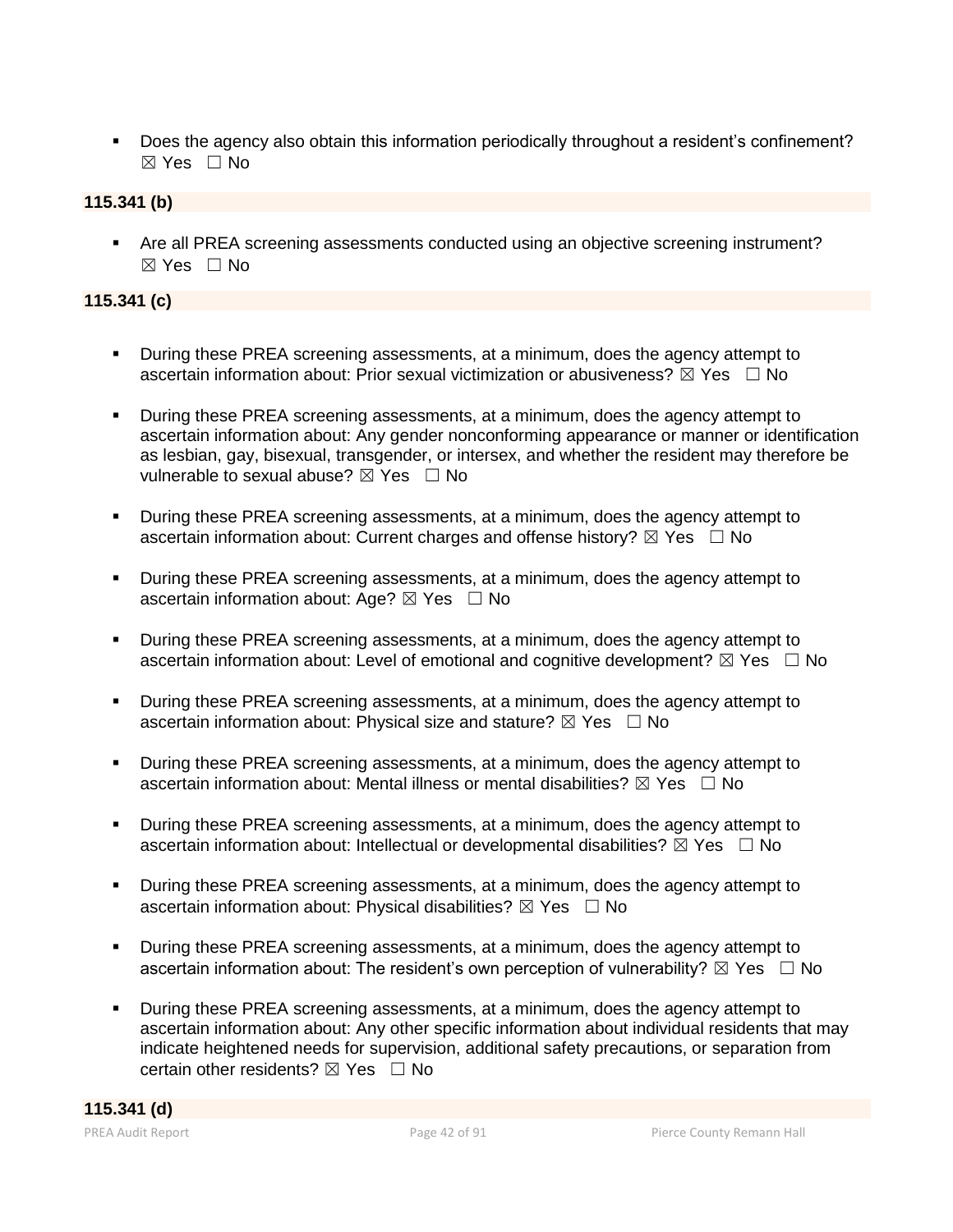- Is this information ascertained: Through conversations with the resident during the intake process and medical mental health screenings?  $\boxtimes$  Yes  $\Box$  No
- Is this information ascertained: During classification assessments?  $\boxtimes$  Yes  $\Box$  No
- **In Stephanish is information ascertained: By reviewing court records, case files, facility behavioral records,** and other relevant documentation from the resident's files?  $\boxtimes$  Yes  $\Box$  No

## **115.341 (e)**

 Has the agency implemented appropriate controls on the dissemination within the facility of responses to questions asked pursuant to this standard in order to ensure that sensitive information is not exploited to the resident's detriment by staff or other residents?  $\boxtimes$  Yes  $\Box$  No

#### **Auditor Overall Compliance Determination**

- ☐ **Exceeds Standard** (*Substantially exceeds requirement of standards*)
- ☒ **Meets Standard** (*Substantial compliance; complies in all material ways with the standard for the relevant review period*)
- ☐ **Does Not Meet Standard** (*Requires Corrective Action*)

## **Instructions for Overall Compliance Determination Narrative**

*The narrative below must include a comprehensive discussion of all the evidence relied upon in making the compliance or non-compliance determination, the auditor's analysis and reasoning, and the auditor's conclusions. This discussion must also include corrective action recommendations where the facility does not meet the standard. These recommendations must be included in the Final Report, accompanied by information on specific corrective actions taken by the facility.*

All residents are provided Risk Assessments upon intake. The policy provides that assessments are conducted with the first 72 hours however the Auditor notes that these assessments are done almost immediately after the initial intake. The assessment includes the mental, physical and developmental disability of the resident, the age of the resident, the physical build of the resident, previous incarcerations, criminal history, prior sex offenses, whether the resident is or is perceived to be gay, lesbian, bisexual, transgender, intersex or gender non-conforming, prior sexual victimization and the resident's perception of his or her vulnerability. Residents are not disciplined for failing to answer any questions. All information gathered during intake is shared with only those staff that have a need to know. Sensitive information is not shared unnecessarily. Interviews with Intake staff confirmed the use of the assessment tool. In addition, resident interviews indicated the use of the assessment tool.

All information gathered during intake is shared with only those staff that has a need to know. Sensitive information is not shared unnecessarily. Residents at Remann Hall clearly indicated they had been queried on questions concerning whether they had been victims of sexual abuse or sexual harassment or if they had been arrested or charged with a sex offense. Residents further indicated that the Medical Staff also asked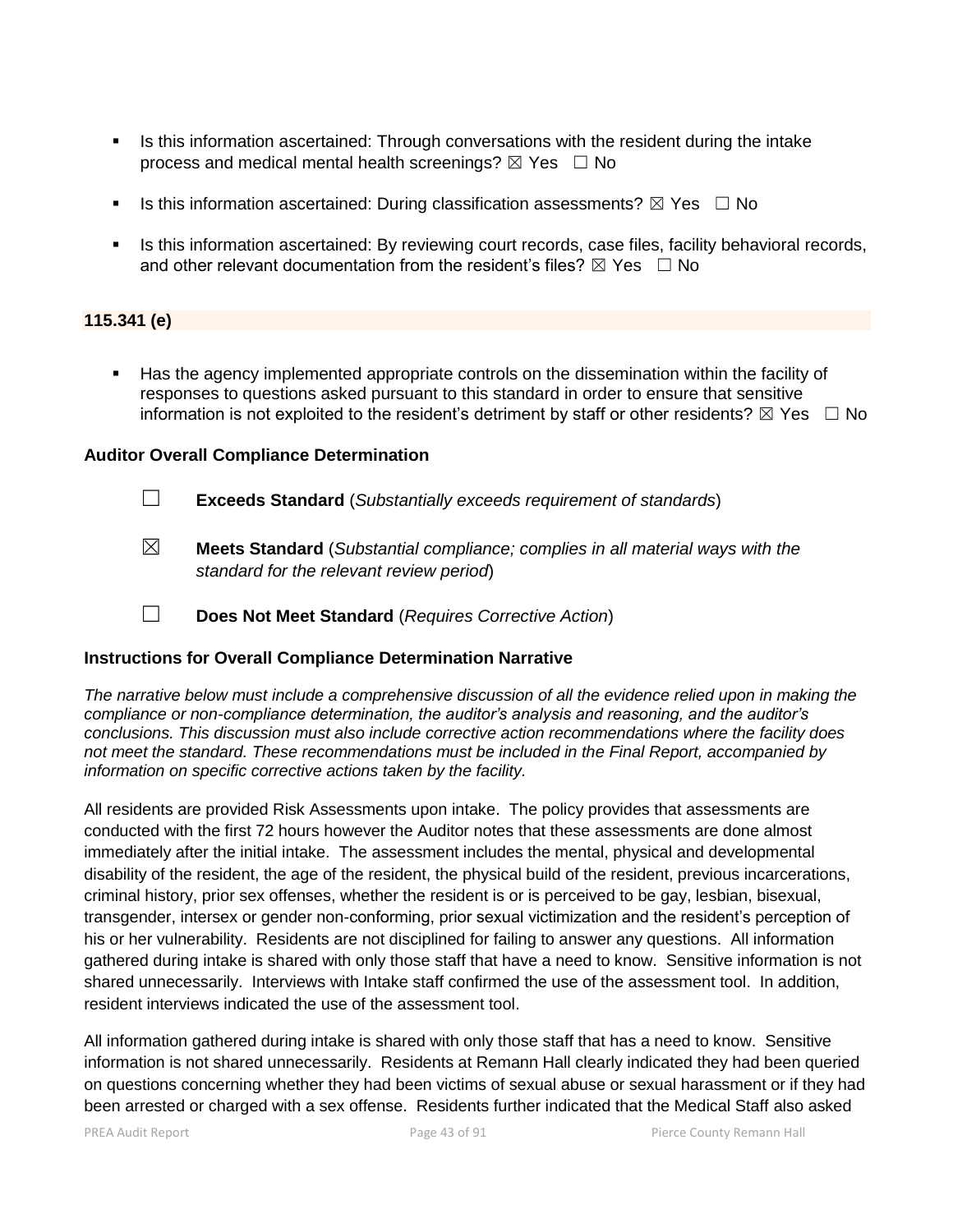them the same questions. Each resident is provided with a Medical review upon completion of the intake process. This is a comprehensive review of the resident's physical and mental health. The visual observation of the resident includes whether the resident exhibits characteristics of potentially be at risk for victimization (e.g., age, small build, femininity, 1st time offender, passive or timid appearance). Through both, a document review and interview, a determination is made concerning whether the resident is a victim of sexual abuse, if he or she is vulnerable, if they have ever been arrested for a sex offense and how the resident identifies himself or herself (e.g., gay, lesbian, bisexual, transgender, intersex or gender nonconforming).

Interviews with Intake staff, Medical Staff and Mental Health staff confirmed the use of the assessment tools. The Intake staff indicated their responsibilities included assessing all residents especially those with special needs or those who may be vulnerable or express feelings of vulnerability. The Intake officers indicated the need to provide safe housing, and program resources that ensured a safe environment for all residents. The auditor reviewed the files of several residents. The files contained the appropriate Intake forms and they were signed by Intake Officers and the residents. The Auditor also reviewed intake forms from both the Medical staff and Mental Health staff.

The auditor notes that if a resident identifies as transgender, the intake staff include information which indicates the residents preferred gender identification, name preference, where they would prefer to be housed (male or female unit) and if they prefer a male or female officer for the purpose of conducting pat searches.

Based on a review of the intake (booking) process, a review of the assessment form, the Medical Assessment form and the Mental Health Assessment form, and interviews with Intake staff, Medical Staff and Mental Health staff, there is substantial compliance with this standard.

## **Standard 115.342: Use of screening information**

## **All Yes/No Questions Must Be Answered by the Auditor to Complete the Report**

## **115.342 (a)**

- Does the agency use all of the information obtained pursuant to § 115.341 and subsequently, with the goal of keeping all residents safe and free from sexual abuse, to make: Housing Assignments?  $\boxtimes$  Yes  $\Box$  No
- Does the agency use all of the information obtained pursuant to § 115.341 and subsequently, with the goal of keeping all residents safe and free from sexual abuse, to make: Bed assignments?  $\boxtimes$  Yes  $\Box$  No
- Does the agency use all of the information obtained pursuant to § 115.341 and subsequently, with the goal of keeping all residents safe and free from sexual abuse, to make: Work Assignments?  $\boxtimes$  Yes  $\Box$  No
- Does the agency use all of the information obtained pursuant to § 115.341 and subsequently, with the goal of keeping all residents safe and free from sexual abuse, to make: Education Assignments?  $\boxtimes$  Yes  $\Box$  No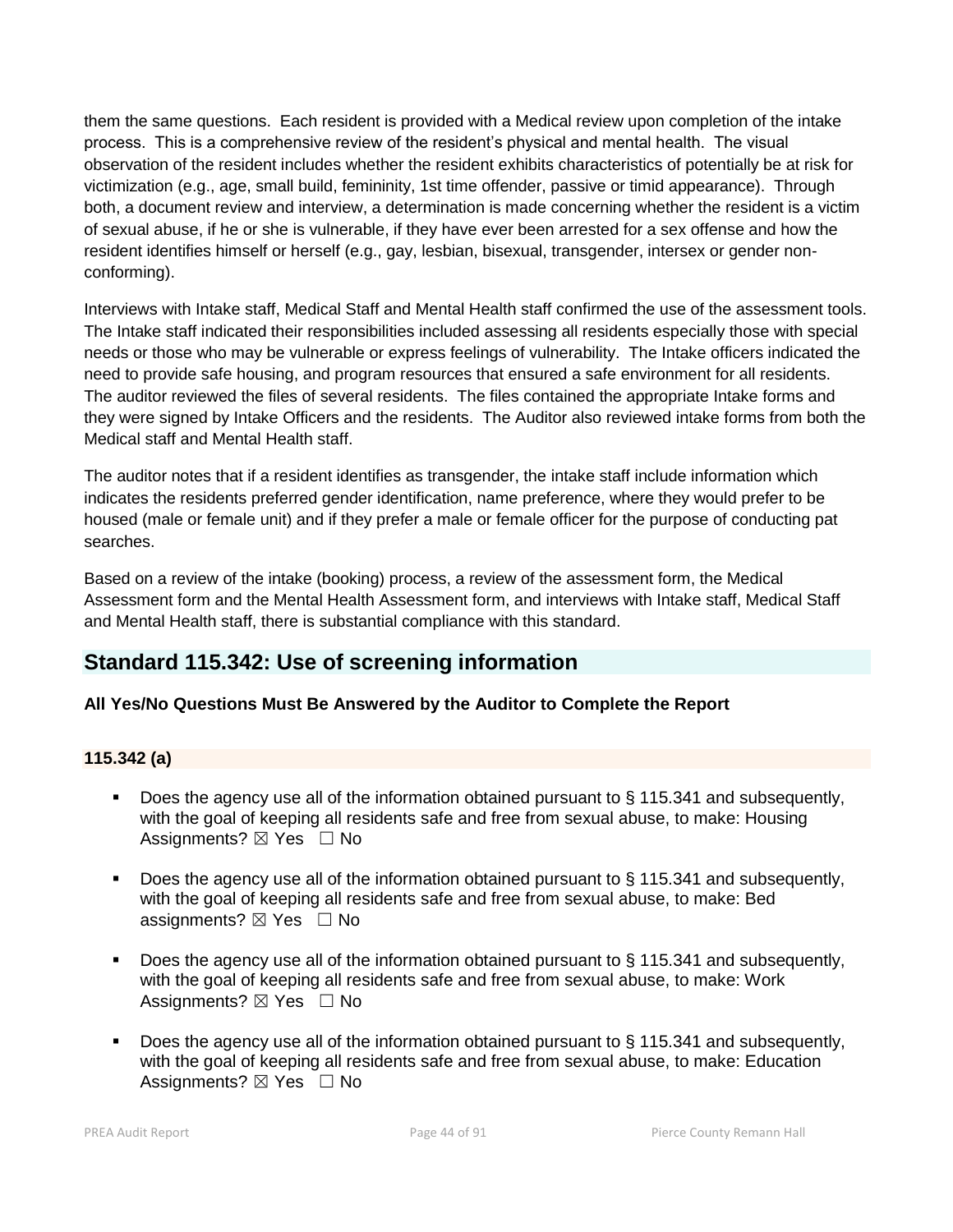Does the agency use all of the information obtained pursuant to § 115.341 and subsequently, with the goal of keeping all residents safe and free from sexual abuse, to make: Program Assignments? ⊠ Yes □ No

## **115.342 (b)**

- Are residents isolated from others only as a last resort when less restrictive measures are inadequate to keep them and other residents safe, and then only until an alternative means of keeping all residents safe can be arranged?  $\boxtimes$  Yes  $\Box$  No
- During any period of isolation, does the agency always refrain from denying residents daily large-muscle exercise?  $\boxtimes$  Yes  $\Box$  No
- During any period of isolation, does the agency always refrain from denying residents any legally required educational programming or special education services?  $\boxtimes$  Yes  $\Box$  No
- Do residents in isolation receive daily visits from a medical or mental health care clinician?  $\boxtimes$  Yes  $\Box$  No
- Do residents also have access to other programs and work opportunities to the extent possible?  $\boxtimes$  Yes  $\Box$  No

## **115.342 (c)**

- Does the agency always refrain from placing: Lesbian, gay, and bisexual residents in particular housing, bed, or other assignments solely on the basis of such identification or status?  $\boxtimes$  Yes  $\Box$  No
- Does the agency always refrain from placing: Transgender residents in particular housing, bed, or other assignments solely on the basis of such identification or status?  $\boxtimes$  Yes  $\Box$  No
- Does the agency always refrain from placing: Intersex residents in particular housing, bed, or other assignments solely on the basis of such identification or status?  $\boxtimes$  Yes  $\Box$  No
- Does the agency always refrain from considering lesbian, gay, bisexual, transgender, or intersex identification or status as an indicator or likelihood of being sexually abusive?  $\boxtimes$  Yes  $\Box$  No

## **115.342 (d)**

- When deciding whether to assign a transgender or intersex resident to a facility for male or female residents, does the agency consider on a case-by-case basis whether a placement would ensure the resident's health and safety, and whether a placement would present management or security problems (NOTE: if an agency by policy or practice assigns residents to a male or female facility on the basis of anatomy alone, that agency is not in compliance with this standard)?  $\boxtimes$  Yes  $\Box$  No
- When making housing or other program assignments for transgender or intersex residents, does the agency consider on a case-by-case basis whether a placement would ensure the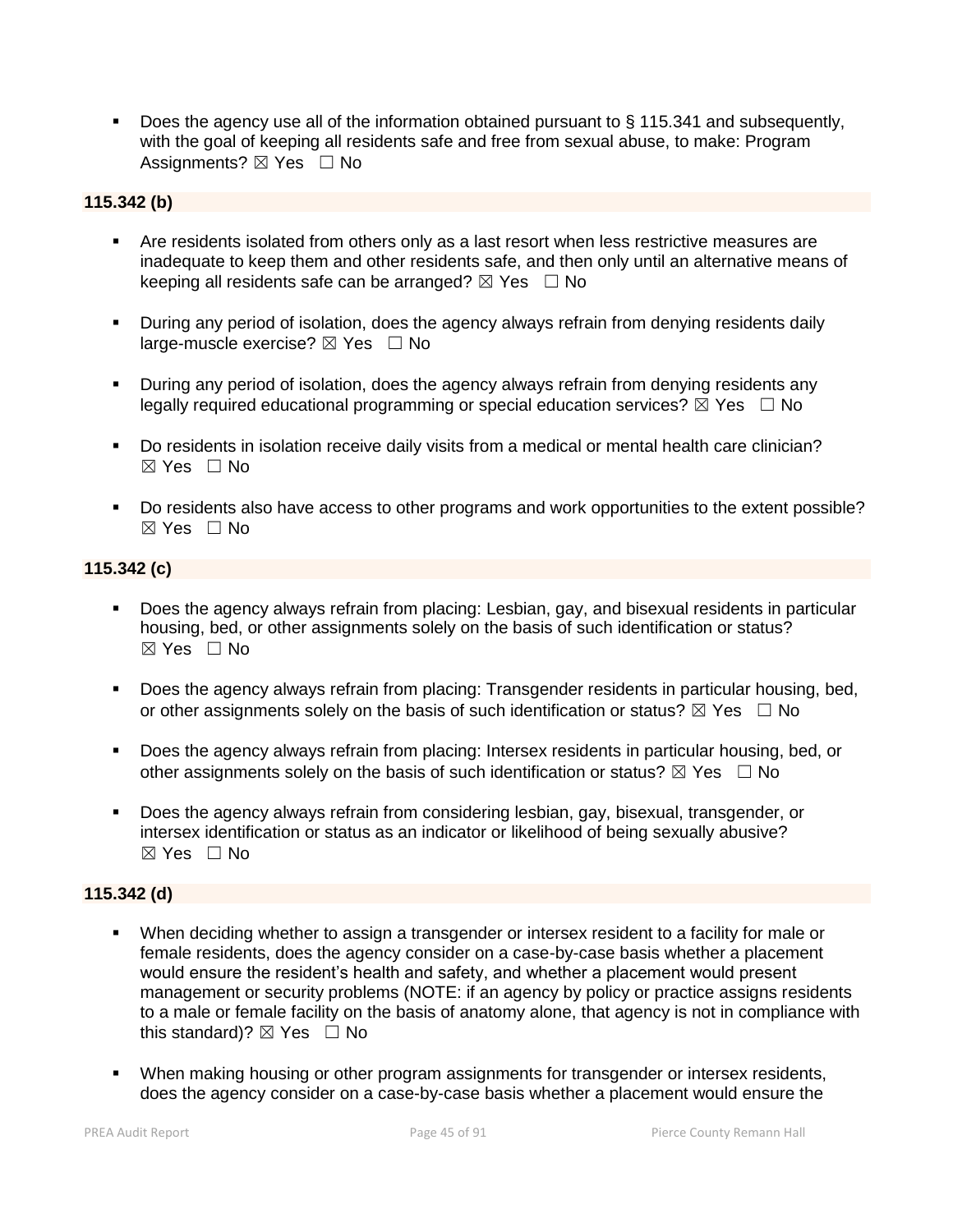resident's health and safety, and whether a placement would present management or security problems? ⊠ Yes □ No

## **115.342 (e)**

**• Are placement and programming assignments for each transgender or intersex resident** reassessed at least twice each year to review any threats to safety experienced by the resident?  $\boxtimes$  Yes  $\Box$  No

#### **115.342 (f)**

 Are each transgender or intersex resident's own views with respect to his or her own safety given serious consideration when making facility and housing placement decisions and programming assignments?  $\boxtimes$  Yes  $\Box$  No

#### **115.342 (g)**

 Are transgender and intersex residents given the opportunity to shower separately from other residents? ⊠ Yes □ No

#### **115.342 (h)**

- If a resident is isolated pursuant to paragraph (b) of this section, does the facility clearly document: The basis for the facility's concern for the resident's safety? (N/A for h and I if facility doesn't use isolation?)  $\boxtimes$  Yes  $\Box$  No  $\Box$  NA
- If a resident is isolated pursuant to paragraph (b) of this section, does the facility clearly document: The reason why no alternative means of separation can be arranged? (N/A for h and i if facility doesn't use isolation?)  $\boxtimes$  Yes  $\Box$  No  $\Box$  NA

## **115.342 (i)**

 In the case of each resident who is isolated as a last resort when less restrictive measures are inadequate to keep them and other residents safe, does the facility afford a review to determine whether there is a continuing need for separation from the general population EVERY 30 DAYS? ⊠ Yes □ No

#### **Auditor Overall Compliance Determination**

- ☐ **Exceeds Standard** (*Substantially exceeds requirement of standards*)
- ☒ **Meets Standard** (*Substantial compliance; complies in all material ways with the standard for the relevant review period*)

☐ **Does Not Meet Standard** (*Requires Corrective Action*)

#### **Instructions for Overall Compliance Determination Narrative**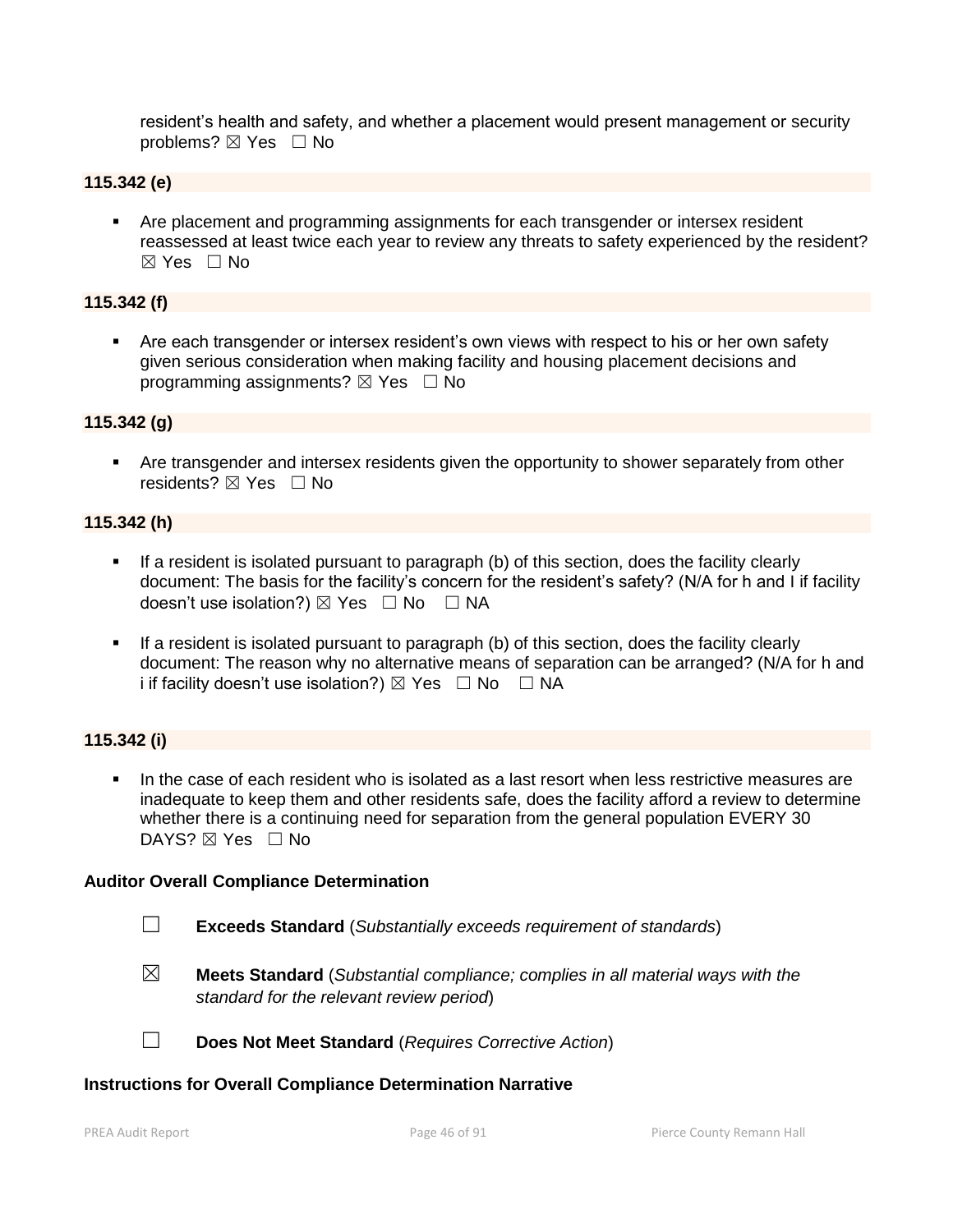*The narrative below must include a comprehensive discussion of all the evidence relied upon in making the compliance or non-compliance determination, the auditor's analysis and reasoning, and the auditor's conclusions. This discussion must also include corrective action recommendations where the facility does not meet the standard. These recommendations must be included in the Final Report, accompanied by information on specific corrective actions taken by the facility.*

Remann Hall utilizes the intake information to make decisions on housing assignments. The needs of each resident are taken into consideration. Although no transgender or intersex offenders are currently in the population, Detention staff indicated they would determine housing on a case by case basis and have appropriate facilities available to ensure the safety of all residents. The PREA Coordinator stated during his interview that the Agency would consider a transgender or intersex resident's own views with respect to safety. More specifically, for youth who identify as transgender or intersex Mental Health staff would assist in the intake process to ease any challenges perceived by the youth. During the audit there were no transgender or intersex residents at the Remann Hall. Remann Hall does not have an administrative/disciplinary segregation unit. All residents are placed in general housing units.

For residents who identify as Lesbian, Gay, Transgender or Intersex their preference concerning housing assignment is always considered. LGBTQI youth receive fair and equal treatment without bias. LGBTQI youth are safe, accepted have complex needs that require the sensitivity and awareness of well-trained staff in performing their duties. Transgender or intersex residents are monitored by Mental Health Staff. Any issues concerning residents who may be vulnerable due to their sexual orientation are documented so that Correctional Supervisors, if necessary, can adjust assignments. All residents are provided the opportunity to shower separately from other residents.

A review of the policies, 17.10 PREA Sexual Abuse/Assault Prevention and Intervention, 17.11 PREA Reporting/Investigation Documentation/Education, 12.8. Special Health Care Programs and 17.12 PREA Lesbian, Gay, Bisexual, Transgender, Questioning, and Intersex Youth (LGBTQI) and interviews with the PREA Coordinator, Agency Head, and Intake Officers, confirm compliance with this standard.

# **REPORTING**

## **Standard 115.351: Resident reporting**

## **All Yes/No Questions Must Be Answered by the Auditor to Complete the Report**

## **115.351 (a)**

- Does the agency provide multiple internal ways for residents to privately report: Sexual abuse and sexual harassment?  $\boxtimes$  Yes  $\Box$  No
- Does the agency provide multiple internal ways for residents to privately report: Retaliation by other residents or staff for reporting sexual abuse and sexual harassment?  $\boxtimes$  Yes  $\Box$  No
- Does the agency provide multiple internal ways for residents to privately report: Staff neglect or violation of responsibilities that may have contributed to such incidents?  $\boxtimes$  Yes  $\Box$  No

## **115.351 (b)**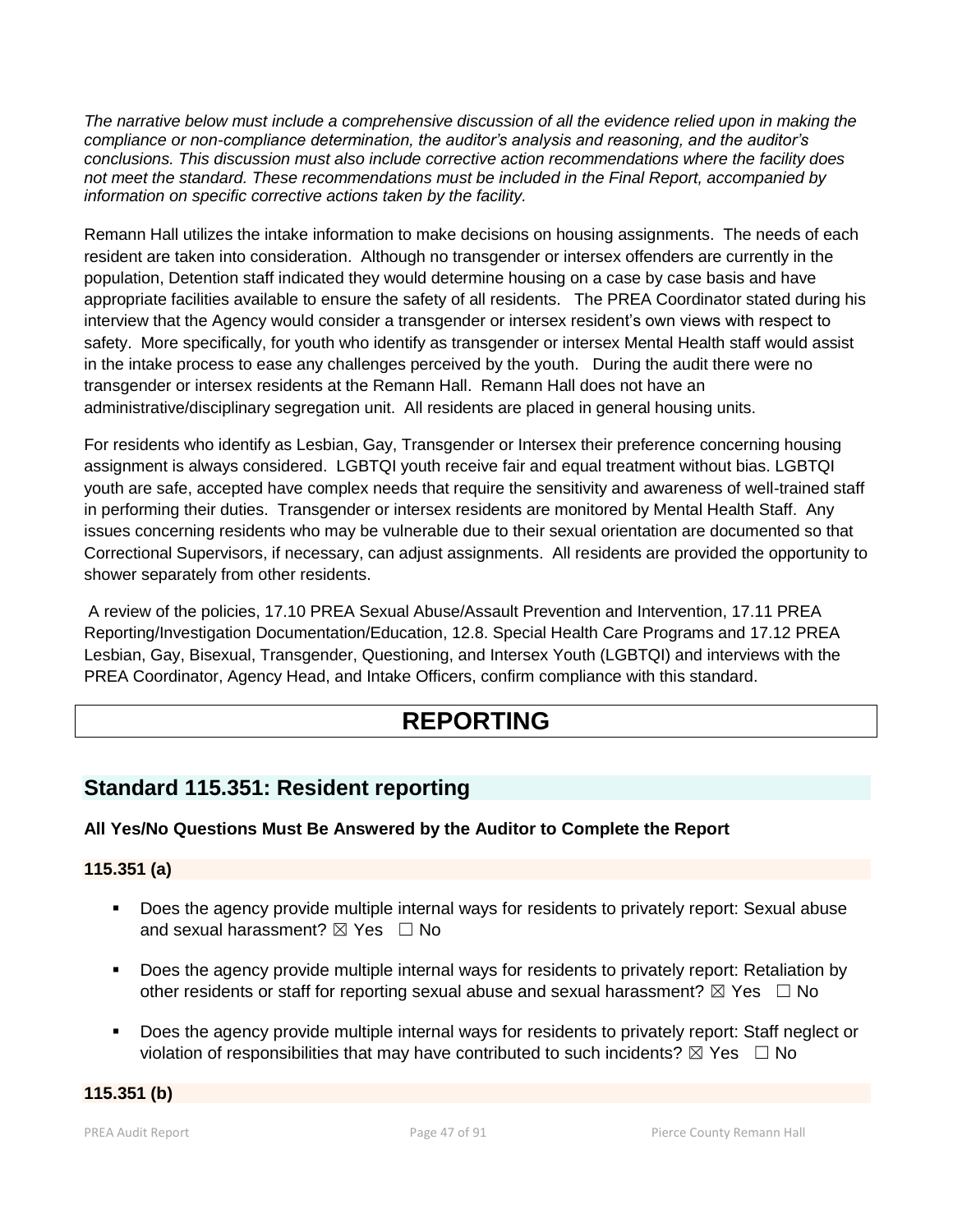- **Does the agency also provide at least one way for residents to report sexual abuse or sexual** harassment to a public or private entity or office that is not part of the agency?  $\boxtimes$  Yes  $\Box$  No
- Is that private entity or office able to receive and immediately forward resident reports of sexual abuse and sexual harassment to agency officials?  $\boxtimes$  Yes  $\Box$  No
- Does that private entity or office allow the resident to remain anonymous upon request? ☒ Yes ☐ No
- Are residents detained solely for civil immigration purposes provided information on how to contact relevant consular officials and relevant officials at the Department of Homeland Security to report sexual abuse or harassment?  $\boxtimes$  Yes  $\Box$  No

## **115.351 (c)**

- Do staff members accept reports of sexual abuse and sexual harassment made verbally, in writing, anonymously, and from third parties?  $\boxtimes$  Yes  $\Box$  No
- Do staff members promptly document any verbal reports of sexual abuse and sexual harassment? **⊠** Yes □ No

## **115.351 (d)**

- Does the facility provide residents with access to tools necessary to make a written report?  $\boxtimes$  Yes  $\Box$  No
- Does the agency provide a method for staff to privately report sexual abuse and sexual harassment of residents?  $\boxtimes$  Yes  $\Box$  No

## **Auditor Overall Compliance Determination**

- ☐ **Exceeds Standard** (*Substantially exceeds requirement of standards*)
- ☒ **Meets Standard** (*Substantial compliance; complies in all material ways with the standard for the relevant review period*)
- ☐ **Does Not Meet Standard** (*Requires Corrective Action*)

## **Instructions for Overall Compliance Determination Narrative**

*The narrative below must include a comprehensive discussion of all the evidence relied upon in making the compliance or non-compliance determination, the auditor's analysis and reasoning, and the auditor's conclusions. This discussion must also include corrective action recommendations where the facility does not meet the standard. These recommendations must be included in the Final Report, accompanied by information on specific corrective actions taken by the facility.*

Residents have multiple ways to report allegations of sexual abuse and sexual harassment including verbally, in writing, privately, from a third party, and anonymously. Posters are on display throughout the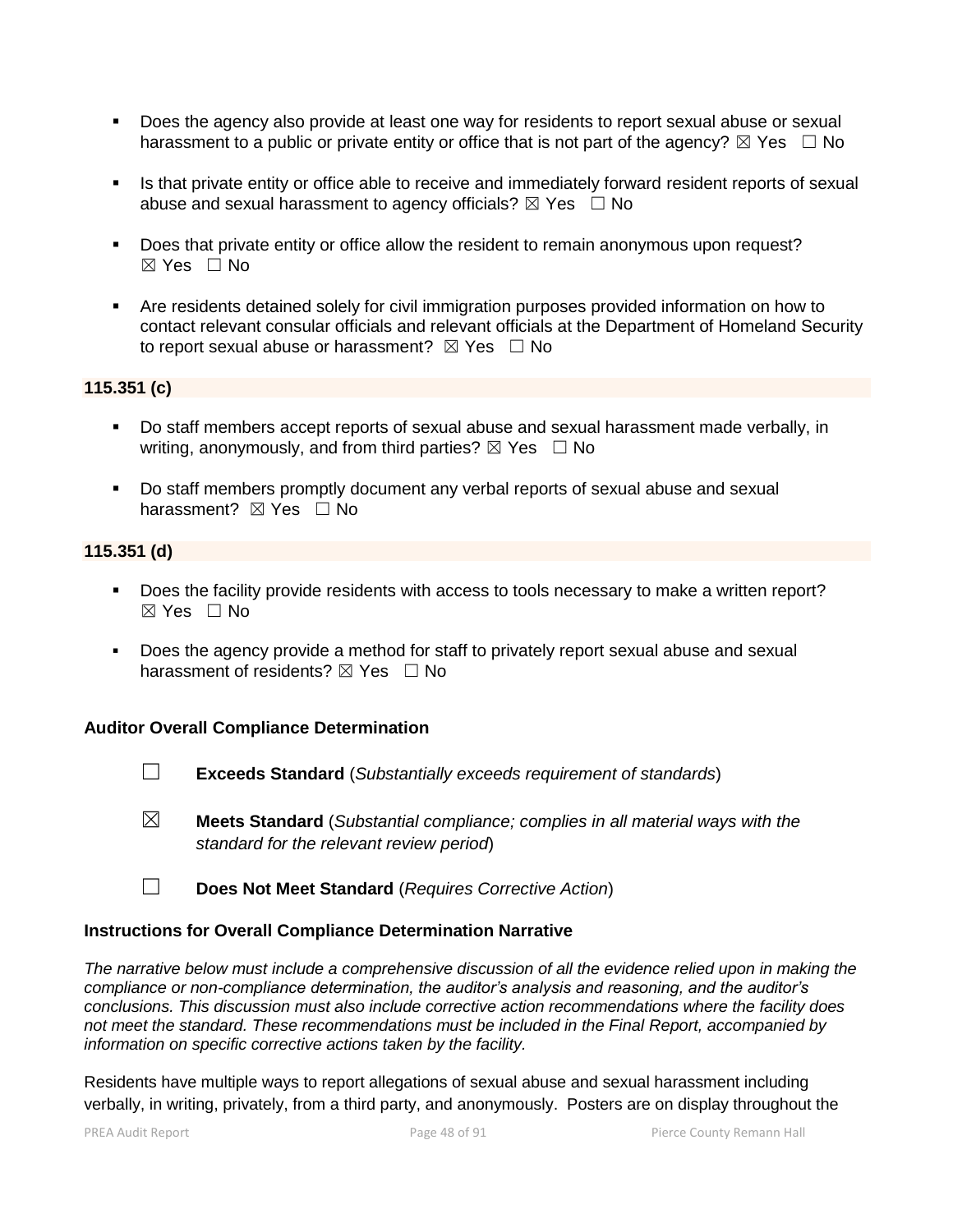facility and were observed by auditor. The posters explain the reporting procedures. In addition, the correctional officers interviewed stated both staff and residents may report abuse or harassment verbally or in writing, or anonymously through a third party. Residents interviewed also were aware of multiple reporting methods.

Residents may write a note or a grievance and give the note or grievance to a staff member. Residents have access to paper and pencils. These multiple methods of reporting are posted throughout the facility, and they are reviewed with the resident during intake. Resident interviews confirm knowledge of the reporting procedures including the ability to have a third-party file a report. Third party reports can be made to any staff including the Director. The Remann Hall web site provides the following information concerning reporting: If you have information regarding a juvenile who has been sexually assaulted while in detention, report this directly to the Detention Manager at 253-798-4852. You may also call the Pierce County Sexual Assault Center at 1-800-756-7273 or at 253-474-7273 locally.

The sexual assault/abuse telephone line can also be used by anyone in the community to report incidences of resident sexual assault/abuse or staff sexual misconduct.

Staff can privately report to a supervisor, or other designated official. The Pierce County Juvenile Court Administrative Policy Manual provides detailed information regarding employment rules. The Manual includes the Court's policies requiring equal employment opportunities, confidential personnel records, probationary employment periods, disciplinary procedures, annual performance evaluations, and a grievance procedure. Staff members are informed that any issues related to sexual harassment or sexual abuse can be reported confidentially to Human Resources.

Resident interviews confirm knowledge of the reporting procedures. Staff interviews confirm knowledge of reporting procedures. There is substantial compliance with this standard.

## **Standard 115.352: Exhaustion of administrative remedies**

## **All Yes/No Questions Must Be Answered by the Auditor to Complete the Report**

## **115.352 (a)**

 Is the agency exempt from this standard? NOTE: The agency is exempt ONLY if it does not have administrative procedures to address resident grievances regarding sexual abuse. This does not mean the agency is exempt simply because a resident does not have to or is not ordinarily expected to submit a grievance to report sexual abuse. This means that as a matter of explicit policy, the agency does not have an administrative remedies process to address sexual abuse. □ Yes □ No ⊠ NA

#### **115.352 (b)**

 Does the agency permit residents to submit a grievance regarding an allegation of sexual abuse without any type of time limits? (The agency may apply otherwise-applicable time limits to any portion of a grievance that does not allege an incident of sexual abuse.) (N/A if agency is exempt from this standard.)  $\Box$  Yes  $\Box$  No  $\boxtimes$  NA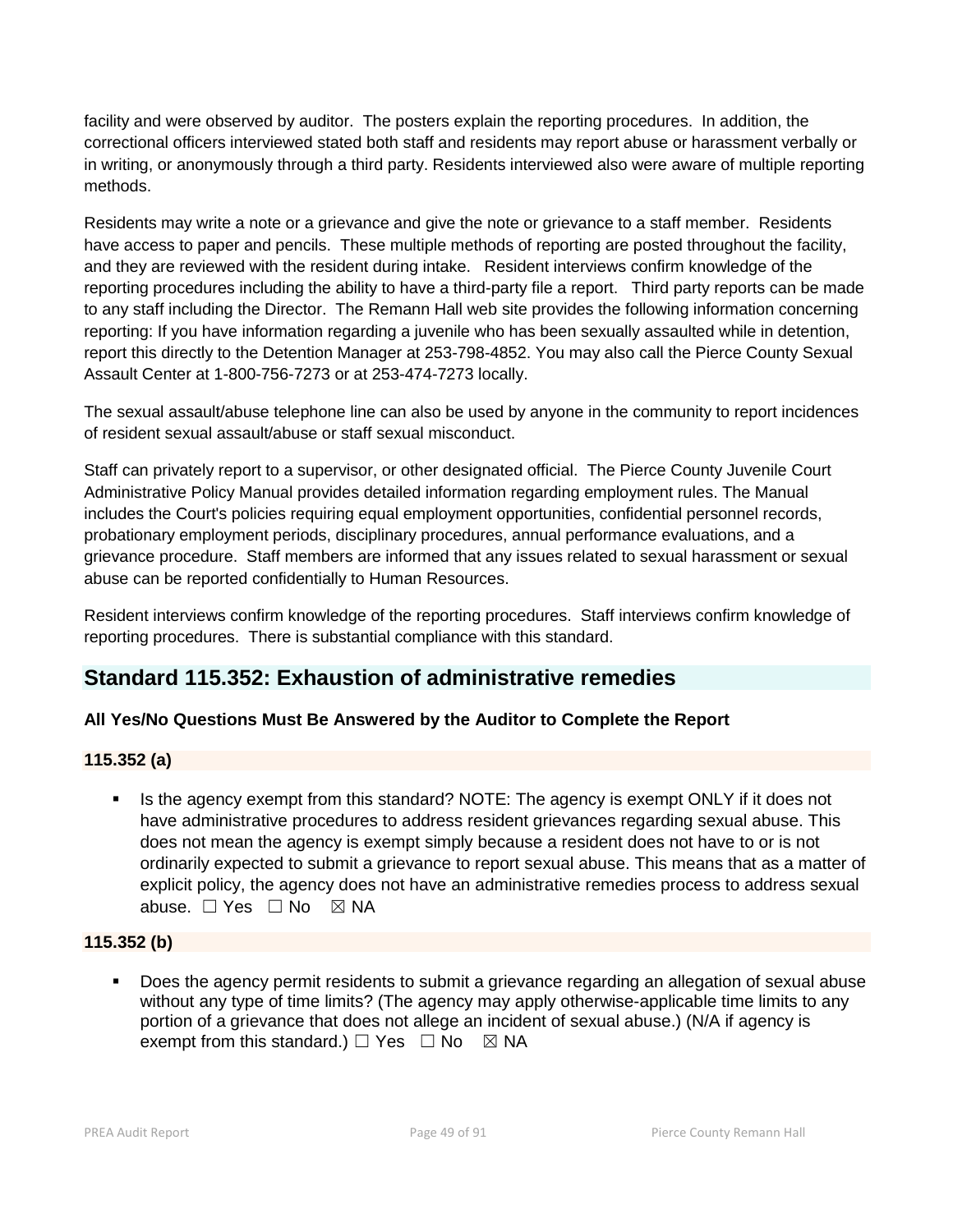Does the agency always refrain from requiring a resident to use any informal grievance process, or to otherwise attempt to resolve with staff, an alleged incident of sexual abuse? (N/A if agency is exempt from this standard.)  $\Box$  Yes  $\Box$  No  $\boxtimes$  NA

## **115.352 (c)**

- Does the agency ensure that: A resident who alleges sexual abuse may submit a grievance without submitting it to a staff member who is the subject of the complaint? (N/A if agency is exempt from this standard.)  $\Box$  Yes  $\Box$  No  $\boxtimes$  NA
- Does the agency ensure that: Such grievance is not referred to a staff member who is the subject of the complaint? (N/A if agency is exempt from this standard.)  $\Box$  Yes  $\Box$  No  $\boxtimes$  NA

## **115.352 (d)**

- Does the agency issue a final agency decision on the merits of any portion of a grievance alleging sexual abuse within 90 days of the initial filing of the grievance? (Computation of the 90-day time period does not include time consumed by residents in preparing any administrative appeal.) (N/A if agency is exempt from this standard.)  $\Box$  Yes  $\Box$  No  $\boxtimes$  NA
- If the agency determines that the 90-day timeframe is insufficient to make an appropriate decision and claims an extension of time [the maximum allowable extension of time to respond is 70 days per 115.352(d)(3)], does the agency notify the resident in writing of any such extension and provide a date by which a decision will be made? (N/A if agency is exempt from this standard.)  $\Box$  Yes  $\Box$  No  $\boxtimes$  NA
- At any level of the administrative process, including the final level, if the resident does not receive a response within the time allotted for reply, including any properly noticed extension, may a resident consider the absence of a response to be a denial at that level? (N/A if agency is exempt from this standard.)  $\Box$  Yes  $\Box$  No  $\boxtimes$  NA

## **115.352 (e)**

- Are third parties, including fellow residents, staff members, family members, attorneys, and outside advocates, permitted to assist residents in filing requests for administrative remedies relating to allegations of sexual abuse? (N/A if agency is exempt from this standard.)  $\Box$  Yes  $\Box$  No  $\boxtimes$  NA
- Are those third parties also permitted to file such requests on behalf of residents? (If a third party, other than a parent or legal guardian, files such a request on behalf of a resident, the facility may require as a condition of processing the request that the alleged victim agree to have the request filed on his or her behalf, and may also require the alleged victim to personally pursue any subsequent steps in the administrative remedy process.) (N/A if agency is exempt from this standard.)  $\Box$  Yes  $\Box$  No  $\boxtimes$  NA
- If the resident declines to have the request processed on his or her behalf, does the agency document the resident's decision? (N/A if agency is exempt from this standard.)  $\Box$  Yes  $\Box$  No  $\boxtimes$  NA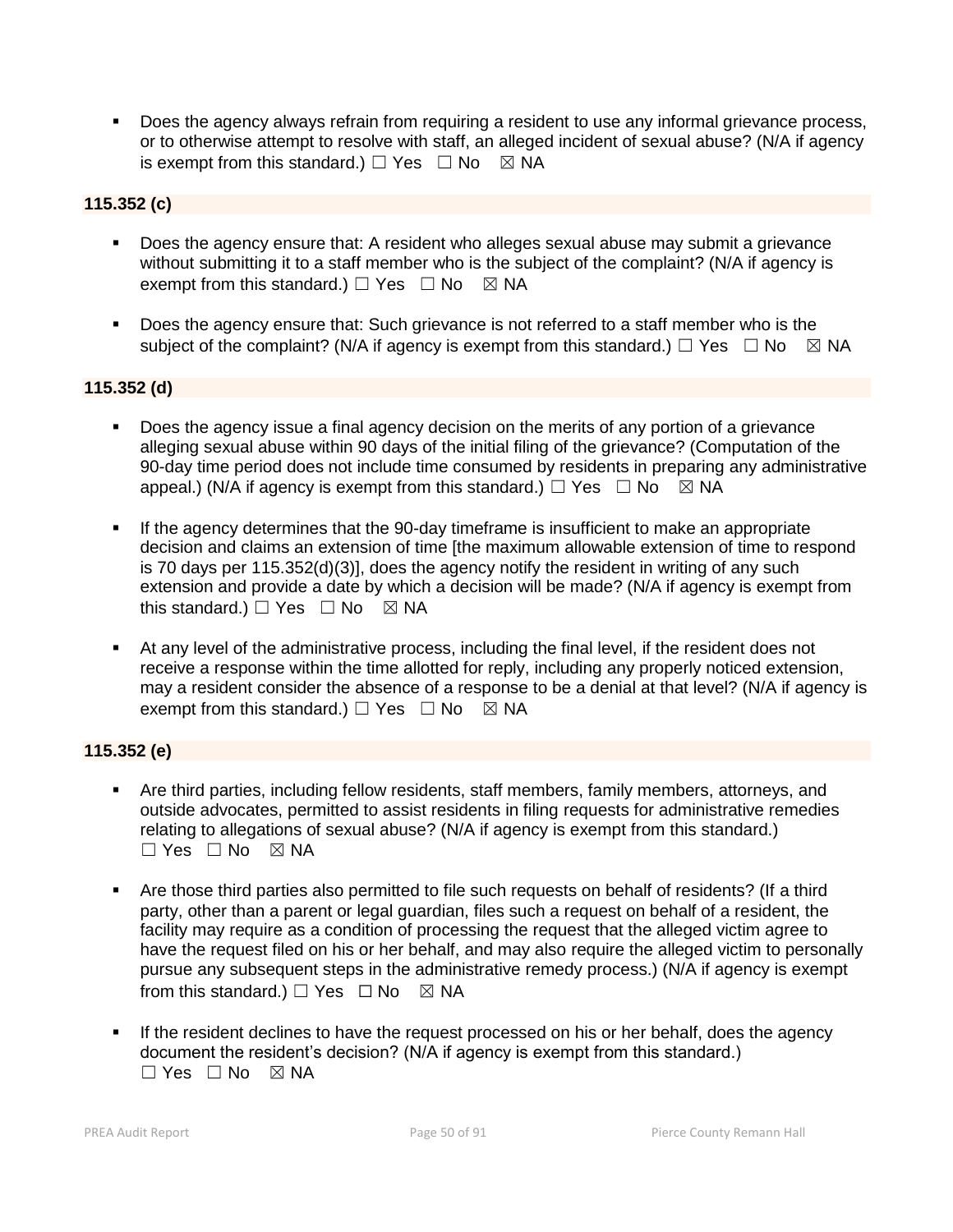- Is a parent or legal guardian of a juvenile allowed to file a grievance regarding allegations of sexual abuse, including appeals, on behalf of such juvenile? (N/A if agency is exempt from this standard.) □ Yes □ No ⊠ NA
- If a parent or legal guardian of a juvenile files a grievance (or an appeal) on behalf of a juvenile regarding allegations of sexual abuse, is it the case that those grievances are not conditioned upon the juvenile agreeing to have the request filed on his or her behalf? (N/A if agency is exempt from this standard.)  $\Box$  Yes  $\Box$  No  $\boxtimes$  NA

## **115.352 (f)**

- Has the agency established procedures for the filing of an emergency grievance alleging that a resident is subject to a substantial risk of imminent sexual abuse? (N/A if agency is exempt from this standard.)  $\Box$  Yes  $\Box$  No  $\boxtimes$  NA
- After receiving an emergency grievance alleging a resident is subject to a substantial risk of imminent sexual abuse, does the agency immediately forward the grievance (or any portion thereof that alleges the substantial risk of imminent sexual abuse) to a level of review at which immediate corrective action may be taken? (N/A if agency is exempt from this standard.). ☐ Yes ☐ No ☒ NA
- After receiving an emergency grievance described above, does the agency provide an initial response within 48 hours? (N/A if agency is exempt from this standard.)  $\Box$  Yes  $\Box$  No  $\boxtimes$  NA
- After receiving an emergency grievance described above, does the agency issue a final agency decision within 5 calendar days? (N/A if agency is exempt from this standard.)  $\Box$  Yes  $\Box$  No  $\boxtimes$  NA
- Does the initial response and final agency decision document the agency's determination whether the resident is in substantial risk of imminent sexual abuse? (N/A if agency is exempt from this standard.)  $\Box$  Yes  $\Box$  No  $\boxtimes$  NA
- Does the initial response document the agency's action(s) taken in response to the emergency grievance? (N/A if agency is exempt from this standard.)  $\Box$  Yes  $\Box$  No  $\boxtimes$  NA
- Does the agency's final decision document the agency's action(s) taken in response to the emergency grievance? (N/A if agency is exempt from this standard.)  $\Box$  Yes  $\Box$  No  $\boxtimes$  NA

#### **115.352 (g)**

 If the agency disciplines a resident for filing a grievance related to alleged sexual abuse, does it do so ONLY where the agency demonstrates that the resident filed the grievance in bad faith? (N/A if agency is exempt from this standard.)  $\Box$  Yes  $\Box$  No  $\boxtimes$  NA

## **Auditor Overall Compliance Determination**

- 
- ☐ **Exceeds Standard** (*Substantially exceeds requirement of standards*)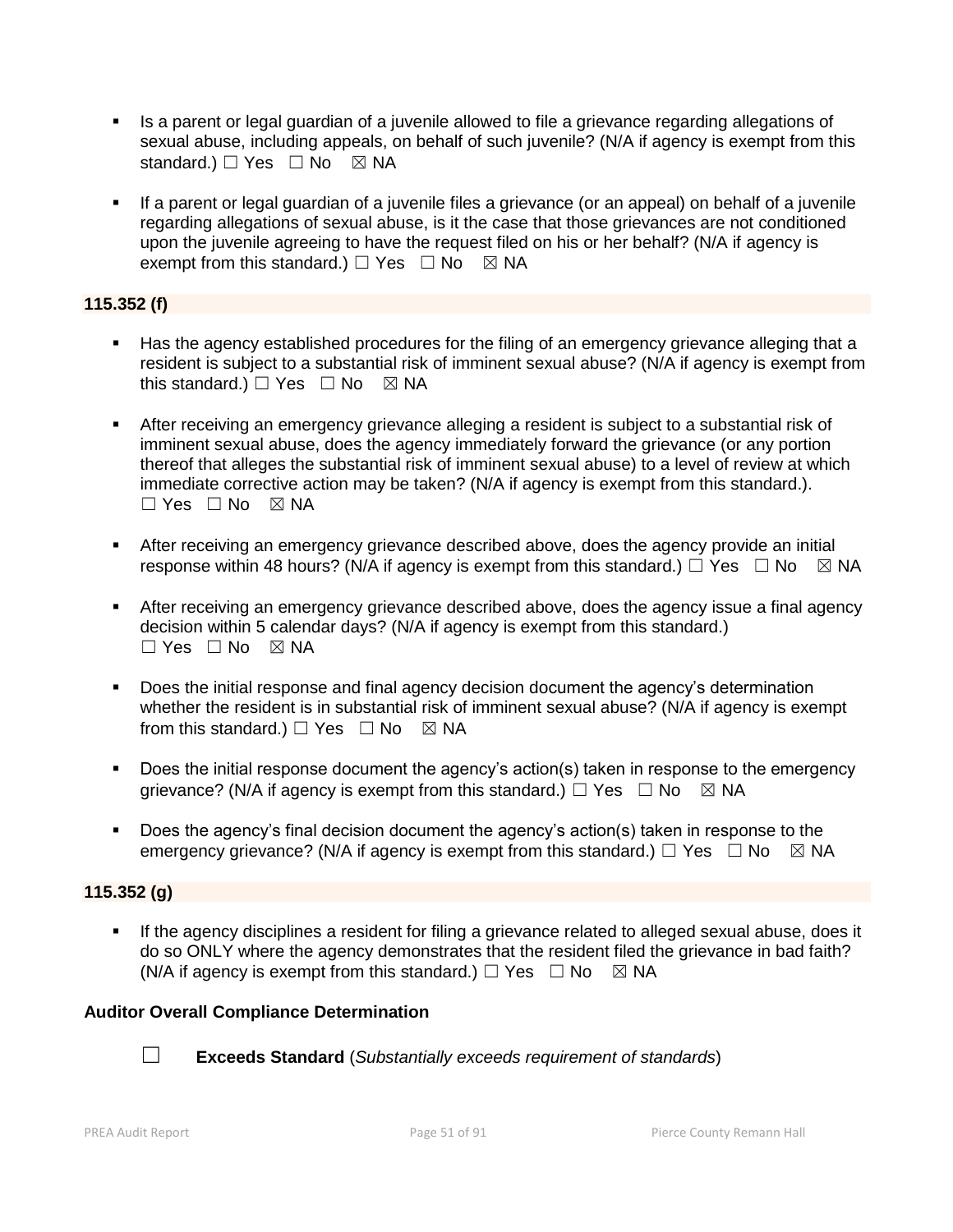☒ **Meets Standard** (*Substantial compliance; complies in all material ways with the standard for the relevant review period*)

☐ **Does Not Meet Standard** (*Requires Corrective Action*)

#### **Instructions for Overall Compliance Determination Narrative**

*The narrative below must include a comprehensive discussion of all the evidence relied upon in making the compliance or non-compliance determination, the auditor's analysis and reasoning, and the auditor's conclusions. This discussion must also include corrective action recommendations where the facility does not meet the standard. These recommendations must be included in the Final Report, accompanied by information on specific corrective actions taken by the facility.*

Remann Hall is exempt from this standard. Remann Hall does not have administrative procedures to address resident grievances regarding sexual abuse. There are no time limits and no informal grievance process. If an allegation is made it is investigated immediately.

## **Standard 115.353: Resident access to outside confidential support services and legal representation**

## **All Yes/No Questions Must Be Answered by the Auditor to Complete the Report**

#### **115.353 (a)**

- Does the facility provide residents with access to outside victim advocates for emotional support services related to sexual abuse by providing, posting, or otherwise making assessible mailing addresses and telephone numbers, including toll-free hotline numbers where available, of local, State, or national victim advocacy or rape crisis organizations?  $\boxtimes$  Yes  $\Box$  No
- Does the facility provide persons detained solely for civil immigration purposes mailing addresses and telephone numbers, including toll-free hotline numbers where available of local, State, or national immigrant services agencies?  $\boxtimes$  Yes  $\Box$  No
- **Does the facility enable reasonable communication between residents and these organizations** and agencies, in as confidential a manner as possible?  $\boxtimes$  Yes  $\Box$  No

#### **115.353 (b)**

Does the facility inform residents, prior to giving them access, of the extent to which such communications will be monitored and the extent to which reports of abuse will be forwarded to authorities in accordance with mandatory reporting laws?  $\boxtimes$  Yes  $\Box$  No

#### **115.353 (c)**

**Does the agency maintain or attempt to enter into memoranda of understanding or other** agreements with community service providers that are able to provide residents with confidential emotional support services related to sexual abuse?  $\boxtimes$  Yes  $\Box$  No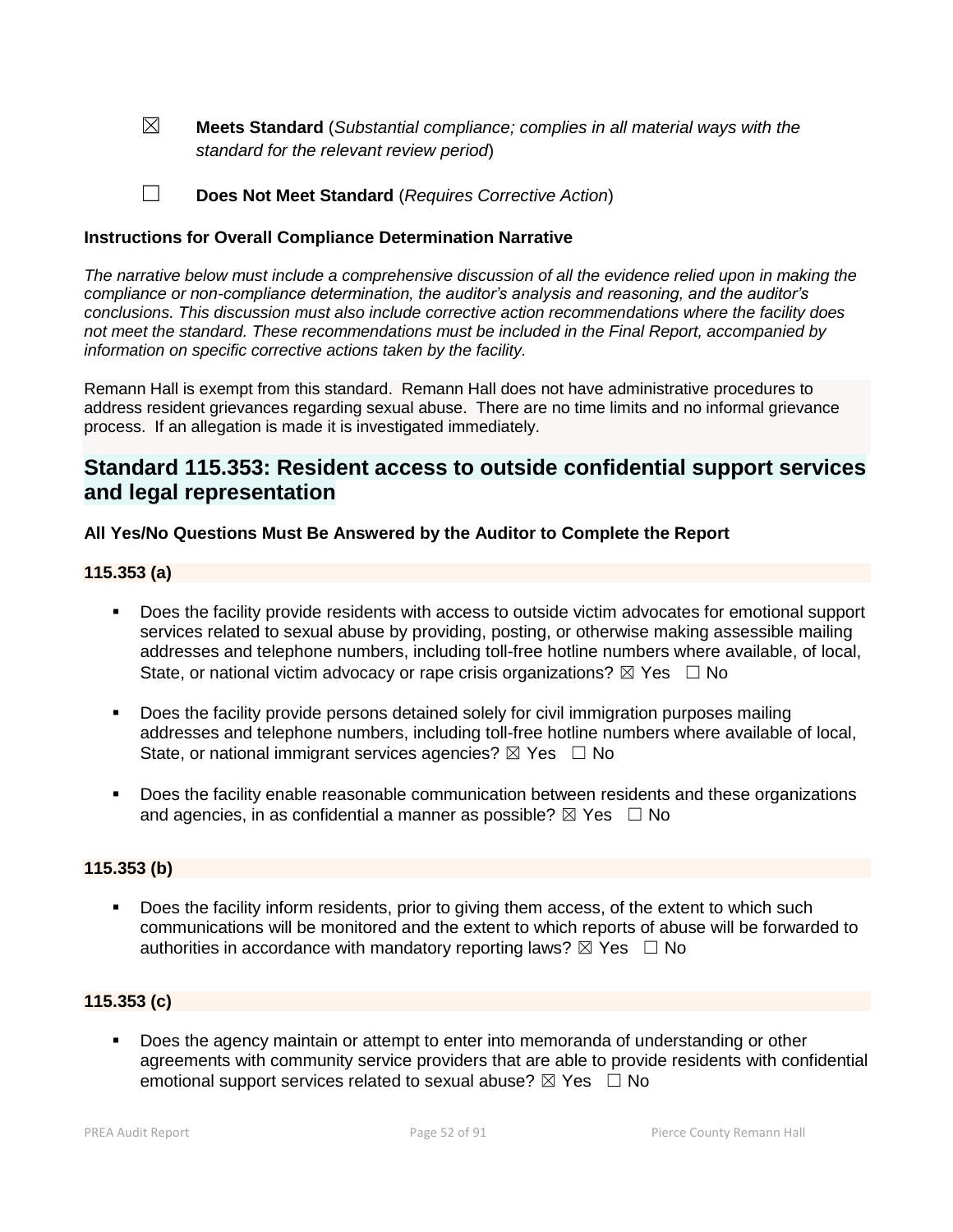**Does the agency maintain copies of agreements or documentation showing attempts to enter** into such agreements?  $\boxtimes$  Yes  $\Box$  No

#### **115.353 (d)**

- Does the facility provide residents with reasonable and confidential access to their attorneys or other legal representation?  $\boxtimes$  Yes  $\Box$  No
- Does the facility provide residents with reasonable access to parents or legal guardians?  $\boxtimes$  Yes  $\Box$  No

#### **Auditor Overall Compliance Determination**

- ☐ **Exceeds Standard** (*Substantially exceeds requirement of standards*)
- ☒ **Meets Standard** (*Substantial compliance; complies in all material ways with the standard for the relevant review period*)
- ☐ **Does Not Meet Standard** (*Requires Corrective Action*)

## **Instructions for Overall Compliance Determination Narrative**

*The narrative below must include a comprehensive discussion of all the evidence relied upon in making the compliance or non-compliance determination, the auditor's analysis and reasoning, and the auditor's conclusions. This discussion must also include corrective action recommendations where the facility does not meet the standard. These recommendations must be included in the Final Report, accompanied by information on specific corrective actions taken by the facility.*

Remann Hall has established a Memorandum of Understanding with the Sexual Assault Center for Pierce County. These advocates provide support related to sexual assault. Residents have access to the mailing address, telephone numbers including a toll-free number that provides confidential communication between residents and the center. Several of the residents indicated their awareness of the Sexual Assault Center. The Sexual Assault Center of Pierce County provides Sexual Assault education to residents on a monthly basis. These education classes cover a variety of topics including bullying, tolerance and how to use the available community services provided by the Center.

The auditor interviewed a Mental health staff member during the on-site visit. During the interview the Mental Health representative indicated that a contract was in place and that Victim Advocates were available to assist victims at the facility. The Mental Health staff member indicated they would coordinate any visit between Sexual Assault advocates and the resident. In addition, the Mental Health representative indicated residents could contact the Sexual Assault Center directly from the facility to report any victimization. The Mental Health staff member stated they had received Sexual Assault Response Training. The training included: How to detect and assess signs of sexual abuse and sexual harassment; How to respond effectively and professionally to juvenile victims of sexual abuse and sexual harassment; and How and to whom to report allegations or suspicions of sexual abuse and sexual harassment.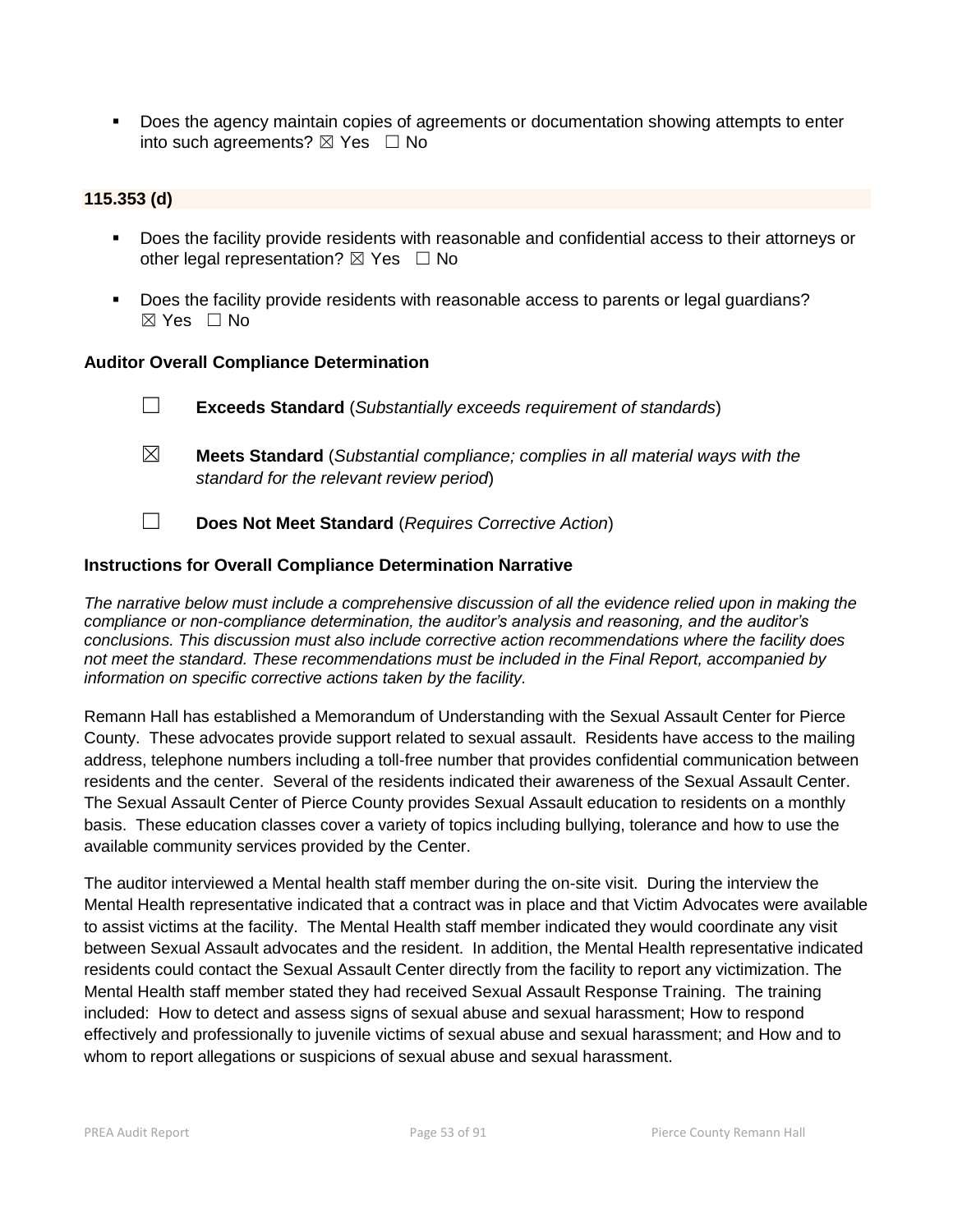The Mental Health staff member indicated that at the initiation of services to a resident, she would disclose the limitations of confidentiality and their duty to report. Victims of sexual abuse would receive timely and unimpeded access to emergency medical treatment and crisis intervention services and the nature and scope of the services would be determined according to the professional judgment of the SANE and Advocacy staff. Finally, follow up services would be provided as necessary and that the level of care was consistent with community standards.

All residents interviewed indicated they had confidential access to their attorneys prior to any hearings. Additionally, all residents interviewed stated they are allowed the opportunity to visit with family.

Based on the interview with Mental Health staff, a review of the contract between the Remann Hall and Comprehensive Life Resources, and the interviews with residents, there is substantial compliance with this standard.

## **Standard 115.354: Third-party reporting**

## **All Yes/No Questions Must Be Answered by the Auditor to Complete the Report**

#### **115.354 (a)**

- Has the agency established a method to receive third-party reports of sexual abuse and sexual harassment? **⊠** Yes □ No
- Has the agency distributed publicly information on how to report sexual abuse and sexual harassment on behalf of a resident?  $\boxtimes$  Yes  $\Box$  No

#### **Auditor Overall Compliance Determination**

- ☐ **Exceeds Standard** (*Substantially exceeds requirement of standards*)
- ☒ **Meets Standard** (*Substantial compliance; complies in all material ways with the standard for the relevant review period*)
- ☐ **Does Not Meet Standard** (*Requires Corrective Action*)

#### **Instructions for Overall Compliance Determination Narrative**

*The narrative below must include a comprehensive discussion of all the evidence relied upon in making the compliance or non-compliance determination, the auditor's analysis and reasoning, and the auditor's conclusions. This discussion must also include corrective action recommendations where the facility does not meet the standard. These recommendations must be included in the Final Report, accompanied by information on specific corrective actions taken by the facility.*

Remann Hall has established a method to receive third party reports of sexual abuse. This information is available on the Pierce County website (https://www.co.pierce.wa.us/4090/Prison-Rape-Elimination-Act-PREA). Information is available to the public on how to report resident sexual abuse or sexual harassment on behalf of the residents. Resident interviews indicated a clear understanding of how to make a third-party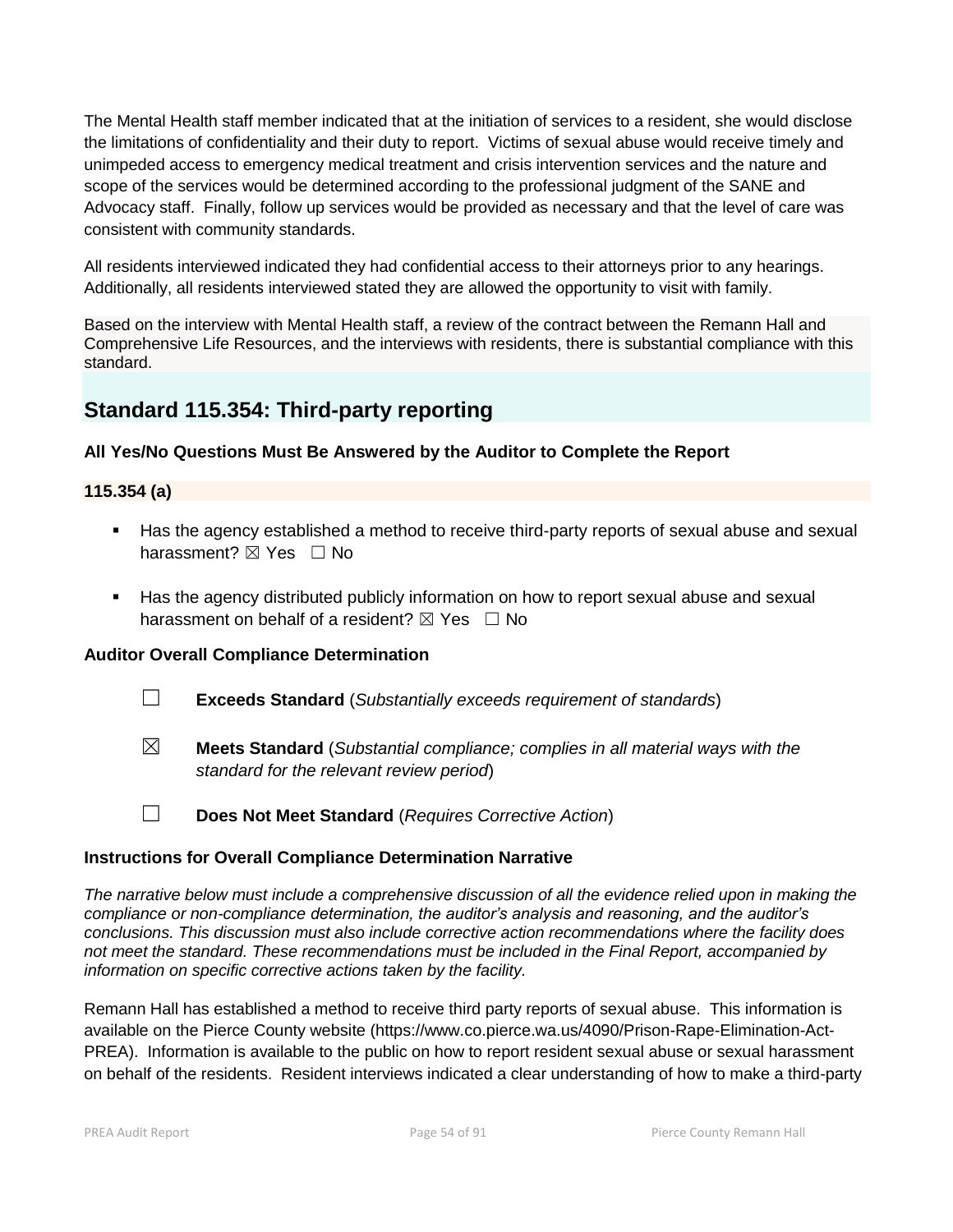report. Most residents indicated they could inform their attorney; family member or probation officer and those individuals could contact either a staff member or the Director and report an incident.

The Remann Hall PREA Zero Tolerance pamphlet and the Remann Hall Web Site addresses the requirements of this standard. Third-parties ar**e** informed of reporting procedures on the website. In addition, there are posters available in the visiting areas.The pamphlet and website were examined by the auditor. Resident interviews confirm awareness of the third-party reporting capabilities.

# **OFFICIAL RESPONSE FOLLOWING A RESIDENT REPORT**

## **Standard 115.361: Staff and agency reporting duties**

## **All Yes/No Questions Must Be Answered by the Auditor to Complete the Report**

## **115.361 (a)**

- Does the agency require all staff to report immediately and according to agency policy any knowledge, suspicion, or information regarding an incident of sexual abuse or sexual harassment that occurred in a facility, whether or not it is part of the agency?  $\boxtimes$  Yes  $\Box$  No
- Does the agency require all staff to report immediately and according to agency policy any knowledge, suspicion, or information regarding retaliation against residents or staff who reported an incident of sexual abuse or sexual harassment?  $\boxtimes$  Yes  $\Box$  No
- Does the agency require all staff to report immediately and according to agency policy any knowledge, suspicion, or information regarding any staff neglect or violation of responsibilities that may have contributed to an incident of sexual abuse or sexual harassment or retaliation?  $\boxtimes$  Yes  $\Box$  No

## **115.361 (b)**

**Does the agency require all staff to comply with any applicable mandatory child abuse reporting** laws?  $\boxtimes$  Yes  $\Box$  No

## **115.361 (c)**

 Apart from reporting to designated supervisors or officials and designated State or local services agencies, are staff prohibited from revealing any information related to a sexual abuse report to anyone other than to the extent necessary, as specified in agency policy, to make treatment, investigation, and other security and management decisions?  $\boxtimes$  Yes  $\Box$  No

## **115.361 (d)**

 Are medical and mental health practitioners required to report sexual abuse to designated supervisors and officials pursuant to paragraph (a) of this section as well as to the designated State or local services agency where required by mandatory reporting laws?  $\boxtimes$  Yes  $\Box$  No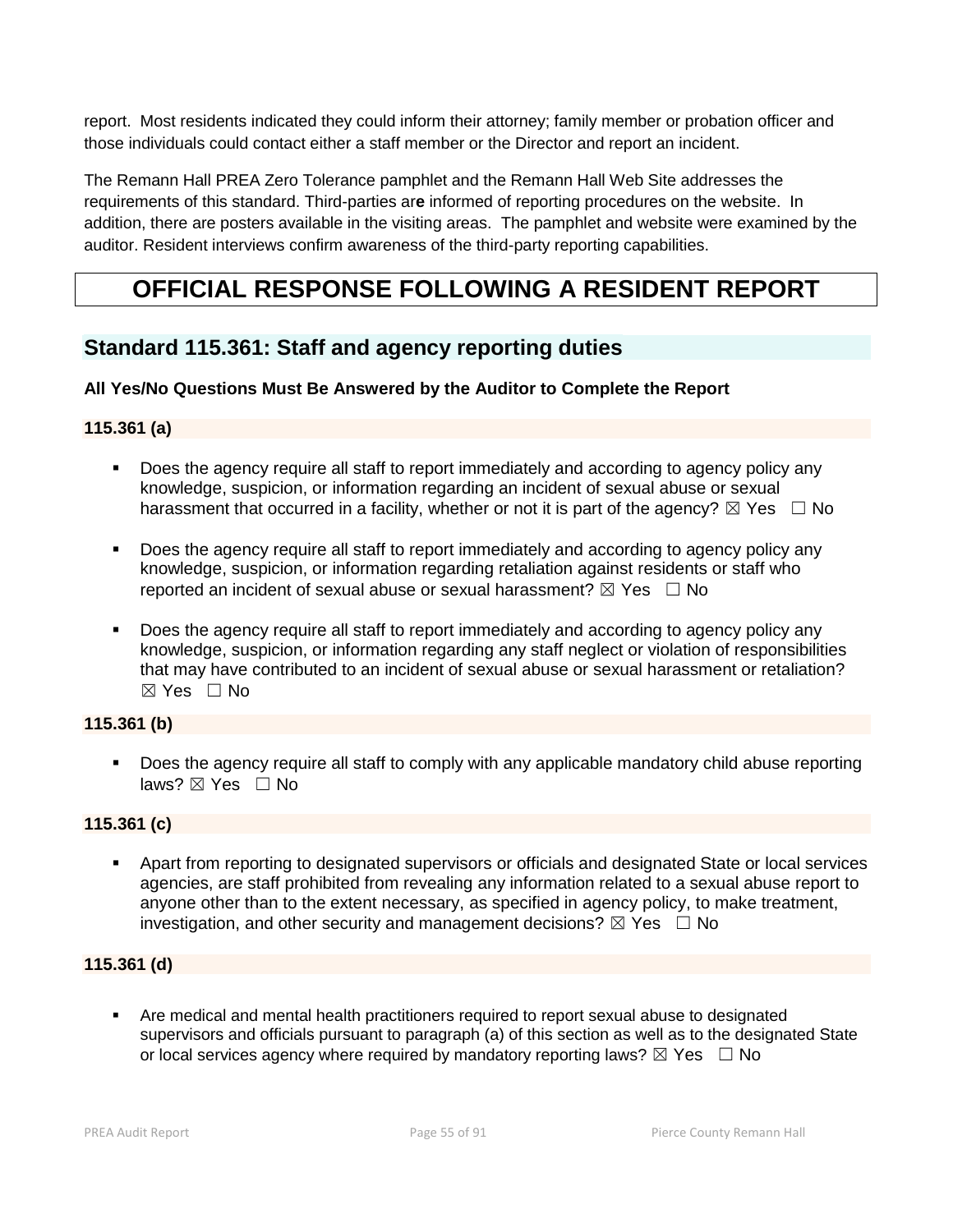Are medical and mental health practitioners required to inform residents of their duty to report, and the limitations of confidentiality, at the initiation of services?  $\boxtimes$  Yes  $\Box$  No

## **115.361 (e)**

- Upon receiving any allegation of sexual abuse, does the facility head or his or her designee promptly report the allegation to the appropriate office?  $\boxtimes$  Yes  $\Box$  No
- Upon receiving any allegation of sexual abuse, does the facility head or his or her designee promptly report the allegation to the alleged victim's parents or legal guardians unless the facility has official documentation showing the parents or legal guardians should not be notified?  $\boxtimes$  Yes  $\Box$  No
- If the alleged victim is under the guardianship of the child welfare system, does the facility head or his or her designee promptly report the allegation to the alleged victim's caseworker instead of the parents or legal guardians? (N/A if the alleged victim is not under the guardianship of the child welfare system.)  $\boxtimes$  Yes  $\Box$  No  $\Box$  NA
- If a juvenile court retains jurisdiction over the alleged victim, does the facility head or designee also report the allegation to the juvenile's attorney or other legal representative of record within 14 days of receiving the allegation?  $\boxtimes$  Yes  $\Box$  No

#### **115.361 (f)**

 Does the facility report all allegations of sexual abuse and sexual harassment, including thirdparty and anonymous reports, to the facility's designated investigators?  $\boxtimes$  Yes  $\Box$  No

#### **Auditor Overall Compliance Determination**

- ☐ **Exceeds Standard** (*Substantially exceeds requirement of standards*)
- ☒ **Meets Standard** (*Substantial compliance; complies in all material ways with the standard for the relevant review period*)
- ☐ **Does Not Meet Standard** (*Requires Corrective Action*)

#### **Instructions for Overall Compliance Determination Narrative**

*The narrative below must include a comprehensive discussion of all the evidence relied upon in making the compliance or non-compliance determination, the auditor's analysis and reasoning, and the auditor's conclusions. This discussion must also include corrective action recommendations where the facility does not meet the standard. These recommendations must be included in the Final Report, accompanied by information on specific corrective actions taken by the facility.*

PREA Audit Report **Page 56 of 91** Page 56 of 91 Pierce County Remann Hall Remann Hall requires all staff to report immediately any knowledge, suspicion, or information they receive regarding an incident of sexual abuse or sexual harassment that occurred in the facility. Staff members are also required to report any retaliation against residents or staff members who have reported an incident of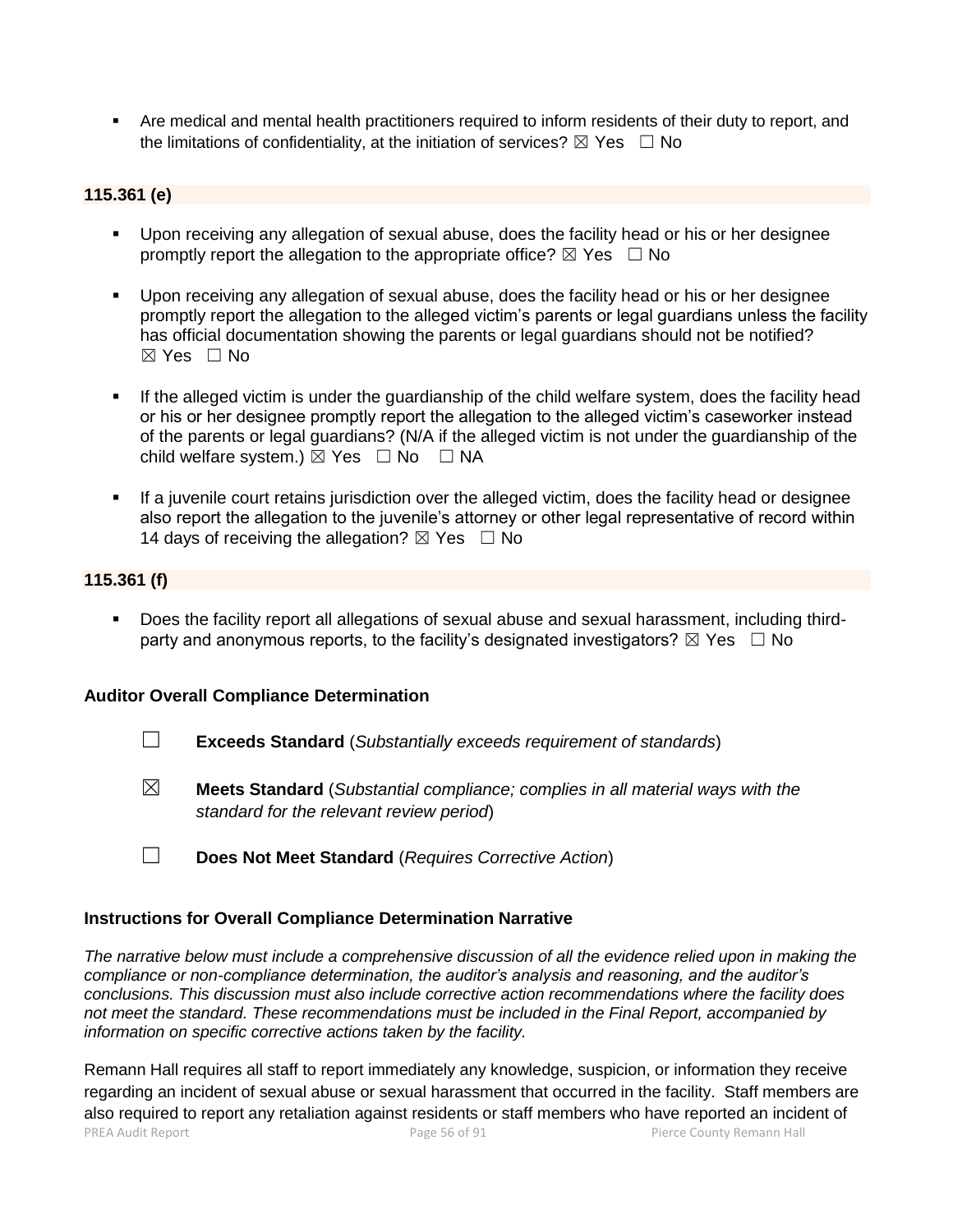sexual assault or sexual harassment. Regardless of its source, Remann Hall employees, contractors, and volunteers who receive information concerning resident on resident sexual misconduct at Remann Hall, or who observe an incident of resident on resident sexual misconduct or have reasonable cause to suspect a resident is a victim of sexual misconduct, must: Immediately report the information or incident directly to their immediate Supervisor. If necessary, (alleged criminal behavior) Law Enforcement will be notified by the Director or Correctional Supervisor. Supervisory staff, Mental Health staff or Medical staff will report any incident of suspected child abuse or neglect to Child Protective Services. PREA policy 17.10, page 4-5, Paragraph I-J1.

Any Remann Hall employee, contractor, or volunteer who fails to report an allegation, or coerces or threatens another person to submit inaccurate, incomplete, or untruthful information with the intent to alter a report, may face disciplinary action, up to and including termination of employment. All Remann Hall staff, contractors, and volunteers have a duty to report any allegation of sexual abuse as required by mandatory reporting laws (RCW 26.44.030). Residents are informed of the limitations of confidentiality between residents and staff.

Aside from reporting to the designated supervisors or officials and designated State or local service agencies, Remann Hall prohibits staff from revealing any information related to a sexual abuse report to anyone other than to the extent necessary to make treatment, investigation, and other security and management decisions. Medical and mental health practitioners are required to report sexual abuse to designated Supervisors, as well as to the designated State or local agencies.

Although no complaints have been received, from a member of the public, a procedure has been established for third party reports to be sent to the Director. If an allegation is received the Director would inform the Juvenile Court Administrator and inform the Investigator to begin an investigation. Staff members are required to report any violation of responsibilities that may have contributed to an incident or retaliation.

Pursuant to Policy 17.11, Reporting/Investigation/Documentation/Education, the Detention Manger must promptly report any allegation of sexual abuse to the alleged victim's parents or legal guardians unless there is official documentation indicating that the parents/legal guardians should not be notified and if the alleged victim is under the guardianship of the child welfare system, report any allegation of sexual abuse to the alleged victim's caseworker instead of the parents or legal guardians.

Based on the review of policies 17.10 and 17.11 and interviews with the Investigator and Detention Manager there is substantial compliance with this standard.

## **Standard 115.362: Agency protection duties**

## **All Yes/No Questions Must Be Answered by the Auditor to Complete the Report**

## **115.362 (a)**

 When the agency learns that a resident is subject to a substantial risk of imminent sexual abuse, does it take immediate action to protect the resident?  $\boxtimes$  Yes  $\Box$  No

## **Auditor Overall Compliance Determination**



☐ **Exceeds Standard** (*Substantially exceeds requirement of standards*)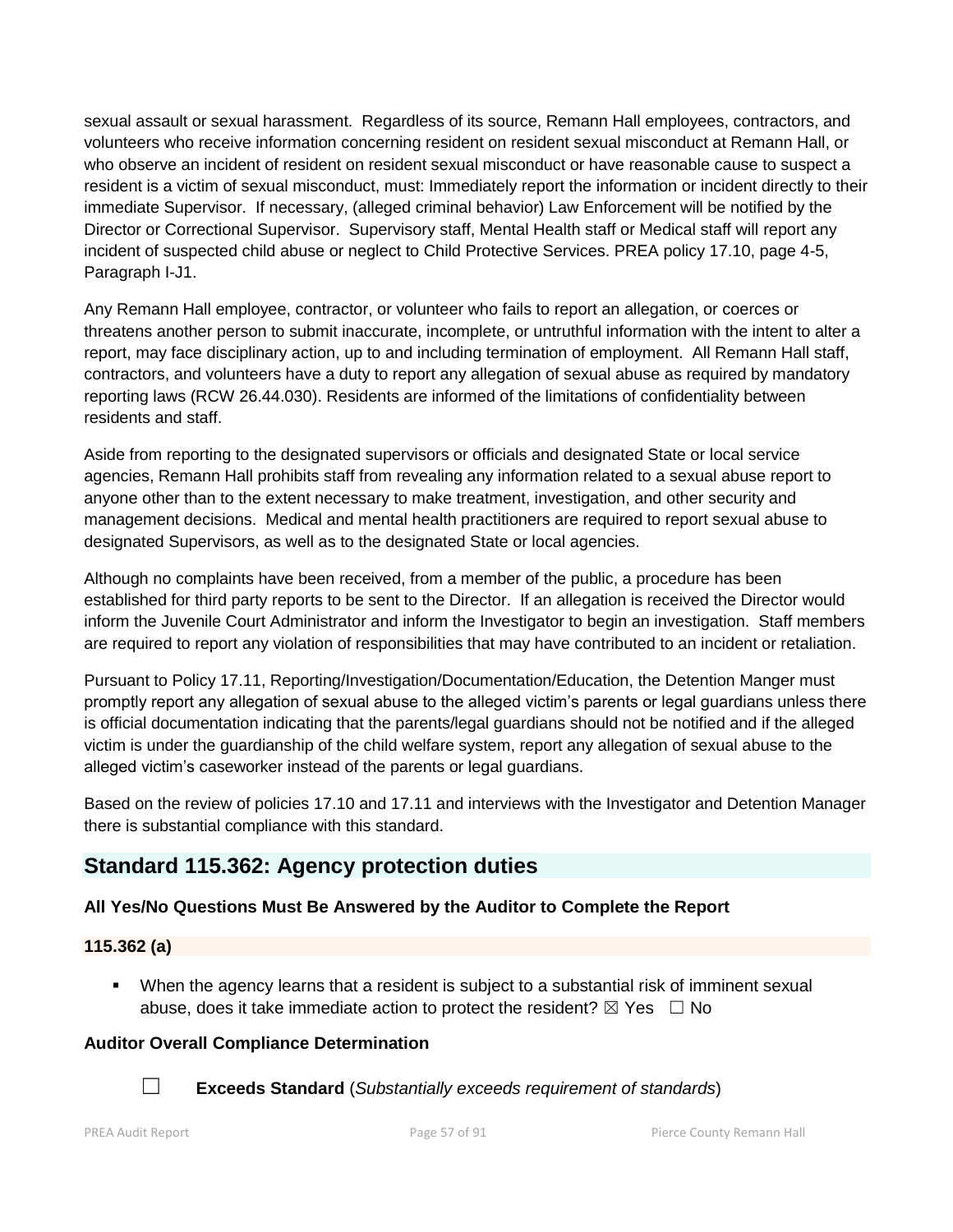☒ **Meets Standard** (*Substantial compliance; complies in all material ways with the standard for the relevant review period*)

☐ **Does Not Meet Standard** (*Requires Corrective Action*)

## **Instructions for Overall Compliance Determination Narrative**

*The narrative below must include a comprehensive discussion of all the evidence relied upon in making the compliance or non-compliance determination, the auditor's analysis and reasoning, and the auditor's conclusions. This discussion must also include corrective action recommendations where the facility does not meet the standard. These recommendations must be included in the Final Report, accompanied by information on specific corrective actions taken by the facility.*

Remann Hall Policy requires that immediate action is taken to protect residents from sexual abuse. Staff interviewed are aware of their reporting requirements and the steps that need to be taken to ensure the safety of the resident. The auditor reviewed Policy 17.10 and 17.11; these policies outline a staff member's response to any allegation of sexual misconduct. As stated the in procedures, all staff, volunteers and contractors who receive an initial report of sexual misconduct are required to promptly intervene on the alleged victim's behalf to ensure the victim receives prompt medical and mental health, as appropriate to his or her needs, and the circumstances of the alleged offense.

Staff interviews revealed that staff members were formally trained on and understand how to ensure residents are kept safe in the event they are at risk for imminent sexual abuse. Upon receipt of information that a resident is subject to a substantial risk of imminent sexual abuse, the Remann Hall staff all indicated immediate action would be taken. Specifically, at a minimum, housing and/or programming changes would be initiated to separate or limit a threat between residents. All the random staff interviews indicated a similar answer.

Based on a review of Policies 17.10 and 17.11 and interviews with staff there is substantial compliance with this standard.

## **Standard 115.363: Reporting to other confinement facilities**

## **All Yes/No Questions Must Be Answered by the Auditor to Complete the Report**

#### **115.363 (a)**

- Upon receiving an allegation that a resident was sexually abused while confined at another facility, does the head of the facility that received the allegation notify the head of the facility or appropriate office of the agency where the alleged abuse occurred?  $\boxtimes$  Yes  $\Box$  No
- Does the head of the facility that received the allegation also notify the appropriate investigative agency?  $\boxtimes$  Yes  $\Box$  No

#### **115.363 (b)**

Is such notification provided as soon as possible, but no later than 72 hours after receiving the allegation?  $\boxtimes$  Yes  $\Box$  No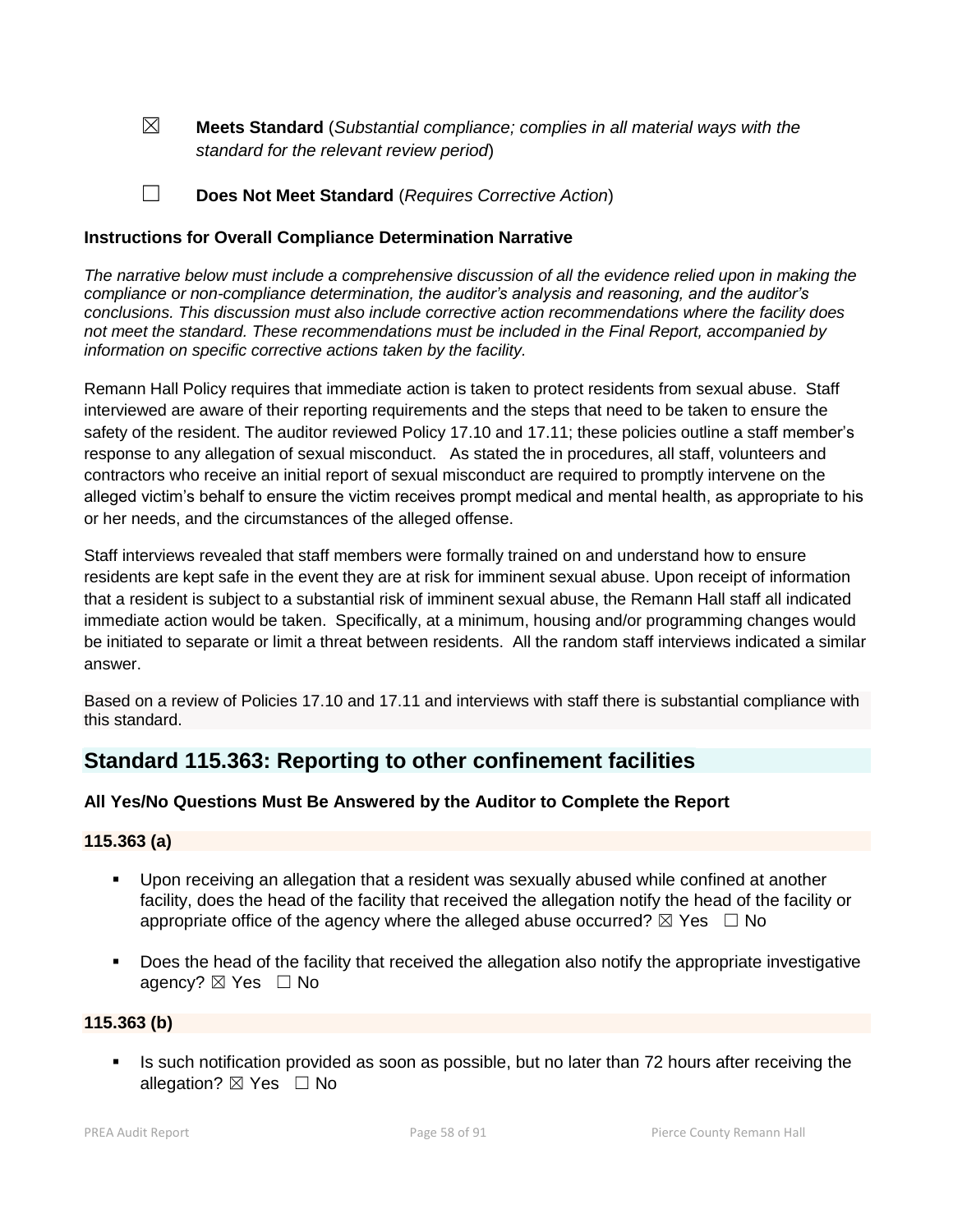#### **115.363 (c)**

Does the agency document that it has provided such notification?  $\boxtimes$  Yes  $\Box$  No

#### **115.363 (d)**

**Does the facility head or agency office that receives such notification ensure that the allegation** is investigated in accordance with these standards?  $\boxtimes$  Yes  $\Box$  No

#### **Auditor Overall Compliance Determination**

- ☐ **Exceeds Standard** (*Substantially exceeds requirement of standards*)
- ☒ **Meets Standard** (*Substantial compliance; complies in all material ways with the standard for the relevant review period*)
- ☐ **Does Not Meet Standard** (*Requires Corrective Action*)

#### **Instructions for Overall Compliance Determination Narrative**

*The narrative below must include a comprehensive discussion of all the evidence relied upon in making the compliance or non-compliance determination, the auditor's analysis and reasoning, and the auditor's conclusions. This discussion must also include corrective action recommendations where the facility does not meet the standard. These recommendations must be included in the Final Report, accompanied by information on specific corrective actions taken by the facility.*

Upon receiving an allegation that a resident was sexually abused while confined at another facility, Remann Hall policy requires notification to the head of the facility and to appropriate Law Enforcement authorities within 72 hours. This notification is documented. There has been one report from a resident that they were sexually abused at another facility in the past 12 months. This incident was reported to a staff member conducting an intake interview. The incident was reported to the PREA Coordinator at Remann Hall and the PREA coordinator at Remann Hall reported the incident to the other facility's PREA Coordinator and the other facility's Director on the same day. Interviews with both the Detention Manager, the Juvenile Court Administrator and the PREA Coordinator indicate compliance with this procedure.

In addition to reviewing the e mail exchange between PREA Coordinators concerning reports to other facilities the auditor reviewed a memorandum specifying the procedures to ensure proper notifications concerning reporting to other confinement facilities. The procedures in this case were followed, the PREA Coordinator notified the appropriate officials. There is substantial compliance with this standard.

## **Standard 115.364: Staff first responder duties**

#### **All Yes/No Questions Must Be Answered by the Auditor to Complete the Report**

## **115.364 (a)**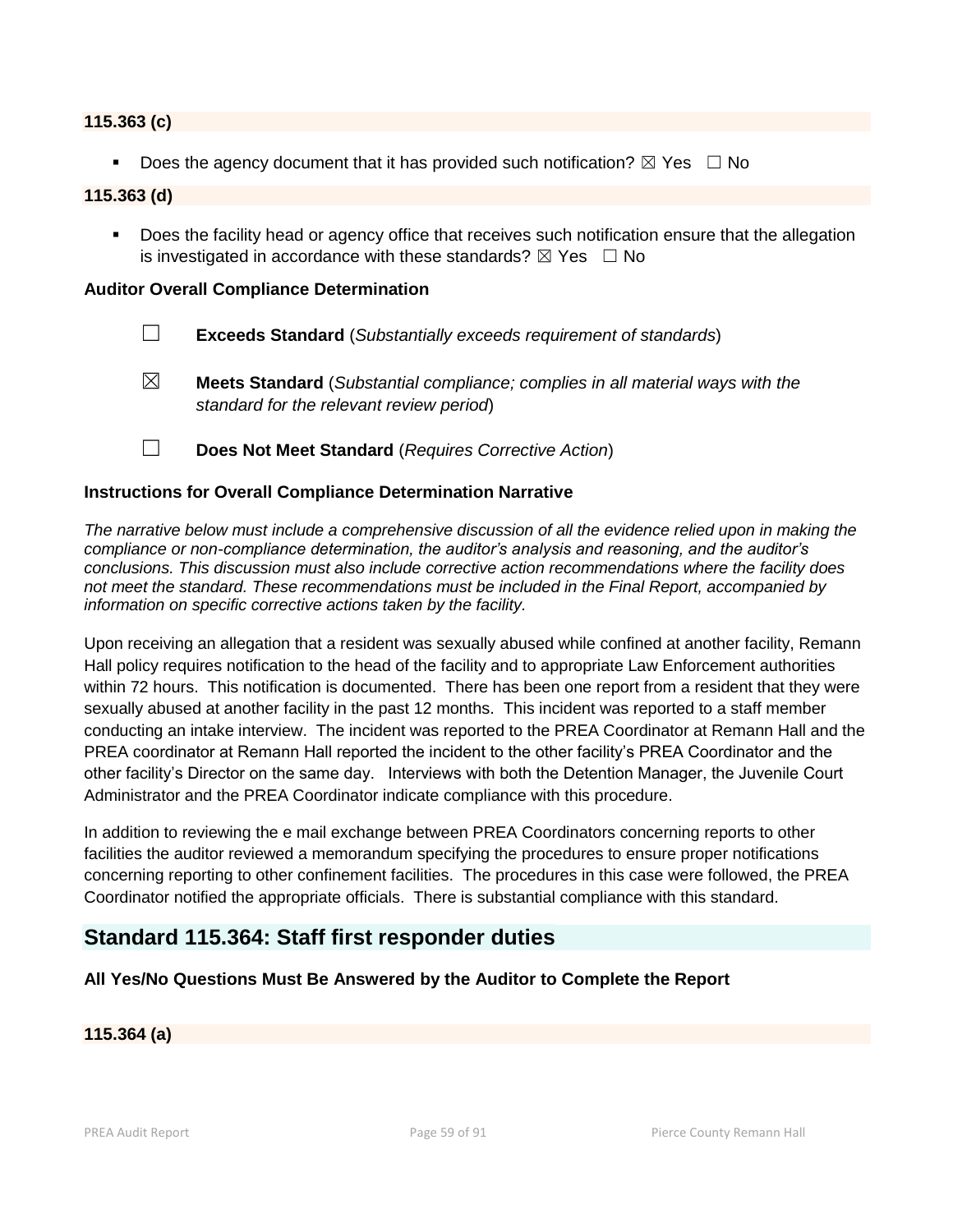- Upon learning of an allegation that a resident was sexually abused, is the first security staff member to respond to the report required to: Separate the alleged victim and abuser? ☒ Yes ☐ No
- Upon learning of an allegation that a resident was sexually abused, is the first security staff member to respond to the report required to: Preserve and protect any crime scene until appropriate steps can be taken to collect any evidence?  $\boxtimes$  Yes  $\Box$  No
- Upon learning of an allegation that a resident was sexually abused, is the first security staff member to respond to the report required to: Request that the alleged victim not take any actions that could destroy physical evidence, including, as appropriate, washing, brushing teeth, changing clothes, urinating, defecating, smoking, drinking, or eating, if the abuse occurred within a time period that still allows for the collection of physical evidence?  $\boxtimes$  Yes  $\Box$  No
- Upon learning of an allegation that a resident was sexually abused, is the first security staff member to respond to the report required to: Ensure that the alleged abuser does not take any actions that could destroy physical evidence, including, as appropriate, washing, brushing teeth, changing clothes, urinating, defecating, smoking, drinking, or eating, if the abuse occurred within a time period that still allows for the collection of physical evidence?  $\boxtimes$  Yes  $\Box$  No

## **115.364 (b)**

**If the first staff responder is not a security staff member, is the responder required to request** that the alleged victim not take any actions that could destroy physical evidence, and then notify security staff?  $\boxtimes$  Yes  $\Box$  No

#### **Auditor Overall Compliance Determination**

- ☐ **Exceeds Standard** (*Substantially exceeds requirement of standards*)
- ☒ **Meets Standard** (*Substantial compliance; complies in all material ways with the standard for the relevant review period*)
- 
- ☐ **Does Not Meet Standard** (*Requires Corrective Action*)

## **Instructions for Overall Compliance Determination Narrative**

*The narrative below must include a comprehensive discussion of all the evidence relied upon in making the compliance or non-compliance determination, the auditor's analysis and reasoning, and the auditor's conclusions. This discussion must also include corrective action recommendations where the facility does not meet the standard. These recommendations must be included in the Final Report, accompanied by information on specific corrective actions taken by the facility.*

Remann Hall staff members were interviewed concerning first responder responsibilities. Staff members are aware of their responsibility in this area. The staff members interviewed indicated a need to separate the victim from the abuser, preserve and protect the crime scene, advise the victim to not take any action that would compromise the evidence, and if possible ensure the alleged abuser did not take any action that would compromise any evidence. In addition, staff members were aware that they needed to contact their supervisor who would contact the Detention Manager and the Investigator.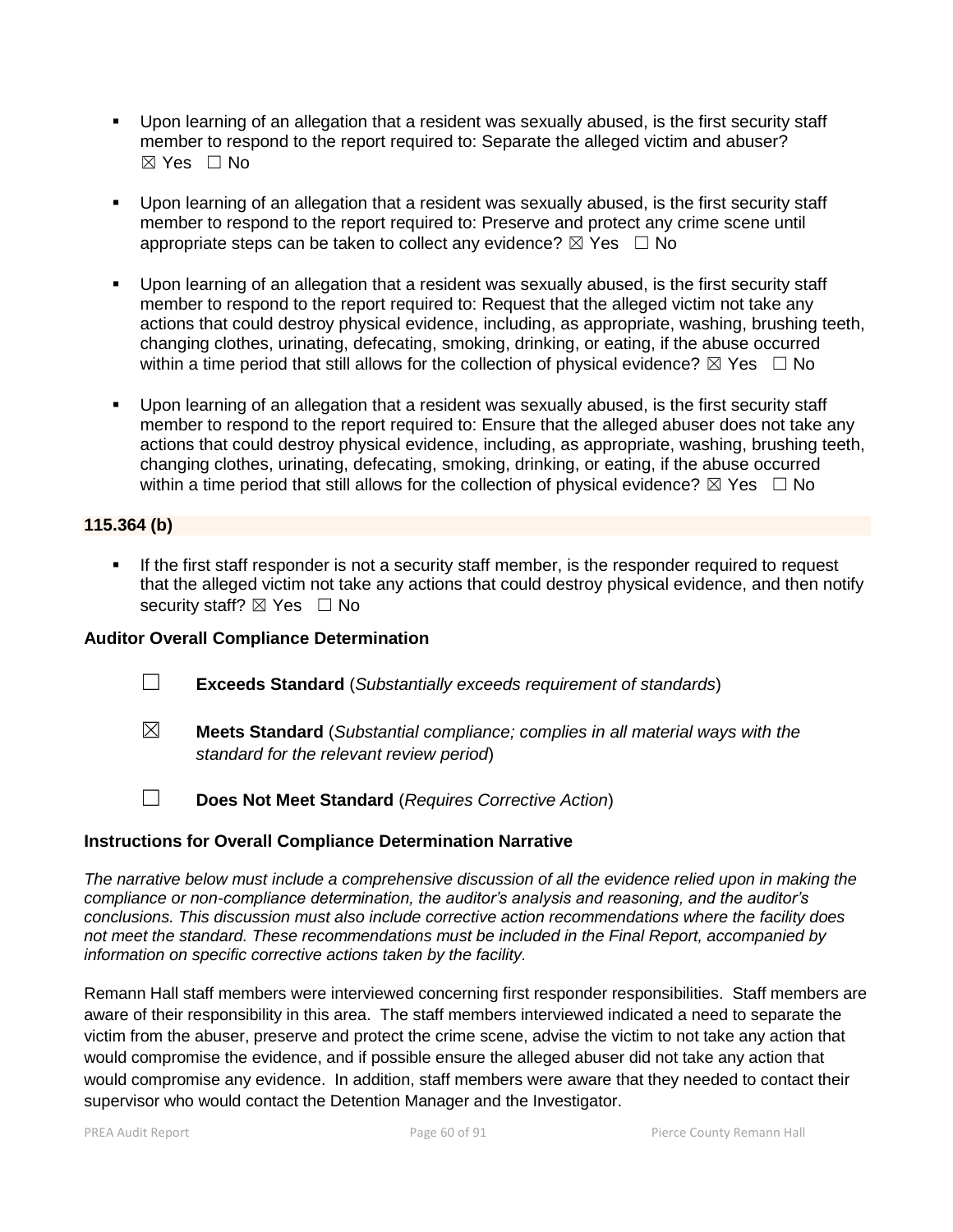The staff interviewed indicated they had received training that included the duties of a first responder. Medical Staff and Mental Health staff members were also aware of their responsibilities as a first responder and the need to notify security staff.

A first responder is required to: Separate the alleged victim and abuser; Preserve and protect the crime scene; request the alleged victim to not destroy evidence and ensure the alleged abuser does not destroy evidence. A non-security staff first responder is required to request the victim to not destroy evidence and then notify a detention staff member.

Interviews with staff clearly indicate they understand the duties of a first responder. Additionally, PREA Policy 17.10 and 17.11 clearly describes the steps to be taken in response to an allegation of sexual abuse, assault or harassment. Those steps include, separate the parties, cell reassignment, secure the scene, follow evidentiary practices, medical evaluation, notification of Mental Health for follow-up and the need to monitor those who reported the incident for a minimum of 90 days to ensure no retaliation has occurred due to reporting or cooperation. During the past 12 months Remann Hall has not had any incidents of sexual assault.

Based on the interviews and the availability of information available to staff concerning their duties as first responders, there is substantial compliance with this standard.

## **Standard 115.365: Coordinated response**

## **All Yes/No Questions Must Be Answered by the Auditor to Complete the Report**

## **115.365 (a)**

 Has the facility developed a written institutional plan to coordinate actions among staff first responders, medical and mental health practitioners, investigators, and facility leadership taken in response to an incident of sexual abuse?  $\boxtimes$  Yes  $\Box$  No

#### **Auditor Overall Compliance Determination**

- ☐ **Exceeds Standard** (*Substantially exceeds requirement of standards*)
- ☒ **Meets Standard** (*Substantial compliance; complies in all material ways with the standard for the relevant review period*)
- ☐ **Does Not Meet Standard** (*Requires Corrective Action*)

## **Instructions for Overall Compliance Determination Narrative**

*The narrative below must include a comprehensive discussion of all the evidence relied upon in making the compliance or non-compliance determination, the auditor's analysis and reasoning, and the auditor's conclusions. This discussion must also include corrective action recommendations where the facility does not meet the standard. These recommendations must be included in the Final Report, accompanied by information on specific corrective actions taken by the facility.*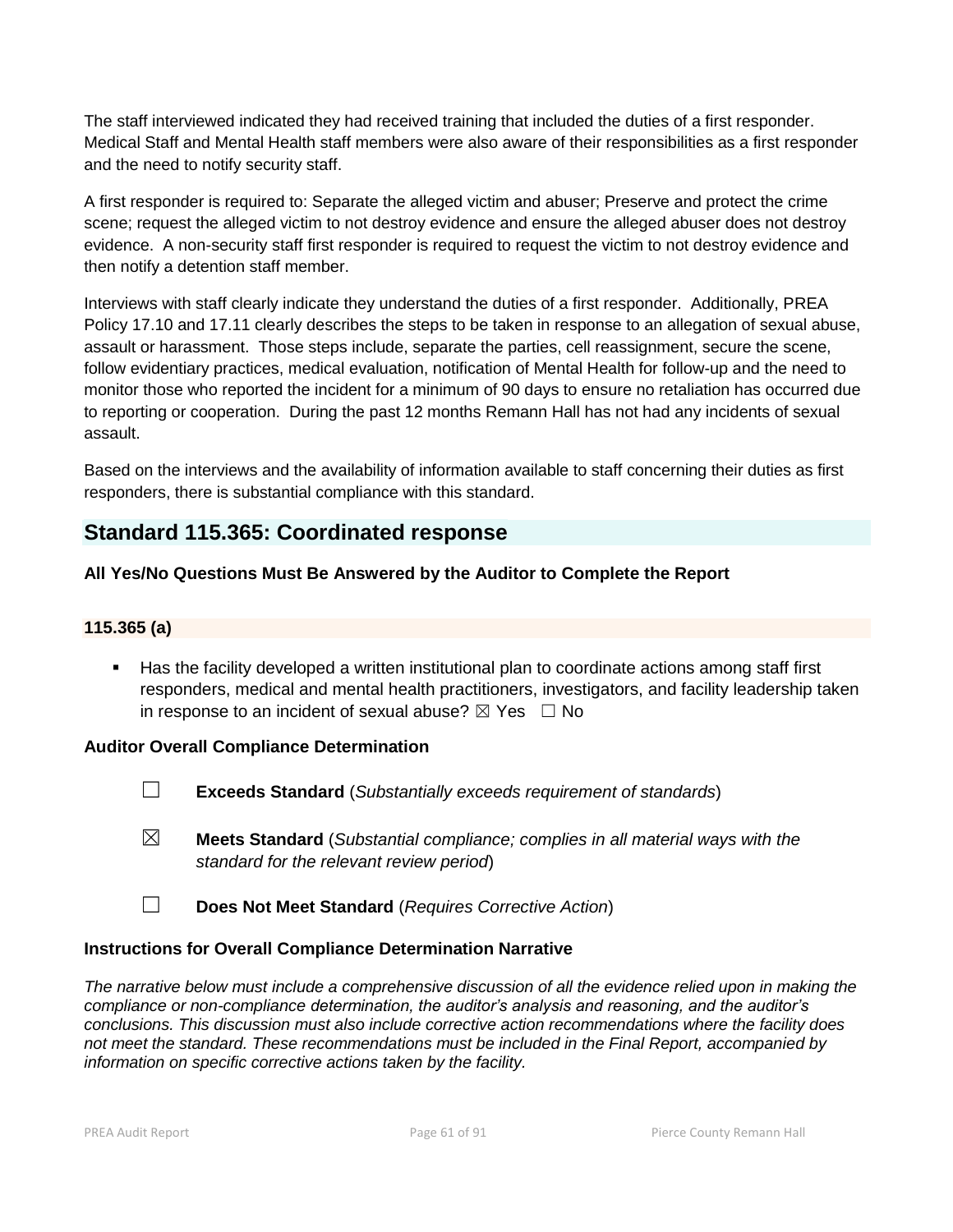Remann Hall has a written plan that includes immediate notification to the Detention Manager, the PREA Coordinator, the Tacoma Police Department and sexual assault advocates. The Director stated during her interview that staff are trained to follow The PREA Response plan that includes but is not limited to, separating the involved individuals, contacting law enforcement, maintaining evidence integrity, contacting the PREA Coordinator, Community Partners, and assisting in transport if necessary.

The PREA response plan includes providing mental health and medical assistance for the alleged victim as soon as possible. Separating the alleged victim from the alleged perpetrator. Taking reasonable measures to identify, isolate, and separate witnesses. Securing the incident scene so items cannot be removed or introduced and allowing only assigned investigators to assess the scene.

First responder training includes the following information: Separate the alleged victim and abuser, preserve and protect crime scene until steps can be taken to collect evidence, request that the alleged victim and abuser do not take any actions that could destroy physical evidence to include: brushing teeth, washing, urinating, defecating, drinking or eating. Isolate witnesses notify law enforcement if criminal in nature, with the help of Manager/Supervisor refer the victim for appropriate medical/mental health care, treat all victims with dignity and respect, allow the victim to have an advocate present. A first responder should prepare a report regardless of its source. Reports should include observations at the time of the response, and the date and time of the incident and date and time of the report. The report should also include who initially reported the allegation.

Remann Hall has developed a written institutional plan to coordinate actions taken in repose to an incident of sexual abuse among staff first responders, medical and mental health practioners, investigators and facility leadership. There is substantial compliance with this standard.

## **Standard 115.366: Preservation of ability to protect residents from contact with abusers**

## **All Yes/No Questions Must Be Answered by the Auditor to Complete the Report**

## **115.366 (a)**

 Are both the agency and any other governmental entities responsible for collective bargaining on the agency's behalf prohibited from entering into or renewing any collective bargaining agreement or other agreement that limits the agency's ability to remove alleged staff sexual abusers from contact with any residents pending the outcome of an investigation or of a determination of whether and to what extent discipline is warranted?  $\boxtimes$  Yes  $\Box$  No

## **115.366 (b)**

**Auditor is not required to audit this provision.** 

## **Auditor Overall Compliance Determination**



☐ **Exceeds Standard** (*Substantially exceeds requirement of standards*)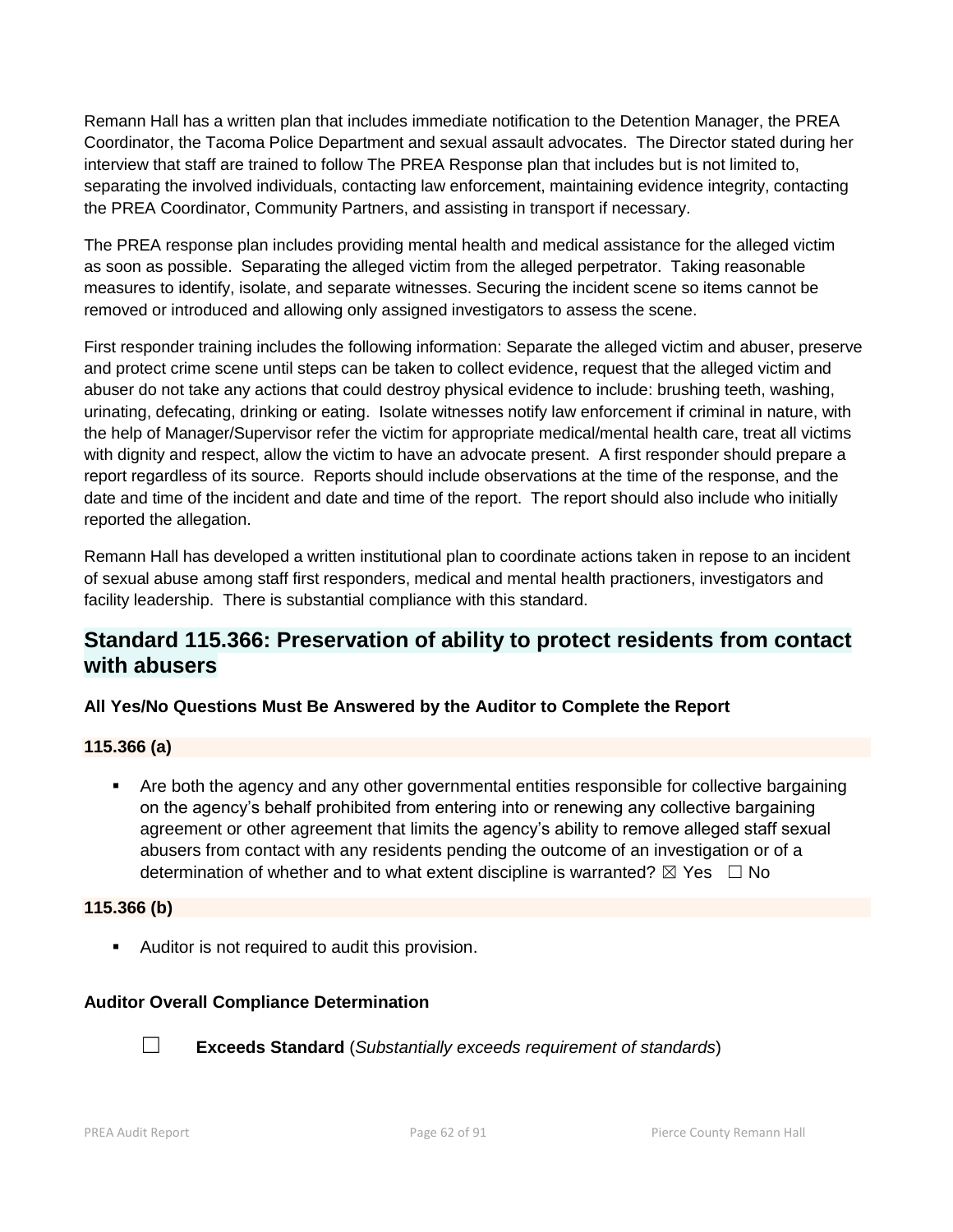☒ **Meets Standard** (*Substantial compliance; complies in all material ways with the standard for the relevant review period*)

☐ **Does Not Meet Standard** (*Requires Corrective Action*)

#### **Instructions for Overall Compliance Determination Narrative**

*The narrative below must include a comprehensive discussion of all the evidence relied upon in making the compliance or non-compliance determination, the auditor's analysis and reasoning, and the auditor's conclusions. This discussion must also include corrective action recommendations where the facility does not meet the standard. These recommendations must be included in the Final Report, accompanied by information on specific corrective actions taken by the facility.*

Remann Hall has no limit on its ability to remove alleged sexual abusers from contact with any residents pending the outcome of an investigation. There is no collective bargaining agreement that would prohibit immediate action to protect residents. The Juvenile Court Administrator and HR staff confirm there is no prohibition against removing alleged staff sexual abusers from contact with residents. The auditor reviewed the 2018-2019 Contract between Pierce County and the Pierce County Juvenile Court Guild. The agreement states in Article 4: The employer retains and reserves all power and authority to manage its operations in an effective manner with the sole and unquestioned right and prerogative in accordance with applicable laws, regulations, and the Pierce County Chapter, subject only to limitations stated below. H. To discipline, suspend and discharge employees for just cause…23.3 the level of discipline administered may depend on the seriousness of the offense.

There is substantial compliance with this standard.

## **Standard 115.367: Agency protection against retaliation**

## **All Yes/No Questions Must Be Answered by the Auditor to Complete the Report**

#### **115.367 (a)**

- Has the agency established a policy to protect all residents and staff who report sexual abuse or sexual harassment or cooperate with sexual abuse or sexual harassment investigations from retaliation by other residents or staff?  $\boxtimes$  Yes  $\Box$  No
- Has the agency designated which staff members or departments are charged with monitoring retaliation?  $\boxtimes$  Yes  $\Box$  No

#### **115.367 (b)**

 Does the agency employ multiple protection measures for residents or staff who fear retaliation for reporting sexual abuse or sexual harassment or for cooperating with investigations, such as housing changes or transfers for resident victims or abusers, removal of alleged staff or resident abusers from contact with victims, and emotional support services?  $\boxtimes$  Yes  $\Box$  No

#### **115.367 (c)**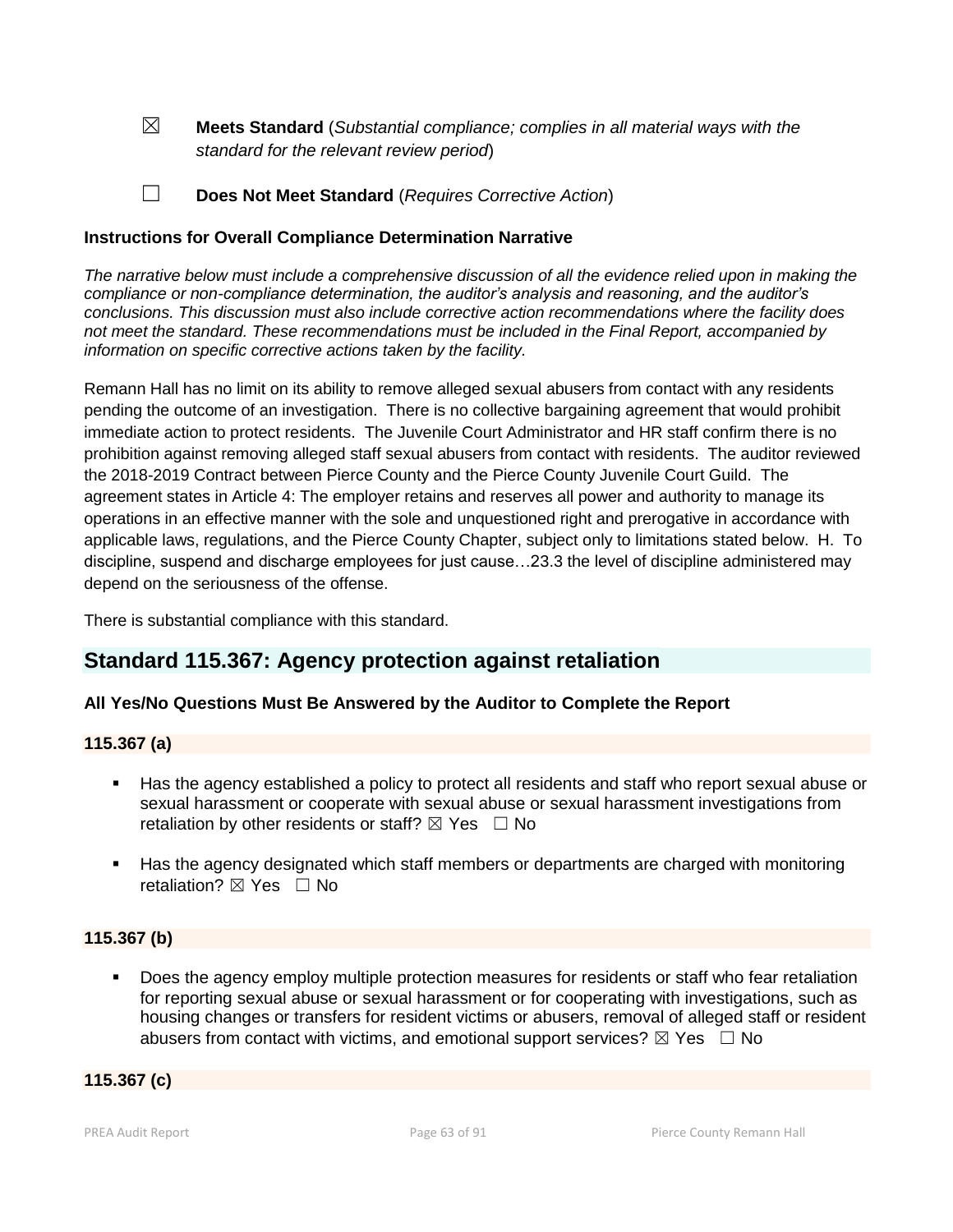- Except in instances where the agency determines that a report of sexual abuse is unfounded, for at least 90 days following a report of sexual abuse, does the agency: Monitor the conduct and treatment of residents or staff who reported the sexual abuse to see if there are changes that may suggest possible retaliation by residents or staff?  $\boxtimes$  Yes  $\Box$  No
- Except in instances where the agency determines that a report of sexual abuse is unfounded, for at least 90 days following a report of sexual abuse, does the agency: Monitor the conduct and treatment of residents who were reported to have suffered sexual abuse to see if there are changes that may suggest possible retaliation by residents or staff?  $\boxtimes$  Yes  $\Box$  No
- Except in instances where the agency determines that a report of sexual abuse is unfounded, for at least 90 days following a report of sexual abuse, does the agency: Act promptly to remedy any such retaliation?  $\boxtimes$  Yes  $\Box$  No
- Except in instances where the agency determines that a report of sexual abuse is unfounded, for at least 90 days following a report of sexual abuse, does the agency: Monitor: Any resident disciplinary reports?  $\boxtimes$  Yes  $\Box$  No
- Except in instances where the agency determines that a report of sexual abuse is unfounded, for at least 90 days following a report of sexual abuse, does the agency: Monitor: Resident housing changes?  $\boxtimes$  Yes  $\Box$  No
- Except in instances where the agency determines that a report of sexual abuse is unfounded, for at least 90 days following a report of sexual abuse, does the agency: Monitor: Resident program changes?  $\boxtimes$  Yes  $\Box$  No
- Except in instances where the agency determines that a report of sexual abuse is unfounded, for at least 90 days following a report of sexual abuse, does the agency: Monitor: Negative performance reviews of staff?  $\boxtimes$  Yes  $\Box$  No
- Except in instances where the agency determines that a report of sexual abuse is unfounded, for at least 90 days following a report of sexual abuse, does the agency: Monitor: Reassignments of staff?  $\boxtimes$  Yes  $\Box$  No
- Does the agency continue such monitoring beyond 90 days if the initial monitoring indicates a continuing need? ☒ Yes ☐ No

## **115.367 (d)**

In the case of residents, does such monitoring also include periodic status checks?  $\boxtimes$  Yes  $\Box$  No

## **115.367 (e)**

 If any other individual who cooperates with an investigation expresses a fear of retaliation, does the agency take appropriate measures to protect that individual against retaliation?  $\boxtimes$  Yes  $\Box$  No

## **115.367 (f)**

Auditor is not required to audit this provision.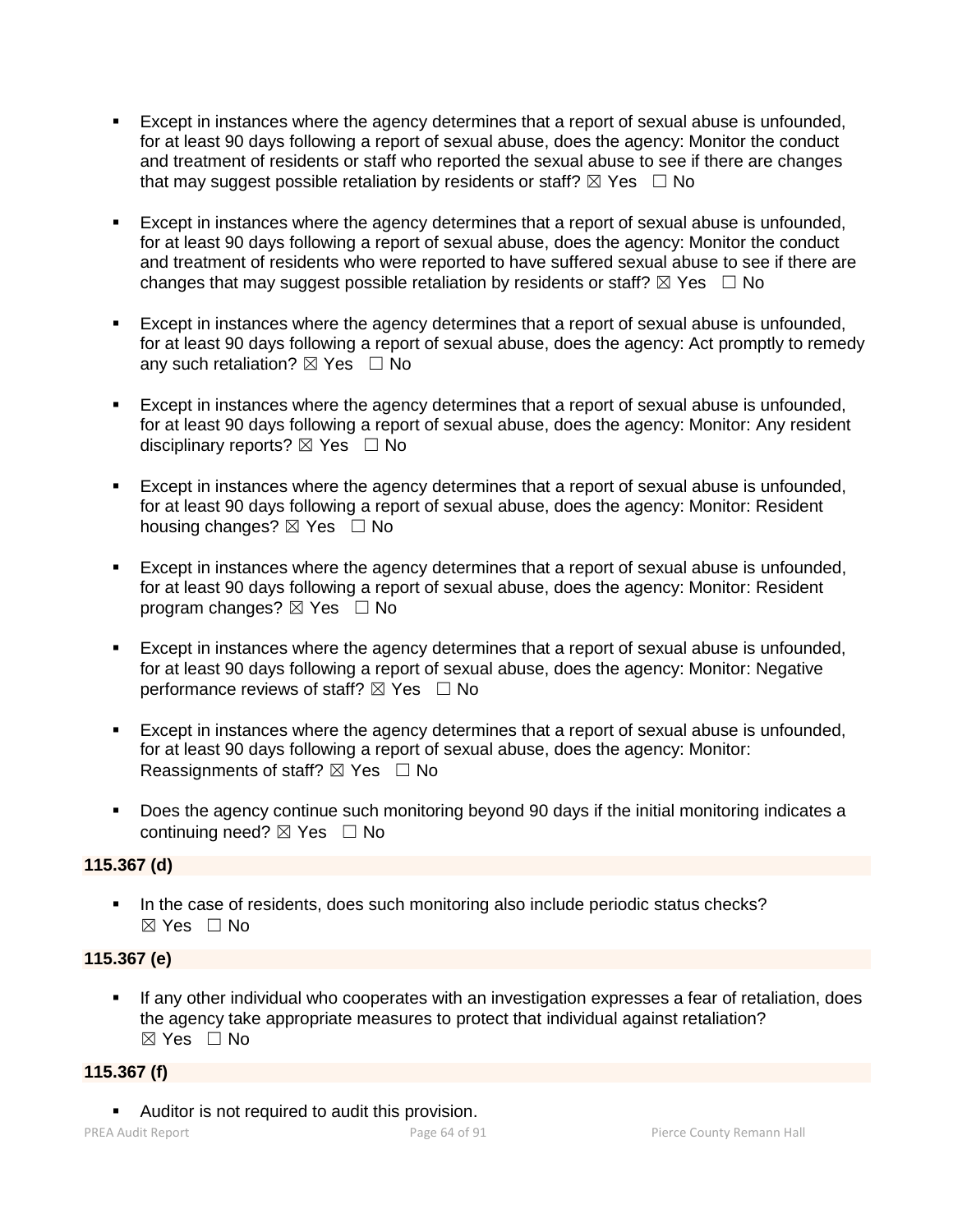#### **Auditor Overall Compliance Determination**

|   | <b>Exceeds Standard</b> (Substantially exceeds requirement of standards)                                                          |
|---|-----------------------------------------------------------------------------------------------------------------------------------|
| ⊠ | <b>Meets Standard</b> (Substantial compliance; complies in all material ways with the<br>standard for the relevant review period) |
|   | Does Not Meet Standard (Requires Corrective Action)                                                                               |
|   |                                                                                                                                   |

#### **Instructions for Overall Compliance Determination Narrative**

*The narrative below must include a comprehensive discussion of all the evidence relied upon in making the compliance or non-compliance determination, the auditor's analysis and reasoning, and the auditor's conclusions. This discussion must also include corrective action recommendations where the facility does not meet the standard. These recommendations must be included in the Final Report, accompanied by information on specific corrective actions taken by the facility.*

Remann Hall prohibits retaliation against both residents and staff who report sexual abuse or sexual harassment or cooperate with investigations. The Detention Manager and the PREA Coordinator are the designated staff members who monitor retaliation. Multiple measures are available that include removal of alleged staff and alleged resident abusers, housing changes and advocate support. Monitoring can last for at least 90 days and includes periodic status checks. The Detention Manager and the PREA Coordinator are aware of their requirements for monitoring. Remann Hall employs several protection measures, such as: housing changes for resident victims or abusers, removal of alleged staff or resident abusers from contact with victims, seeking emotional support services for residents or staff who fear retaliation for reporting sexual abuse or sexual harassment or for cooperating with investigations. For at least 90 days following a report of sexual abuse, Remann Hall monitors the conduct or treatment of residents or staff who reported the sexual abuse and of residents who were reported to have suffered sexual abuse to see if there are any changes that may suggest possible retaliation by residents or staff. Remann Hall will act promptly to remedy any such retaliation. The PREA Coordinator and the Director both indicated they would monitor resident disciplinary reports, housing, or program change requests, negative performance reviews or reassignments of staff to determine if monitoring was necessary. There have been no incidents in which monitoring for retaliation has occurred at Remann Hall. There is substantial compliance with this standard.

## **Standard 115.368: Post-allegation protective custody**

## **All Yes/No Questions Must Be Answered by the Auditor to Complete the Report**

## **115.368 (a)**

Is any and all use of segregated housing to protect a resident who is alleged to have suffered sexual abuse subject to the requirements of § 115.342?  $\boxtimes$  Yes  $\Box$  No

## **Auditor Overall Compliance Determination**

☐ **Exceeds Standard** (*Substantially exceeds requirement of standards*)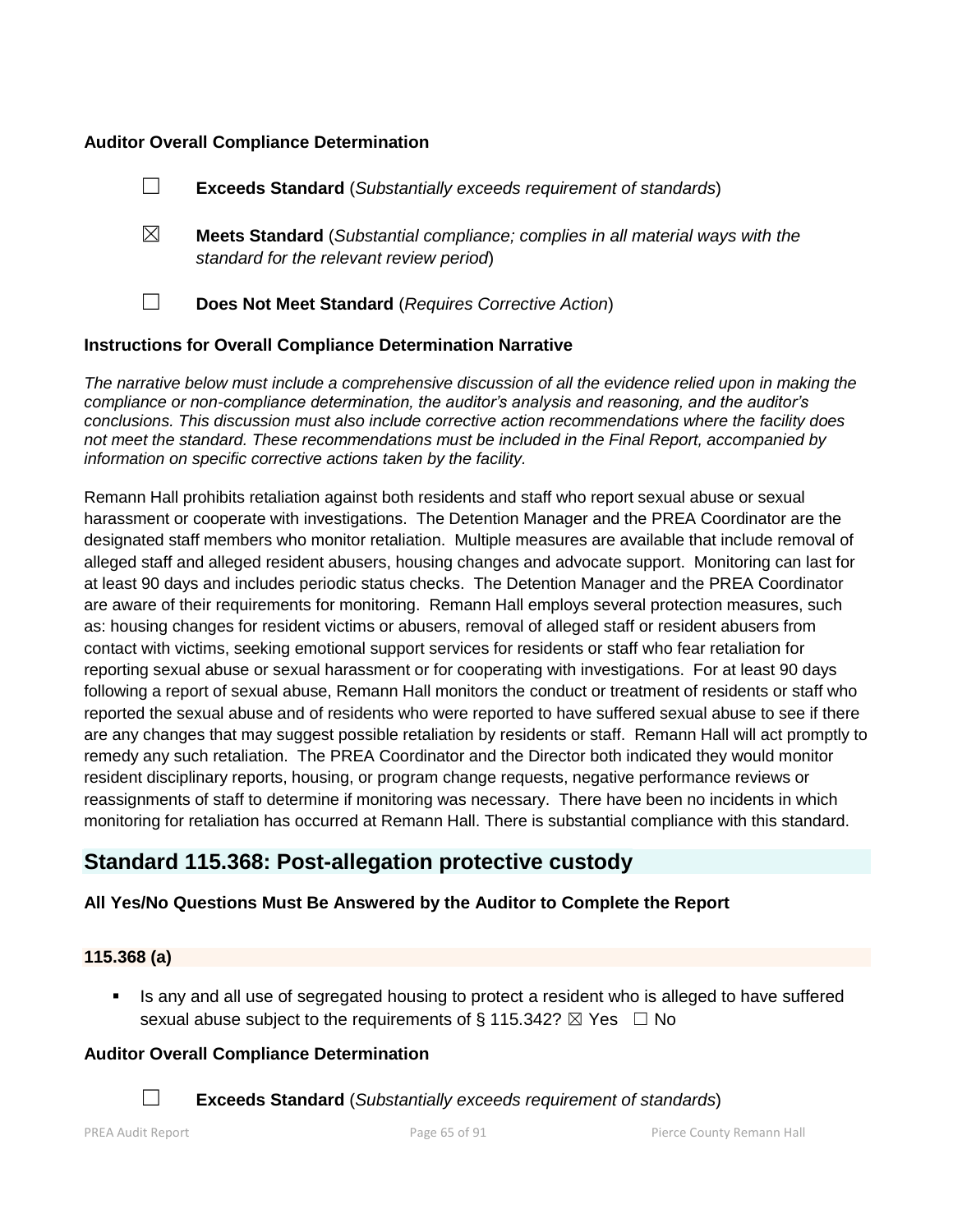☒ **Meets Standard** (*Substantial compliance; complies in all material ways with the standard for the relevant review period*)

☐ **Does Not Meet Standard** (*Requires Corrective Action*)

#### **Instructions for Overall Compliance Determination Narrative**

*The narrative below must include a comprehensive discussion of all the evidence relied upon in making the compliance or non-compliance determination, the auditor's analysis and reasoning, and the auditor's conclusions. This discussion must also include corrective action recommendations where the facility does not meet the standard. These recommendations must be included in the Final Report, accompanied by information on specific corrective actions taken by the facility.*

Remann Hall does not have an administrative/disciplinary segregation unit. Residents who are placed on room restriction (72 hours or less) have access to education and daily large muscle exercise daily. Residents who are on Unit restriction continue to have access to education and daily large muscle exercise. In the event of an assault of any type residents are placed in one of seven available housing units. The safety of the resident is always the highest priority all attempts are made to maintain continuous access to programing, education and daily exercise. There is substantial compliance with this standard.

# **INVESTIGATIONS**

## **Standard 115.371: Criminal and administrative agency investigations**

## **All Yes/No Questions Must Be Answered by the Auditor to Complete the Report**

#### **115.371 (a)**

- When the agency conducts its own investigations into allegations of sexual abuse and sexual harassment, does it do so promptly, thoroughly, and objectively? [N/A if the agency/facility is not responsible for conducting any form of criminal OR administrative sexual abuse investigations. See 115.321(a).]  $\boxtimes$  Yes  $\Box$  No  $\Box$  NA
- Does the agency conduct such investigations for all allegations, including third party and anonymous reports? [N/A if the agency/facility is not responsible for conducting any form of criminal OR administrative sexual abuse investigations. See 115.321(a).]  $\boxtimes$  Yes  $\Box$  No  $\Box$  NA

## **115.371 (b)**

 Where sexual abuse is alleged, does the agency use investigators who have received specialized training in sexual abuse investigations involving juvenile victims as required by 115.334? ⊠ Yes □ No

#### **115.371 (c)**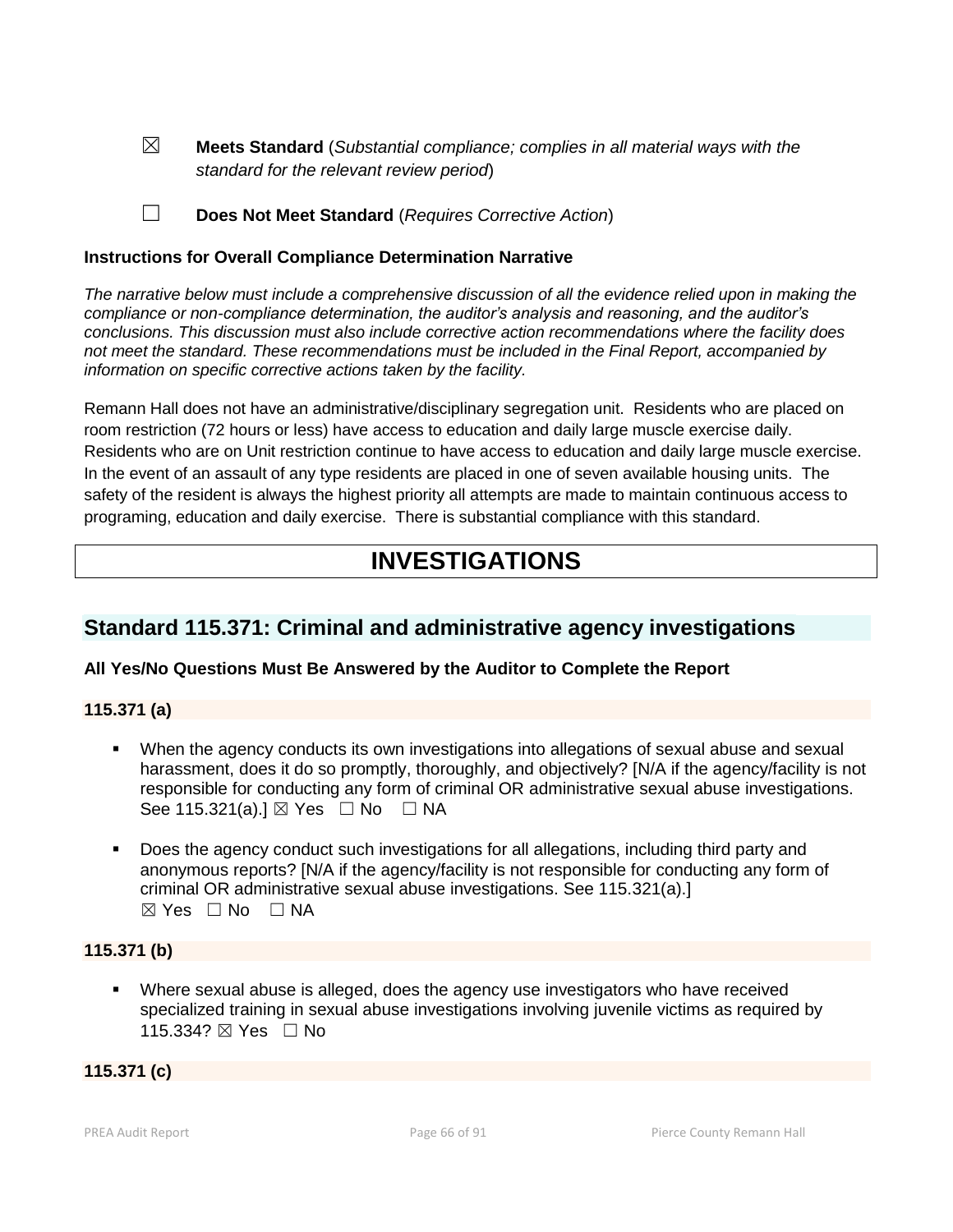- Do investigators gather and preserve direct and circumstantial evidence, including any available physical and DNA evidence and any available electronic monitoring data?  $\boxtimes$  Yes  $\Box$  No
- Do investigators interview alleged victims, suspected perpetrators, and witnesses?  $\boxtimes$  Yes  $\Box$  No
- Do investigators review prior reports and complaints of sexual abuse involving the suspected perpetrator? ⊠ Yes □ No

## **115.371 (d)**

 Does the agency always refrain from terminating an investigation solely because the source of the allegation recants the allegation?  $\boxtimes$  Yes  $\Box$  No

## **115.371 (e)**

 When the quality of evidence appears to support criminal prosecution, does the agency conduct compelled interviews only after consulting with prosecutors as to whether compelled interviews may be an obstacle for subsequent criminal prosecution?  $\boxtimes$  Yes  $\Box$  No

#### **115.371 (f)**

- Do agency investigators assess the credibility of an alleged victim, suspect, or witness on an individual basis and not on the basis of that individual's status as resident or staff?  $\boxtimes$  Yes  $\Box$  No
- Does the agency investigate allegations of sexual abuse without requiring a resident who alleges sexual abuse to submit to a polygraph examination or other truth-telling device as a condition for proceeding?  $\boxtimes$  Yes  $\Box$  No

## **115.371 (g)**

- Do administrative investigations include an effort to determine whether staff actions or failures to act contributed to the abuse?  $\nabla$  Yes  $\Box$  No
- Are administrative investigations documented in written reports that include a description of the physical evidence and testimonial evidence, the reasoning behind credibility assessments, and investigative facts and findings?  $\boxtimes$  Yes  $\Box$  No

## **115.371 (h)**

 Are criminal investigations documented in a written report that contains a thorough description of the physical, testimonial, and documentary evidence and attaches copies of all documentary evidence where feasible?  $\boxtimes$  Yes  $\Box$  No

## **115.371 (i)**

 Are all substantiated allegations of conduct that appears to be criminal referred for prosecution?  $\boxtimes$  Yes  $\Box$  No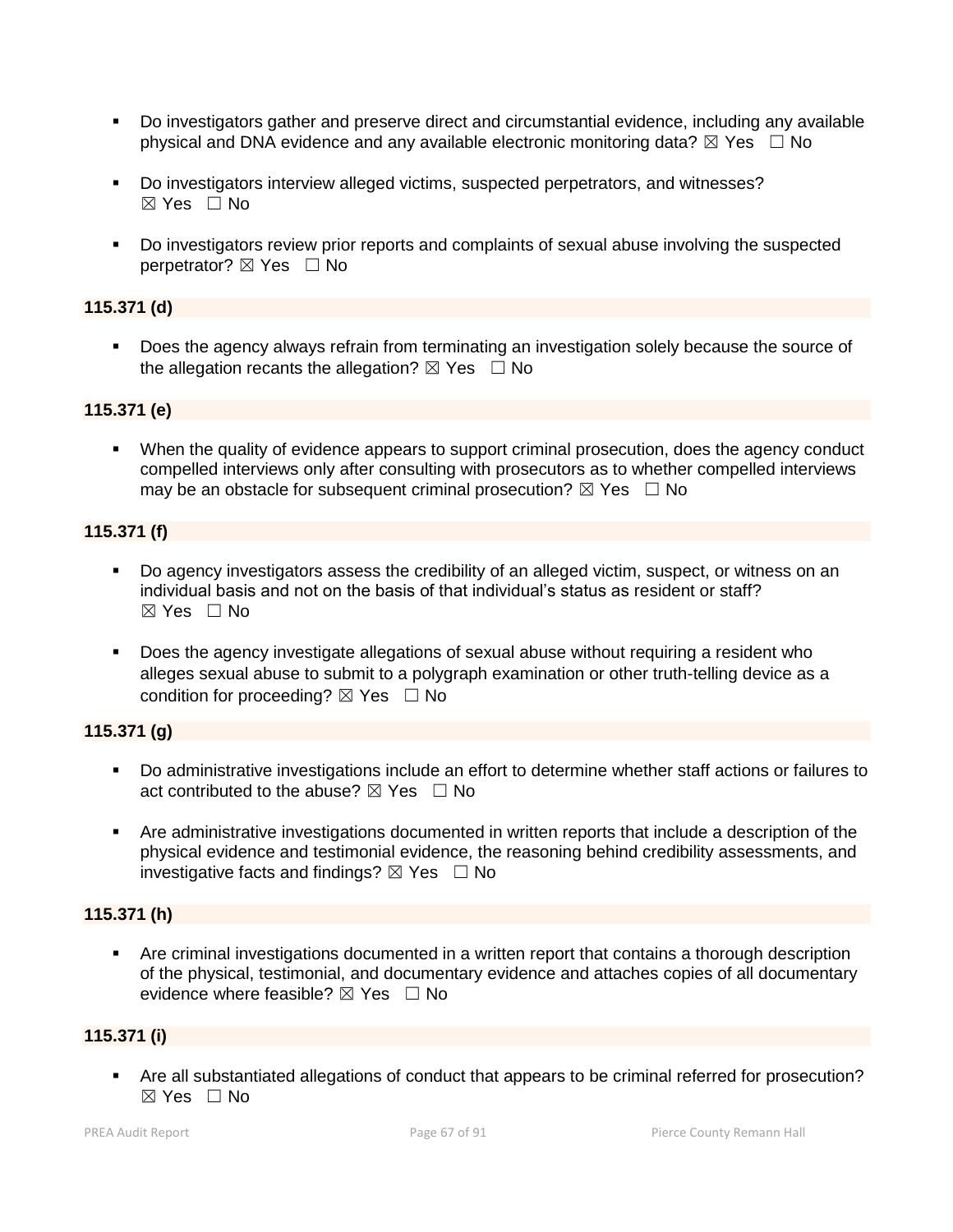## **115.371 (j)**

 Does the agency retain all written reports referenced in 115.371(g) and (h) for as long as the alleged abuser is incarcerated or employed by the agency, plus five years unless the abuse was committed by a juvenile resident and applicable law requires a shorter period of retention? ☒ Yes ☐ No

## **115.371 (k)**

Does the agency ensure that the departure of an alleged abuser or victim from the employment or control of the agency does not provide a basis for terminating an investigation?  $\boxtimes$  Yes  $\Box$  No

#### **115.371 (l)**

**Auditor is not required to audit this provision.** 

#### **115.371 (m)**

 When an outside entity investigates sexual abuse, does the facility cooperate with outside investigators and endeavor to remain informed about the progress of the investigation? (N/A if an outside agency does not conduct administrative or criminal sexual abuse investigations. See 115.321(a).) ⊠ Yes □ No □ NA

#### **Auditor Overall Compliance Determination**

- ☐ **Exceeds Standard** (*Substantially exceeds requirement of standards*)
- ☒ **Meets Standard** (*Substantial compliance; complies in all material ways with the standard for the relevant review period*)
- ☐ **Does Not Meet Standard** (*Requires Corrective Action*)

#### **Instructions for Overall Compliance Determination Narrative**

*The narrative below must include a comprehensive discussion of all the evidence relied upon in making the compliance or non-compliance determination, the auditor's analysis and reasoning, and the auditor's conclusions. This discussion must also include corrective action recommendations where the facility does not meet the standard. These recommendations must be included in the Final Report, accompanied by information on specific corrective actions taken by the facility.*

Where sexual abuse is alleged, and possible criminal activity has occurred, Remann Hall will contact the Tacoma Police Department. The Tacoma Police Department has a Special Assault Unit and a Juvenile Crimes Unit. Investigators from the Police Department would gather and preserve direct and circumstantial evidence, including any available physical and DNA evidence and any available electronic monitoring data. The Investigator would interview alleged victims, suspected perpetrators, and witnesses; and would review prior complaints and reports of sexual abuse involving the suspected perpetrator. Both the PREA Coordinator (Investigator) and the Detention Manager would assist the Police Department by providing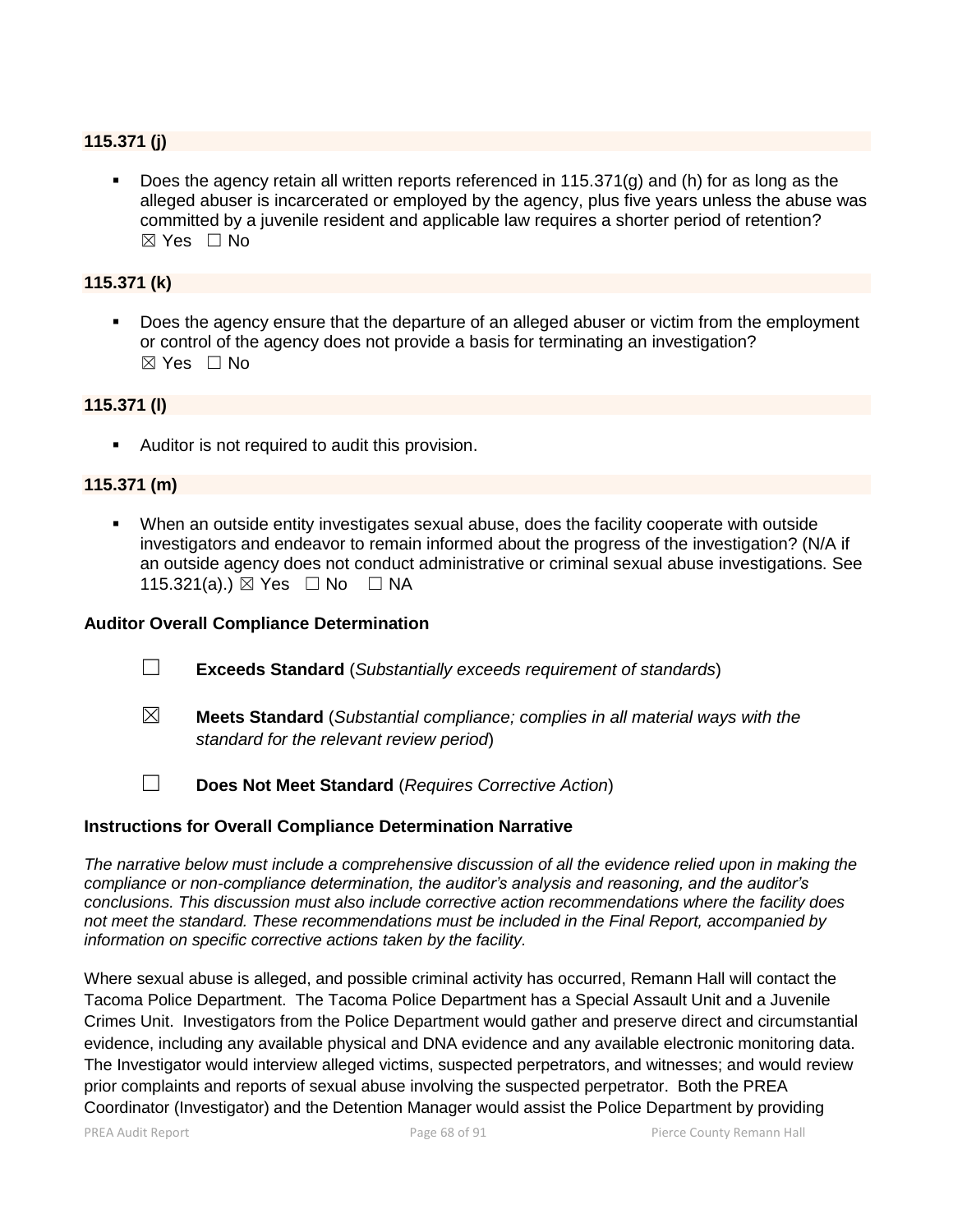electronic monitoring data, coordinating interviews and providing background information on both the suspect and the victim. Remann Hall would not terminate an investigation solely because the source of the allegation recants the allegation. Remann Hall staff would not conduct compelled interviews, those interviews would be conducted by the Police Department. The PREA Coordinator (Investigator) stated during his interviews that the credibility of an alleged victim, suspect, or witness would be assessed on an individual basis and would not be determined by the person's status as resident or staff. The Investigator stated that he would not require a resident to submit to a polygraph examination as a condition for proceeding with the investigation. Finally, the Investigator indicated all Administrative investigations: would include an effort to determine whether staff actions or failures to act contributed to the abuse; and would be documented in written reports that include a description of the physical and testimonial evidence, the reasoning behind credibility assessments, and investigative facts and findings. Criminal investigations would be documented pursuant to the Tacoma Police Department guidelines and substantiated allegations of conduct that appears to be criminal would be referred for prosecution.

Remann Hall retains all written reports for as long as the alleged abuser is incarcerated or employed plus five years. The departure of the alleged abuser or victim from the employment or control of the facility would not provide a basis for terminating an investigation.

Remann Hall reports between January 1 and December 31, 2017, two allegations of staff sexual misconduct were reported. Both allegations were unfounded. Between January 1 and December 31, 2017 one allegation of sexual harassment was reported. This allegation was also unfounded. Between January 1 and December 31, 2017 there were no non-consensual youth-on-youth sexual acts reported. Between January 1 and October 29, 2018, there has been one allegation of non-consensual youth-youth sexual misconduct. This allegation was investigated by the Tacoma Police Department and was unfounded, there was no evidence to support the allegation made by the resident that she was groped in the intake shower by an unidentified juvenile who was also taking a shower. The incident in question was determined unfounded because the shower in the intake area is a single shower and only one resident at a time can use the shower. On the date and time of this incident, the resident in question was the only resident in the Intake area. No other residents were booked into Remann Hall that day. The Auditor was given access to and reviewed the investigative file.

Based on the review of policy, (17.10 and 17.11) the review of the investigative file and the interview with the Investigator there is substantial compliance with this standard.

## **Standard 115.372: Evidentiary standard for administrative investigations**

## **All Yes/No Questions Must Be Answered by the Auditor to Complete the Report**

## **115.372 (a)**

 Is it true that the agency does not impose a standard higher than a preponderance of the evidence in determining whether allegations of sexual abuse or sexual harassment are substantiated? ⊠ Yes □ No

#### **Auditor Overall Compliance Determination**



☐ **Exceeds Standard** (*Substantially exceeds requirement of standards*)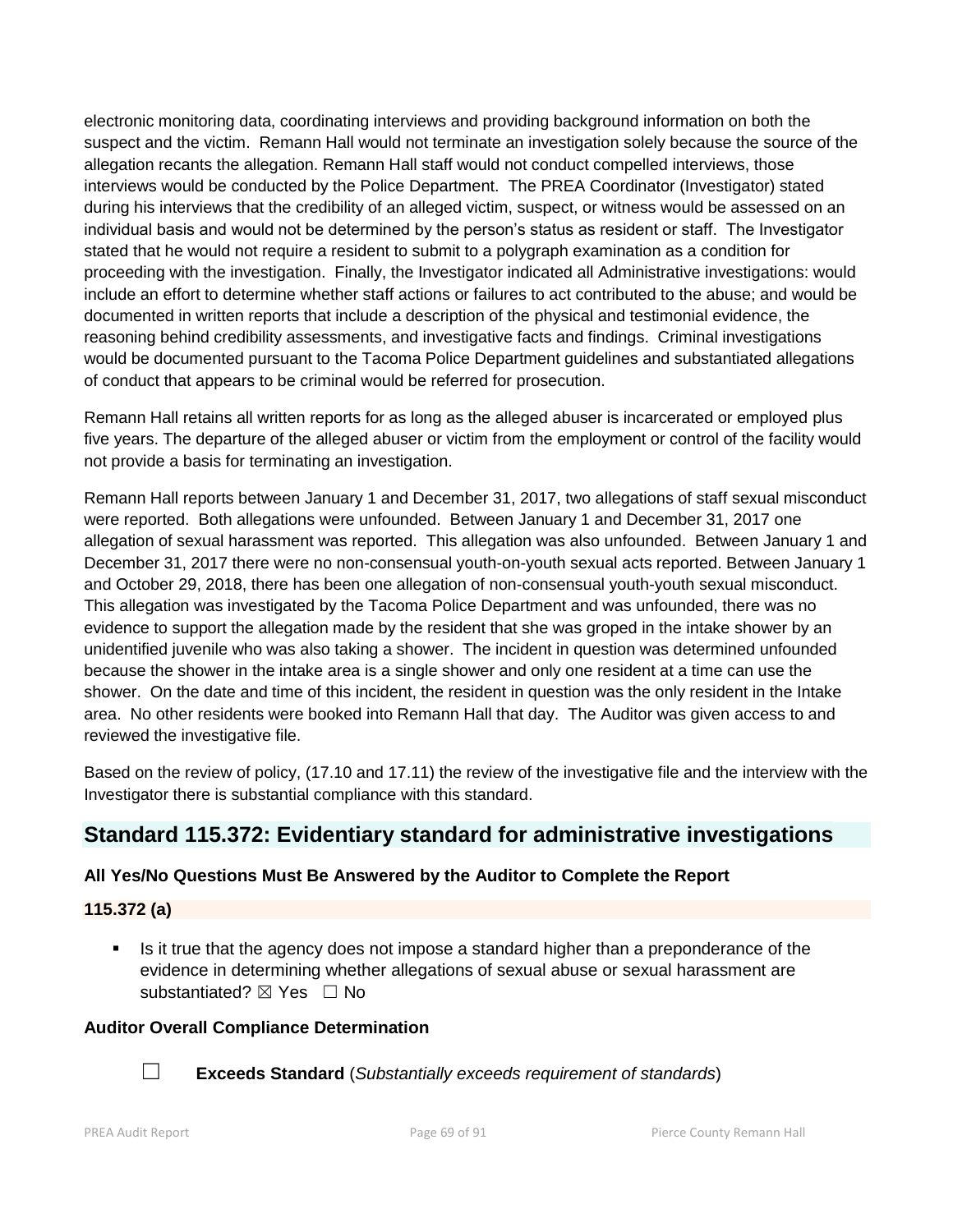☒ **Meets Standard** (*Substantial compliance; complies in all material ways with the standard for the relevant review period*)

☐ **Does Not Meet Standard** (*Requires Corrective Action*)

## **Instructions for Overall Compliance Determination Narrative**

*The narrative below must include a comprehensive discussion of all the evidence relied upon in making the compliance or non-compliance determination, the auditor's analysis and reasoning, and the auditor's conclusions. This discussion must also include corrective action recommendations where the facility does not meet the standard. These recommendations must be included in the Final Report, accompanied by information on specific corrective actions taken by the facility.*

Remann Hall has one Investigative Officer; the Investigator who is also a Correctional Supervisor was interviewed during the audit. The Investigator indicated the evidential standard for an administrative investigation was a preponderance of the evidence. The Investigative Officer received specialized training relevant to PREA specifically "Investigating Sexual Abuse in a Confinement Setting". Additionally, the Investigative Officer was interviewed and explained to the auditor in detail the steps to be taken during a PREA related investigation.

Based on the interview with the Investigative Officer there is substantial compliance with this standard.

## **Standard 115.373: Reporting to residents**

## **All Yes/No Questions Must Be Answered by the Auditor to Complete the Report**

## **115.373 (a)**

 Following an investigation into a resident's allegation that he or she suffered sexual abuse in an agency facility, does the agency inform the resident as to whether the allegation has been determined to be substantiated, unsubstantiated, or unfounded?  $\boxtimes$  Yes  $\Box$  No

## **115.373 (b)**

 If the agency did not conduct the investigation into a resident's allegation of sexual abuse in an agency facility, does the agency request the relevant information from the investigative agency in order to inform the resident? (N/A if the agency/facility is responsible for conducting administrative and criminal investigations.)  $\boxtimes$  Yes  $\Box$  No  $\boxtimes$  NA

#### **115.373 (c)**

- Following a resident's allegation that a staff member has committed sexual abuse against the resident, unless the agency has determined that the allegation is unfounded, or unless the resident has been released from custody, does the agency subsequently inform the resident whenever: The staff member is no longer posted within the resident's unit?  $\boxtimes$  Yes  $\Box$  No
- Following a resident's allegation that a staff member has committed sexual abuse against the resident, unless the agency has determined that the allegation is unfounded, or unless the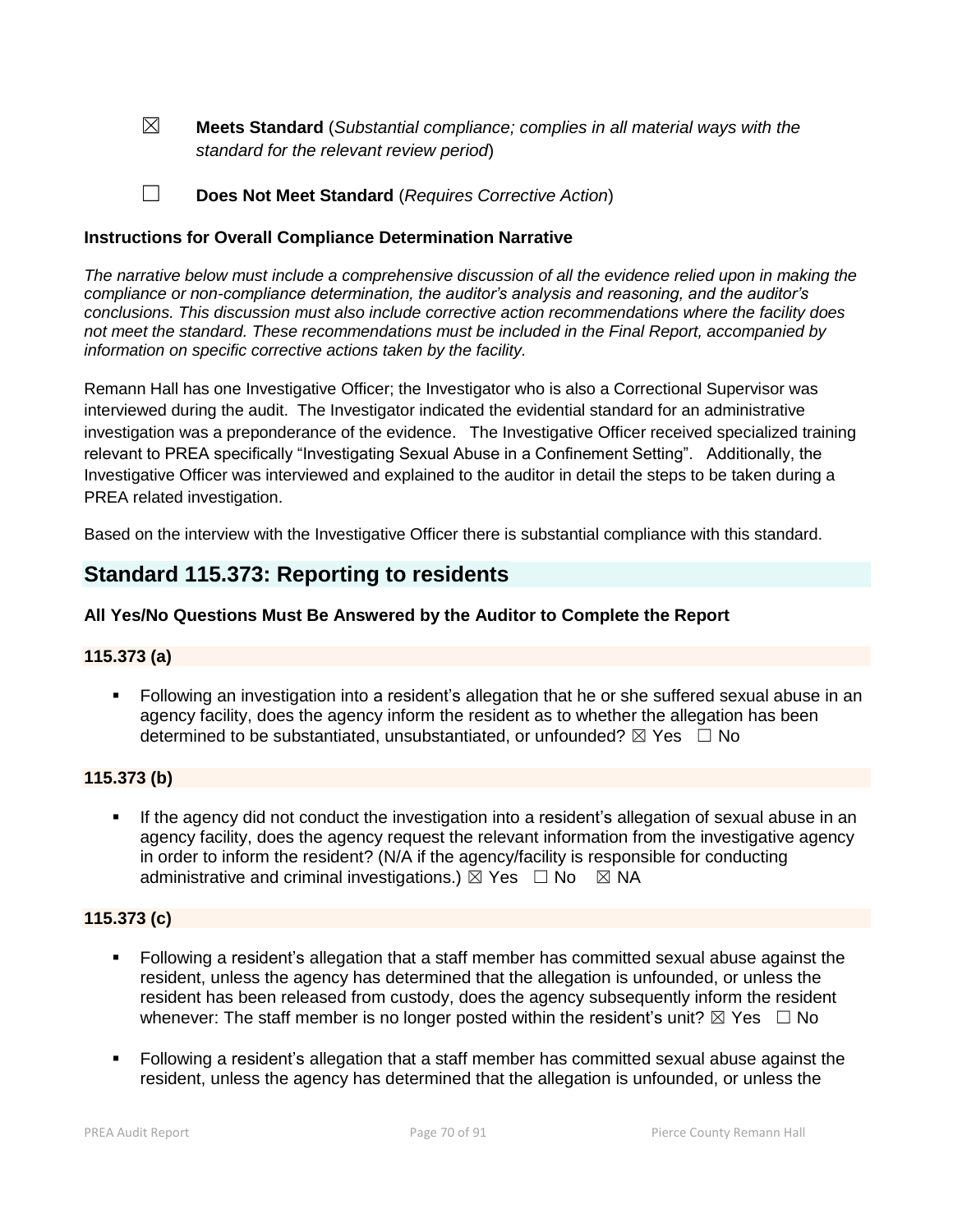resident has been released from custody, does the agency subsequently inform the resident whenever: The staff member is no longer employed at the facility?  $\boxtimes$  Yes  $\Box$  No

- Following a resident's allegation that a staff member has committed sexual abuse against the resident, unless the agency has determined that the allegation is unfounded, or unless the resident has been released from custody, does the agency subsequently inform the resident whenever: The agency learns that the staff member has been indicted on a charge related to sexual abuse in the facility?  $\boxtimes$  Yes  $\Box$  No
- Following a resident's allegation that a staff member has committed sexual abuse against the resident, unless the agency has determined that the allegation is unfounded, or unless the resident has been released from custody, does the agency subsequently inform the resident whenever: The agency learns that the staff member has been convicted on a charge related to sexual abuse within the facility?  $\boxtimes$  Yes  $\Box$  No

## **115.373 (d)**

- Following a resident's allegation that he or she has been sexually abused by another resident, does the agency subsequently inform the alleged victim whenever: The agency learns that the alleged abuser has been indicted on a charge related to sexual abuse within the facility?  $\boxtimes$  Yes  $\Box$  No
- Following a resident's allegation that he or she has been sexually abused by another resident, does the agency subsequently inform the alleged victim whenever: The agency learns that the alleged abuser has been convicted on a charge related to sexual abuse within the facility?  $\boxtimes$  Yes  $\Box$  No

## **115.373 (e)**

Does the agency document all such notifications or attempted notifications?  $\boxtimes$  Yes  $\Box$  No

#### **115.373 (f)**

**Auditor is not required to audit this provision.** 

#### **Auditor Overall Compliance Determination**

- ☐ **Exceeds Standard** (*Substantially exceeds requirement of standards*)
- ☒ **Meets Standard** (*Substantial compliance; complies in all material ways with the standard for the relevant review period*)

☐ **Does Not Meet Standard** (*Requires Corrective Action*)

#### **Instructions for Overall Compliance Determination Narrative**

*The narrative below must include a comprehensive discussion of all the evidence relied upon in making the compliance or non-compliance determination, the auditor's analysis and reasoning, and the auditor's conclusions. This discussion must also include corrective action recommendations where the facility does*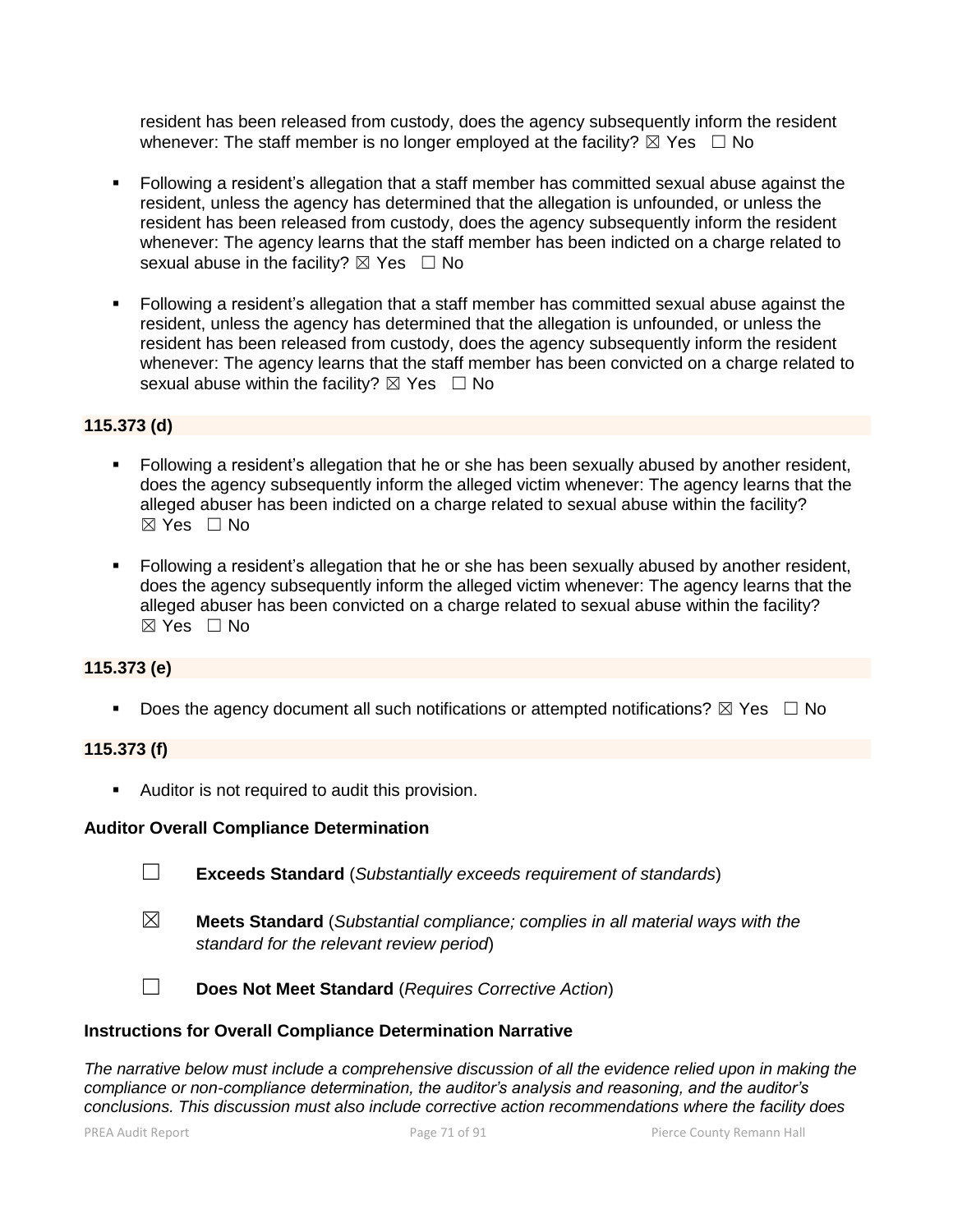*not meet the standard. These recommendations must be included in the Final Report, accompanied by information on specific corrective actions taken by the facility.*

Residents are informed of the results of the investigation. That information includes whether the staff member is working in the resident's unit; the staff member's employment status with the agency; the staff member has been indicted and/or the staff member has been convicted. In addition, if the alleged abuser is a resident, the resident victim would be informed if the alleged abuser was indicted and or convicted. All notifications are documented.

The Auditor notes Policy 17.11 page 6, section VII, paragraph C states, At the completion of a criminal investigation, the Detention Manager will notify the victim as appropriate and document the notification. The youth will be informed whether the allegation has been substantiated, unsubstantiated, or unfounded. Remann Hall will collect relevant information from the investigating agency to inform the youth if necessary. After an allegation of sexual abuse has been made between a youth and staff member, Remann Hall will inform the youth whenever: the staff member is no longer employed at the facility, the agency learns that the staff member has been indicted or convicted on a charge of sexual abuse within the facility.

After an allegation of sexual abuse has been made between a youth and another youth, Remann Hall will inform the youth whenever the alleged abuser has been indicted or convicted on a charge related to sexual abuse within the facility. All attempts to notify will be documented. The Investigative file reviewed by the auditor does contain a copy of a letter sent to the released resident. The letter stated that the investigation into her allegations was conducted and determined to be unfounded. There is substantial compliance with this standard.

# **DISCIPLINE**

## **Standard 115.376: Disciplinary sanctions for staff**

## **All Yes/No Questions Must Be Answered by the Auditor to Complete the Report**

## **115.376 (a)**

 Are staff subject to disciplinary sanctions up to and including termination for violating agency sexual abuse or sexual harassment policies?  $\boxtimes$  Yes  $\Box$  No

## **115.376 (b)**

Is termination the presumptive disciplinary sanction for staff who have engaged in sexual abuse? ☒ Yes ☐ No

## **115.376 (c)**

 Are disciplinary sanctions for violations of agency policies relating to sexual abuse or sexual harassment (other than actually engaging in sexual abuse) commensurate with the nature and circumstances of the acts committed, the staff member's disciplinary history, and the sanctions imposed for comparable offenses by other staff with similar histories?  $\boxtimes$  Yes  $\Box$  No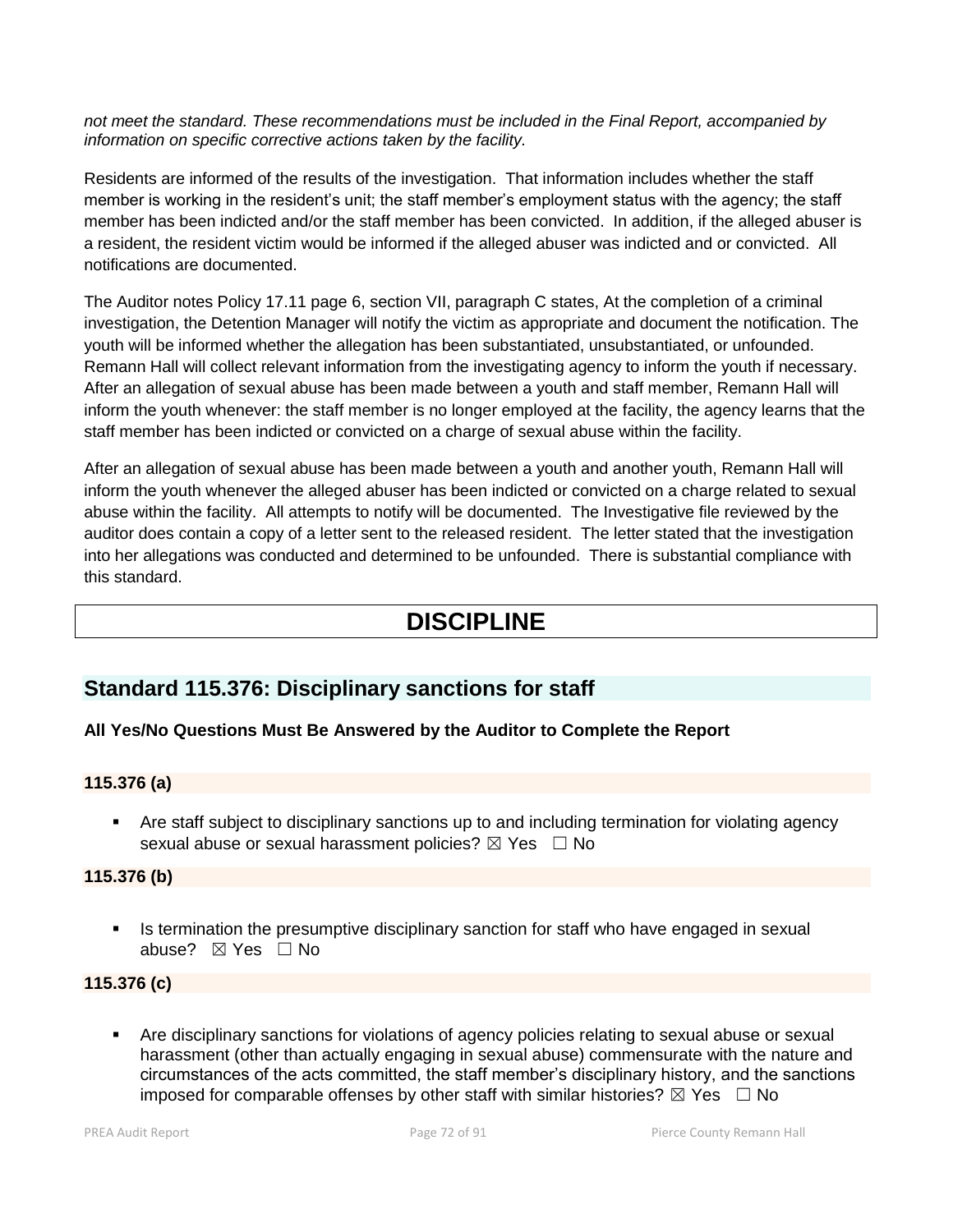#### **115.376 (d)**

- Are all terminations for violations of agency sexual abuse or sexual harassment policies, or resignations by staff who would have been terminated if not for their resignation, reported to: Law enforcement agencies (unless the activity was clearly not criminal)?  $\boxtimes$  Yes  $\Box$  No
- Are all terminations for violations of agency sexual abuse or sexual harassment policies, or resignations by staff who would have been terminated if not for their resignation, reported to: Relevant licensing bodies?  $\boxtimes$  Yes  $\Box$  No

#### **Auditor Overall Compliance Determination**

- ☐ **Exceeds Standard** (*Substantially exceeds requirement of standards*)
- ☒ **Meets Standard** (*Substantial compliance; complies in all material ways with the standard for the relevant review period*)
- ☐ **Does Not Meet Standard** (*Requires Corrective Action*)

### **Instructions for Overall Compliance Determination Narrative**

*The narrative below must include a comprehensive discussion of all the evidence relied upon in making the compliance or non-compliance determination, the auditor's analysis and reasoning, and the auditor's conclusions. This discussion must also include corrective action recommendations where the facility does not meet the standard. These recommendations must be included in the Final Report, accompanied by information on specific corrective actions taken by the facility.*

Remann Hall staff members are subject to disciplinary sanctions up to and including termination for violating agency sexual abuse or sexual harassment policies. Interviews with Human Resource staff confirm that if necessary, appropriate sanctions are available for violations of Remann Hall Policy relating to PREA. Pursuant to Policy 17.10, section 3, paragraph B, it is the policy of the Pierce County Juvenile Court to ensure that sexual activity between staff and juveniles, volunteers or contract personnel and juveniles, and juveniles and juveniles, regardless of consensual status are prohibited and subject to administrative and criminal disciplinary sanctions. All employees, volunteers and independent contractors are expected to have a clear understanding that the department strictly prohibits any type of sexual relationship with an individual under department supervision to be a serious breach of the standards of employee conduct and these relationships will not be tolerated. Engaging in a personal and/or sexual relationship may result in employment termination and/or termination of the contractual or volunteer status. Staff shall be subject to disciplinary sanctions up to and including termination for violating agency sexual abuse or sexual harassment policies.

In the past 12 months no staff members have violated the agency sexual harassment policy. Disciplinary sanctions for violations of agency policies relating to sexual abuse or sexual harassment are commensurate with the nature and circumstances of the acts committed.

# **Standard 115.377: Corrective action for contractors and volunteers**

# **All Yes/No Questions Must Be Answered by the Auditor to Complete the Report**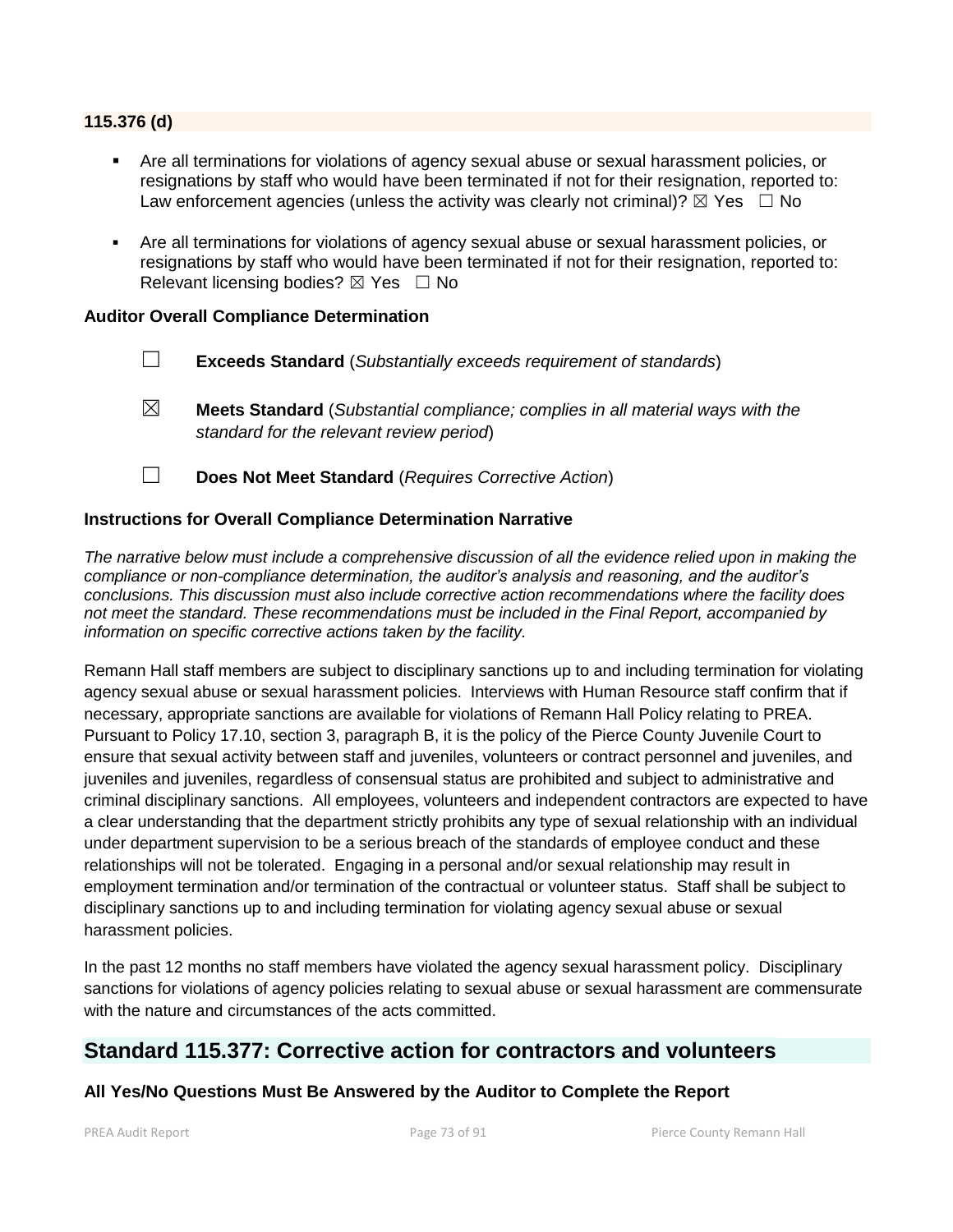#### **115.377 (a)**

- Is any contractor or volunteer who engages in sexual abuse prohibited from contact with residents? ⊠ Yes □ No
- Is any contractor or volunteer who engages in sexual abuse reported to: Law enforcement agencies (unless the activity was clearly not criminal)?  $\boxtimes$  Yes  $\Box$  No
- Is any contractor or volunteer who engages in sexual abuse reported to: Relevant licensing bodies? ⊠ Yes □ No

#### **115.377 (b)**

In the case of any other violation of agency sexual abuse or sexual harassment policies by a contractor or volunteer, does the facility take appropriate remedial measures, and consider whether to prohibit further contact with residents?  $\boxtimes$  Yes  $\Box$  No

#### **Auditor Overall Compliance Determination**

- ☐ **Exceeds Standard** (*Substantially exceeds requirement of standards*)
- ☒ **Meets Standard** (*Substantial compliance; complies in all material ways with the standard for the relevant review period*)
- ☐ **Does Not Meet Standard** (*Requires Corrective Action*)

#### **Instructions for Overall Compliance Determination Narrative**

*The narrative below must include a comprehensive discussion of all the evidence relied upon in making the compliance or non-compliance determination, the auditor's analysis and reasoning, and the auditor's conclusions. This discussion must also include corrective action recommendations where the facility does not meet the standard. These recommendations must be included in the Final Report, accompanied by information on specific corrective actions taken by the facility.*

Remann Hall policy requires that contractors or volunteers who engage in sexual abuse or sexual harassment are reported to law enforcement and to relevant licensing bodies. In these cases, contractors or volunteers who have been found to have violated Remann Hall PREA Policies are not allowed contact with residents. Pursuant to Policy 17.10, section 3, paragraph B, it is the policy of the Pierce County Juvenile Court to ensure that sexual activity between staff and juveniles, volunteers or contract personnel and juveniles, and juveniles and juveniles, regardless of consensual status are prohibited and subject to administrative and criminal disciplinary sanctions. All employees, volunteers and independent contractors are expected to have a clear understanding that the department strictly prohibits any type of sexual relationship with an individual under department supervision to be a serious breach of the standards of employee conduct and these relationships will not be tolerated. Engaging in a personal and/or sexual relationship may result in employment termination and/or termination of the contractual or volunteer status. Staff shall be subject to disciplinary sanctions up to and including termination for violating agency sexual abuse or sexual harassment policies.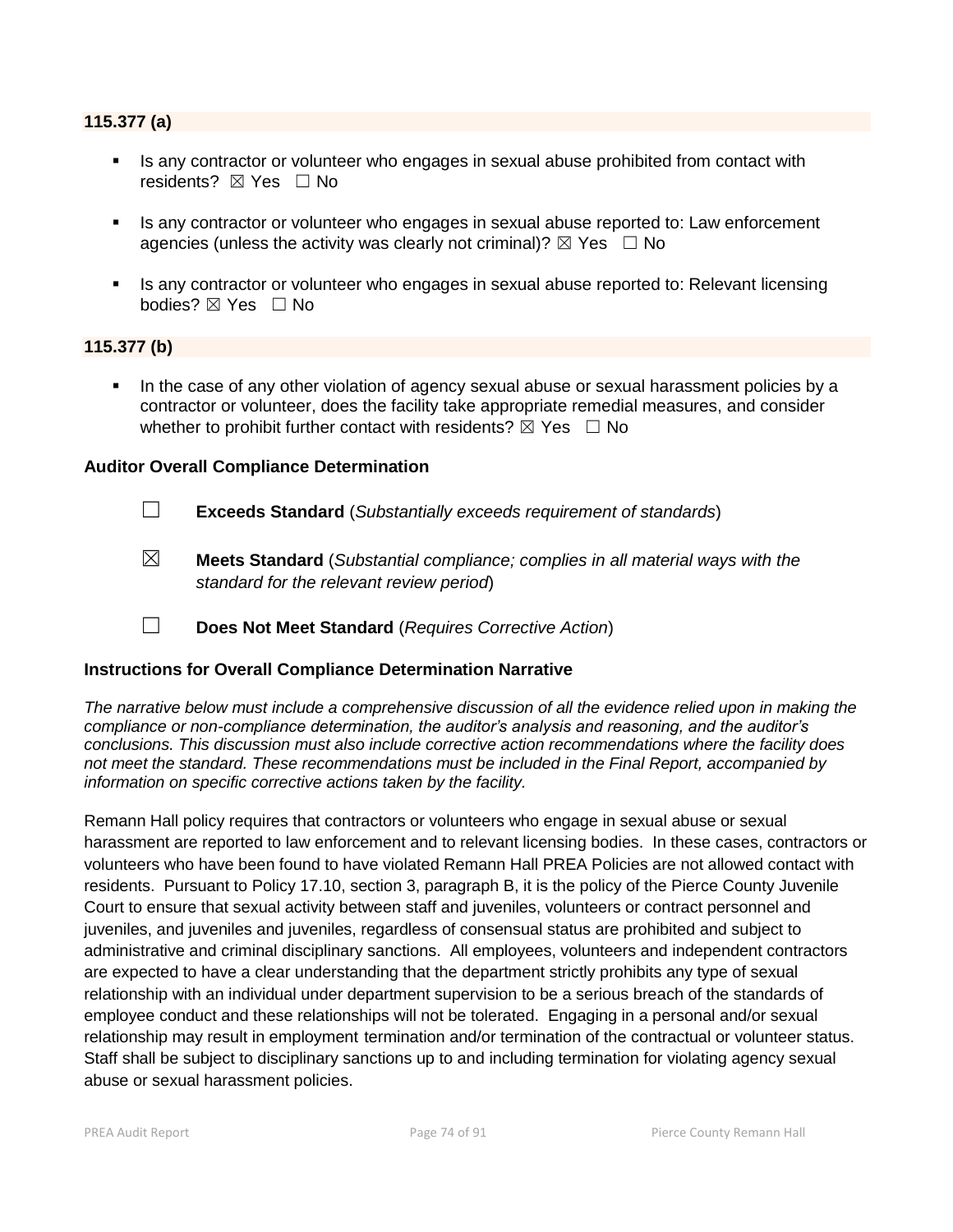There have been no incidents of contractors or volunteers violating Remann Hall PREA policies within the past 12 months.

# **Standard 115.378: Interventions and disciplinary sanctions for residents**

# **All Yes/No Questions Must Be Answered by the Auditor to Complete the Report**

# **115.378 (a)**

 Following an administrative finding that a resident engaged in resident-on-resident sexual abuse, or following a criminal finding of guilt for resident-on-resident sexual abuse, may residents be subject to disciplinary sanctions only pursuant to a formal disciplinary process?  $\boxtimes$  Yes  $\Box$  No

#### **115.378 (b)**

- Are disciplinary sanctions commensurate with the nature and circumstances of the abuse committed, the resident's disciplinary history, and the sanctions imposed for comparable offenses by other residents with similar histories?  $\boxtimes$  Yes  $\Box$  No
- In the event a disciplinary sanction results in the isolation of a resident, does the agency ensure the resident is not denied daily large-muscle exercise?  $\boxtimes$  Yes  $\Box$  No
- In the event a disciplinary sanction results in the isolation of a resident, does the agency ensure the resident is not denied access to any legally required educational programming or special education services?  $\boxtimes$  Yes  $\Box$  No
- In the event a disciplinary sanction results in the isolation of a resident, does the agency ensure the resident receives daily visits from a medical or mental health care clinician?  $\boxtimes$  Yes  $\Box$  No
- In the event a disciplinary sanction results in the isolation of a resident, does the resident also have access to other programs and work opportunities to the extent possible?  $\boxtimes$  Yes  $\Box$  No

# **115.378 (c)**

 When determining what types of sanction, if any, should be imposed, does the disciplinary process consider whether a resident's mental disabilities or mental illness contributed to his or her behavior? ⊠ Yes □ No

#### **115.378 (d)**

- If the facility offers therapy, counseling, or other interventions designed to address and correct underlying reasons or motivations for the abuse, does the facility consider whether to offer the offending resident participation in such interventions?  $\boxtimes$  Yes  $\Box$  No
- If the agency requires participation in such interventions as a condition of access to any rewards-based behavior management system or other behavior-based incentives, does it always refrain from requiring such participation as a condition to accessing general programming or education?  $\boxtimes$  Yes  $\Box$  No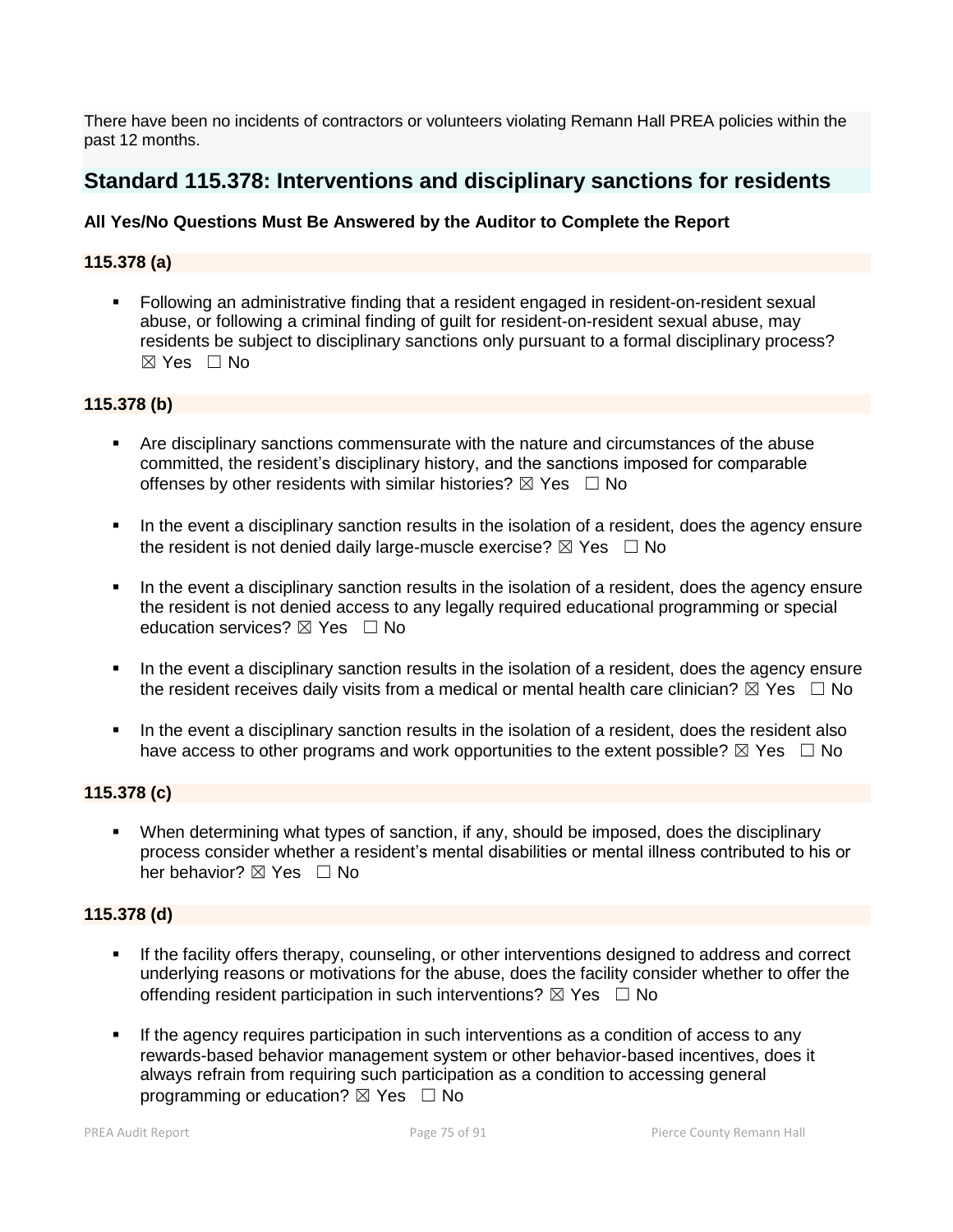#### **115.378 (e)**

 Does the agency discipline a resident for sexual contact with staff only upon a finding that the staff member did not consent to such contact?  $\boxtimes$  Yes  $\Box$  No

### **115.378 (f)**

 For the purpose of disciplinary action does a report of sexual abuse made in good faith based upon a reasonable belief that the alleged conduct occurred NOT constitute falsely reporting an incident or lying, even if an investigation does not establish evidence sufficient to substantiate the allegation?  $\boxtimes$  Yes  $\Box$  No

### **115.378 (g)**

 Does the agency always refrain from considering non-coercive sexual activity between residents to be sexual abuse? (N/A if the agency does not prohibit all sexual activity between residents.)  $\boxtimes$  Yes  $\Box$  No  $\Box$  NA

#### **Auditor Overall Compliance Determination**

- ☐ **Exceeds Standard** (*Substantially exceeds requirement of standards*)
- ☒ **Meets Standard** (*Substantial compliance; complies in all material ways with the standard for the relevant review period*)
- ☐ **Does Not Meet Standard** (*Requires Corrective Action*)

#### **Instructions for Overall Compliance Determination Narrative**

*The narrative below must include a comprehensive discussion of all the evidence relied upon in making the compliance or non-compliance determination, the auditor's analysis and reasoning, and the auditor's conclusions. This discussion must also include corrective action recommendations where the facility does not meet the standard. These recommendations must be included in the Final Report, accompanied by information on specific corrective actions taken by the facility.*

Residents are subject to disciplinary sanctions following an administrative finding that the resident engaged in resident on resident sexual abuse or following a criminal finding of resident on resident sexual abuse. The sanctions are commensurate with the circumstances of the abuse committed. Appropriate rights and responsibilities are afforded to the resident during the disciplinary hearing process. The residents are provided the opportunity to work with Mental Health staff to correct underlying reasons or motivations for the abuse. Residents can be disciplined for sexual contact with staff if the staff member did not consent to such contact. Remann Hall prohibits all sexual activity between residents and disciplines residents for such activity. Remann Hall prohibits disciplinary action for a report of sexual abuse made in good faith based upon a reasonable belief that the alleged conduct occurred, even if an investigation does not establish evidence enough to substantiate the allegation. The agency prohibits all sexual activity between residents and disciplines residents for such activity, the agency deems such activity to constitute sexual abuse only if it determines that the activity is coerced.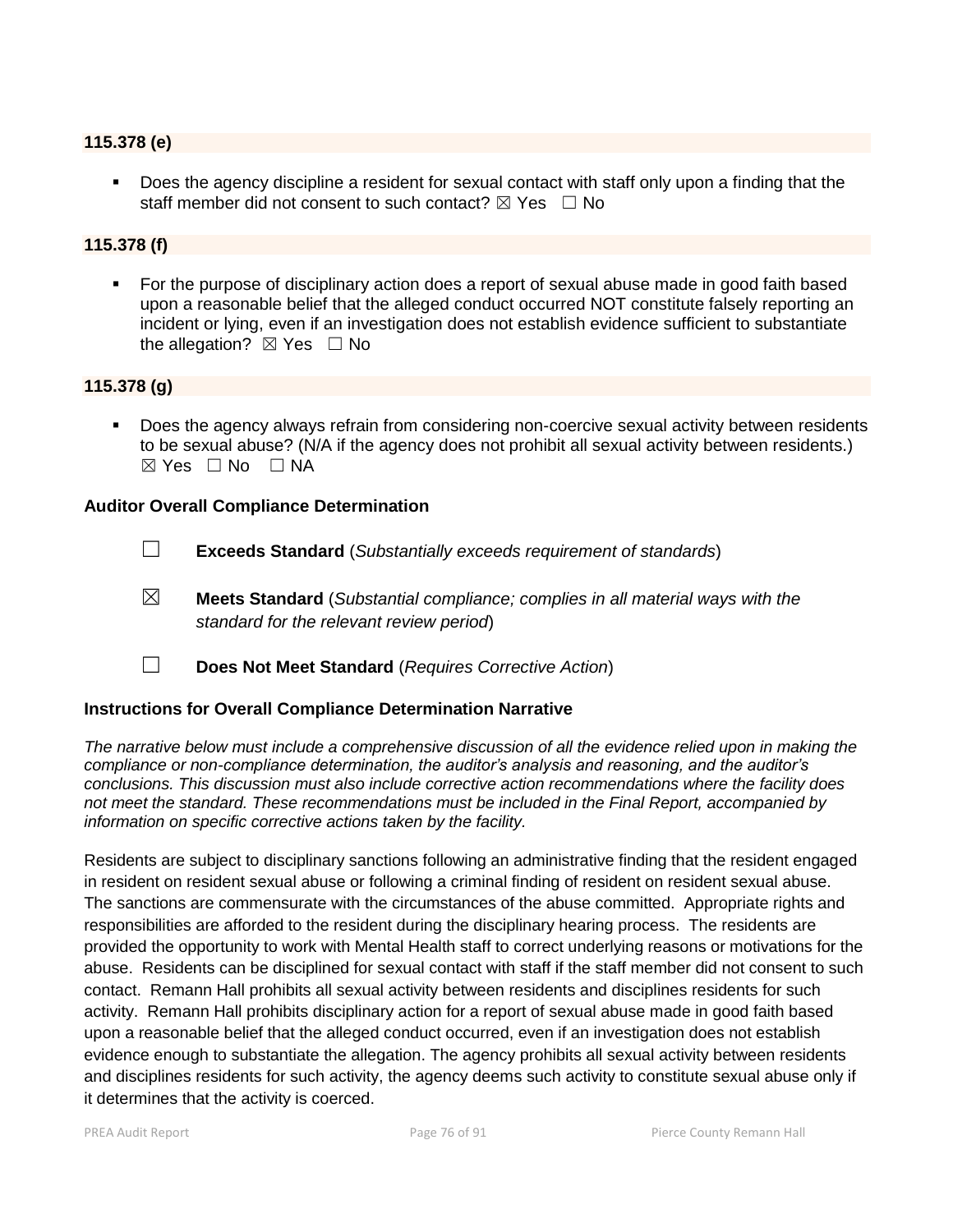The Auditor was satisfied based on discussion with the PREA Coordinator and the Detention Manger that there is no use of isolation at Remann Hall. Specifically, at Remann Hall there are seven (7) single cell housing units. Each housing unit has programming space including education opportunities that allows for residents to participate in programs. Residents can be kept separate as necessary and still participate in daily activities without being confined to their cells. The residents are provided the opportunity to work with mental health staff to correct underlying reasons or motivations for the abuse. This was verified during an interview with mental health staff. The Mental Health staff member indicated she would provide services to perpetrators if so desired and if necessary would connect the perpetrator with resources in the community.

There have been no reported instances of sexual abuse or harassment among residents at Remann Hall in the past 12 months. There is substantial compliance with this standard.

# **MEDICAL AND MENTAL CARE**

# **Standard 115.381: Medical and mental health screenings; history of sexual abuse**

# **All Yes/No Questions Must Be Answered by the Auditor to Complete the Report**

# **115.381 (a)**

 If the screening pursuant to § 115.341 indicates that a resident has experienced prior sexual victimization, whether it occurred in an institutional setting or in the community, do staff ensure that the resident is offered a follow-up meeting with a medical or mental health practitioner within 14 days of the intake screening?  $\boxtimes$  Yes  $\Box$  No

# **115.381 (b)**

If the screening pursuant to  $\S$  115.341 indicates that a resident has previously perpetrated sexual abuse, whether it occurred in an institutional setting or in the community, do staff ensure that the resident is offered a follow-up meeting with a mental health practitioner within 14 days of the intake screening?  $\boxtimes$  Yes  $\Box$  No

# **115.381 (c)**

 Is any information related to sexual victimization or abusiveness that occurred in an institutional setting strictly limited to medical and mental health practitioners and other staff as necessary to inform treatment plans and security management decisions, including housing, bed, work, education, and program assignments, or as otherwise required by Federal, State, or local law?  $\boxtimes$  Yes  $\Box$  No

### **115.381 (d)**

 Do medical and mental health practitioners obtain informed consent from residents before reporting information about prior sexual victimization that did not occur in an institutional setting, unless the resident is under the age of 18?  $\boxtimes$  Yes  $\Box$  No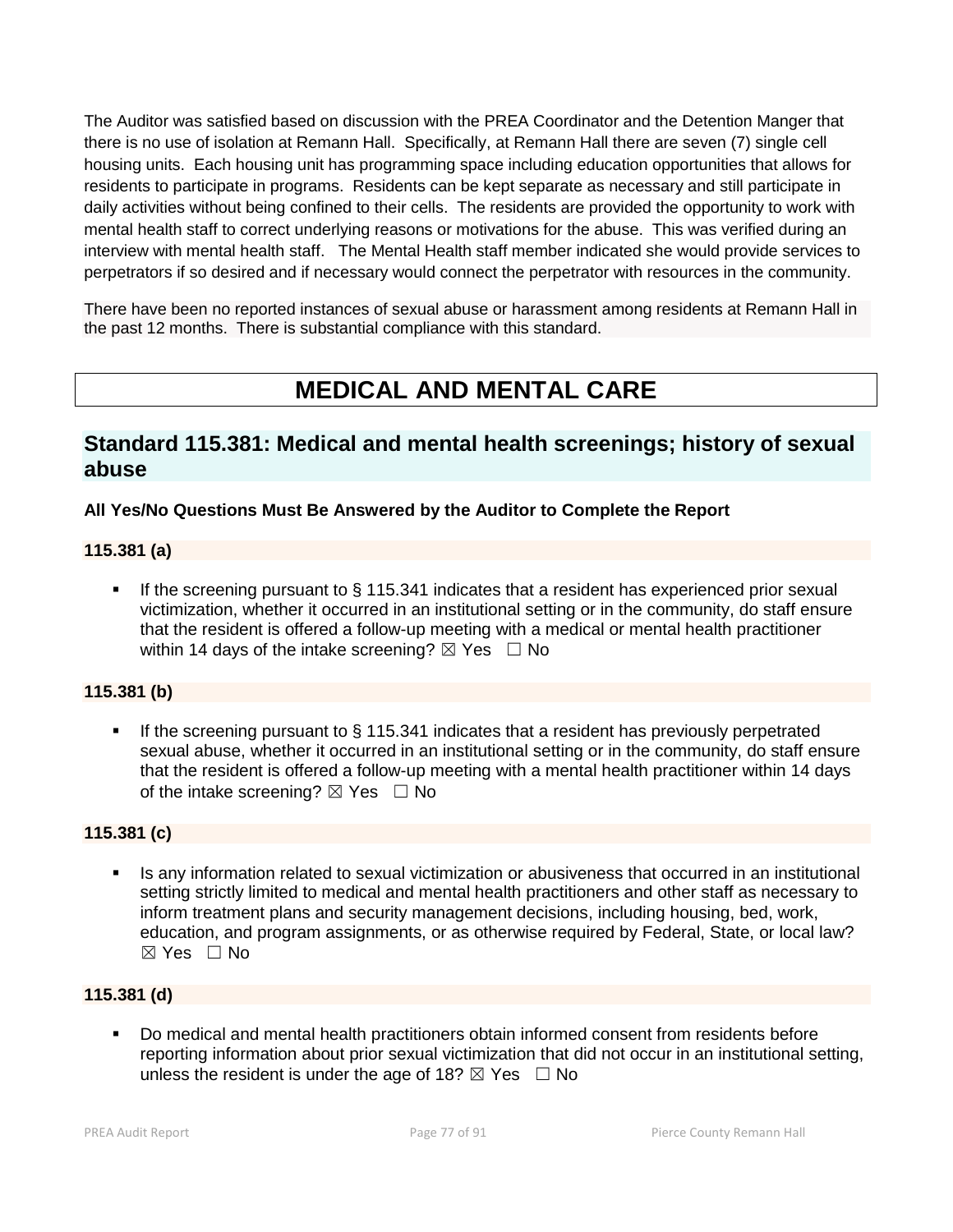### **Auditor Overall Compliance Determination**

- ☐ **Exceeds Standard** (*Substantially exceeds requirement of standards*)
- ☒ **Meets Standard** (*Substantial compliance; complies in all material ways with the standard for the relevant review period*)
- 
- ☐ **Does Not Meet Standard** (*Requires Corrective Action*)

#### **Instructions for Overall Compliance Determination Narrative**

*The narrative below must include a comprehensive discussion of all the evidence relied upon in making the compliance or non-compliance determination, the auditor's analysis and reasoning, and the auditor's conclusions. This discussion must also include corrective action recommendations where the facility does not meet the standard. These recommendations must be included in the Final Report, accompanied by information on specific corrective actions taken by the facility.*

Remann Hall provides a follow-up meeting with medical and mental health practitioner for residents who disclose any prior sexual victimization during screening. Residents who have previously perpetrated sexual abuse are offered a follow up meeting with a mental health practitioner.

The Mental Health staff member indicated during her interview that sexual predators are offered treatment both at the facility and if necessary appropriate arrangements are made for assistance in the community. Treatment plans, and information related to sexual victimization or abusiveness are limited to mental health practitioners as necessary. Appropriate rules concerning private medical information are strictly enforced. Residents are made aware of the reporting requirements and what is considered protected information.

Medical and Mental Health staff members work together to collect and monitor information that indicates prior sexual victimization. In addition, if the resident reports being a predator that information is appropriately documented. Follow-up by Mental Health staff and re-assessment is provided as needed. This follow-up occurs within 14 days of intake. Any information pertaining to victimization or predatory behavior is limited to a need to know basis. Classification and Custodial staff are informed for security and housing. Interviews with staff confirm compliance to this standard.

The LPN indicated during her interview that information (i.e. related to sexual victimization or abusiveness) is provided only to staff who have a need to know and is shared in a way that allows for good decision making. Appropriate Child Protective Agencies would be notified about prior sexual victimization that did not occur at Remann Hall. The relevant information is used to inform mental health treatment plans, and security decisions, such as housing, education, and program assignments. Medical clinical notes are maintained separately from the resident files.

Based on interviews with both LPN's and the Mental Health professional there is substantial compliance with this standard.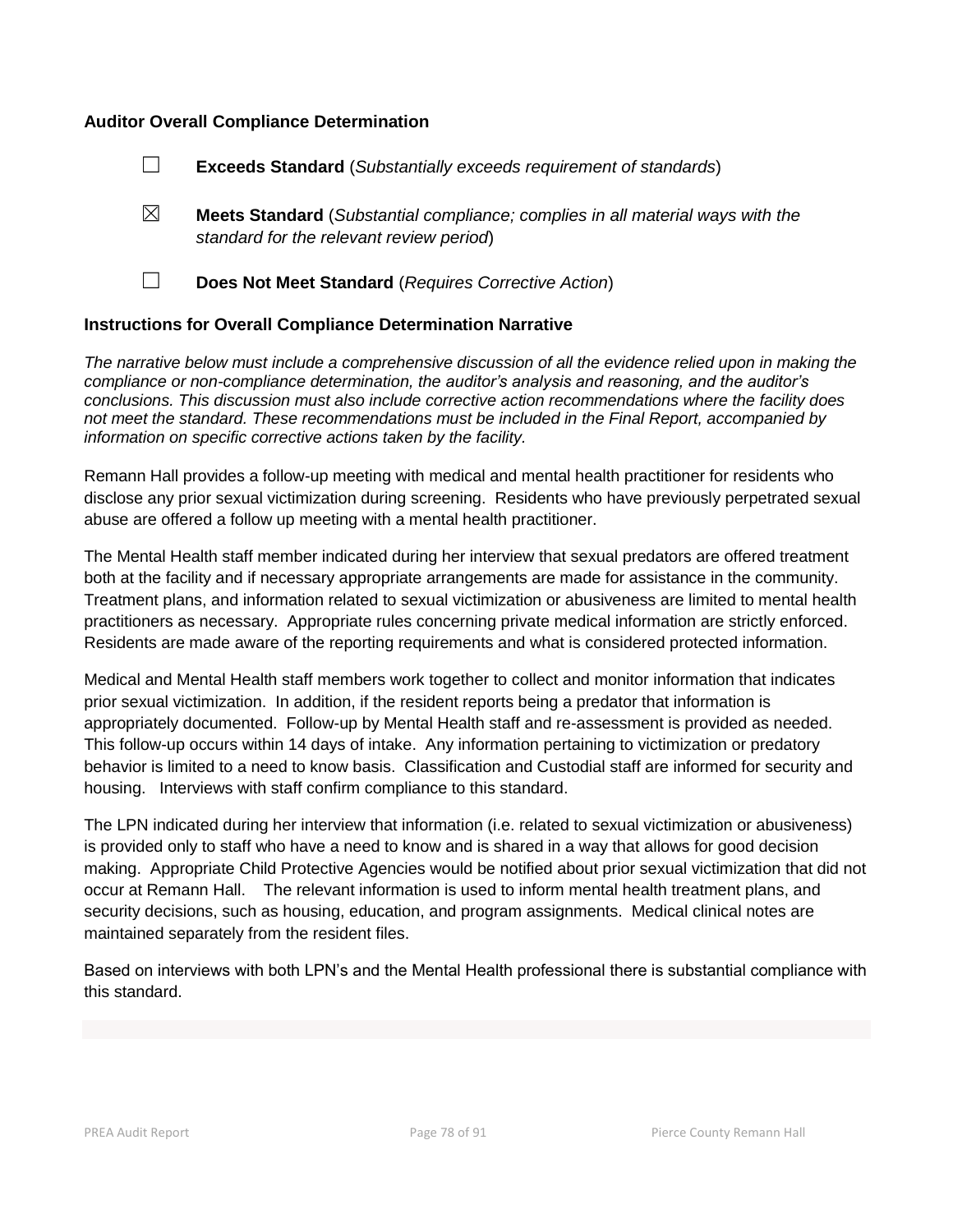# **Standard 115.382: Access to emergency medical and mental health services**

# **All Yes/No Questions Must Be Answered by the Auditor to Complete the Report**

### **115.382 (a)**

 Do resident victims of sexual abuse receive timely, unimpeded access to emergency medical treatment and crisis intervention services, the nature and scope of which are determined by medical and mental health practitioners according to their professional judgment?  $\boxtimes$  Yes  $\Box$  No

#### **115.382 (b)**

- If no qualified medical or mental health practitioners are on duty at the time a report of recent sexual abuse is made, do staff first responders take preliminary steps to protect the victim pursuant to § 115.362?  $\boxtimes$  Yes  $\Box$  No
- Do staff first responders immediately notify the appropriate medical and mental health practitioners?  $\boxtimes$  Yes  $\Box$  No

### **115.382 (c)**

 Are resident victims of sexual abuse offered timely information about and timely access to emergency contraception and sexually transmitted infections prophylaxis, in accordance with professionally accepted standards of care, where medically appropriate?  $\boxtimes$  Yes  $\Box$  No

#### **115.382 (d)**

 Are treatment services provided to the victim without financial cost and regardless of whether the victim names the abuser or cooperates with any investigation arising out of the incident? ☒ Yes ☐ No

#### **Auditor Overall Compliance Determination**

- ☐ **Exceeds Standard** (*Substantially exceeds requirement of standards*)
- ☒ **Meets Standard** (*Substantial compliance; complies in all material ways with the standard for the relevant review period*)
- ☐ **Does Not Meet Standard** (*Requires Corrective Action*)

#### **Instructions for Overall Compliance Determination Narrative**

*The narrative below must include a comprehensive discussion of all the evidence relied upon in making the compliance or non-compliance determination, the auditor's analysis and reasoning, and the auditor's conclusions. This discussion must also include corrective action recommendations where the facility does not meet the standard. These recommendations must be included in the Final Report, accompanied by information on specific corrective actions taken by the facility.*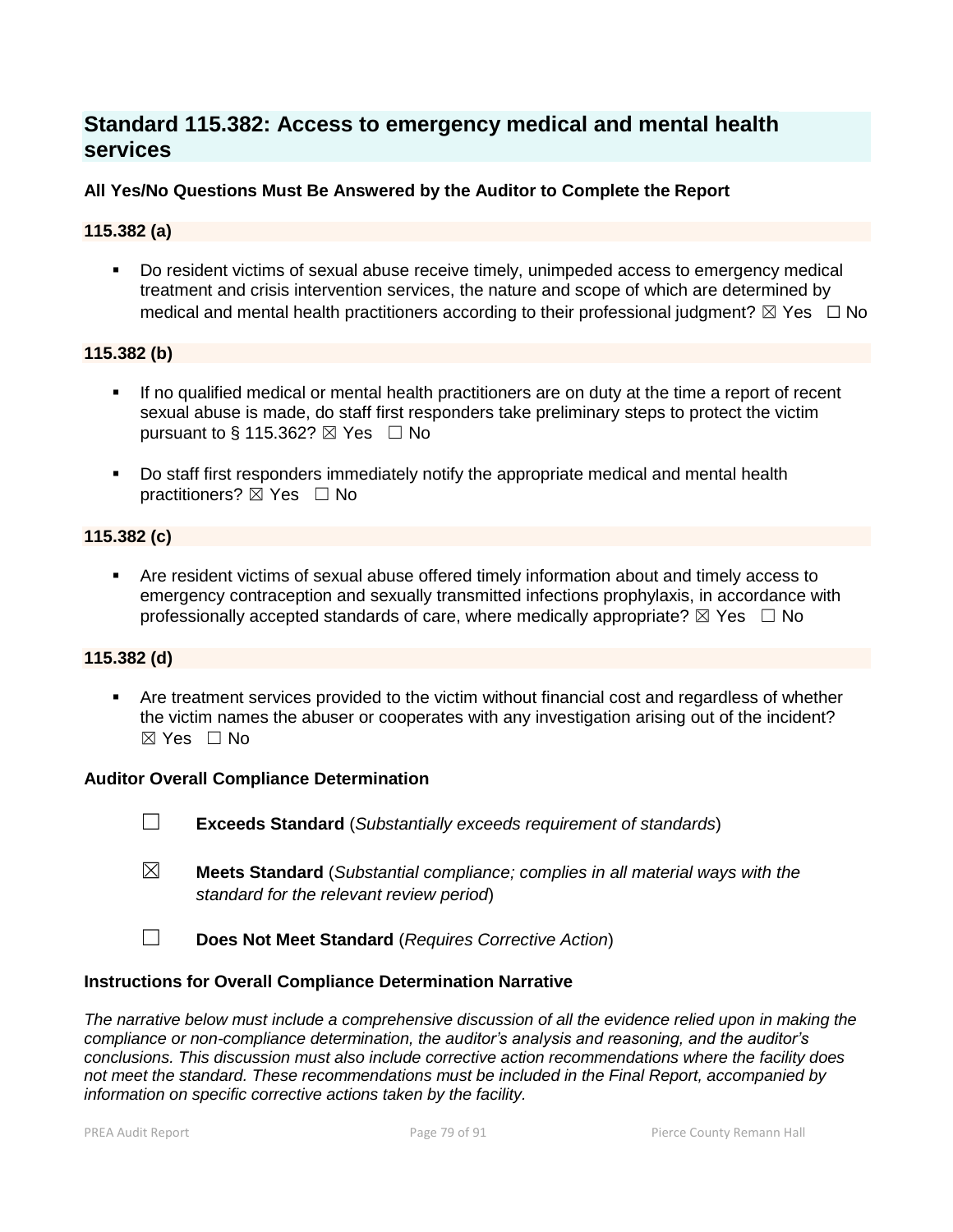Medical and Mental Health Staff members provide access to emergency treatment as necessary. Upon notification both Medical and Mental Health staff determine a course of action base on their professional iudgment. Treatment is timely, and in accordance with professionally accepted standards. Treatment is provided without cost regardless of the cooperation level of the victim. Interviews with medical staff and mental health staff members confirm adherence to this standard.

Remann Hall procedure states that residents would be taken or referred to Mary Bridge Hospital for unimpeded access to emergency medical treatment and crisis intervention services. The Mary Bridge Hospital sexual assault protocol makes it possible for victims of sexual assault to receive prompt and compassionate emergency care from medical professionals who understand victimization; and streamline the examination time and the medical evidence-gathering process.

Mental Health care is offered by the Sexual Assault Center of Pierce County and their advocate would be at the hospital with the resident victim. Treatment for these services is at no cost to the resident. Access to information about emergency contraception and sexually transmitted infections prophylaxis would be provided by Medical Staff at the hospital and followed up by Medical Staff at Remann Hall.

Pursuant to RCW 7.68.170 Examination costs of sexual assault victims paid by state. No costs incurred by a hospital or other emergency medical facility for the examination of the victim of a sexual assault, when such examination is performed for the purposes of gathering evidence for possible prosecution, shall be billed or charged directly or indirectly to the victim of such assault. Such costs shall be paid by the state pursuant to this chapter.

Based on interviews with Medical staff and Mental Health staff and a review of the information provided by Mary Bridge Hospital and the RCW 7.68.170, there is substantial compliance with this standard.

# **Standard 115.383: Ongoing medical and mental health care for sexual abuse victims and abusers**

# **All Yes/No Questions Must Be Answered by the Auditor to Complete the Report**

# **115.383 (a)**

 Does the facility offer medical and mental health evaluation and, as appropriate, treatment to all residents who have been victimized by sexual abuse in any prison, jail, lockup, or juvenile facility? ⊠ Yes □ No

# **115.383 (b)**

 Does the evaluation and treatment of such victims include, as appropriate, follow-up services, treatment plans, and, when necessary, referrals for continued care following their transfer to, or placement in, other facilities, or their release from custody?  $\boxtimes$  Yes  $\Box$  No

# **115.383 (c)**

Does the facility provide such victims with medical and mental health services consistent with the community level of care?  $\boxtimes$  Yes  $\Box$  No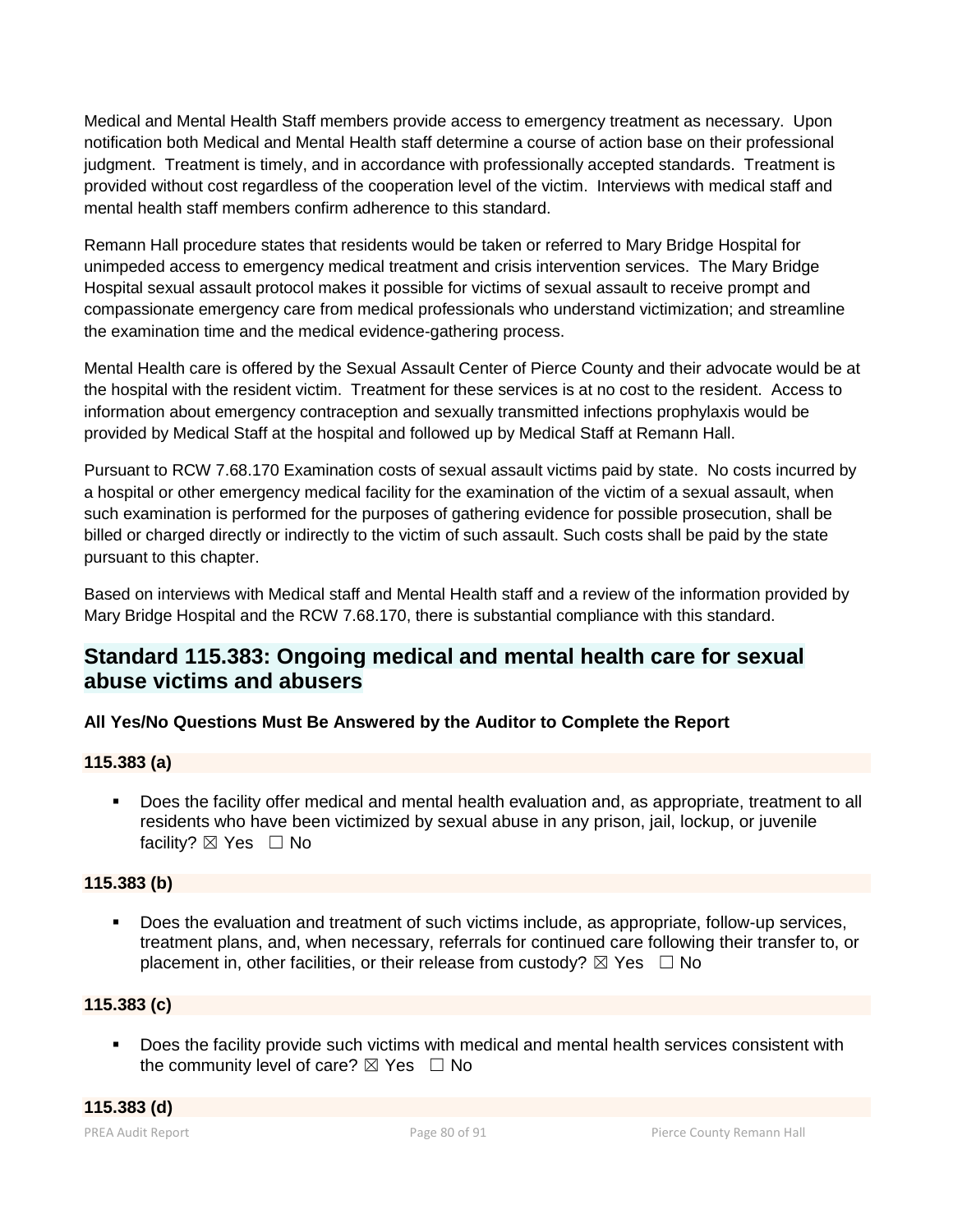Are resident victims of sexually abusive vaginal penetration while incarcerated offered pregnancy tests? (N/A if all-male facility.)  $\boxtimes$  Yes  $\Box$  No  $\Box$  NA

# **115.383 (e)**

 If pregnancy results from the conduct described in paragraph § 115.383(d), do such victims receive timely and comprehensive information about and timely access to all lawful pregnancyrelated medical services? (N/A if all-male facility.)  $\boxtimes$  Yes  $\Box$  No  $\Box$  NA

# **115.383 (f)**

 Are resident victims of sexual abuse while incarcerated offered tests for sexually transmitted infections as medically appropriate?  $\boxtimes$  Yes  $\Box$  No

# **115.383 (g)**

 Are treatment services provided to the victim without financial cost and regardless of whether the victim names the abuser or cooperates with any investigation arising out of the incident? ☒ Yes ☐ No

### **115.383 (h)**

 Does the facility attempt to conduct a mental health evaluation of all known resident-on-resident abusers within 60 days of learning of such abuse history and offer treatment when deemed appropriate by mental health practitioners?  $\boxtimes$  Yes  $\Box$  No

# **Auditor Overall Compliance Determination**

- ☐ **Exceeds Standard** (*Substantially exceeds requirement of standards*)
- ☒ **Meets Standard** (*Substantial compliance; complies in all material ways with the standard for the relevant review period*)

☐ **Does Not Meet Standard** (*Requires Corrective Action*)

#### **Instructions for Overall Compliance Determination Narrative**

*The narrative below must include a comprehensive discussion of all the evidence relied upon in making the compliance or non-compliance determination, the auditor's analysis and reasoning, and the auditor's conclusions. This discussion must also include corrective action recommendations where the facility does not meet the standard. These recommendations must be included in the Final Report, accompanied by information on specific corrective actions taken by the facility.*

Remann Hall provides medical and mental health treatment to all residents who have reported sexual victimization. Residents who are treated by Mental Health staff are provided with information and the opportunity to meet with Community Mental Health staff at the Pierce County Sexual Assault Center upon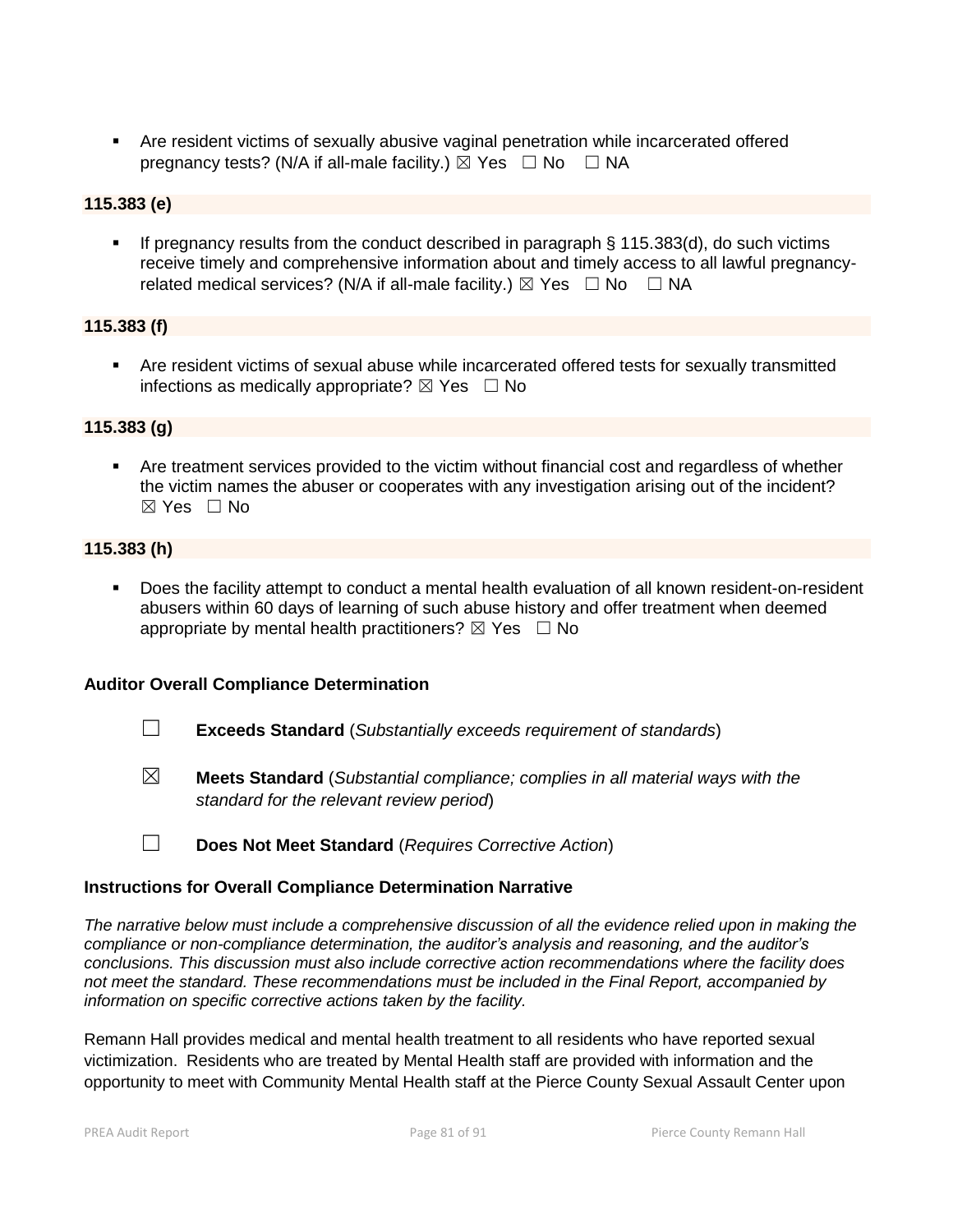release. This private non-profit organization provides a full range of mental health care including sexual assault services.

Female victims of sexually abusive vaginal penetration would be offered a pregnancy test. There have been zero cases involving vaginal penetration at the Remann Hall in the previous 12 months. Sexual abuse victims are provided the opportunity to undergo tests for sexually transmitted diseases. The testing and treatment of sexually transmitted diseases is provided to all residents. A resident does not need to be a victim of sexual abuse to have access to medical treatment for a sexually transmitted disease. There is no cost to the victim for the services provided by Medical and Mental Health Staff. Interviews conducted with Medical and Mental Health staff confirm compliance with this standard.

Remann Hall provides ongoing medical and mental health care for sexual abuse victims and abusers. Appropriate follow-up services, treatment plans and continuing care upon release from custody are available. All treatment is provided by facility staff or community providers. If necessary pregnancy tests and follow-up care would be provided. Appropriate STD tests as medically indicated would be provided. There would be no cost to the resident for this care. Pursuant to RCW 7.68.170 Examination costs of sexual assault victims paid by state. No costs incurred by a hospital or other emergency medical facility for the examination of the victim of a sexual assault, when such examination is performed for the purposes of gathering evidence for possible prosecution, shall be billed or charged directly or indirectly to the victim of such assault. Such costs shall be paid by the state pursuant to this chapter.

The Remann Hall PREA policies 17.10, PREA Sexual Abuse/Assault/Prevention & Treatment, 17.11, PREA Reporting/Investigation/Documentation/Education, 12.8, Special Health Care and 12.11 Medical Treatment Outside the Facility, and appropriate MOU's are in place to meet the needs of the victim. Remann Hall does offer to provide a mental health evaluation for abusers and offer treatment when deemed appropriate by a mental health practitioner. Interviews with Medical and Mental Health staff confirm compliance with this standard.

Medical staff indicated they would offer appropriate treatment services to residents victimized by sexual abuse including but not limited to tests and education pertaining to pregnancy and sexually transmitted diseases.

Based on the procedures and interviews with the facility Medical staff and Mental Health staff, there is substantial compliance with this standard.

# **DATA COLLECTION AND REVIEW**

# **Standard 115.386: Sexual abuse incident reviews**

# **All Yes/No Questions Must Be Answered by the Auditor to Complete the Report**

# **115.386 (a)**

 Does the facility conduct a sexual abuse incident review at the conclusion of every sexual abuse investigation, including where the allegation has not been substantiated, unless the allegation has been determined to be unfounded?  $\boxtimes$  Yes  $\Box$  No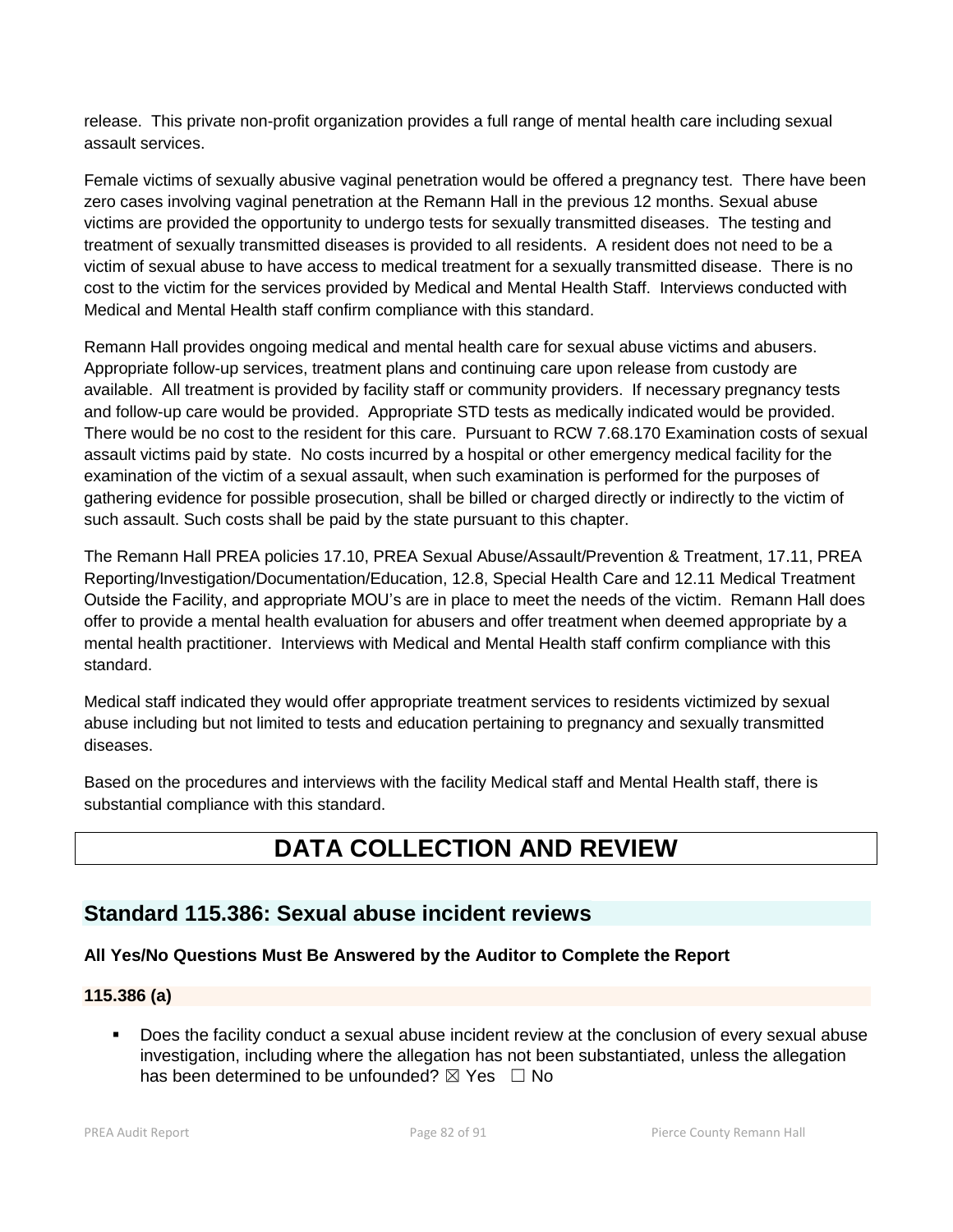#### **115.386 (b)**

Does such review ordinarily occur within 30 days of the conclusion of the investigation?  $\boxtimes$  Yes  $\Box$  No

#### **115.386 (c)**

 Does the review team include upper-level management officials, with input from line supervisors, investigators, and medical or mental health practitioners?  $\boxtimes$  Yes  $\Box$  No

#### **115.386 (d)**

- Does the review team: Consider whether the allegation or investigation indicates a need to change policy or practice to better prevent, detect, or respond to sexual abuse?  $\boxtimes$  Yes  $\Box$  No
- Does the review team: Consider whether the incident or allegation was motivated by race; ethnicity; gender identity; lesbian, gay, bisexual, transgender, or intersex identification, status, or perceived status; gang affiliation; or other group dynamics at the facility?  $\boxtimes$  Yes  $\Box$  No
- Does the review team: Examine the area in the facility where the incident allegedly occurred to assess whether physical barriers in the area may enable abuse?  $\boxtimes$  Yes  $\Box$  No
- Does the review team: Assess the adequacy of staffing levels in that area during different shifts? ⊠ Yes □ No
- **Does the review team: Assess whether monitoring technology should be deployed or** augmented to supplement supervision by staff?  $\boxtimes$  Yes  $\Box$  No
- Does the review team: Prepare a report of its findings, including but not necessarily limited to determinations made pursuant to §§ 115.386(d)(1) - (d)(5), and any recommendations for improvement and submit such report to the facility head and PREA compliance manager?  $\boxtimes$  Yes  $\Box$  No

#### **115.386 (e)**

 Does the facility implement the recommendations for improvement, or document its reasons for not doing so?  $\boxtimes$  Yes  $\Box$  No

#### **Auditor Overall Compliance Determination**

- ☐ **Exceeds Standard** (*Substantially exceeds requirement of standards*)
- ☒ **Meets Standard** (*Substantial compliance; complies in all material ways with the standard for the relevant review period*)

☐ **Does Not Meet Standard** (*Requires Corrective Action*)

#### **Instructions for Overall Compliance Determination Narrative**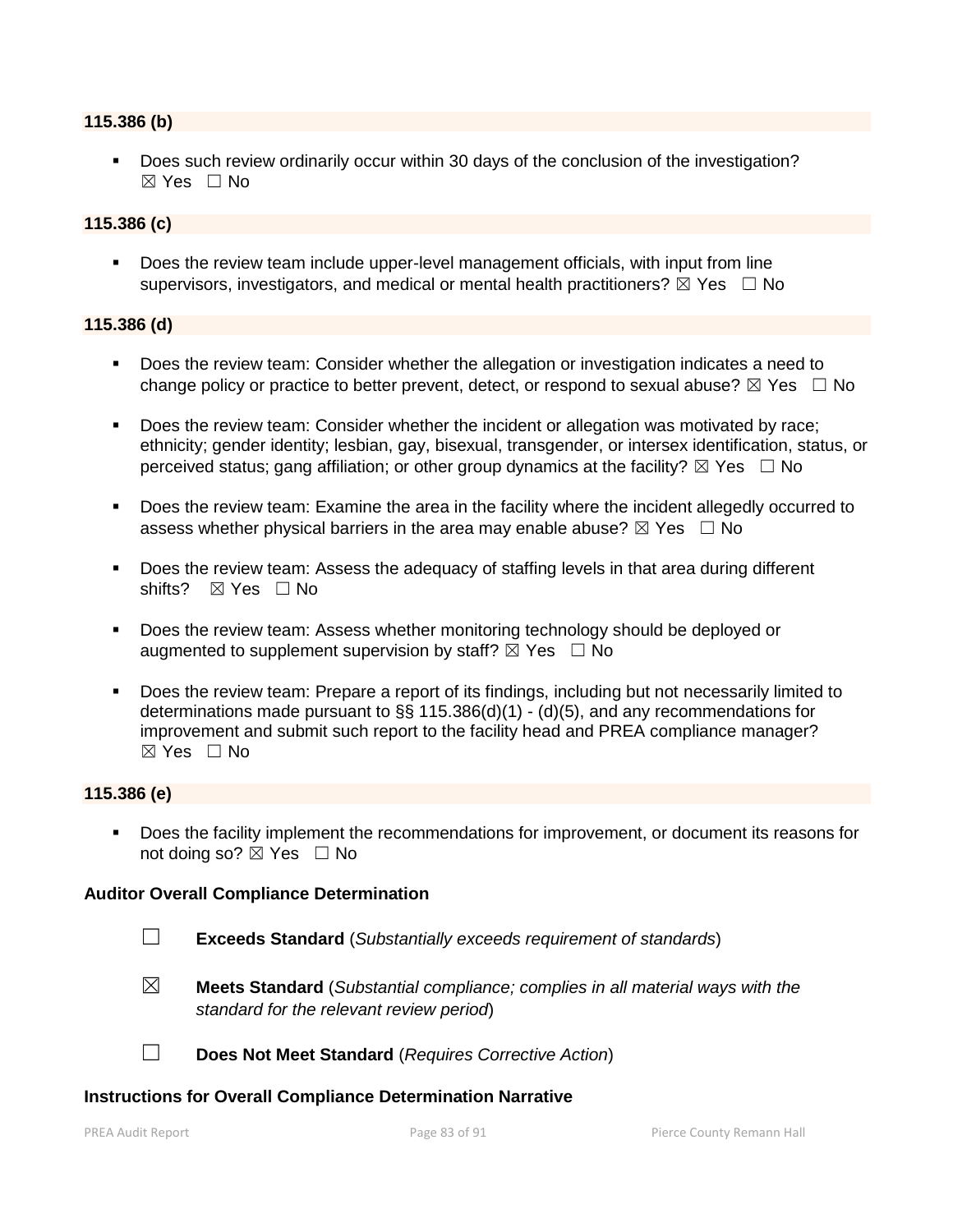*The narrative below must include a comprehensive discussion of all the evidence relied upon in making the compliance or non-compliance determination, the auditor's analysis and reasoning, and the auditor's conclusions. This discussion must also include corrective action recommendations where the facility does not meet the standard. These recommendations must be included in the Final Report, accompanied by information on specific corrective actions taken by the facility.*

At the end of the investigative process, Remann Hall staff and the Juvenile Court Administrator would review the final investigative report regardless of the investigation outcome. Investigative reports that are unfounded are reviewed. The review would be scheduled within 30 days of the conclusion of the investigation. The review team consists of the Juvenile Court Administrator, the Detention Manager, the PREA Coordinator and relevant staff involved in the investigation. The review team would determine if a change in procedure was necessary, if it was motivated by any class affiliation, sexual orientation, or other group dynamic. A review of the monitoring technology would be conducted to assess its effectiveness. The physical barriers of the facility and the staffing pattern would also be evaluated.

Policy 17.11, PREA Reporting/Investigation/Documentation/Education, page 4, section C paragraph 3 a-e, indicates the Detention Manager will participate in agency reviews of all incidents involving allegations of sexual misconduct/abuse. This review shall be conducted at the end of each investigation and shall include those findings in which an allegation has been determined to be unfounded. The review should include upper management, with input from supervisors, investigators, and medical or mental health staff. The review shall address: if changes are needed to policy and procedures; examine areas of the facility to see if changes can be made to reduce risk; review safety and monitoring practices; determine if additional training is needed and determine if the event was motivated by race, ethnicity, gender, or sexual preference.

The auditor reviewed Policy 17.11 and several Incident Review reports. The auditor notes that the incident review team evaluates each PREA incident to ensure all procedures were followed. For instance, when there is a report concerning abuse that took place at another facility, the review team reviews the actions of the Investigator to determine if notifications were made within the allotted time frames. The Incident Review Team reports that were provided to the auditor contained brief notes on each of the required elements.

Remann Hall is substantially compliant with this standard.

# **Standard 115.387: Data collection**

# **All Yes/No Questions Must Be Answered by the Auditor to Complete the Report**

# **115.387 (a)**

 Does the agency collect accurate, uniform data for every allegation of sexual abuse at facilities under its direct control using a standardized instrument and set of definitions?  $\boxtimes$  Yes  $\Box$  No

# **115.387 (b)**

Does the agency aggregate the incident-based sexual abuse data at least annually? ☒ Yes ☐ No

# **115.387 (c)**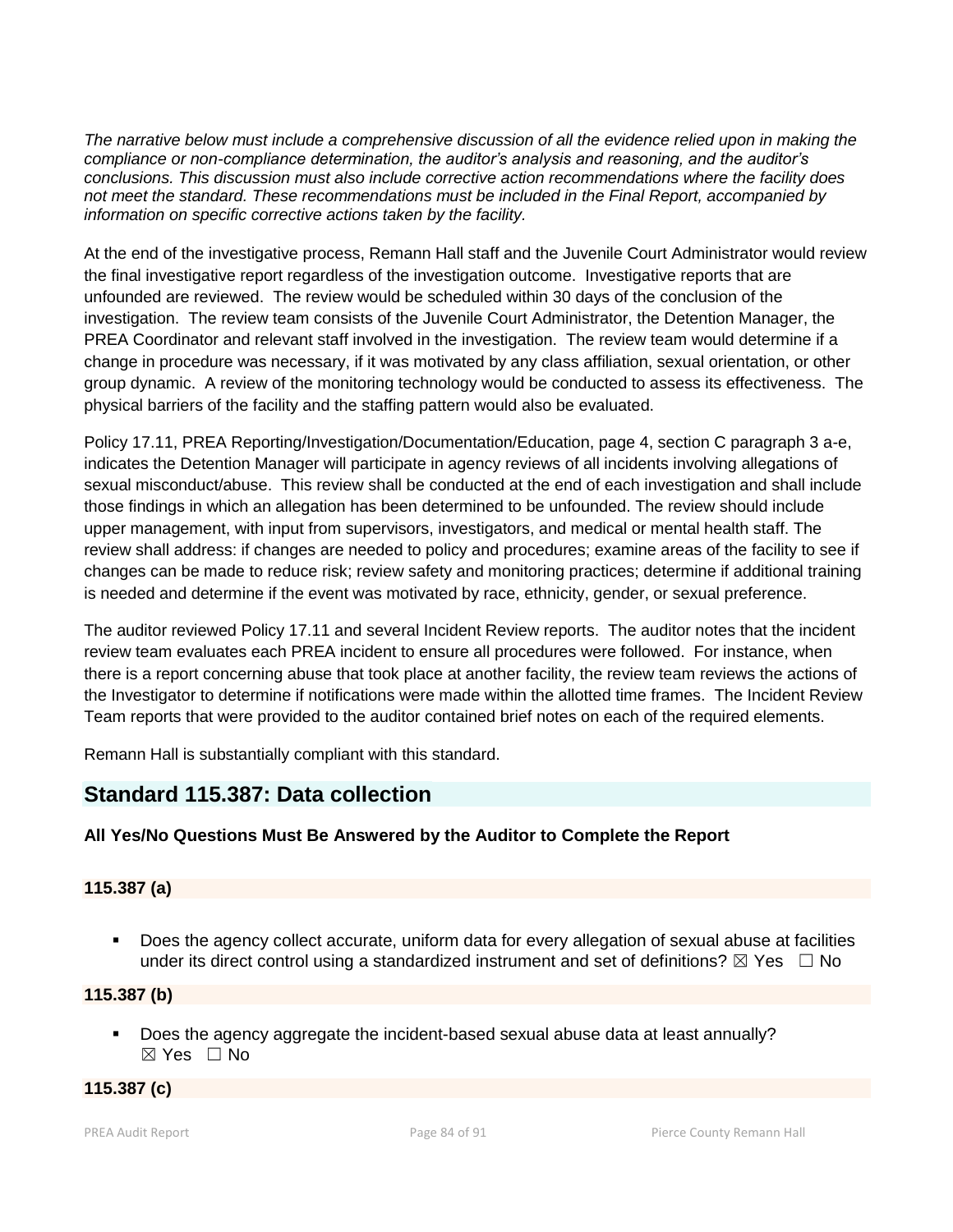Does the incident-based data include, at a minimum, the data necessary to answer all questions from the most recent version of the Survey of Sexual Violence conducted by the Department of Justice? ☒ Yes ☐ No

# **115.387 (d)**

 Does the agency maintain, review, and collect data as needed from all available incident-based documents, including reports, investigation files, and sexual abuse incident reviews? ☒ Yes ☐ No

# **115.387 (e)**

 Does the agency also obtain incident-based and aggregated data from every private facility with which it contracts for the confinement of its residents? (N/A if agency does not contract for the confinement of its residents.)  $\Box$  Yes  $\Box$  No  $\boxtimes$  NA

#### **115.387 (f)**

**Does the agency, upon request, provide all such data from the previous calendar year to the** Department of Justice no later than June 30? (N/A if DOJ has not requested agency data.)  $⊠ Yes ⊡ No ⊡ NA$ 

#### **Auditor Overall Compliance Determination**

- ☐ **Exceeds Standard** (*Substantially exceeds requirement of standards*)
- ☒ **Meets Standard** (*Substantial compliance; complies in all material ways with the standard for the relevant review period*)
- 
- ☐ **Does Not Meet Standard** (*Requires Corrective Action*)

#### **Instructions for Overall Compliance Determination Narrative**

*The narrative below must include a comprehensive discussion of all the evidence relied upon in making the compliance or non-compliance determination, the auditor's analysis and reasoning, and the auditor's conclusions. This discussion must also include corrective action recommendations where the facility does not meet the standard. These recommendations must be included in the Final Report, accompanied by information on specific corrective actions taken by the facility.*

Uniform data is collected which accurately tracks allegations of sexual abuse. The data is aggregated annually. The PREA Coordinator is responsible for collecting the data necessary to answer all questions from the U.S. Department of Justice Bureau of Justice Statistics Survey of Sexual Violence. The 2015, 2016, 2017 and 2018 annual reviews were reviewed by the auditor. The 2018 annual review is posted on line and contains a review of the aggregated data from 2015, 2016 and 2017. The annual review is posted on line [\(https://www.co.pierce.wa.us/4090/Prison-Rape-Elimination-Act-PREA\)](https://www.co.pierce.wa.us/4090/Prison-Rape-Elimination-Act-PREA).

# **Standard 115.388: Data review for corrective action**

#### **All Yes/No Questions Must Be Answered by the Auditor to Complete the Report**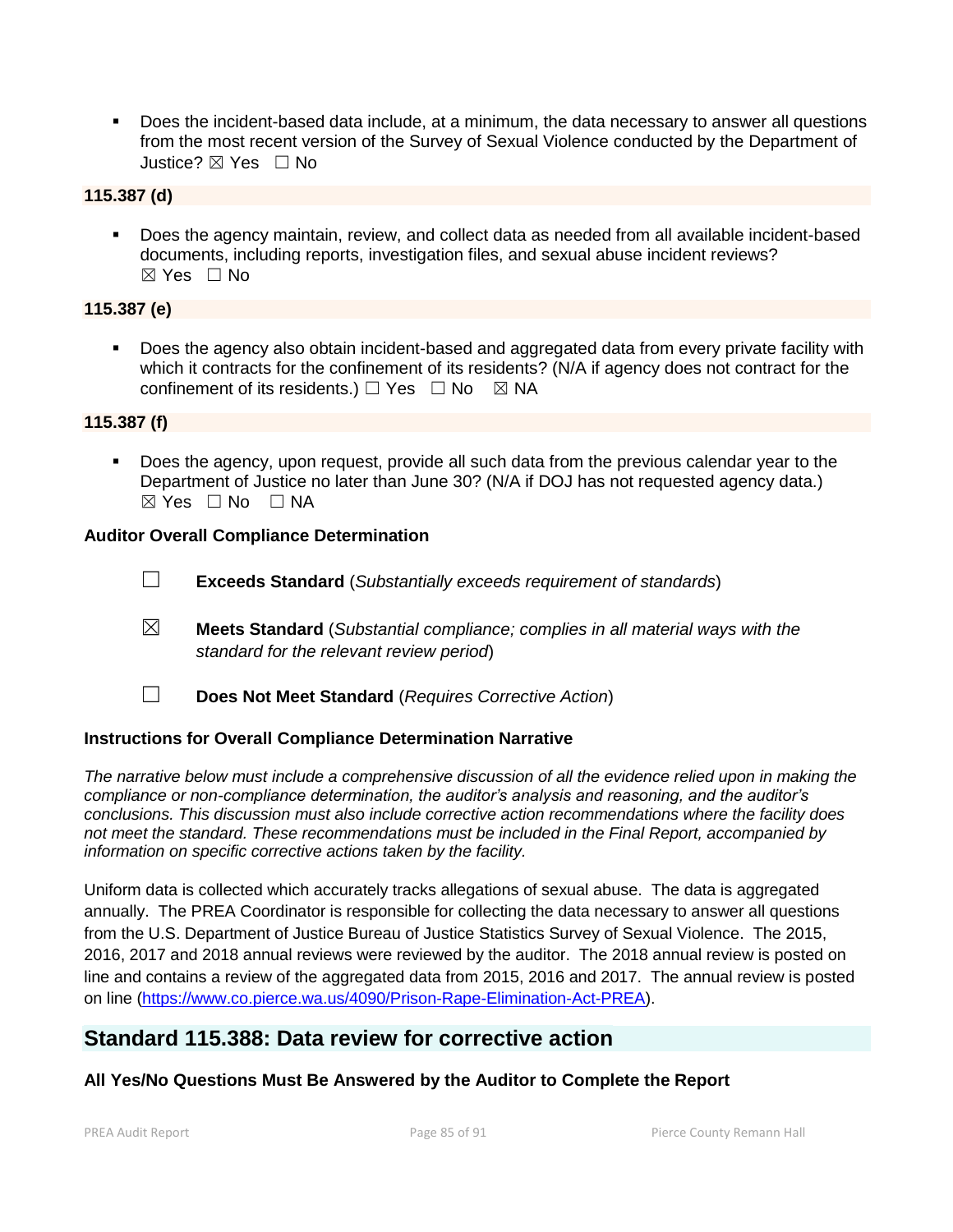#### **115.388 (a)**

- Does the agency review data collected and aggregated pursuant to § 115.387 in order to assess and improve the effectiveness of its sexual abuse prevention, detection, and response policies, practices, and training, including by: Identifying problem areas?  $\boxtimes$  Yes  $\Box$  No
- Does the agency review data collected and aggregated pursuant to § 115.387 in order to assess and improve the effectiveness of its sexual abuse prevention, detection, and response policies, practices, and training, including by: Taking corrective action on an ongoing basis?  $\boxtimes$  Yes  $\Box$  No
- Does the agency review data collected and aggregated pursuant to § 115.387 in order to assess and improve the effectiveness of its sexual abuse prevention, detection, and response policies, practices, and training, including by: Preparing an annual report of its findings and corrective actions for each facility, as well as the agency as a whole?  $\boxtimes$  Yes  $\Box$  No

#### **115.388 (b)**

**Does the agency's annual report include a comparison of the current year's data and corrective** actions with those from prior years and provide an assessment of the agency's progress in addressing sexual abuse  $\boxtimes$  Yes  $\Box$  No

### **115.388 (c)**

 Is the agency's annual report approved by the agency head and made readily available to the public through its website or, if it does not have one, through other means?  $\boxtimes$  Yes  $\Box$  No

#### **115.388 (d)**

 Does the agency indicate the nature of the material redacted where it redacts specific material from the reports when publication would present a clear and specific threat to the safety and security of a facility?  $\boxtimes$  Yes  $\Box$  No

#### **Auditor Overall Compliance Determination**

- ☐ **Exceeds Standard** (*Substantially exceeds requirement of standards*)
- ☒ **Meets Standard** (*Substantial compliance; complies in all material ways with the standard for the relevant review period*)
- ☐ **Does Not Meet Standard** (*Requires Corrective Action*)

#### **Instructions for Overall Compliance Determination Narrative**

*The narrative below must include a comprehensive discussion of all the evidence relied upon in making the compliance or non-compliance determination, the auditor's analysis and reasoning, and the auditor's conclusions. This discussion must also include corrective action recommendations where the facility does not meet the standard. These recommendations must be included in the Final Report, accompanied by information on specific corrective actions taken by the facility.*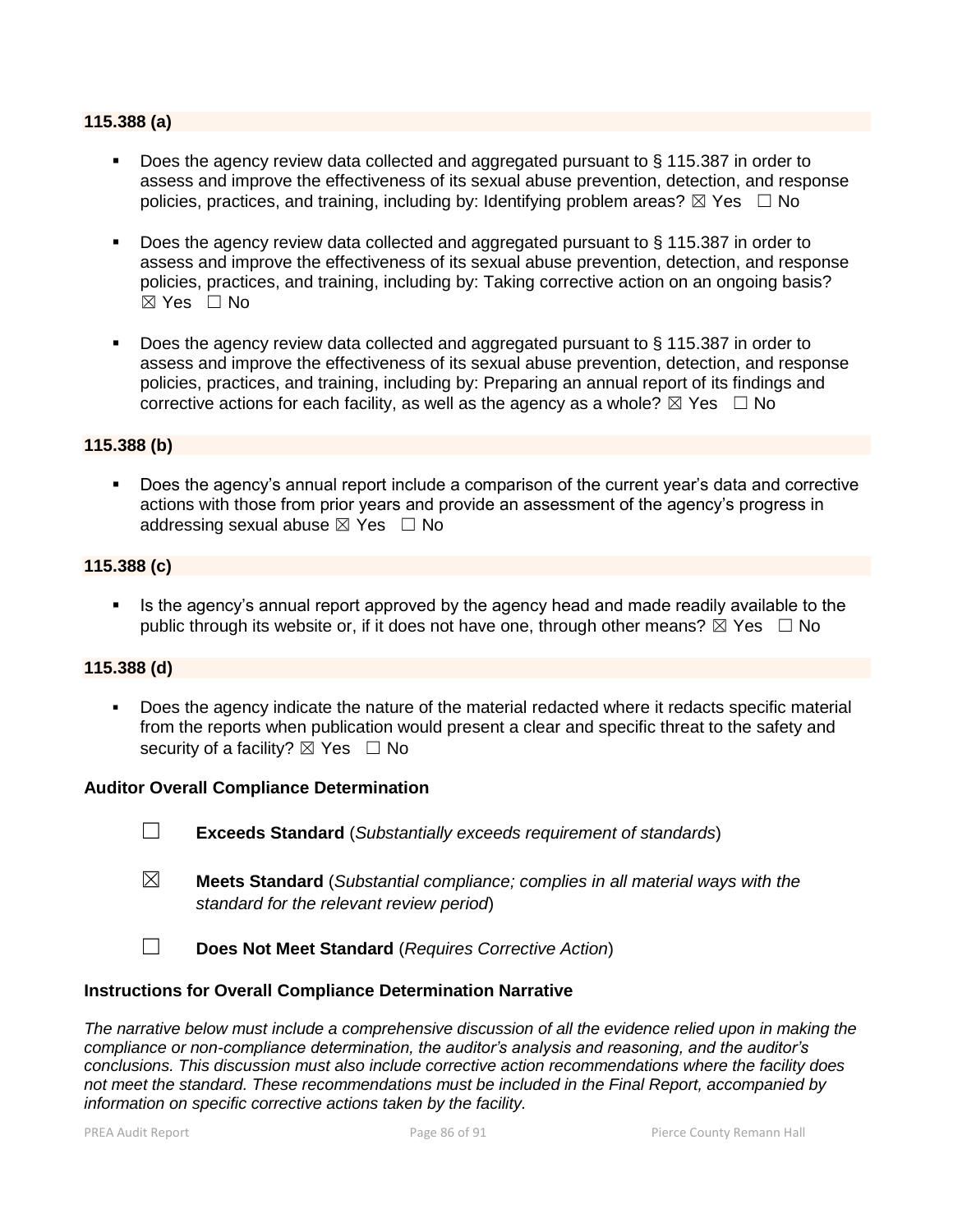The Remann Hall PREA Coordinator, the Detention Manager and Juvenile Court Administrator review the reported incidents of sexual abuse and harassment to identify problem areas and make recommendations for improvement. Policy changes that will improve Remann Hall's commitment to the PREA are implemented. A copy of the report is made available to the public on line at [https://www.co.pierce.wa.us/4090/Prison-Rape-Elimination-Act-PREA.](https://www.co.pierce.wa.us/4090/Prison-Rape-Elimination-Act-PREA)

The Auditor reviewed the 2017 annual report, there is substantial compliance with this standard.

# **Standard 115.389: Data storage, publication, and destruction**

# **All Yes/No Questions Must Be Answered by the Auditor to Complete the Report**

# **115.389 (a)**

■ Does the agency ensure that data collected pursuant to § 115.387 are securely retained? ☒ Yes ☐ No

# **115.389 (b)**

 Does the agency make all aggregated sexual abuse data, from facilities under its direct control and private facilities with which it contracts, readily available to the public at least annually through its website or, if it does not have one, through other means?  $\boxtimes$  Yes  $\Box$  No

#### **115.389 (c)**

Does the agency remove all personal identifiers before making aggregated sexual abuse data publicly available?  $\boxtimes$  Yes  $\Box$  No

#### **115.389 (d)**

 Does the agency maintain sexual abuse data collected pursuant to § 115.387 for at least 10 years after the date of the initial collection, unless Federal, State, or local law requires otherwise? ⊠ Yes □ No

#### **Auditor Overall Compliance Determination**

- ☐ **Exceeds Standard** (*Substantially exceeds requirement of standards*)
- ☒ **Meets Standard** (*Substantial compliance; complies in all material ways with the standard for the relevant review period*)

☐ **Does Not Meet Standard** (*Requires Corrective Action*)

#### **Instructions for Overall Compliance Determination Narrative**

PREA Audit Report Page 87 of 91 Pierce County Remann Hall *The narrative below must include a comprehensive discussion of all the evidence relied upon in making the compliance or non-compliance determination, the auditor's analysis and reasoning, and the auditor's conclusions. This discussion must also include corrective action recommendations where the facility does*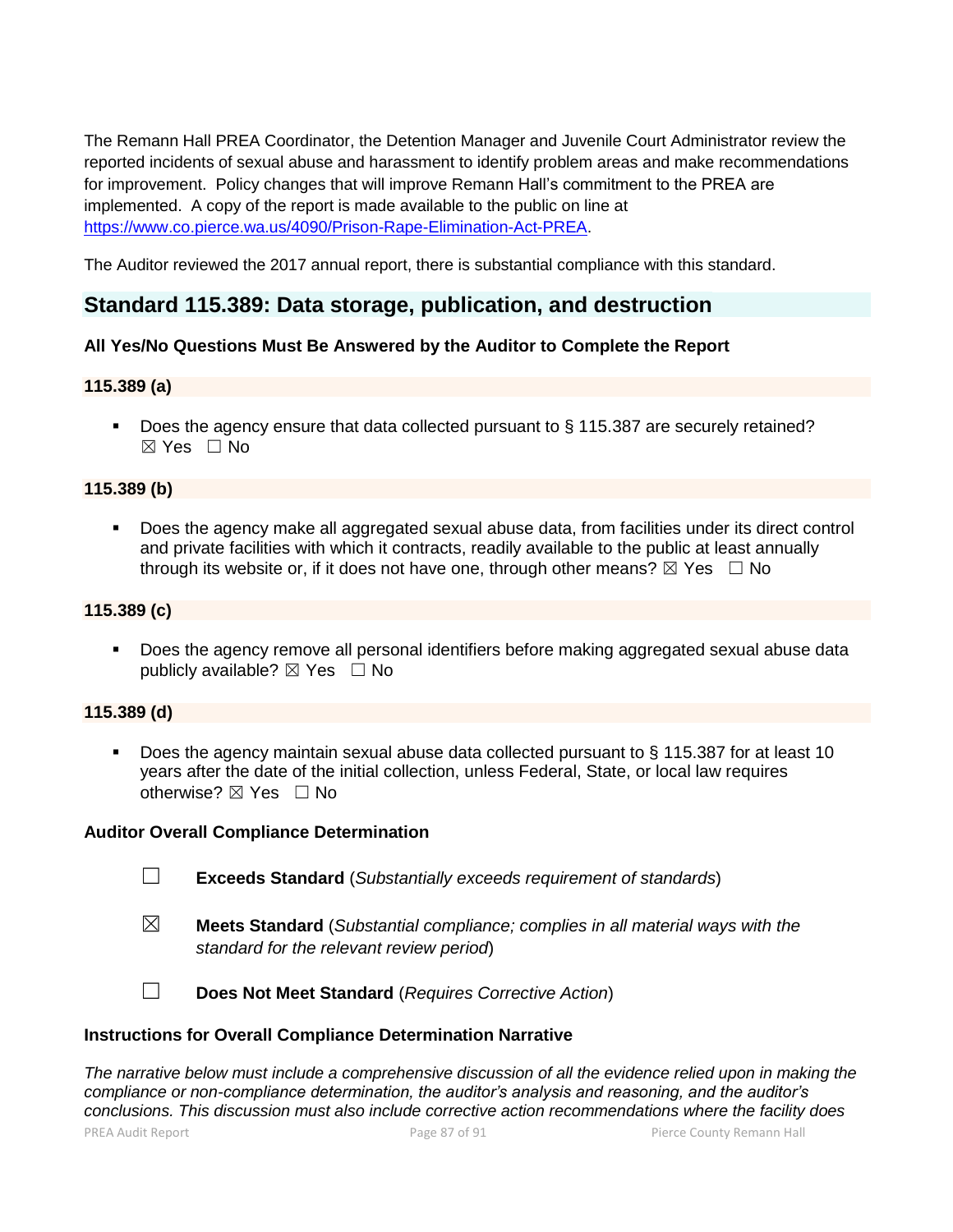*not meet the standard. These recommendations must be included in the Final Report, accompanied by information on specific corrective actions taken by the facility.*

Data is strictly controlled by Remann Hall PREA Coordinator. The PREA Coordinator, Detention Manger and Juvenile Court Administrator have authority to view the files and data. The data provided to the Public does not contain any personal identifiers. Remann Hall maintains this data for 10 years after the date of the initial collection.

# **AUDITING AND CORRECTIVE ACTION**

# **Standard 115.401: Frequency and scope of audits**

# **All Yes/No Questions Must Be Answered by the Auditor to Complete the Report**

# **115.401 (a)**

 During the prior three-year audit period, did the agency ensure that each facility operated by the agency, or by a private organization on behalf of the agency, was audited at least once? (*Note: The response here is purely informational. A "no" response does not impact overall compliance with this standard.*)  $\boxtimes$  Yes  $\Box$  No

# **115.401 (b)**

- Is this the first year of the current audit cycle? (*Note: a "no" response does not impact overall compliance with this standard.*) □ Yes  $\boxtimes$  No
- If this is the second year of the current audit cycle, did the agency ensure that at least one-third of each facility type operated by the agency, or by a private organization on behalf of the agency, was audited during the first year of the current audit cycle? (N/A if this is **not** the *second* year of the current audit cycle.)  $\boxtimes$  Yes  $\Box$  No  $\Box$  NA
- If this is the third year of the current audit cycle, did the agency ensure that at least two-thirds of each facility type operated by the agency, or by a private organization on behalf of the agency, were audited during the first two years of the current audit cycle? (N/A if this is **not** the *third* year of the current audit cycle.)  $\Box$  Yes  $\Box$  No  $\boxtimes$  NA

# **115.401 (h)**

 Did the auditor have access to, and the ability to observe, all areas of the audited facility?  $\boxtimes$  Yes  $\Box$  No

# **115.401 (i)**

 Was the auditor permitted to request and receive copies of any relevant documents (including electronically stored information)?  $\boxtimes$  Yes  $\Box$  No

#### **115.401 (m)**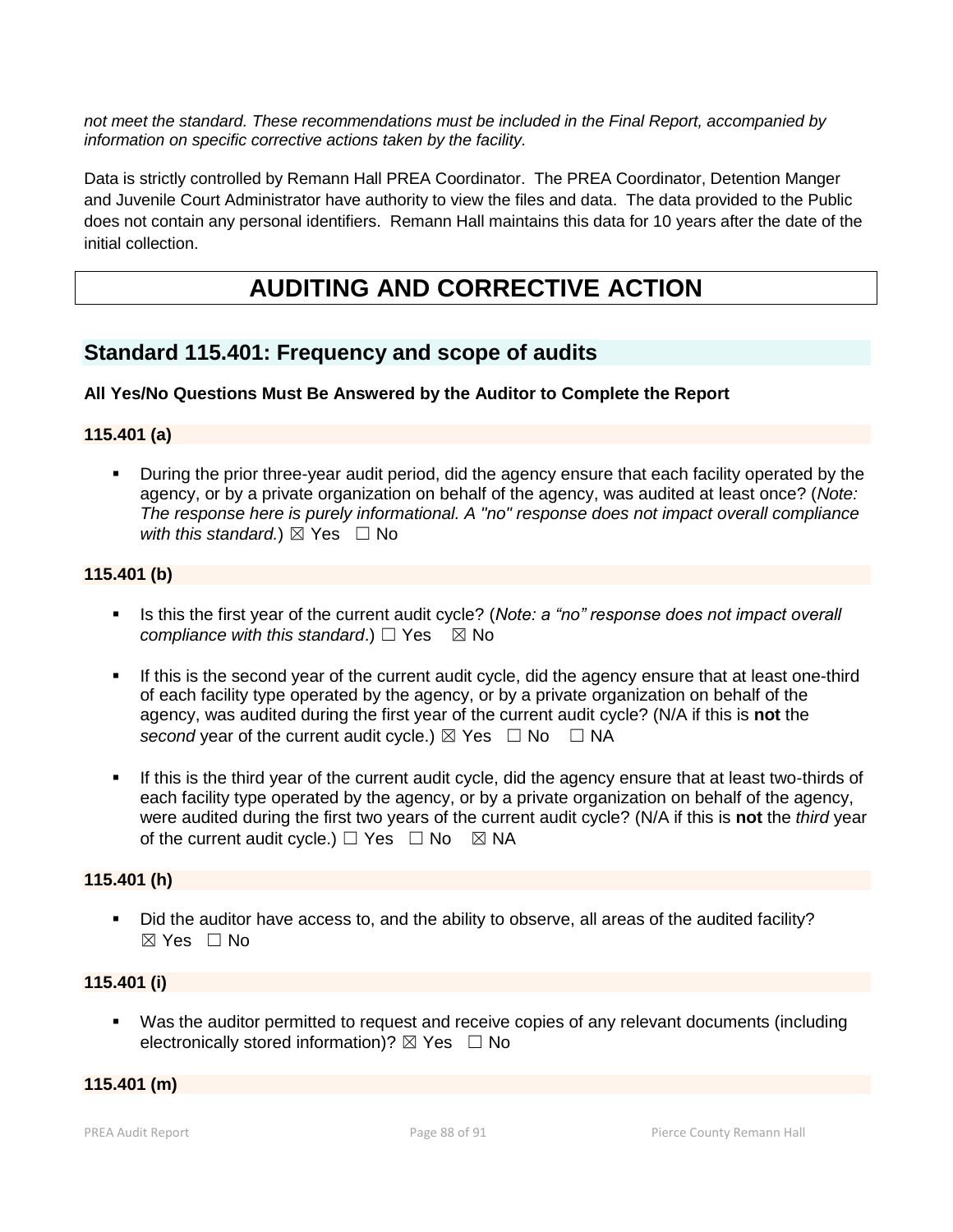Was the auditor permitted to conduct private interviews with inmates, residents, and detainees? ☒ Yes ☐ No

### **115.401 (n)**

 Were residents permitted to send confidential information or correspondence to the auditor in the same manner as if they were communicating with legal counsel?  $\boxtimes$  Yes  $\Box$  No

#### **Auditor Overall Compliance Determination**

- ☐ **Exceeds Standard** (*Substantially exceeds requirement of standards*)
- ☒ **Meets Standard** (*Substantial compliance; complies in all material ways with the standard for the relevant review period*)
- ☐ **Does Not Meet Standard** (*Requires Corrective Action*)

### **Instructions for Overall Compliance Determination Narrative**

*The narrative below must include a comprehensive discussion of all the evidence relied upon in making the compliance or non-compliance determination, the auditor's analysis and reasoning, and the auditor's conclusions. This discussion must also include corrective action recommendations where the facility does not meet the standard. These recommendations must be included in the Final Report, accompanied by information on specific corrective actions taken by the facility.*

This is Remann Hall's second PREA audit. The initial PREA Audit was conducted in November 2015.

The Pierce County Juvenile Court has only one facility. As noted, this is the second audit on this facility.

The auditor was provided access to, and was permitted to observe, all areas of the facility. The auditor was permitted to request and did receive copies of all relevant documents (including electronically stored information). The auditor was permitted to conduct private interviews with residents. Residents were permitted to send confidential information or correspondence to the auditor in the same manner as if they were communicating with legal counsel.

# **Standard 115.403: Audit contents and findings**

# **All Yes/No Questions Must Be Answered by the Auditor to Complete the Report**

#### **115.403 (f)**

 The agency has published on its agency website, if it has one, or has otherwise made publicly available, all Final Audit Reports within 90 days of issuance by auditor. The review period is for prior audits completed during the past three years PRECEDING THIS AGENCY AUDIT. In the case of single facility agencies, the auditor shall ensure that the facility's last audit report was published. The pendency of any agency appeal pursuant to 28 C.F.R. § 115.405 does not excuse noncompliance with this provision. (N/A if there have been no Final Audit Reports issued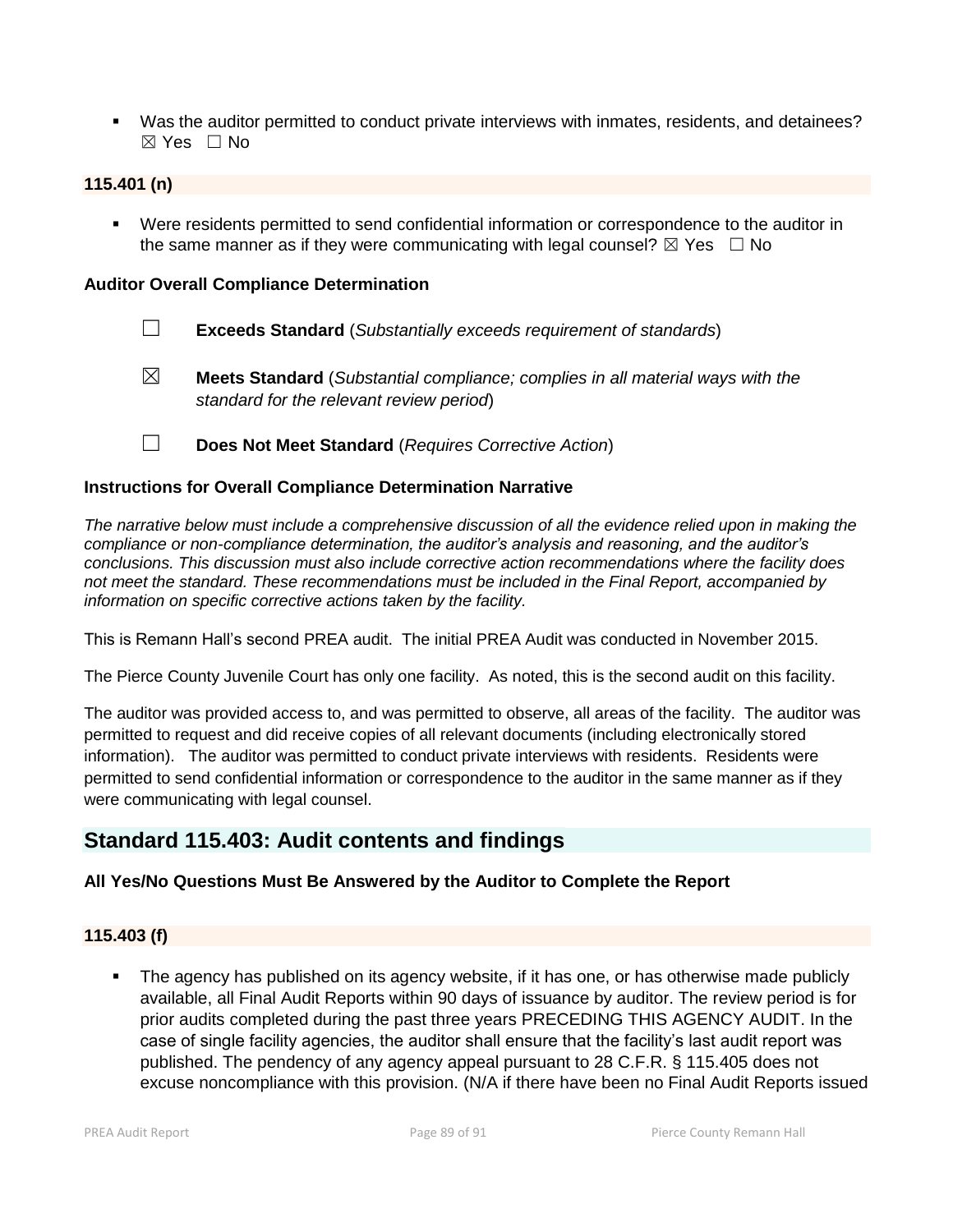in the past three years, or in the case of single facility agencies that there has never been a Final Audit Report issued.)  $\boxtimes$  Yes  $\Box$  No  $\Box$  NA

# **Auditor Overall Compliance Determination**

- ☐ **Exceeds Standard** (*Substantially exceeds requirement of standards*)
- ☒ **Meets Standard** (*Substantial compliance; complies in all material ways with the standard for the relevant review period*)
- ☐ **Does Not Meet Standard** (*Requires Corrective Action*)

# **Instructions for Overall Compliance Determination Narrative**

*The narrative below must include a comprehensive discussion of all the evidence relied upon in making the compliance or non-compliance determination, the auditor's analysis and reasoning, and the auditor's conclusions. This discussion must also include corrective action recommendations where the facility does not meet the standard. These recommendations must be included in the Final Report, accompanied by information on specific corrective actions taken by the facility.*

This is Remann Hall's second audit. The previous audit was conducted November 2-4, 2015. Upon completion of the final report in 2015, the Remann Hall published the results of the audit on its web site. This task was completed within 90 days of the completion of the audit.

# **AUDITOR CERTIFICATION**

I certify that:

- $\Box$  The contents of this report are accurate to the best of my knowledge.
- $\boxtimes$  No conflict of interest exists with respect to my ability to conduct an audit of the agency under review, and
- $\Box$  I have not included in the final report any personally identifiable information (PII) about any resident or staff member, except where the names of administrative personnel are specifically requested in the report template.

# **Auditor Instructions:**

Type your full name in the text box below for Auditor Signature. This will function as your official electronic signature. Auditors must deliver their final report to the PREA Resource Center as a searchable PDF format to ensure accessibility to people with disabilities. Save this report document